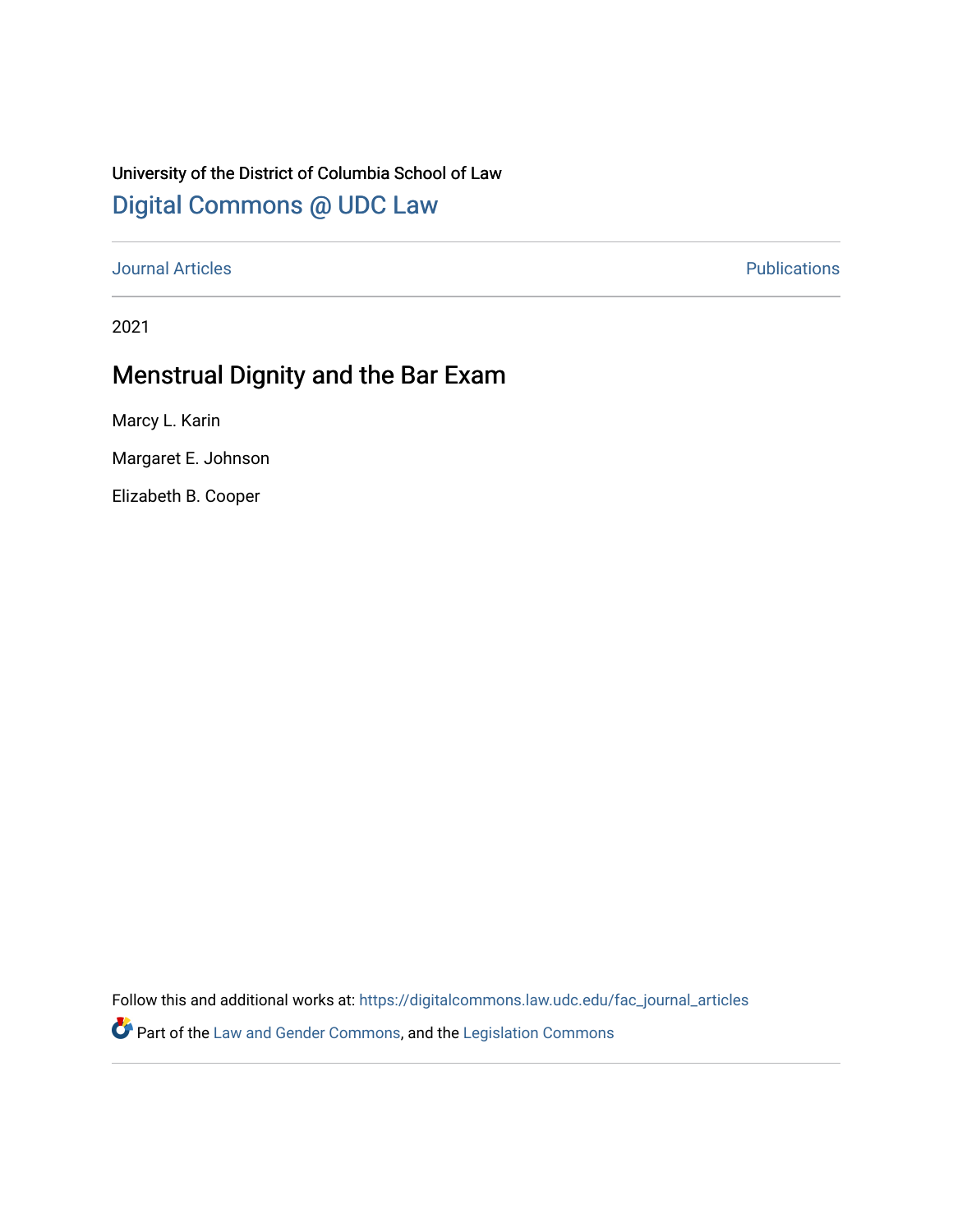# **UC DAVIS LAW REVIEW**

VOL. 55, NO. 1



**NOVEMBER 2021** 

# Menstrual Dignity and the Bar Exam

Marcy L. Karin, Margaret E. Johnson, and Elizabeth B. Cooper\*

This Article examines the issue of menstruation and the administration of the bar exam. Although such problems are not new, over the summer and fall of 2020, test takers and commentators took to social media to critique state board of law examiners' ("BOLE") policies regarding menstruation. These problems persist. Menstruators worry that if they unexpectedly bleed during the exam, they may not have access to appropriately sized and constructed menstrual products or may be prohibited from accessing the bathroom. Personal products that are permitted often must be carried in a

1

 <sup>\*</sup> Copyright © 2021 Marcy L. Karin, Margaret E. Johnson, and Elizabeth B. Cooper. Marcy L. Karin is the Jack and Lovell Olender Professor of Law and Director, Legislation/Civil Rights Clinic, University of the District of Columbia David A. Clarke School of Law. Margaret E. Johnson is a Professor of Law, Associate Dean for Experiential Education, Co-Director, Center on Applied Feminism, and Director, Bronfein Family Law Clinic, The University of Baltimore School of Law. Elizabeth B. Cooper is a Professor of Law and Director, Legislative and Policy Advocacy Clinic, Fordham University School of Law. The authors thank Kaitlyn Cunningham, Katherine Mobilia, Cleo Hu, Courtney Vice, Stephanie Ali, Mary Katherine Cunningham, Clara Drew, Suzanne Herman, and Lindsey Rosenthal (Fordham Law School), Vanessa Bulk, Samantha Carolina, Galina Abdel Aziz, Amber Watson, Tamara McGuire, and Pete Kimbis (UDC David A. Clarke School of Law); Sandy Arce (American University, Washington College of Law); Eva Cox and Savannah Long (The University of Baltimore School of Law); all who participated in raising concerns through #bloodybarpocalypse, especially Professors Cat Moon, Bridget Crawford, Emily Gold Waldman, Jennifer Weiss-Wolf, @LadyLawyerDiary, and @BarExamTracker; and Melissa Hale, Marsha Griggs, Chris Payne-Tsoupros, Neal Kempler, and participants of the Mid-Atlantic Clinical Writing Workshop and the New England Clinical Conference.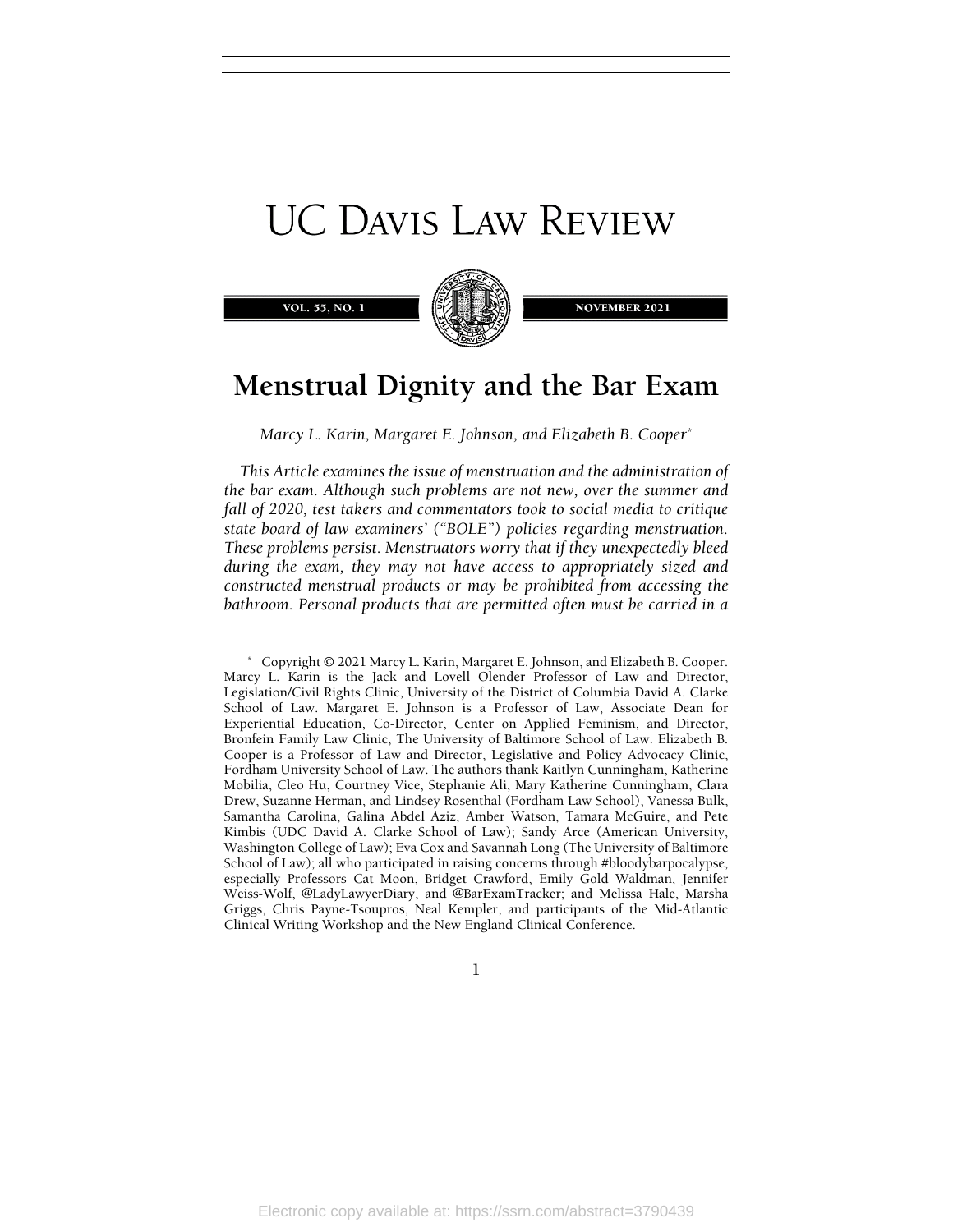clear, plastic bag. Some express privacy concerns that the see-through bag outs test takers' menstruation as well as their birth-assigned sex — an especially difficult problem for transgender, genderqueer/nonbinary, and intersex individuals who do not wish to share that information.

The authors conducted a study documenting experiences with menstruation and the bar exam and examined BOLE policies and practices relevant to menstruation. The Article uses the data from these studies to delineate the contours and substance of the problem. To guide this analysis, the Article also analyzes BOLE policies under the Equal Protection Clause and local human rights laws, determining that current policies are likely unconstitutional and discriminatory. Finally, the Article proposes a comprehensive Model Policy that appropriately balances BOLE concerns against the important principles of privacy and respect, fairness and nondiscrimination, promoting health, providing accommodations, and transparency. If adopted, the Model Policy would bring BOLE policies closer to the goals of the critical intersectional movements urging diversification of the legal profession, bar exam reform, and menstrual justice.

#### TABLE OF CONTENTS

| L   | <b>MENSTRUATION AND THE BAR EXAM: EMPIRICAL RESULTS</b>    |  |
|-----|------------------------------------------------------------|--|
|     | AND ANALYSIS OF BOLE POLICIES AND TEST TAKERS'             |  |
|     |                                                            |  |
|     | Advocacy Relating to State BOLE Policies 15<br>А.          |  |
|     | Empirical Research Regarding State BOLE Policies and<br>B. |  |
|     | Their Effect on Test Takers: Methodology 18                |  |
|     | 1. The Menstruation and the Bar Exam Survey:               |  |
|     |                                                            |  |
|     | 2. BOLE Policy Survey: Methodology  21                     |  |
|     |                                                            |  |
| H.  |                                                            |  |
|     | А.                                                         |  |
|     |                                                            |  |
|     |                                                            |  |
|     | 1. BOLE-Provided Menstrual Products 41                     |  |
|     | 2. Breaks and Bathrooms: In-Person Exams  44               |  |
|     |                                                            |  |
|     | D.                                                         |  |
|     | Е.                                                         |  |
| HL. | <b>BOLE POLICIES ARE LIKELY UNCONSTITUTIONAL AND</b>       |  |
|     |                                                            |  |
|     |                                                            |  |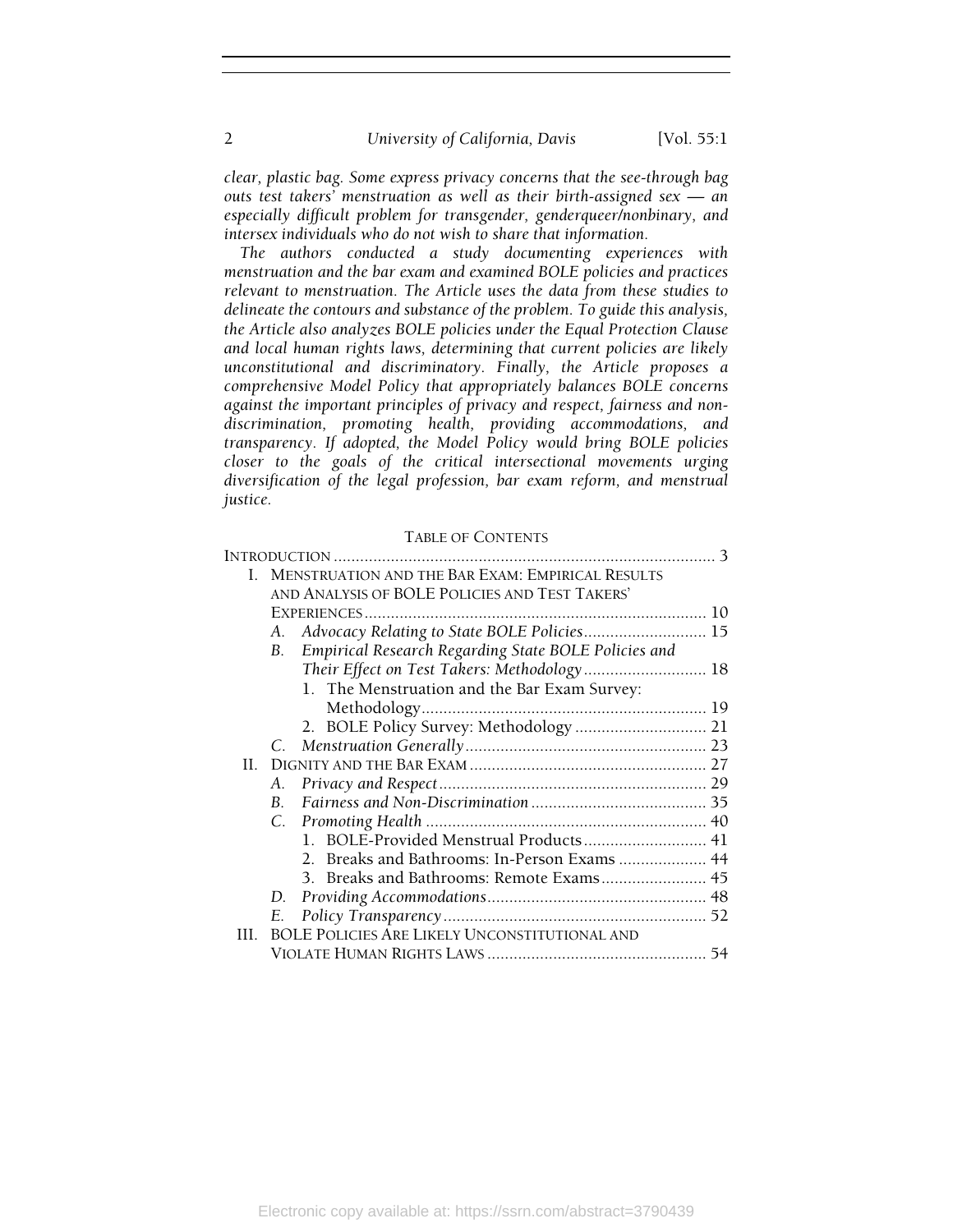| 2021]       | Menstrual Dignity and the Bar Exam                                    | 3 |
|-------------|-----------------------------------------------------------------------|---|
| $A_{\cdot}$ | BOLE Policies Are Likely Unconstitutional Under the                   |   |
|             |                                                                       |   |
|             |                                                                       |   |
|             | 2. Discrimination on the Basis of Menstruation Is Sex-                |   |
|             |                                                                       |   |
|             | BOLE Policies Likely Violate State Human Rights Laws  64<br><b>B.</b> |   |
|             |                                                                       |   |
|             | 2. Discrimination in the Provision of Public                          |   |
|             |                                                                       |   |
|             | 3. Discrimination in the Administration of Public                     |   |
|             |                                                                       |   |
|             |                                                                       |   |
|             | Menstruation and the Bar Exam: The Model Policy and<br>A.             |   |
|             |                                                                       |   |
| В.          | Justification for the Model Policy and Operating                      |   |
|             | Provisions                                                            |   |
|             | 1. The Model Policy Effectively Integrates the                        |   |
|             |                                                                       |   |
|             | The Model Policy Aligns with NCBE/BOLE Values<br>2.                   |   |
|             |                                                                       |   |
|             | 3. The Model Policy Supports Intersecting                             |   |
|             |                                                                       |   |
|             | 4. The Model Policy Furthers the Menstrual Justice                    |   |
|             |                                                                       |   |
|             |                                                                       |   |

#### INTRODUCTION

In the 21st century, it is hard to imagine that state boards of law examiners ("BOLEs") place obstacles in the path of menstruators largely, but not exclusively women — seeking to enter the legal profession. But, as this Article shows through its comprehensive empirical and legal analysis of BOLE policies, they do just that. BOLEs thwart menstruating test takers primarily by restricting access to their own menstrual products and the bathroom or by failing to transparently disclose what access is permitted.<sup>1</sup> These deprivations are not merely administrative or bureaucratic hurdles, but rather they have the power to affect the physical and mental well-being of test takers, thereby challenging their test performance and the likelihood they will be

<sup>1</sup> See infra Part I.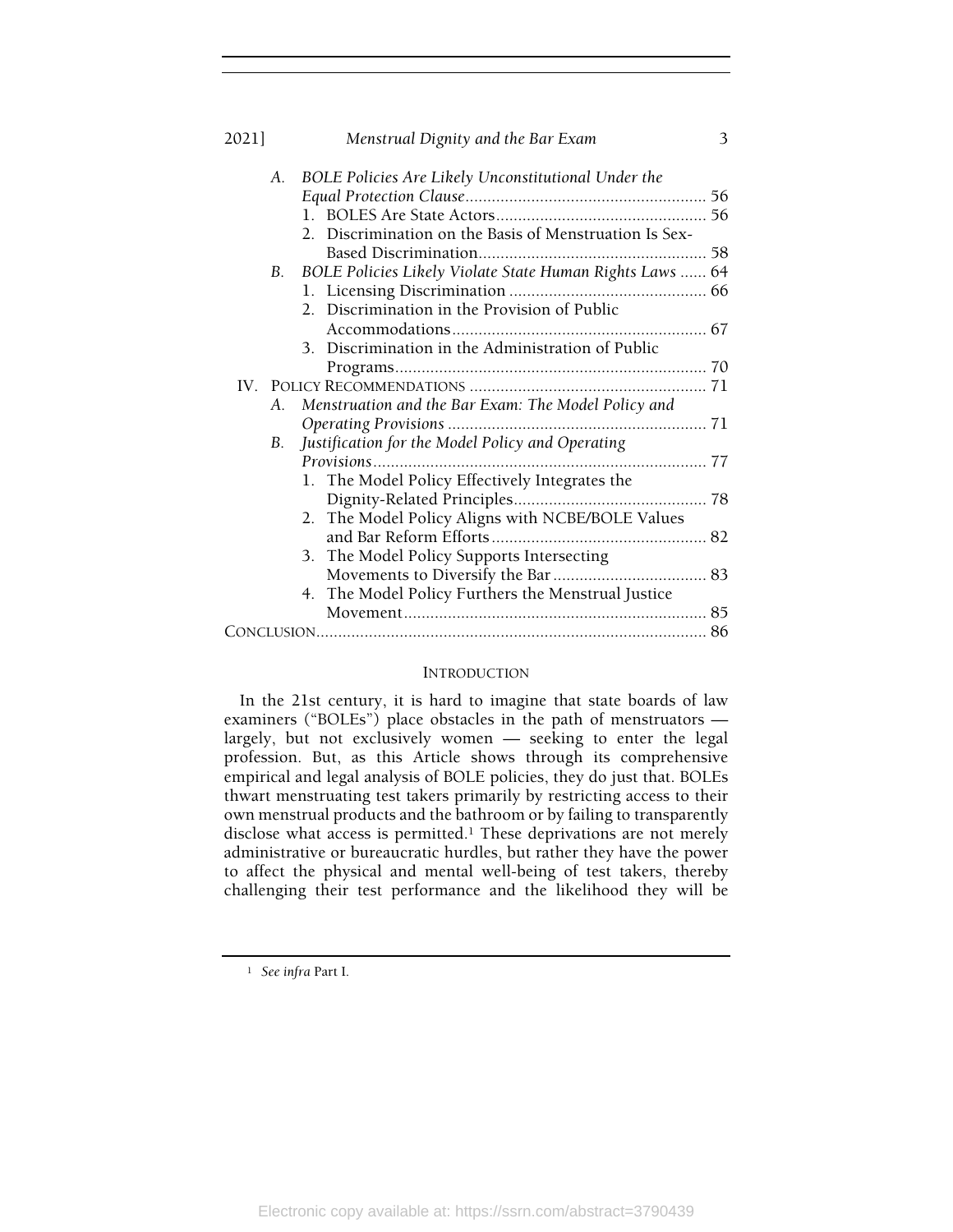licensed to practice law.2 Further, they are an affront to the dignity of menstruators.<sup>3</sup>

If we look at the current status of women in the profession, these obstacles are far less surprising. Although the percentage of women attorneys has continued to grow over the last two decades, $4$  women continue to constitute only twenty percent of existing law firm equity partners and about one-third of new equity partner classes.5 Among tenured law professors, approximately seventy-five percent are male.<sup>6</sup> As of February 2021, only twelve of the ninety-three U.S. Attorneys were women.7 Further, although transgender, genderqueer/nonbinary,

<sup>5</sup> NAT'L ASS'N OF WOMEN LAWS., 2019 SURVEY REPORT ON THE PROMOTION AND RETENTION OF WOMEN IN LAW FIRMS 2 (2019), https://www.nawl.org/p/cm/ld/fid=1163 (last visited Feb. 10, 2021) [https://perma.cc/7KXL-ZYB6].

<sup>6</sup> See ELIZABETH MERTZ, FRANCES TUNG, KATHERINE BARNES, WAMUCII NJOGU, MOLLY HEILER & JOANNE MARTIN, AFTER TENURE: POST-TENURE LAW PROFESSORS IN THE UNITED STATES 14-15 (2011), http://www.americanbarfoundation.org/uploads/cms/documents/ after\_tenure\_report-\_final-\_abf\_4.1.pdf [https://perma.cc/QSW3-FEY3] (comparing similar data from the After Tenure report (data collected 2005–08) and the ABA Tenured Law Professor Survey (data collected 2002–03)); see also Renee Nicole Allen, Alicia Jackson & DeShun Harris, The "Pink Ghetto" Pipeline: Challenges and Opportunities for Women in Legal Education, 96 U. DET. MERCY L. REV. 525, 525 (2019) ("In legal education, women predominately occupy skills positions, including legal writing, clinic, academic success, bar preparation, or library. According to a 2010 Association of American Law Schools survey, the percentage of female lecturers and instructors is so high that those positions are stereotypically female.").

<sup>7</sup> See U.S. Attorneys Listing, OFF. OF THE U.S. ATT'YS, https://www.justice.gov/ usao/us-attorneys-listing (last updated June 21, 2021) [https://perma.cc/MPV5-X4SX] (showing that thirteen of the ninety U.S. Attorneys, or approximately fourteen percent, are women); see also Catherine Smith & Trina Jones, 'Too Often Overlooked': Black Women Are Nearly Absent from the Federal Bench—It's Time to Change That, NAT'L L.J. (Dec. 8, 2020, 2:31 PM), https://www.law.com/nationallawjournal/2020/12/08/too-oftenoverlooked-black-women-are-nearly-absent-from-the-federal-bench-its-time-to-changethat/ [https://perma.cc/Z8B4-ZDGQ] (decrying the lack of Black women appointed to the federal bench and observing that only five have served as circuit court judges).

<sup>2</sup> See infra Part II.

<sup>3</sup> See infra Part II.

<sup>4</sup> See NAT'L ASS'N FOR L. PLACEMENT, NALP DIVERSITY INFOGRAPHIC: WOMEN 1 (2016), https://www.nalp.org/uploads/Membership/DiversityInfographic-Women.pdf [https://perma.cc/3MJF-LGBH] ("Women have made up almost half of the graduating class for approximately 20 years."). Throughout this Article, if we use the word "women," we are referring to anyone who identifies as a woman. If more specificity is required, we will use the appropriate term (e.g., "ciswomen" or "transwomen"). It would be helpful and appropriate for surveyors to gather data about attorneys recognizing the diversity of gender identities and presentations.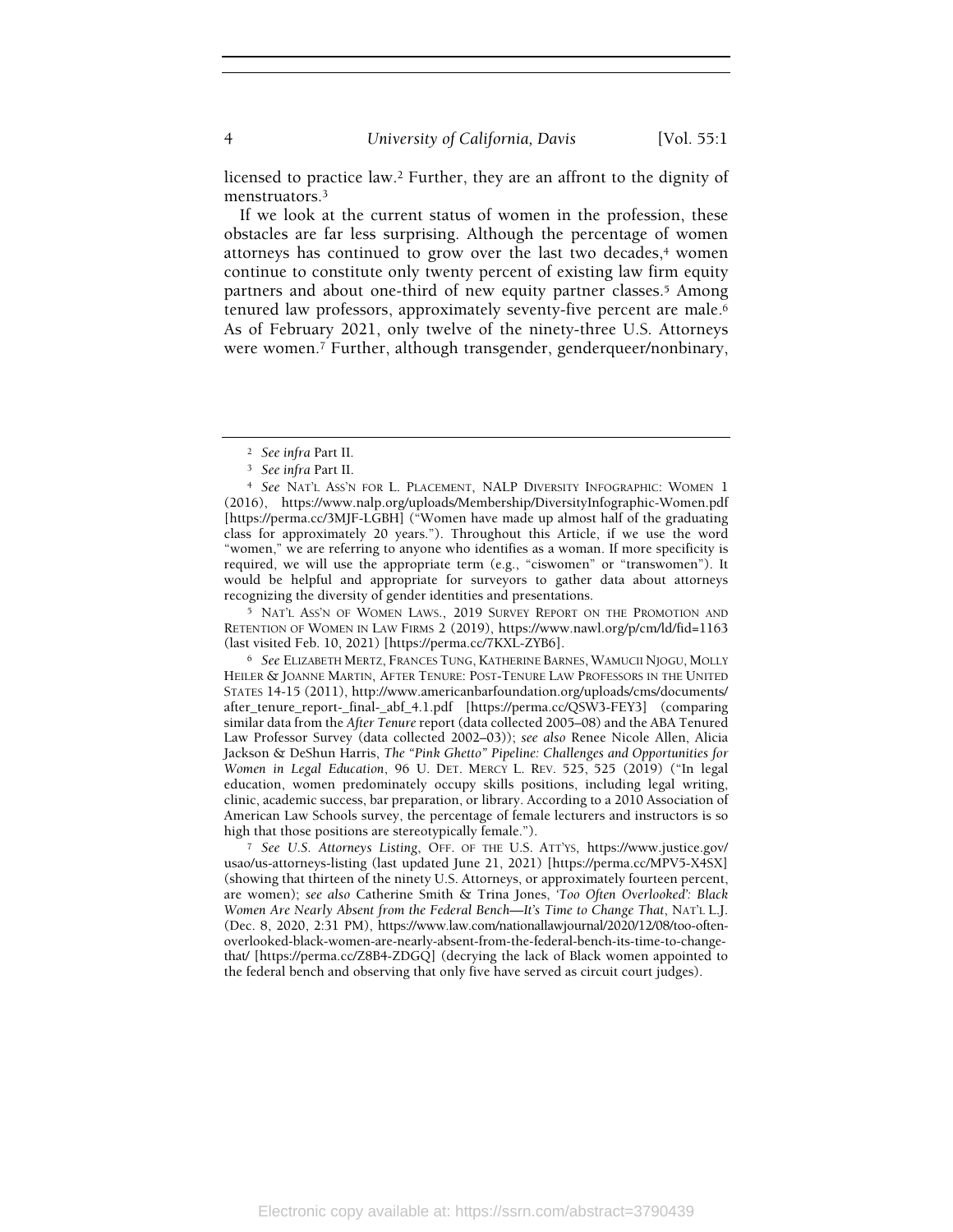and intersex individuals  $\overset{8}{-}$  who also may menstruate  $\overset{9}{-}$  are far more visible in popular culture than ever before,<sup>10</sup> they often feel compelled to remain in the shadows in the legal profession to remain employed.<sup>11</sup>

The barriers to the advancement of women and transgender, genderqueer/nonbinary, and intersex lawyers to positions of power are numerous and varied. They range from explicit discrimination and implicit bias<sup>12</sup> to the required number of billable hours that make it

<sup>9</sup> Wiley Reading, My Period and Me: A Trans Guy's Guide to Menstruation, EVERYDAY FEMINISM (Nov. 4, 2014), https://everydayfeminism.com/2014/11/trans-guys-guidemenstruation/ [https://perma.cc/LA3W-BUGK] (describing how transgender men and other nonbinary people may still menstruate).

<sup>10</sup> Walter Liszewski, J. Klint Peebles, Howa Yeung & Sarah Arron, Persons of Nonbinary Gender — Awareness, Visibility, and Health Disparities, 379 NEW ENG. J. MED. 2391, 2391 (2018), https://www.ncbi.nlm.nih.gov/pmc/articles/PMC6748626/ [https://perma.cc/J2VT-2DS6] ("As our society's concept of gender evolves, so does the visibility of contemporary nonbinary people.").

<sup>12</sup> Blanck, Abdul-Malak, Adya, Hyseni, Killeen & Wise, supra note 11, at 29 n.17; WORKLIFE LAW, EFFECTIVE POLICIES AND PROGRAMS FOR RETENTION AND ADVANCEMENT OF

<sup>8</sup> See GLAAD Media Reference Guide — Transgender, GLAAD, https://www.glaad.org/reference/transgender (last visited Feb. 10, 2021) [https://perma.cc/4YZF-8YGH] (defining the terms transgender, gender queer, and nonbinary). Although GLAAD also endorses the term "gender non-conforming" for those who do not adhere to traditional gender stereotypes, PFLAG notes that "some people view the term as derogatory." PFLAG National Glossary of Terms, PFLAG, https://pflag.org/glossary (last updated Jan. 2021) [https://perma.cc/Y2PR-X6ST]. The authors endorse PFLAG's urging that when using terms, everyone should "respect and use the terms people use for themselves, regardless of any prior associations or ideas about those terms." Id. Since the authors do not have the terms used by each test taker, the authors opt to use the phrase "transgender, genderqueer/nonbinary, or intersex" to inclusively refer to individuals who may not present themselves as the sex they were assigned at birth. Id.

<sup>11</sup> See Peter Blanck, Ynesse Abdul-Malak, Meera Adya, Fitore Hyseni, Mary Killeen & Fatma Altunkol Wise, Diversity and Inclusion in the American Legal Profession: First Phase Findings from a National Study of Lawyers with Disabilities and Lawyers Who Identify as  $LGBTQ_{+}$ , 23 UDC L. REV. 23, 25, 32 (2020), https://digitalcommons. law.udc.edu/udclr/vol23/iss1/3 [https://perma.cc/26EE-PBTU] (describing a study in which thirty-six percent of "other gender" attorneys reported "subtle but unintentional bias" in the workplace; finding that "other gender" attorneys "tend[ed] to report relatively lower salary ranges," and concluding that "[e]ven when people . . . who identify as LGBTQ+ advance professionally, they still encounter organizational barriers [including] attitudinal bias, expressly or subtly, through verbal and nonverbal 'microaggressions,'" as well as intentional bias, all of which "impede the full and equal integration of [LGBTQ+ individuals] into workplaces, and negatively affect the performance of their work groups"); cf. Patrick Folliard, Getting Real: Transgender Attorneys Talk About Coming Out in the Workplace, MCAA (July/Aug. 2008), https://www.mcca.com/mcca-article/getting-real-transgender-attorneys/ [https://perma. cc/L99T-2WSX] (transgender attorneys describing obstacles and discrimination they have faced).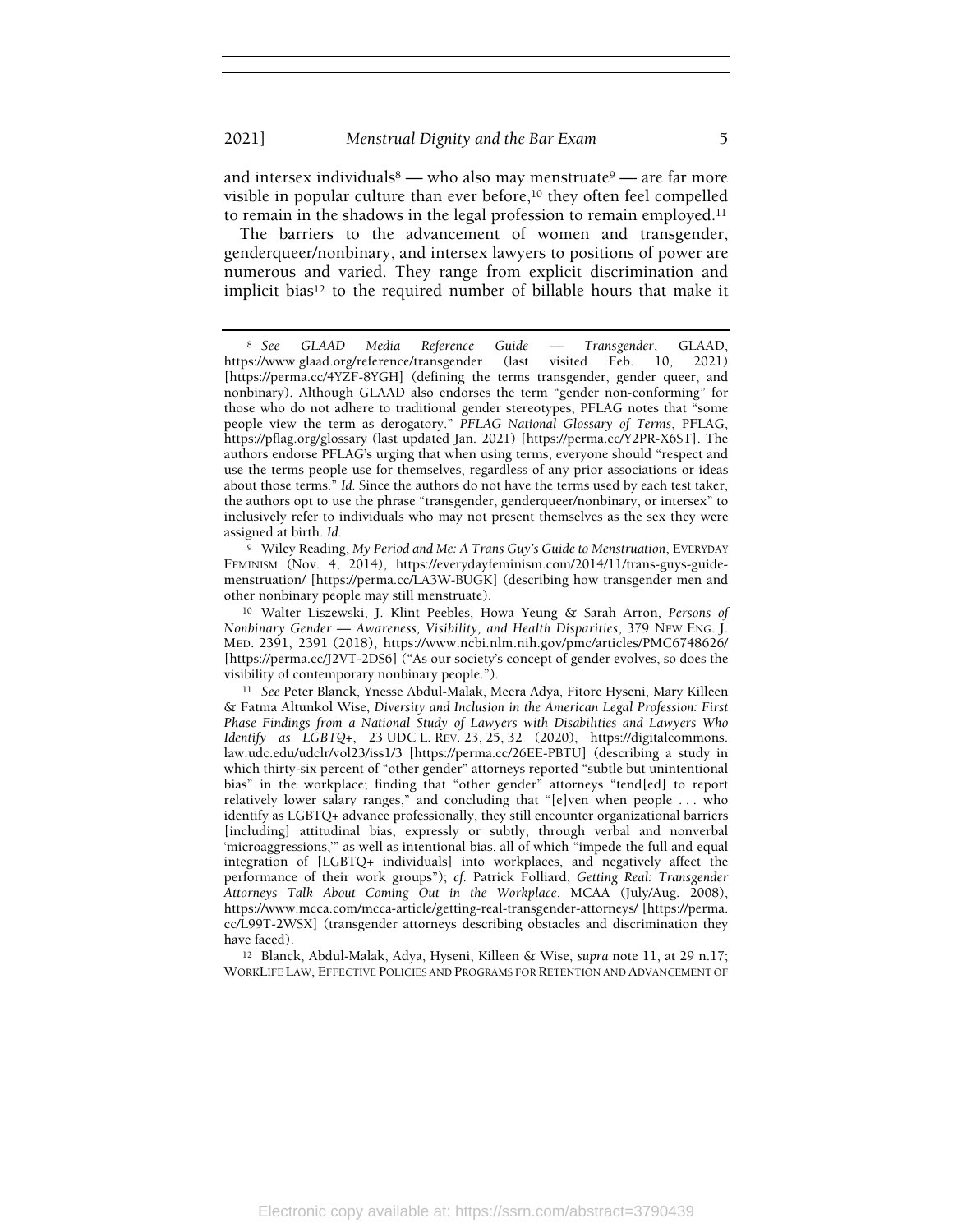virtually impossible to create even the semblance of work-life balance.<sup>13</sup> In this context, perhaps it is not surprising that additional barriers exist at the threshold to practice: the bar exam.

Over the summer of 2020, test takers and commentators took to social media to critique BOLE policies regarding menstruation and the bar exam. Their posts demanded that test takers be allowed to use their own menstrual products and be provided bathroom access as needed during the two-or-three-day exam.14 They were concerned about the harm and embarrassment that might occur if they unexpectedly began to bleed during the exam or that, if bleeding, they would not be able to attend to their menstruation.<sup>15</sup>

These were problems both for in-person and remote test takers. Inperson test takers asserted the importance of bringing their own products, as each menstruator has different needs relating to the size, type, and hypoallergenic nature of the period products they must use.<sup>16</sup> In-person and remote examinees expressed concern about the frequency or suddenness with which they might need to go to the bathroom to attend to their menstruation and not be permitted to do

WOMEN IN THE LAW 2 (2013), https://worklifelaw.org/publications/Effective-Policies-and-Programs-for-Retention-and-Advancement-of-Women-in-the-Law.pdf [https://perma.cc/ HJ3Z-QD4E] (reporting that "subtle bias has profound effects, and continues to shape office politics in ways that systematically disadvantages women and people of color").

<sup>13</sup> See WORKLIFE LAW, supra note 12, at 2 (observing that law firms will not be able to retain women, and young men, who parent if they continue to insist that full-time employment requires more than fifty work hours a week).

<sup>14</sup> See MK Cunningham, Esq. (@MKCunningham91), TWITTER (July 22, 2020, 11:24 AM PT), https://twitter.com/MKCunningham91/status/1285958943790043142 [https://perma.cc/TX6D-MTGA] (recent test taker declaring that "[p]eople who menstruate should not have to explain their products, bathroom habits, or any other facet of their bodies to exam proctors. #theend #bloodybarpocalypse"); Victoria Haneman (@TaxLawProf), TWITTER (July 21, 2020, 11:35 PM PT), https://twitter.com/TaxLawProf/status/1285780466784772097 [https://perma.cc/RAP2- 6JEP] (observing that Nebraska's bathroom restrictions are "absurd, ableist, sexist and abusive").

<sup>&</sup>lt;sup>15</sup> See supra note 14; see also Menstrual Products and the Bar, Menstruation and the Bar Survey Results (2020–21) [hereinafter Menstruation and the Bar Survey Results] (on file with authors). Issues with menstruation and the bar exam have occurred for years. Id. (capturing survey responses from test takers who reported negative experiences with menstruation and the bar exam dating back to 1983).

<sup>&</sup>lt;sup>16</sup> See Margaret E. Johnson, Marcy L. Karin & Elizabeth B. Cooper, Stop the Stigma Against Menstruation; Starting with the Bar Exam, NAT'L JURIST (July 28, 2020, 3:31 PM), https://www.nationaljurist.com/national-jurist-magazine/stop-stigma-againstmenstruation-starting-bar-exam [https://perma.cc/3DYH-2JPR] [hereinafter Stop the Stigma].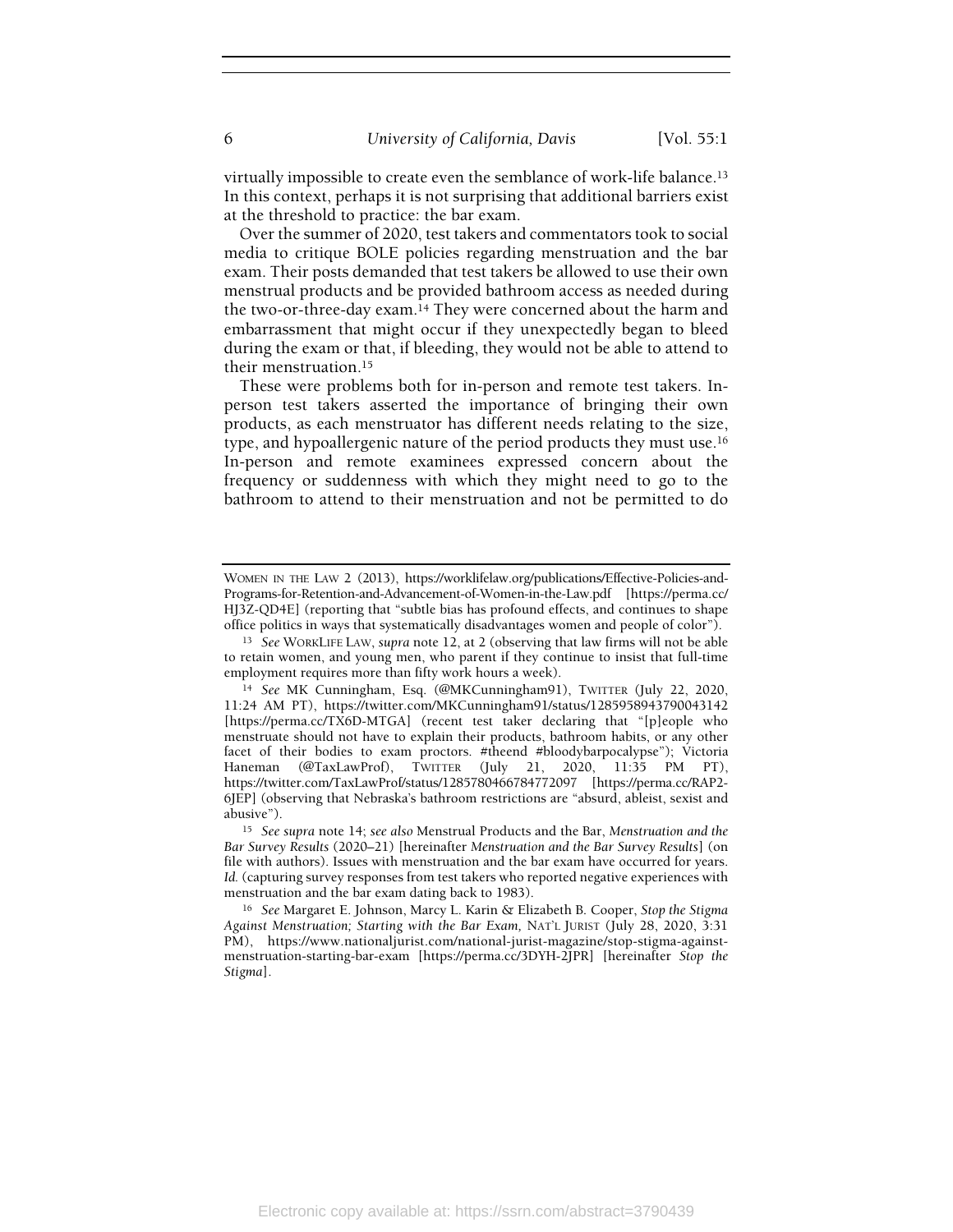so.17 Even at home, some BOLEs prohibited any movement away from the computer camera, flagging such exams for suspected cheating.<sup>18</sup>

Among those BOLEs that permitted test takers to bring their own menstrual products to the exam, many impinged on their privacy by requiring them to bring their menstrual products in a clear plastic bag to be inspected by security.19 While some are comfortable displaying their menstruating-status, others may not be; such policies remove the choice regarding disclosure. Worse yet, the forced displaying of menstrual products made test takers vulnerable to harassment by ignorant exam proctors, one of whom demanded, "Do you really need those?" of a test taker in July 2020, as if menstruation is a punchline or voluntary.20 While these experiences are potentially unsettling for all menstruating examinees, they are especially harmful to transgender,

<sup>&</sup>lt;sup>17</sup> See infra Part IV.C.2 and 3 (discussing how policies which restrict bathroom usage during the test leave people who are menstruating unable to properly attend to themselves).

<sup>18</sup> Numerous problems have been reported with the exam software used for remote exams, including not accurately reading the faces of people of color and technical glitches. See Allie Reed, Online Bar Exams Come with Face Scans, Bias Concerns, BLOOMBERG L. (July 28, 2020, 2:01 AM), https://news.bloomberglaw.com/health-law-and-business/online-barexams-come-with-face-scans-discrimination-concerns [https://perma.cc/HJF7-CGPV]. In California, almost thirty-six percent of test takers' exams were flagged for alleged violations of policy. See Stephanie Francis Ward & Lyle Moran, Thousands of California Bar Exam Takers Have Video Files Flagged for Review, A.B.A. J. (Dec. 18, 2020, 2:15 PM CST), https://www.abajournal.com/web/article/thousands-of-california-bar-exam-takers-havevideo-files-flagged-for-review [https://perma.cc/AX8D-XNW8]; Stephanie Francis Ward, While Many Jurisdictions Had Few or No Online Bar Exam Testing Violations, California Had Many, A.B.A. J. (Jan. 12, 2021, 12:14 PM CST), https://www.abajournal.com/web/article/ while-many-jurisdictions-had-few-or-no-online-bar-exam-testing-violations-california-hadmany [https://perma.cc/EYA4-DYNN].

<sup>19</sup> See, e.g., Bridget Crawford, You Can Now Bring Tampons to the Bar Exam in Arizona, But Not in West Virginia (What About Texas?), FAC. LOUNGE (July 18, 2020), https://www.thefacultylounge.org/2020/07/you-can-bring-tampons-to-the-bar-exam-inarizona-now-but-not-west-virginia.html [https://perma.cc/52BN-DLSK] (sharing a screen shot from Arizona Supreme Court, Attorney Admissions, stating that "[a]pplicants will be permitted to bring in feminine products in their clear, personal baggie"); MO. BD. OF L. EXAM'RS, MISSOURI BOARD OF LAW EXAMINERS EXAMINATION SECURITY PROCEDURES, https://www.mble.org/security-procedures [https://perma.cc/ 33VG-7EBY] (stating that test takers may bring in "feminine hygiene products" in a "[c]lear quart-size plastic bag"); Exam Rules, STATE BAR OF CAL., http://www.calbar.ca.gov/Admissions/Examinations/Exam-Rules (last visited July 17, 2021) [https://perma.cc/XG8N-J46H] (stating that applicants must carry any "permitted personal items," which include "menstrual products," "in a small, clear plastic bag" to be brought into the exam area).

<sup>20</sup> BPrybol (@BPrybol), TWITTER (July 30, 2020, 5:43 PM PT), https://twitter.com/ BPrybol/status/1288998671183486977 [https://perma.cc/GZR2-RWC5].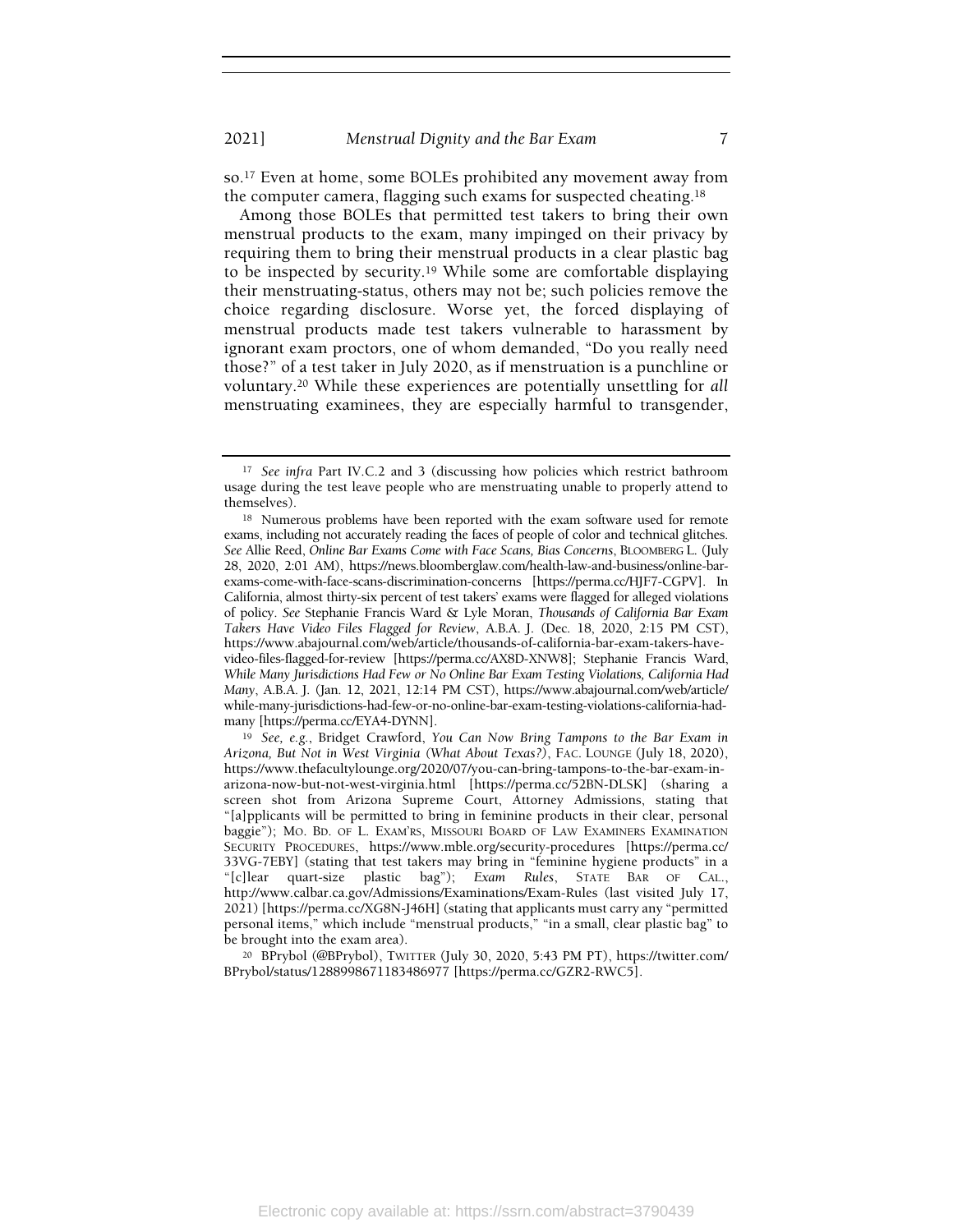genderqueer/nonbinary, and intersex examinees who may not wish to disclose their biological anatomy to take the bar exam.<sup>21</sup>

To better understand the scope of the barriers facing menstruating test takers, the authors surveyed and analyzed BOLE policies and tracked test takers' self-reported experiences of menstruation and the bar exam.22 Part I of the Article describes the methodology for that empirical work, the advocacy that led to the work being undertaken, and provides an overview of menstruation and the bar exam.<sup>23</sup>

Part II describes the survey results, offering new insights into the numerous aspects of the bar exam that create differential testing experiences for those who menstruate and those who do not.<sup>24</sup> Part II also identifies the five principles of dignity through which these problems and obstacles should be understood: Respect and Privacy; Fairness and Non-Discrimination; Promoting Health; Providing Accommodations; and Policy Transparency.25 Burdening any of these interests causes both dignitary and tangible harm to menstruators.26 By contrast, upholding these interests provides the foundation for adopting sound menstrual policies by BOLEs.<sup>27</sup>

Among the harms identified and reported in Part II of the Article are: lack of information about BOLE policies for anxious test takers who might menstruate during the bar exam, humiliation due to security screening practices, harassment of menstruating test takers, limited access to a test takers' own menstrual products, little product diversity or insufficient products when supplied by a BOLE, placement of products (when provided) solely in women's bathrooms, restricted

<sup>21</sup> In the United States, 1.2 million LGBTQ persons identify as nonbinary. Bianca D.M. Wilson & Ilan H. Meyer, Nonbinary LGBTQ Adults in the United States, UCLA SCH. OF L. WILLIAMS INST., https://williamsinstitute.law.ucla.edu/publications/nonbinarylgbtq-adults-us/ (last visited June 25, 2021) [https://perma.cc/D2Z6-FFQU]; see supra note 11 (describing the bias and harassment transgender attorneys face when they have come out as transgender).

<sup>&</sup>lt;sup>22</sup> See infra Part I. The authors' surveys were, by definition, limited to the retrospective experiences of test takers. Although some BOLEs have updated menstruation-related policies in response to the advocacy of MP and the Bar and others, see infra Part I.B, no jurisdiction has wholly adopted the basic elements contained in the Model Policy. Further, the general resistance and non-responsiveness of BOLEs to the inquiries of MP and the Bar, see infra notes 93-96, leave the authors concerned about the lack of alacrity employed by BOLEs to this critical issue.

<sup>23</sup> See infra Part I.

<sup>24</sup> See infra Part II.

<sup>25</sup> See infra Part II.

<sup>26</sup> See infra Part II.

<sup>27</sup> See infra Part II.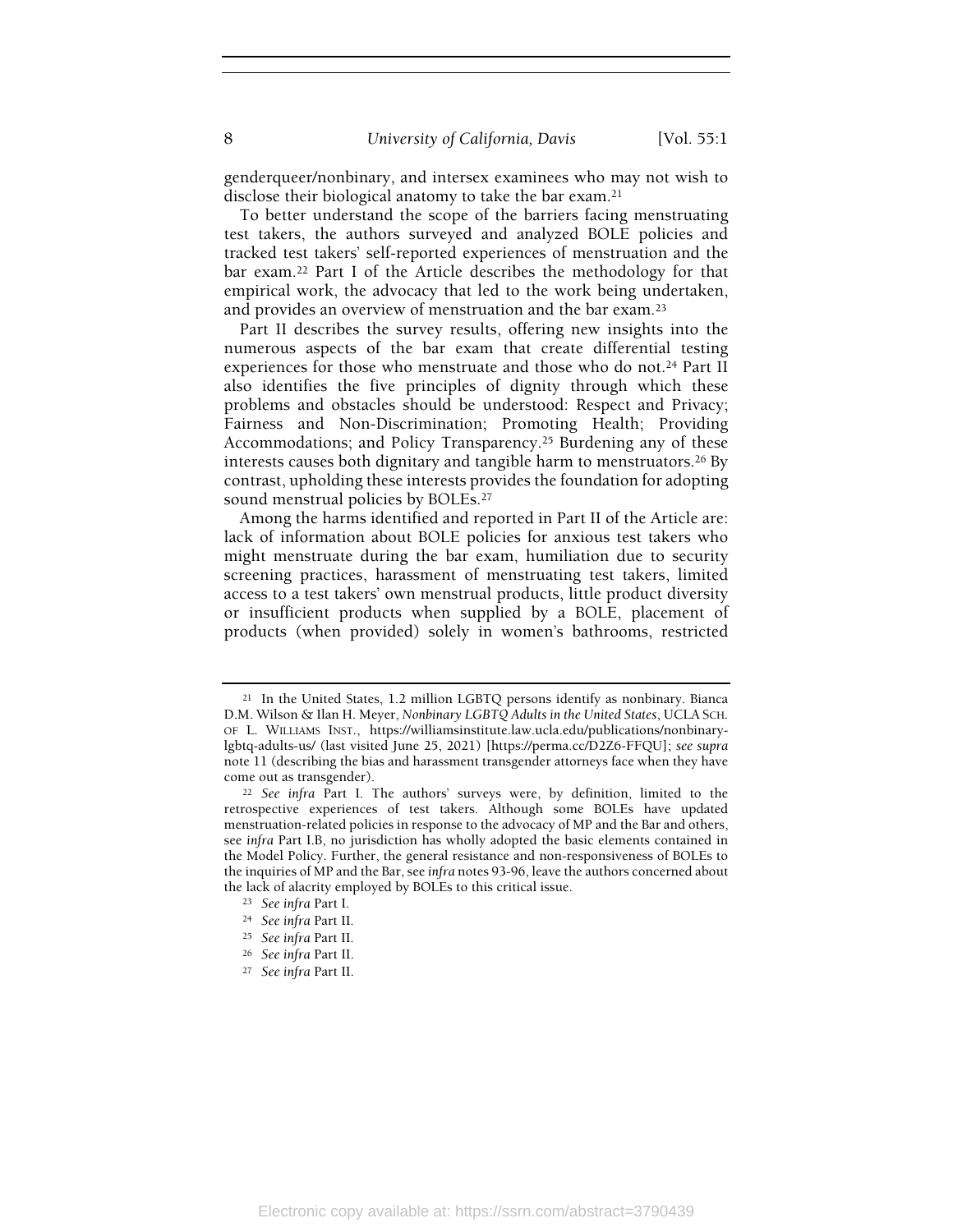access to the bathrooms during the in-person and remote exam, and lack of administrative accommodations for menstruating test takers.<sup>28</sup>

Part III of the Article examines whether BOLE policies and practices violate the Equal Protection Clause on the basis of sex and determines that they most likely do.<sup>29</sup> This Part also assesses BOLE practices under state human rights laws and laws banning discrimination by entities licensed by the state, again finding grounds for liability.<sup>30</sup>

Part IV presents a novel contribution to this area of jurisprudence by responding to the empirical findings, the harms identified, and the legal failings of current BOLE practices: A Model Policy that provides a framework for state BOLEs to address the five principles identified in Part II and to comply with their antidiscrimination legal responsibilities, while still protecting their articulated security concerns.31 The Model Policy offers adaptable solutions to problems identified by past test takers to ensure that present and future examinees do not face menstruation-related barriers to equitable test conditions and admission to the bar.<sup>32</sup>

The timing of this proposal is particularly propitious: it arises in conjunction with reinvigorated efforts to diversify the bar and in the face of growing concerns about the relevance and fairness of the bar exam.33 Indeed, the National Conference of Bar Examiners ("NCBE") recently has announced plans to significantly change the exam.34 Absent

<sup>33</sup> See, e.g., Marsha Griggs, Building a Better Bar Exam, 7 TEX. A&M L. REV. 1, 56, 64 (2019) [hereinafter Better Bar Exam] (observing that "[t]he time for comprehensive reform of the bar examination process is long overdue," identifying flaws with the exam including a failure to align bar exam content with "what law schools and the public expect law graduates to know," and noting that many have questioned "whether the bar exam actually measures the competencies required in the practice of law"); N.Y. STATE BAR ASS'N, REPORT OF THE NYSBA TASK FORCE ON THE NEW YORK BAR EXAMINATION 42, 75 (2020), https://nysba.org/app/uploads/2020/03/Report-of-the-NYSBA-Task-Force-on-the-New-York-Bar-Examination-With-Appendix-compressed.pdf [https://perma.cc/L7QT-M2XR] (critiquing the Uniform Bar Examination ("UBE"), inter alia, for its failure "to protect the public from ignorance, inexperience, and unscrupulousness" and for the "gender and race differentials" present in exam results).

<sup>34</sup> NAT'L CONF. OF BAR EXAM'RS TESTING TASKFORCE, OVERVIEW OF PRELIMINARY RECOMMENDATIONS FOR THE NEXT GENERATION OF THE BAR EXAMINATION 2-5 (2020), https://testingtaskforce.org/wp-content/uploads/2021/01/TTF-Preliminary-Bar-Exam-Recommendations2.pdf [https://perma.cc/AEN8-839R].

<sup>28</sup> See infra Part II.

<sup>29</sup> See infra Part III.

<sup>30</sup> See infra Part III.

<sup>31</sup> See infra Part IV.

<sup>32</sup> See infra Part IV.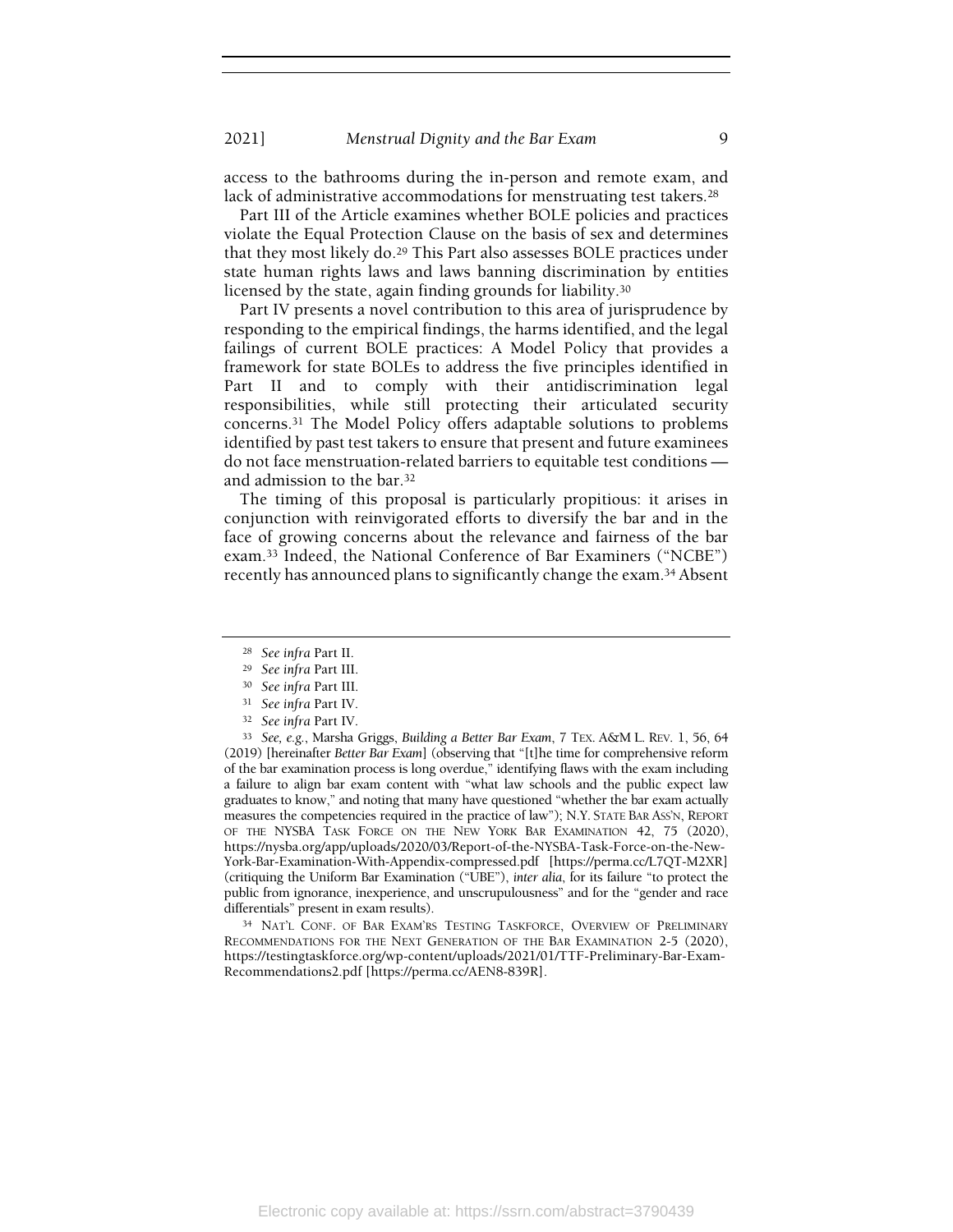the adoption of a diploma privilege across the country,35 however, the authors doubt that concerns about menstrual justice and the bar exam will be addressed without the carefully considered proposals found in the Model Policy.

## I. MENSTRUATION AND THE BAR EXAM: EMPIRICAL RESULTS AND ANALYSIS OF BOLE POLICIES AND TEST TAKERS' EXPERIENCES

BOLEs must address menstruation in the administration of bar exams. To understand why, some background information about the structure of bar exams is needed. Although COVID-19 led some states to temporarily grant diploma privilege to practice law, successfully completing the bar exam is a prerequisite to obtaining a license to practice law in every jurisdiction except Wisconsin.36 Each BOLE sets the required components and conditions for the bar exam in their jurisdiction, including policies that govern applicant conduct and test conditions.37 This includes developing procedures to administer the

<sup>35</sup> See Beverly I. Moran, The Wisconsin Diploma Privilege: Try It, You'll Like It, 2000 WIS. L. REV. 645, 645-48 (providing an overview of the creation of the bar examination, its rise to prevalence, and its justifications in comparison to Wisconsin's experience with diploma privilege); REPORT OF THE NYSBA TASK FORCE ON THE NEW YORK BAR EXAMINATION, supra note 33, at 5-6 (proposing an emergency diploma privilege). But see Stephanie Francis Ward, Jurisdictions with COVID-19-related Diploma Privilege are Going Back to Bar Exam Admissions, A.B.A. J. (Dec. 10, 2020, 3:16 PM CST), https://www.abajournal.com/web/article/jurisdictions-with-covid-related-diplomaprivilege-going-back-to-bar-exam-admissions [https://perma.cc/VJC4-D3Y2] (observing that some jurisdictions that created a temporary diploma privilege in 2020 have returned to administering the bar examination in February 2021, albeit primarily remotely).

<sup>36</sup> WIS. SUP. CT. R. 40.03 (2009).

<sup>37</sup> BOLEs determine what material to test and how to do so, including whether to adopt the UBE or any of its component sections, namely, the Multistate Bar Examination ("MBE"), Multistate Essay Examination ("MEE"), and Multistate Performance Test ("MPT"), the MBE (even if not deemed a UBE jurisdiction) and/or state specific sections. BOLEs also are responsible for determining how to score the exam, what constitutes passing, whether and under what conditions to accept exams and scores from other jurisdictions, the necessary requirements, and qualifications for membership into that jurisdiction's bar or enforcing the judiciary's regulations regarding the same, including character and fitness screening and disseminating information to the public about how to become a member of the bar. One benefit of the UBE is that scores may be transferred to other UBE jurisdictions, which may result in admission based on reciprocity agreements between the states. NAT'L CONF. OF BAR EXAM'RS, COMPREHENSIVE GUIDE TO BAR ADMISSION REQUIREMENTS, 18 chart 5 (2020), https://www.ncbex.org/assets/BarAdmissionGuide/CompGuide2020\_021820\_Online\_ Final.pdf [https://perma.cc/QC8P-RY75] (reporting UBE Jurisdictions Admission by Examination or by Transferred UBE Score); Overview of Bar Admissions Information, A.B.A. (June 26, 2018), https://www.americanbar.org/groups/legal\_education/resources/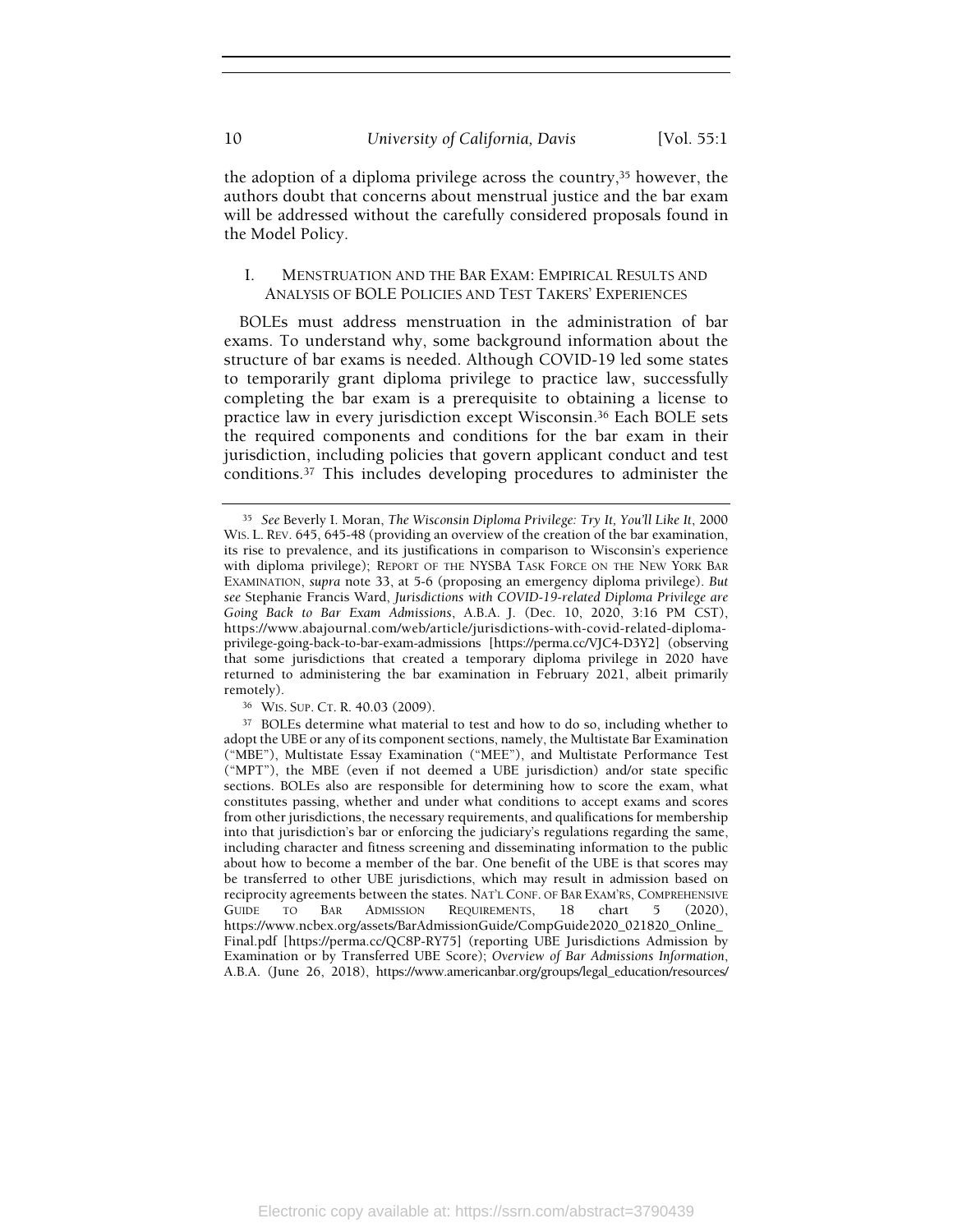examination, such as preparing for and managing logistics of the exam (e.g., securing appropriate location(s) and staff, developing the exam testing and break schedule), creating a process to review and decide petitions for accommodations, and addressing post-exam matters, such as grading and appeals.38 BOLEs also are responsible for communicating with potential bar applicants and examinees about all aspects and conditions related to the bar exam and their governing policies.<sup>39</sup>

Most BOLEs use an exam format that brings hundreds to thousands of test takers to one or more locations in the state for a two-to-three day, in-person exam.40 Each exam day consists of multiple test segments, broken up by a lunch break.<sup>41</sup> Consistent with those BOLE-created policies, test takers arrive, go through a security check that allowed candidates to keep only pre-approved categories of items with them in a particular size and type of bag, and stay at their exam seat while during active test sections, unless a pre-existing accommodation or process was followed such as asking a proctor for the ability to use a restroom during an exam session.42 Maintaining exam security and integrity is a paramount consideration in these policies.<sup>43</sup> Among other penalties,

39 See, e.g., Exam Day References & Security Policy, N.Y. STATE BD. OF L. EXAM'RS, https://www.nybarexam.org/Security/Security.htm (last visited Feb. 11, 2021) [https://perma.cc/T88J-3HDR] (providing exam day rules for the New York examination).

- <sup>40</sup> Overview of Bar Admissions Information, supra note 37.
- <sup>41</sup> See Hale, Miceli & Sha, supra note 37, at 6-7.

42 See, e.g., Exam Day References & Security Policy, supra note 39 (providing "Exam Day Instructions," including "important reminders for exam day").

<sup>43</sup> See, e.g., N.Y. STATE BD. OF L. EXAM'RS, NEW YORK STATE BOARD OF LAW EXAMINERS BAR EXAMINATION SECURITY POLICY, https://www.nybarexam.org/docs/secpolicy.pdf (last updated June 2018) [https://perma.cc/3JKW-UA3B] (listing extensive rules, identifying permitted and prohibited items, and describing the state's "zero tolerance policy" for certain violations); Testing Accommodations, STATE BAR OF NEV., https://nvbar.org/ licensing-compliance/admissions/bar-exam/testing-accomodations/ (last updated June

bar\_admissions/basic\_overview/ [https://perma.cc/XF5S-DX86]. See generally Melissa A. Hale, Antonia A.B. Miceli & Tania N. Sha, What the Heck is the UBE? in THE ULTIMATE GUIDE TO THE UBE, ch. 1 (2021) (explaining the UBE and each of its components; further observing that different accommodation and other administrative rules means that it really should be called the "Mostly Uniform Bar Exam"); Bar Exam, UNIV. OF D.C., https://www.law.udc.edu/page/BarExam (last visited Feb. 2, 2021) [https://perma.cc/2W8C-XFTD] (noting that the requirements to transfer scores varies by jurisdiction).

<sup>38</sup> See, e.g., N.Y. CT. R. §§ 520.8, 520.9, 520.15 (2019) (granting New York's BOLE the ability to create the content and conditions of the bar exam, including "rules . . . as it shall deem necessary and proper to enable it to discharge its duties . . . ."); NAT'L CONF. OF BAR EXAM'RS, supra note 37, at 36-38 chart 10 (capturing in the Grading and Scoring chart when and how each jurisdiction grades the MBE, MEE, MPT, and/or other components of the exam).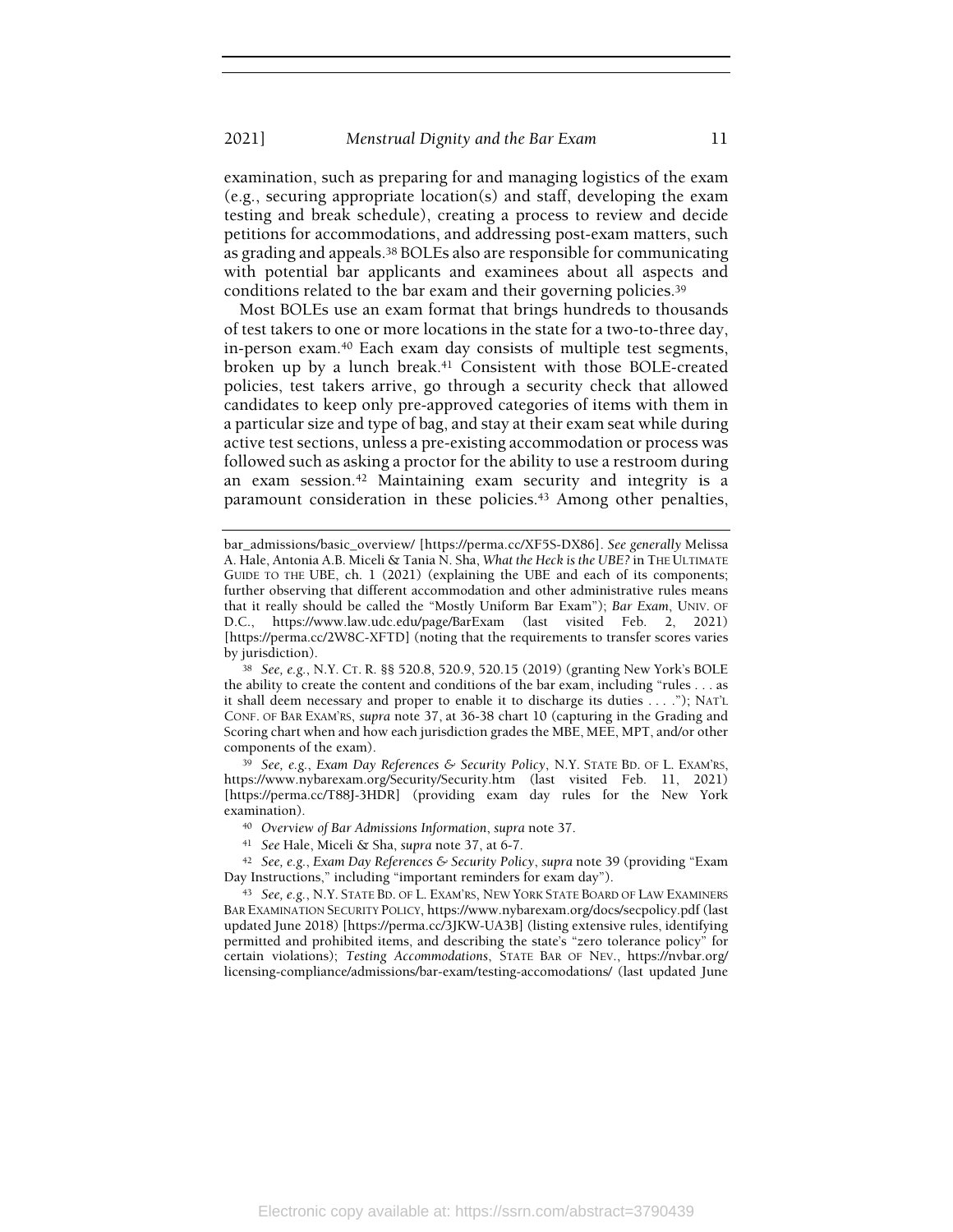12 University of California, Davis [Vol. 55:1]

violating one of these policies could result in the cancellation of an examinee's scores.<sup>44</sup>

The NCBE guides BOLE choices related to exam content and conditions.45 Specifically, they "develop and produce" the text of the common components of most bar exams and coordinate the Uniform Bar Exam ("UBE").<sup>46</sup> In so doing, they issue guidance and "provide support ... before, during, and after each exam" to BOLEs that purchase their exam components, which includes every jurisdiction except Louisiana.<sup>47</sup> That guidance includes lists of test-day policies about what items examinees may bring into exams — and what items are prohibited such as paper, hats (unless for religious purposes), handbags, earplugs, or food ("unless pre-authorized").<sup>48</sup> Menstrual products are not specifically listed as a prohibited item and examinees are told that every jurisdiction "will provide specific information regarding materials [that] examinees are allowed to bring with them to the test center."49 Along with the American Bar Association and Association of American Law Schools, the NCBE also publishes a "Code of Recommended Standards for Bar Examiners" to encourage BOLEs to follow certain principles, including the creation of a process to provide a "fair and equal opportunity" for applicants with disabilities to take a bar exam.<sup>50</sup>

Two things happened in relation to the bar exam in the summer of  $2020$ . First, due to the pandemic,<sup>51</sup> states considered whether they would hold their July 2020 bar examinations in person, as is normally done, or remote.52 Many states perseverated and then made last minute

<sup>45</sup> About NCBE, NAT'L CONF. OF BAR EXAM'RS, https://www.ncbex.org/about/ (last visited Jan. 31, 2021) [https://perma.cc/PKB8-XZEU].

<sup>49</sup> Id.

<sup>23, 2021) [</sup>https://perma.cc/VP7R-6FH5] (describing the availability of testing accommodations that would not impair "the integrity of the examination process).

<sup>44</sup> See, e.g., N.Y. CT. R. § 6000.13(f) (2021).

<sup>46</sup> Id.; see supra note 37 and accompany text (providing information about the various components of the bar exam).

<sup>47</sup> Griggs, Better Bar Exam, supra note 33, at 14 n.66; About NCBE, supra note 45.

<sup>48</sup> MBE Test Day Policies, NAT'L CONF. OF BAR EXAM'RS, https://www.ncbex.org/ exams/mbe/test-day-policies (last visited Jan. 31, 2021) [https://perma.cc/QS7R-CBUD].

<sup>50</sup> NAT'L CONF. OF BAR EXAM'RS, supra note 37, at x § IV ¶ 22.

<sup>51</sup> See, e.g., Derrick Bryson Taylor, A Timeline of the Coronavirus Pandemic, N.Y. TIMES (Mar. 17, 2021), https://www.nytimes.com/article/coronavirus-timeline.html [https://perma.cc/22CU-FMDM] (providing a timeline of the COVID pandemic from Dec. 31, 2019, through Dec. 20, 2020).

<sup>52</sup> Bridget J. Crawford & Emily Gold Waldman, Tampons and Pads Should Be Allowed at the Bar Exam, N.Y. L.J. (July 22, 2020, 2:09 PM), https://www.law.com/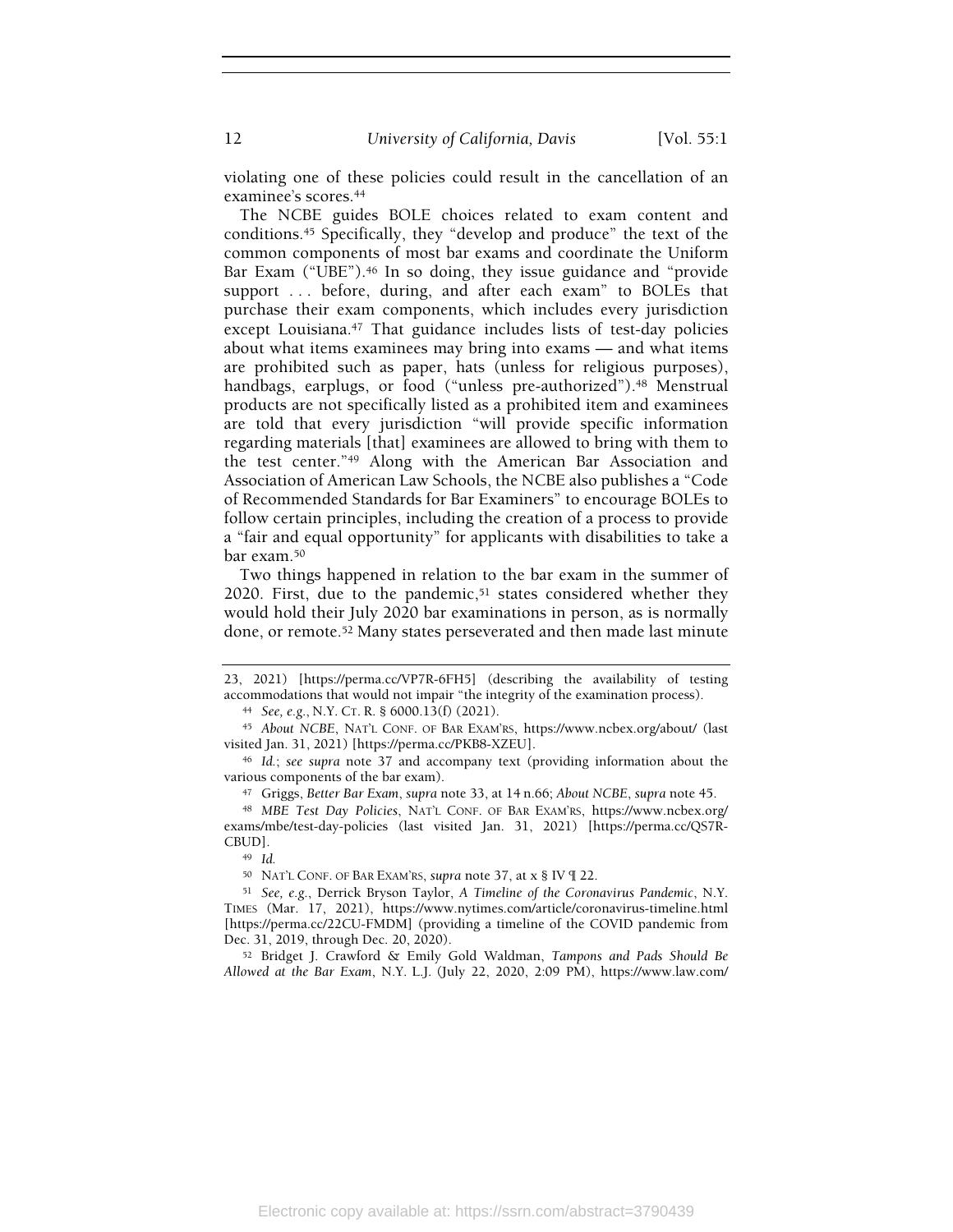#### 2021] Menstrual Dignity and the Bar Exam 13

decisions to push off the exam until the fall, hold it remotely, shorten its length, create a temporary diploma privilege, or some combination thereof.53 The uncertainty of date and format caused significant distress among test takers, many of whom turned to social media to raise scrutiny of the bar exam and BOLEs' inhumane treatment of examinees.54 The NCBE and the BOLEs doubled down and moved forward with the traditional content of bar exams (albeit shortening their length), administered primarily remotely, for the February 2021 exam.55 For the July 2021 bar exam, the NCBE offered a remote and in-

<sup>54</sup> See Johnson, Karin & Cooper, Stop the Stigma, supra note 16 (describing social media posts and bringing attention to the need for policy reform pertaining to the bar examination and menstruation); #barpocalypse, TWITTER, https://twitter.com/search?q= %23barpocalypse&src=typed\_query&f=live (last visited Jan. 31, 2021) [https://perma. cc/5W33-YQV5] (using the hashtag to criticize the policies of the bar examination).

<sup>55</sup> See February 2021 Bar Exam: Jurisdiction Information, NAT'L CONF. OF BAR EXAM'RS (2020), https://www.ncbex.org/ncbe-covid-19-updates/feb-2021-bar-exam-jurisdictioninformation/ (last updated Jan. 12, 2021, 11:00 AM CST) [https://perma.cc/9KZ7- 3USF] (tracking the test administration status of the February 2021 bar exams across the country, including nineteen jurisdictions that are holding in-person examinations); Joe Patrice, Bar Examiners LITERALLY Doubling Down on Bad Ideas for February Bar Exam, ABOVE THE L. (Jan. 19, 2021, 4:42 PM), https://abovethelaw.com/ 2021/01/bar-examiners-literally-doubling-down-on-bad-ideas-for-february-bar-exam/

newyorklawjournal/2020/07/22/tampons-and-pads-should-be-allowed-at-the-bar-exam/ [https://perma.cc/6P4R-PPQ2] [hereinafter Tampons and Pads Should Be Allowed]; Jennifer Weiss-Wolf, Raising the Bar for Menstrual Equity. Period., MS. MAG. (July 23, 2020), https://msmagazine.com/2020/07/23/raising-the-bar-for-menstrual-equity-period/ [https://perma.cc/S26A-LEXZ]. Some in-person bar exams had to obtain a waiver of local social distancing requirements to move forward. See Joe Patrice, Occupancy Limit? NO PROBLEM! Bar Exam Just Gets a Waiver for July Test, ABOVE THE L. (July 10, 2020, 2:58 PM), https://abovethelaw.com/2020/07/occupancy-limit-no-problem-bar-examjust-gets-a-waiver-for-july-bar-exam-missouri/ [https://perma.cc/6B95-PRR7] (sharing communication from Missouri BOLE that "the organizers of the bar exam applied for and were approved for a waiver to accommodate more than the current gathering size limit of 100 people").

<sup>53</sup> See Crawford & Waldman, Tampons and Pads Should Be Allowed, supra note 52; Marsha Griggs, An Epic Fail, 64 HOWARD L.J. 1, 18, 27 (2021) [hereinafter Epic Fail]; Suzanne Darrow Kleinhaus, Portability of the UBE: Where Is It When You Need It? 12-14 (2020), https://tinyurl.com/3v493cnw [https://perma.cc/Q7D9-DFBQ] (detailing changes to the content of the bar exams in Nevada, Indiana, Florida, and other jurisdictions due to COVID). Other BOLEs created a hybrid system where the exam was administered in person to some candidates and remotely to others. Testing Accommodations, supra note 43 (in-person test administered in Nevada in July 2020 for examinees with accommodations that "cannot be administered remotely"). Texas went so far as to administer its bar exam in individual hotel rooms. Stephanie Francis Ward, Bar Exam in Hotel Rooms Offered Test-takers Social Distancing and Private Bathrooms, A.B.A. J. (Sept. 22, 2020, 1:56 PM CDT), https://www.abajournal.com/web/article/bar-exam-in-hotel-rooms-offered-test-takerssocial-distancing-and-private-bathrooms [https://perma.cc/Q59Z-WPVU] (administering the bar exam in hotel rooms to maintain safe social distancing).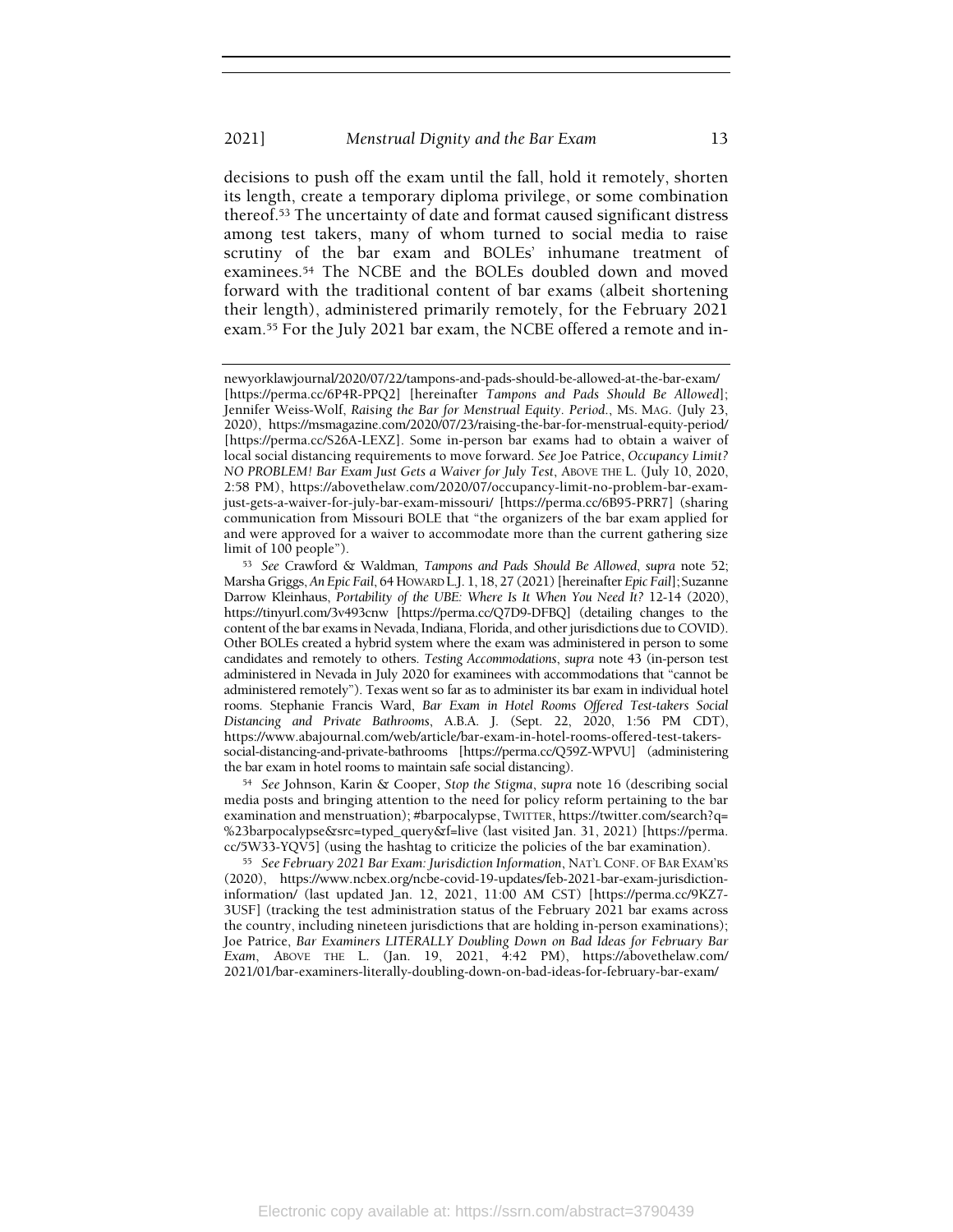person testing format; twenty-five BOLEs administered the in-person format and thirty BOLEs administered the remote format.56 On June 1, 2021, the NCBE announced it would provide bar exam materials for "in-person testing only" for the February 2022 bar exam.<sup>57</sup>

Second, in the summer of 2020, test takers expanded their critique of the scheduling of bar exams to a critique of the NCBE and the BOLEs' substantive policies. The chaotic changes and their detrimental impact on a class of examinees — who shared their experiences online using #barpocalpyse58 — resulted in multiple calls for reform.59 Social media posts by test takers, academics, and others — often under #bloodybarpocalypse or #MPandtheBar — demanded unregulated access to test takers' own menstrual products and use of the bathroom when needed.<sup>60</sup> For instance, Professor Bridget Crawford urged a "free carry" BOLE policy, a term she coined, that would permit test takers to

<sup>[</sup>https://perma.cc/LK88-USPW] (observing jurisdictions that had limited exam content, and thus, reduced the time of the bar exam for the summer/fall 2020 cycle, have returned to the original two to three day exam).

<sup>56</sup> July 2021 Bar Exam: Jurisdiction Information, NAT'L CONF. OF BAR EXAM'RS, https://www.ncbex.org/ncbe-covid-19-updates/july-2021-bar-exam-jurisdictioninformation/ (last visited June 24, 2021) [https://perma.cc/3CXU-TKSY].

<sup>57</sup> NCBE COVID-19 Updates, NAT'L CONF. OF BAR EXAM'RS, https://www.ncbex.org/ncbe-covid-19-updates/ (last visited June 24, 2021) [https://perma.cc/4S5P-7HQU]. This article is current as of June 24, 2021; each cycle of bar exam administration may bring revised NCBE and BOLE bar exam administration policies.

<sup>58</sup> #barpocalypse, supra note 54; see also Griggs, Epic Fail, supra note 53, at 5-7, 25- 26, 37-39 (observing that NCBE's resistance to reform prevented creativity and adaptability during the pandemic and describing how the electronic systems selected to administer remote bar exams failed — test runs crashed, the remote proctors and associated technology did not recognize the faces of all applicants, among other problems).

<sup>59</sup> See Griggs, Epic Fail, supra note 53, at 31-41 (analyzing licensing alternatives); N.Y. STATE BAR ASS'N, supra note 33, at 1, 3-4 (recommending numerous changes to the New York bar exam to fix its "serious problems").

<sup>60</sup> See Posts with #bloodybarpocalypse spearheaded by Professor Cat Moon (@inspiredcat), @LadyLawyerDiary, @BarExamTracker, and @MPandtheBar (calling for unregulated access to menstrual products and restrooms during the bar examination); supra note 14 (describing social media posts); see also Elizabeth B. Cooper, Margaret E. Johnson & Marcy L. Karin, Menstrual Products and the Bar: Advocacy Seeks to Create Equal Bar Exam Testing Conditions for Menstruators, BEST PRACS. FOR LEGAL EDUC. BLOG (Aug. 5, 2020), https://bestpracticeslegaled.com/2020/08/05/ menstrual-products-and-the-bar-advocacy-seeks-to-create-equal-bar-exam-testingconditions-for-menstruators/ [https://perma.cc/AF8E-SHFC] [hereinafter Bar Exam Testing Conditions] (describing use of social media as a mechanism of requesting reform from state bar examiners).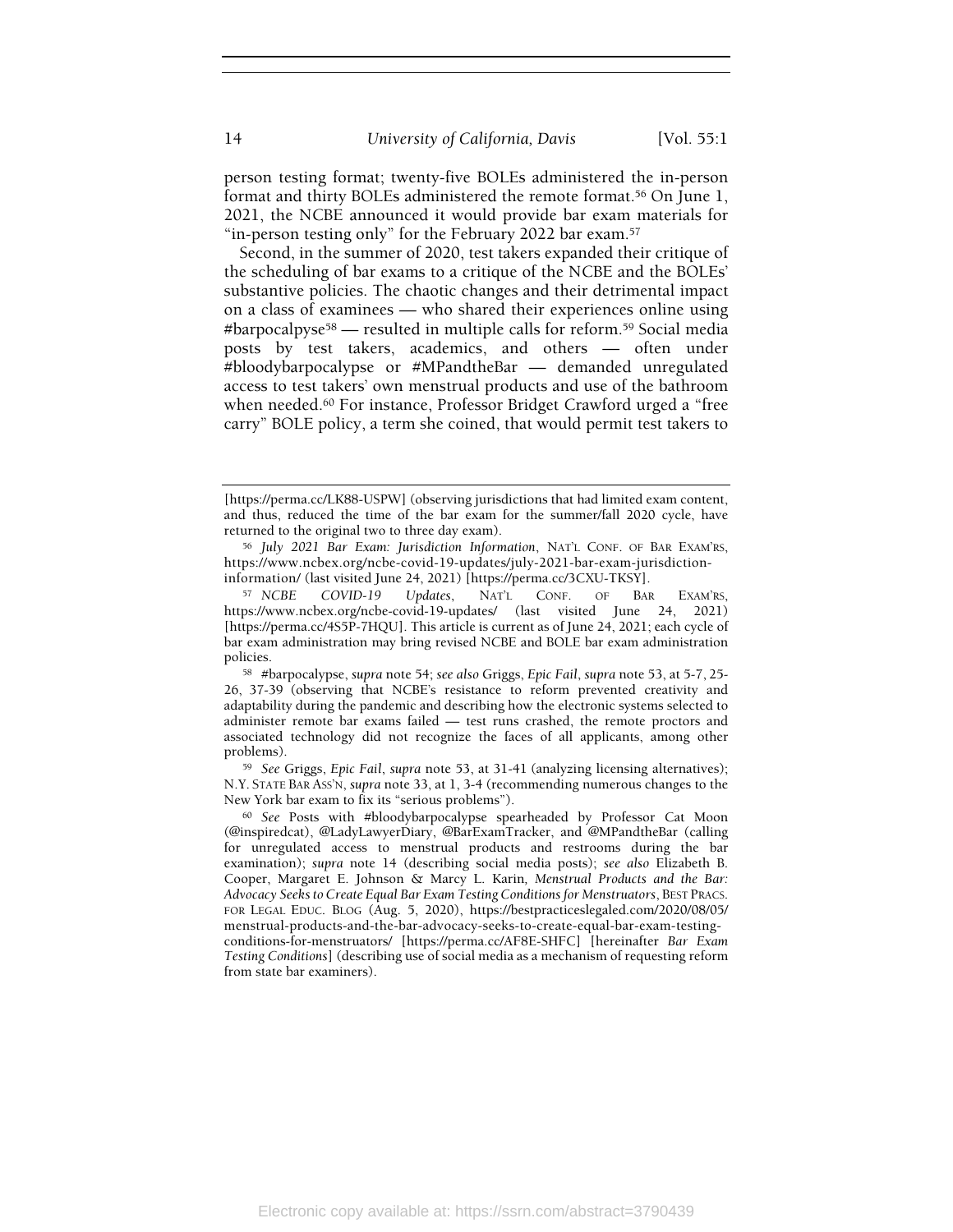bring menstrual products into in-person exams without restriction.<sup>61</sup> Test takers, academics and others also demanded answers as to what was — and was not — allowed when policies were silent, unclear, or not timely communicated to examinees.62 Collectively, this constellation of activity made clear the compelling need for strategic reform of menstruation-related BOLE policies.

#### A. Advocacy Relating to State BOLE Policies

To support and amplify the social media campaign to make BOLEs design their examinations with menstruators in mind, this Article's authors created an organization called Menstrual Products and the Bar ("MP and the Bar"), which works to eliminate the stigma associated with menstruation and to change unfair and outdated policies related to menstruation and bar examinations. In July 2020, the authors drafted a letter to the NCBE, advocating for a change to these policies.63 It was signed by more than 2,800 lawyers, law students, law graduates and others within 24 hours.<sup>64</sup> The letter stated that without any evidence of test takers using menstrual products to cheat on the bar exam, BOLEs were unreasonably creating draconian period product and bathroom

<sup>61</sup> Bridget J. Crawford, Menstruation and the Bar Exam: Unconstitutional Tampon Bans, 41 COLUM. J. GENDER & L. 63, 68, 72 (2021) (urging "free carry" BOLE policies).

<sup>62</sup> See, e.g., Bar Exam Tracker (@BarExamTracker), TWITTER (Aug. 5, 2020, 6:18 PM PT), https://twitter.com/BarExamTracker/status/129118193531896216 [https://perma. cc/H2LX-PRSK] (exchange initiated by 2020 examinee behind @BarExamTracker demonstrating questions that a state BOLE declined to answer, despite repeated asks); Marcy Karin (@ProfessorMLK), TWITTER (July 24, 2020, 3:00 PM PT), https://twitter.com/ProfessorMLK/status/1286783310522388480 [https://perma.cc/37K8- APL2] ("Hey @nevadabar, did you see our #MPandTheBar letter (http://bit.ly/MP-NVBar) asking for public, clear statement that examinees may bring their own menstrual products into #NVbarexam? Exam in 4 days. Clarification please."); see also Cooper, Johnson & Karin, Bar Exam Testing Conditions, supra note 60 ("In our efforts to get accurate and honest information from state Bar Examiners across the country, it has been deeply disconcerting to learn how many jurisdictions are silent on whether examinees may bring in their own menstrual products; have informal policies that contradict written statements about what items are allowed in the exam (e.g., not listing menstrual products in the list of items test-takers can bring in, but informally allowing them); or have stubbornly held onto their recalcitrant policies.").

<sup>63</sup> Letter from Elizabeth B. Cooper, Margaret E. Johnson, Marcy L. Karin et al., to Judith Gundersen, President & CEO, Nat'l. Conf. of Bar Exam'rs (July 20, 2020) [hereinafter Cooper, Johnson & Karin, Letter], https://bit.ly/30Aga8w [https://perma. cc/727Z-4ELV]. Also in July 2020, the Authors formed the organization Menstrual Products and the Bar, which was renamed Menstrual Policies and the Bar in November 2021; the short name MP and the Bar has been used throughout its existence.

<sup>64</sup> Id.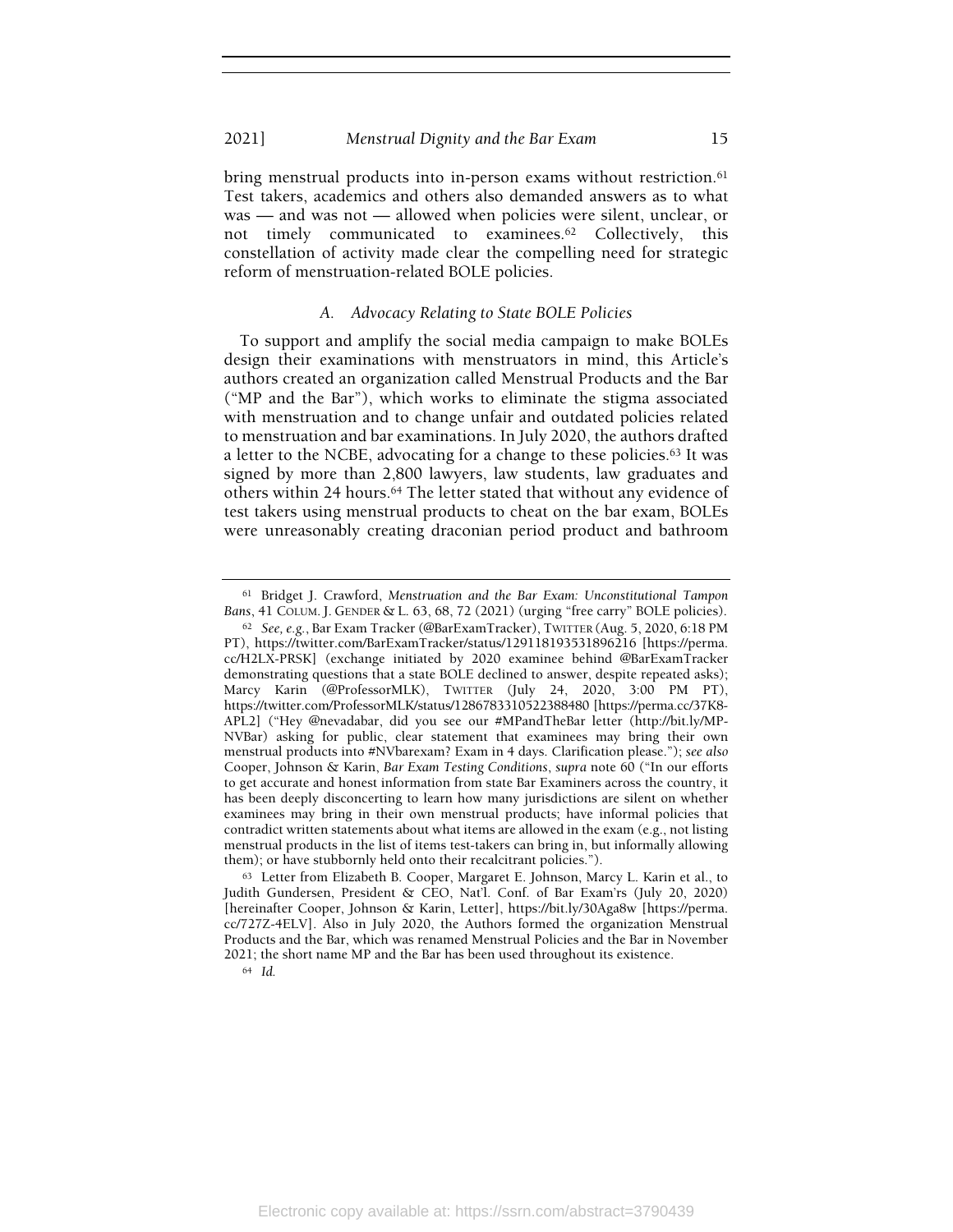access policies.65 It also argued against the lack of transparent policies about menstrual products that was causing easily-avoidable heightened test taker anxiety.66 The authors later stated,

[t]he harm here is four-fold: 1. It is wrong to make test-taking conditions more challenging for people based on the fact they menstruate; 2. It is wrong to limit test-takers to random products selected by Bar Examiners that could put test-takers' health and menstruation management at risk; 3. It is wrong to exclude text-takers from any menstrual products simply because they do not use the women's restroom; and 4. It is wrong to convey the harmful message that all people who menstruate are untrustworthy and do not belong in the legal profession.<sup>67</sup>

The authors also sent a letter to every BOLE that had a bar exam in July 2020 and did not have clear policies permitting personal menstrual products, attaching the NCBE letter and asking the BOLE to permit test takers to bring their own menstrual products and to make their policies transparent.68 The NCBE never responded directly to the letter, but announced — in a report by LAW360 — that they had reached out to each BOLE and notified them that the NCBE did not classify menstrual products as "prohibited paper."<sup>69</sup>

On February 21, 2021, in recognition that the status quo consisted of "discriminatory" and "unjustified" policies that "impact[ed] examinees'

<sup>69</sup> Hailey Konnath, Allow Menstrual Products at Bar Exam, Thousands Tell NCBE, LAW360 (July 20, 2020, 10:26 PM EDT), https://www.law360.com/legalindustry/articles/1293769/ allow-menstrual-products-at-bar-exam-thousands-tell-ncbe [https://perma.cc/GPB3- FXHQ].

<sup>65</sup> See id. at 2.

<sup>66</sup> See id.

<sup>67</sup> Cooper, Johnson & Karin, Bar Exam Testing Conditions, supra note 60.

<sup>68</sup> Cooper, Johnson & Karin, Letter, supra note 63; see Menstrual Products and the Bar, Bar of Law Examiners ("BOLE") Policy Survey (2020) (on file with authors) [hereinafter BOLE Policy Survey] (listing which jurisdictions permit menstrual products in their test day policies); see, e.g., Letter from Elizabeth B. Cooper, Margaret E. Johnson, Marcy L. Karin, to Kan. Bd. of L. Exam'rs (July 23, 2020), https://bit.ly/MP-KSBar [https://perma.cc/4VLE-BHA9] ("We write to request that the Kansas Board of Bar Examiners (Board) publicly and expressly permit examinees to bring their own menstrual products to the July 2020 in-person bar exam."); Letter from Elizabeth B. Cooper, Margaret E. Johnson, Marcy L. Karin, to Wash. State Bar Ass'n (July 23, 2020), https://bit.ly/MP-WABar [https://perma.cc/96JX-65JM] ("We write to request that the Washington State Bar Association (Association) publicly and expressly permit examinees to bring their own menstrual products to the July 2020 in-person bar exam.").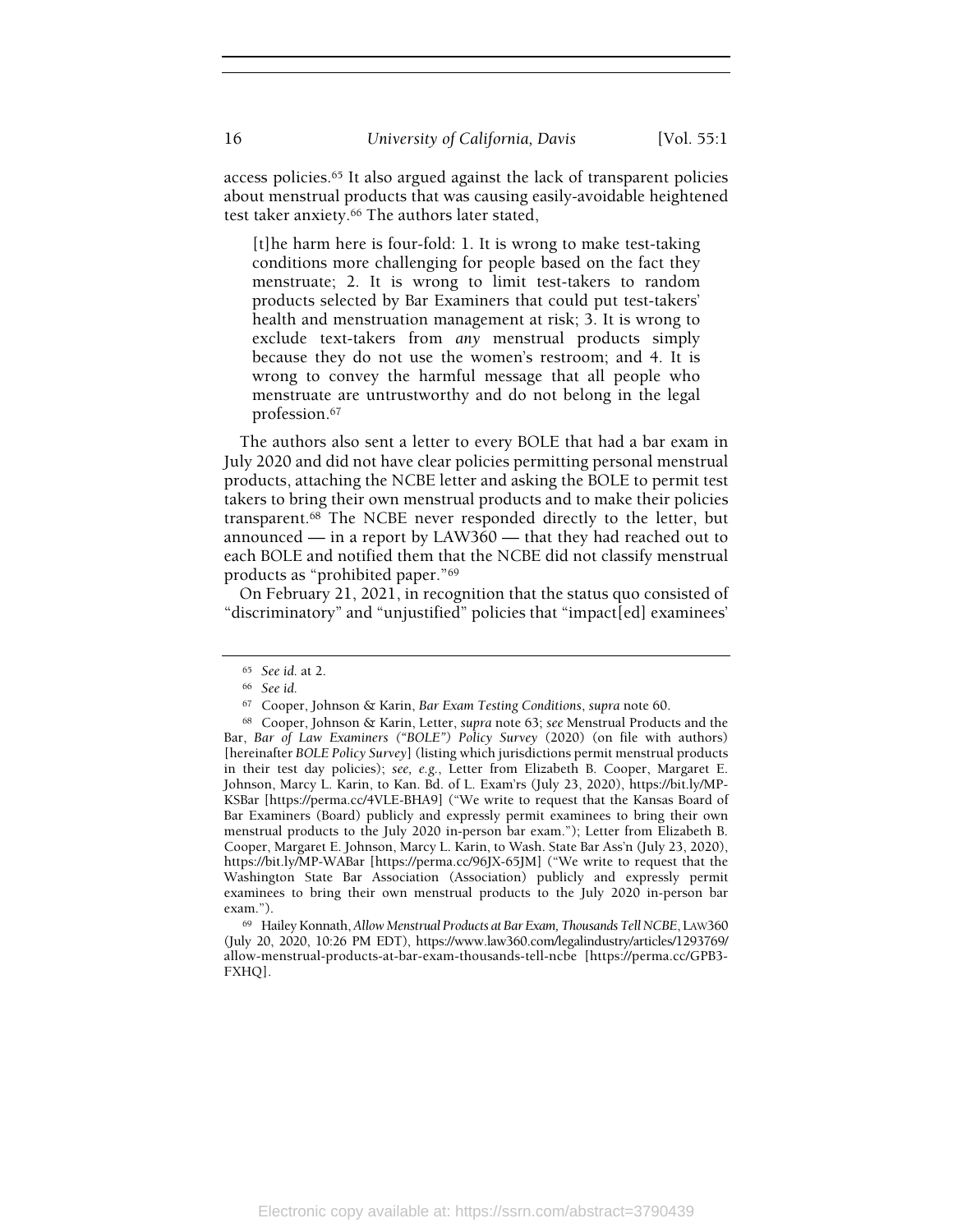ability to focus on the bar exam," the American Bar Association adopted Resolution 105.70 Sponsored by the Law Student Division and others, the resolution recommends that BOLEs adopt transparent policies that permit test takers to bring their personal menstrual products during the exam.71 In addition, the Bar Advocacy Committee of the Association of Academic Support Educators ("AASE") included dignified access to menstrual products as part of its broader February 2021 campaign to obtain Best Practices For Online Bar Examination.72 One goal of the AASE is "to level the playing field, both among applicants of varied backgrounds, and between the online and in-person versions of the exam."<sup>73</sup>

1) to allow bar examinees to bring in tampons, pads, or other menstrual products ("menstrual products") into the bar exam in opaque, rather than clear, containers and be allowed to access those menstrual products unilaterally, without being accompanied or escorted by exam proctors;

2) to establish clear policies and rules which outline a protocol of allowing bar examinees to bring menstrual products into the bar exam; and

3) to publish, disseminate, or make easily accessible these policies allowing bar examinees to bring menstrual products into the bar exam.

<sup>72</sup> AASE, BEST PRACTICES FOR ONLINE BAR EXAMINATION 5-6 (2021) (on file with authors). Among other provisions, Recommendation E.(5) states, "The need for, use, and choice of menstrual hygiene products should not be questioned or dictated by any licensing authority. Menstrual hygiene products should not be touched or handled by any licensing authority or agent thereof. Applicants should not have to demonstrate, display, explain, or reveal menstrual hygiene products." Id.

<sup>73</sup> Law Professor Blogs Network Academic Support, Best Practices for Online Bar Exam, LAW SCH. ACAD. SUPPORT BLOG (Feb. 25, 2021), https://lawprofessors.typepad. com/academic\_support/2021/02/best-practices-for-online-bar-exam-administration.html [https://perma.cc/SLK2-X2SJ]. During this same time, the authors published an article in LAW360 highlighting the expanded advocacy and urging BOLEs to permit test takers to bring in their own menstrual products and to have greater access to the bathrooms, along with other reforms. Elizabeth Cooper, Margaret Johnson & Marcy Karin, Punishing Bar Exam Policies on Menstrual Products Must Go, LAW360 (Feb. 25, 2021, 5:36 PM EST), https://www.law360.com/employment-authority/articles/1358884/punishing-bar-exampolicies-on-menstrual-products-must-go [https://perma.cc/S93B-H9Y4]. The article also provided a model policy, citing to this Article. Id.

<sup>70</sup> AM. BAR ASS'N, ABA MID-YEAR HOUSE OF DELEGATES RESOLUTION 105 (Feb. 22, 2021), https://www.americanbar.org/content/dam/aba/directories/policy/midyear-2021/ 105-midyear-2021.pdf [https://perma.cc/5JBX-3QPW]; see also Ayat Nizam, Chair, ABA Law Student Division, Remarks at ABA Midyear Meeting 2021 – House of Delegates Resolution 105, https://www.americanbar.org/news/reporter\_resources/midyear-meeting-2021/house-of-delegates-resolutions/105/ [https://perma.cc/RDU4-WHDW].

<sup>71</sup> AM. BAR ASS'N, ABA RESOLUTION REVISED 105, https://www.americanbar.org/content/ dam/aba/administrative/news/2021/02/midyear-resolutions/105.pdf [https://perma.cc/ XR6G-5KEU]. Specifically, the ABA "urges" BOLEs: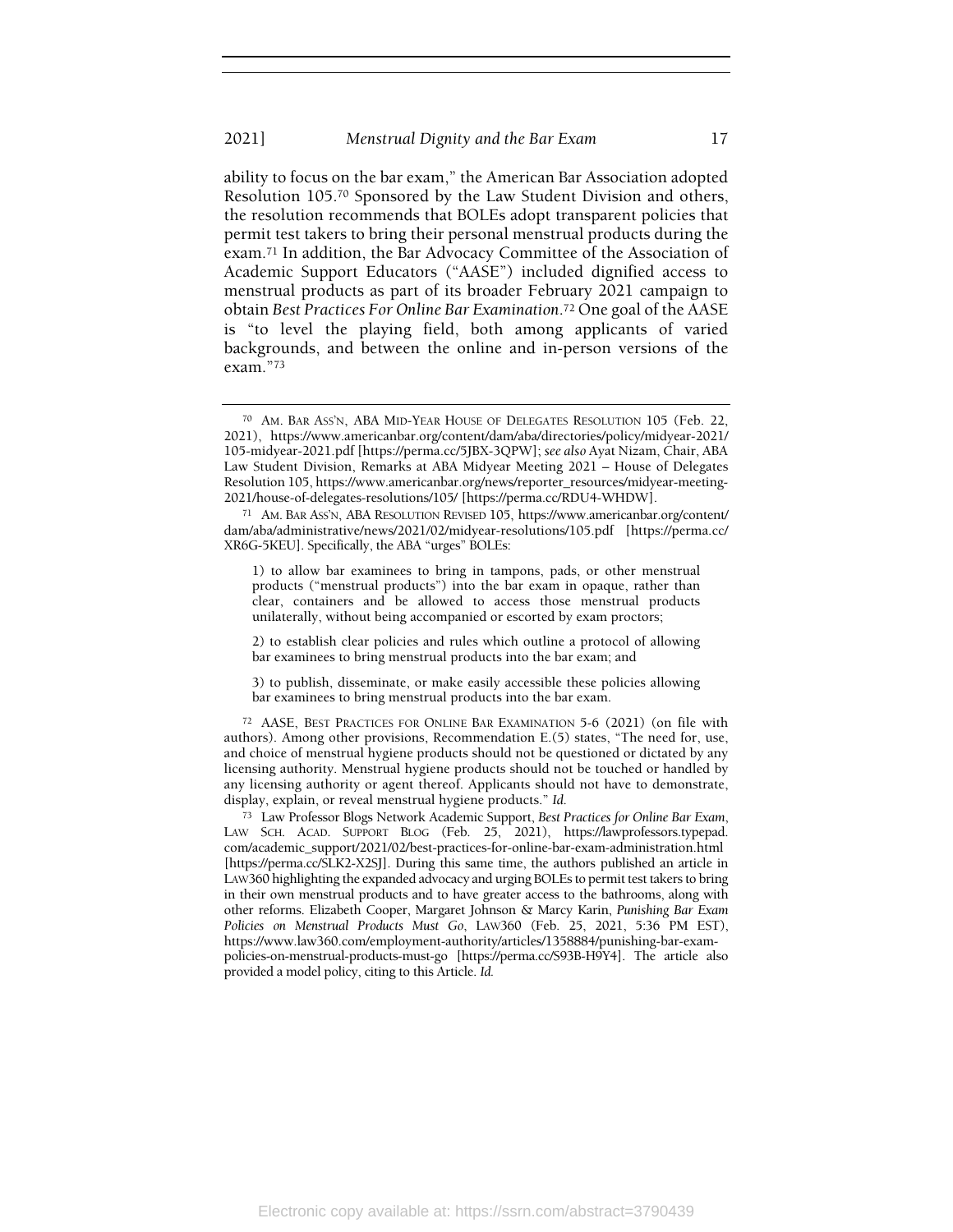As a result of the confluence of such pressure, states like Texas and West Virginia promised changes in 2020<sup>74</sup> and other jurisdictions like the District of Columbia created new menstruation-specific polices in 2021.75 It is unclear, however, if these are permanent changes.

## B. Empirical Research Regarding State BOLE Policies and Their Effect on Test Takers: Methodology

To understand the actual BOLE policies that were in place and their impact on test takers, MP and the Bar decided to undertake direct research. Teams of clinic students at UDC David A. Clarke School of Law under the supervision of Professor Marcy L. Karin and at Fordham Law School under the supervision of Professor Elizabeth B. Cooper researched the experiences of test takers relating to menstruation (or expected menstruation) and the bar exam.<sup>76</sup> They also sought the existing BOLE policies for bar exams administered in all fifty states, the

<sup>74</sup> While the West Virginia BOLE has not followed through on its promises, FAQs, W. VA. JUDICIARY, http://www.courtswv.gov/legal-community/Bd-of-Law/FAQs.html (last visited June 28, 2021) [https://perma.cc/W7H7-6HV8] (stating that "FAQs are being updated and will be posted soon"), the Texas BOLE did for the July 2021 bar exam. TEX. BD. OF L. EXAM'RS, TEXAS BAR EXAM GENERAL INSTRUCTIONS – JULY 2021, at 3 (2021), https://ble.texas.gov/bar-exam-general-instructions-july-2021 (last visited June 24, 2021) [https://perma.cc/D6W9-6HRG].

<sup>75</sup> Cooper, Johnson & Karin, Bar Exam Testing Conditions, supra note 60 ("West Virginia Bar Examiners insisted that they permitted products in the exam room, even though their website said differently. Texas state Bar Examiners changed their policy from not permitting products to permitting them at its September exam. (The state has issued contradictory statements, however, about whether this change is permanent.)"). This inconsistency was also identified in a Twitter thread at the time. See Marcy Karin (@ProfessorMLK), TWITTER (July 24, 2020, 7:30 AM), https://twitter.com/ ProfessorMLK/status/1286669981523103744? [https://perma.cc/P9SR-J359]. For the first time, the Washington D.C. BOLE issued instructions for the July 2021 bar exam with a section entitled "Exam Policy Regarding Feminine Products, Medication and Health Related Items" for the first time. July 2021 Uniform Bar Exam, D.C. CT. OF APPEALS, https://admissions.dcappeals.gov/appinfo.action?id=1 (last visited June 24, 2021) [https://perma.cc/TY4Z-CE8C] (although calling them "feminine" products, the instructions permit menstrual products during the remote bar exam, do not require they be provided to the camera, and explicitly permit test takers to access the menstrual products during the exam if they cannot wait for a scheduled break "without creating a personal emergency.").

<sup>76</sup> See BOLE Policy Survey, supra note 68; Menstrual Products and the Bar, Menstruation and the Bar Survey, GOOGLE FORM, http://bit.ly/MPandTheBarSurvey (last visited Feb. 1, 2021) [https://perma.cc/3BCR-R2UR] (on file with the authors) [hereinafter Menstruation and the Bar Survey]; Menstruation and the Bar Survey Results, supra note 15.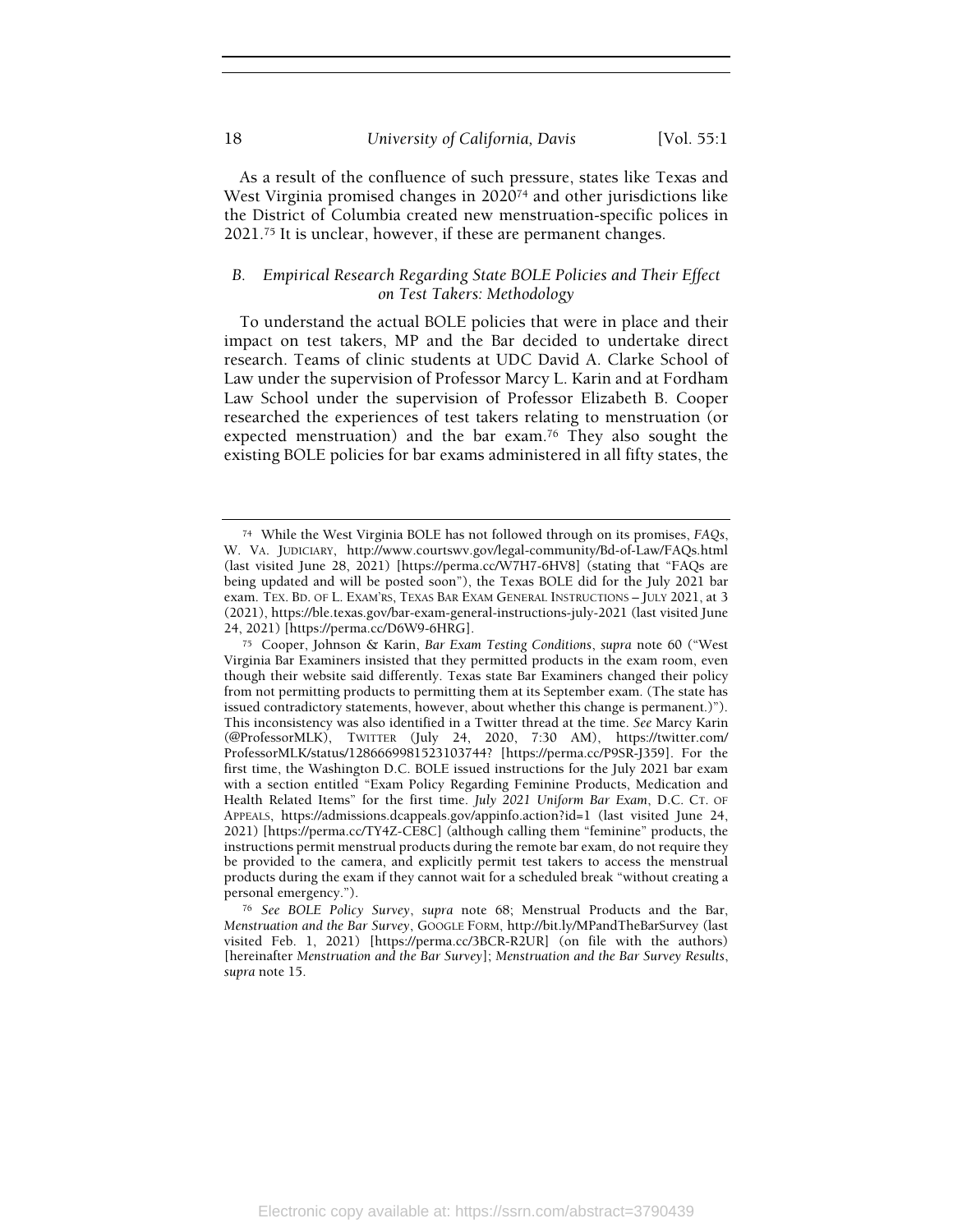District of Columbia, and five territories starting in the summer of 2020, both in person and remotely.77 Below are the results of the research.

1. The Menstruation and the Bar Exam Survey: Methodology<sup>78</sup>

MP and the Bar captured the experiences of test takers related to menstruation and the administration of the bar exam in two ways: (1) obtaining social media stories shared by examinees; and (2) engaging in targeted outreach to test takers to share their stories. First, MP and the Bar scoured the internet for any experiences that test takers had already shared on social media platforms or elsewhere. To do this, MP and the Bar reviewed posts tagged with the #bloodybarpocalypse, #MPandTheBar, #menstrualequity, and/or #menstruationmatters hashtags and searched for key phrases related to menstruation and the bar exam.79 Twitter contained the most posts highlighting test takers' negative experiences with menstruation and the bar exam. Many of these posts were then later shared on Facebook, Instagram, and LinkedIn or through blog posts or news articles. Collectively, this research uncovered the experiences of dozens of test takers.<sup>80</sup>

Second, MP and the Bar created a survey to uncover new information about examinees' experiences with menstruation and the bar exam.<sup>81</sup> The survey contained forty-nine questions, including a mix of openended short answer questions,<sup>82</sup> multiple-choice questions,<sup>83</sup> and

<sup>81</sup> Id.

<sup>83</sup> Questions included, for example, "Were you able to bring your own menstrual products into the bar exam? (select one) Yes; No; Do not recall; I did not need products during the exam."; "If so, what type of products were you allowed to bring into the bar exam? Pads; Tampons; Menstrual Cup; Absorbent garments; Cleaning Products (wet wipes, tissues, water and containers for product cleansing, etc.); Pain-Relief Products (Pain pills, heating patches/pads, topical ointments, etc.); Other clothing (underwear, pants, etc.); I was not able to bring products into the bar exam; Do not recall." Id.

<sup>77</sup> BOLE Policy Survey, supra note 68.

<sup>78</sup> See Menstruation and the Bar Survey, supra note 76; Menstruation and the Bar Survey Results, supra note 15.

<sup>79</sup> These included variations of the following Boolean search: "bar exam" AND "(period OR menstruat! OR bleeding OR blood OR cramps OR cycle OR tampon OR pad)."

<sup>80</sup> Menstruation and the Bar Survey Results, supra note 15.

<sup>82</sup> Questions included, for example, "What was your experience with menstruation and the bar exam?" The survey also utilized technology that automatically skipped sections of questions that did not apply to respondents based on the answer that was provided to an early question. For example, those identifying as a "non-menstruator" were not directed to questions about their own menstrual products. Menstruation and the Bar Survey, supra note 76.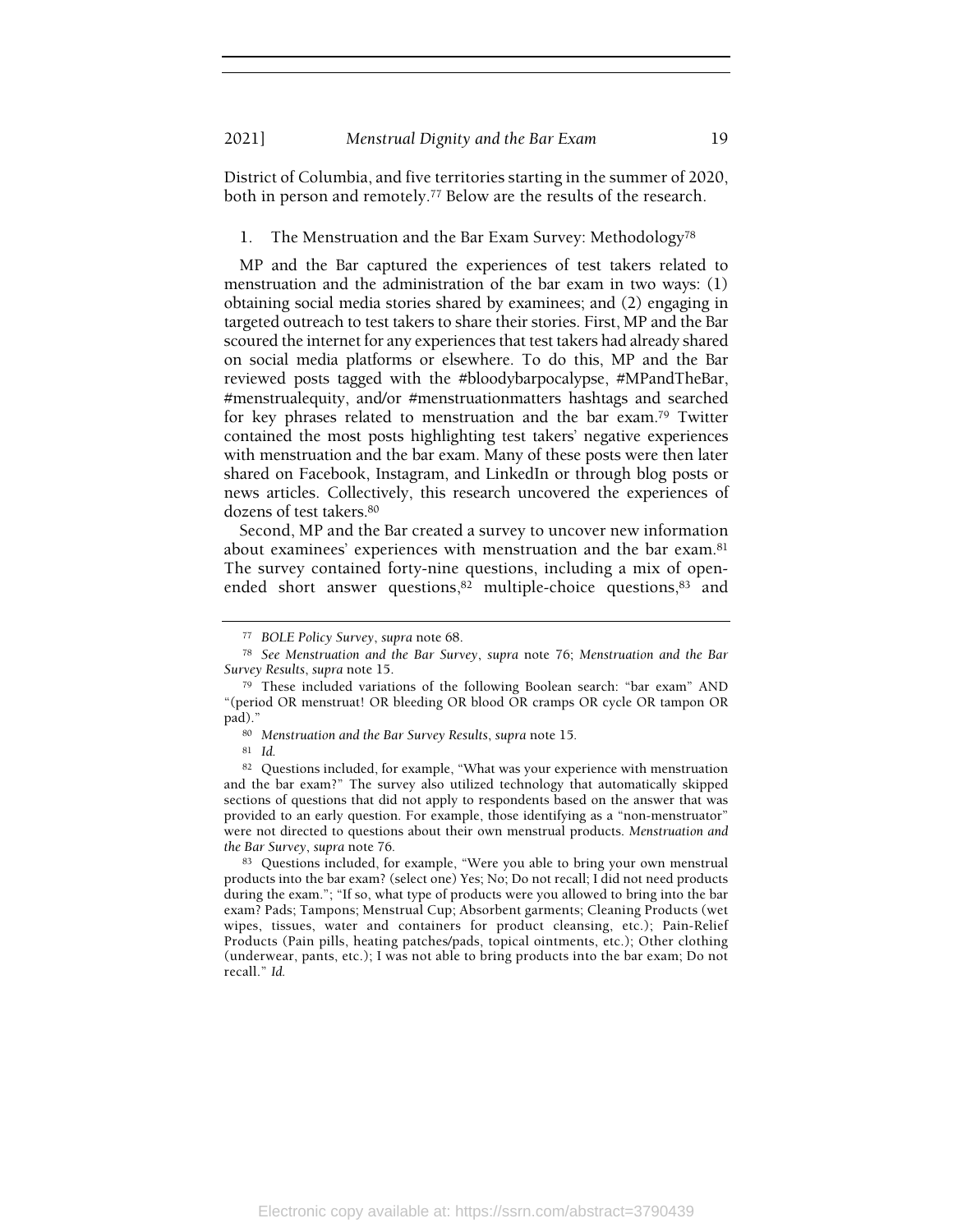"check any/all that apply" questions84 designed to capture the details and scope of experiences with menstruation and the bar exam. It also asked about the jurisdiction, year, and format of the respondents' bar exam, their experiences with exam security and BOLE personnel, the availability of pre-exam instructions related to menstruation, 85 and access to products, breaks, and menstruation friendly bathrooms, 86 among other things. Finally, to protect confidentiality, respondents were able to submit the survey anonymously.87 The link to the survey was pushed out in multiple ways, including via email to everyone who signed MP and the Bar's July 2020 NCBE letter, and posting on various social media platforms, including Twitter, Instagram, Facebook, and LinkedIn.<sup>88</sup>

By January 7, 2021, there were 136 unique responses to the survey, 89 capturing the experiences of test takers in twenty-nine jurisdictions

I did not experience any of this."

Id.

85 Respondents also were invited to email any policies related to menstruation and the bar exam that a BOLE provided to them to MPandtheBar@gmail.com. Id.

<sup>86</sup> Id.; see Margaret E. Johnson, Emily Gold Waldman & Bridget J. Crawford, Title IX & Menstruation, 43 HARV. J.L. & GENDER 225, 243-44 (2020) (defining a menstruation friendly bathroom as "[a] safe and conveniently located toilet, [individual or] separated by gender (if communal or public), which provides privacy (doors, locks), a culturally appropriate menstrual waste disposal option (trash bins, chutes, pits), water and soap is available for washing blood off one's hands (water tap or bucket), suitable drainage and accessibility both during the day and night (area and internal lighting)") (citing MARGARET L. SCHMITT, DAVID CLATWORTHY, TOM OGELLO & MARNI SOMMER, MAKING THE CASE FOR A FEMALE-FRIENDLY TOILET 1-2 (Sept. 5, 2018), https://doi.org/10.3390/w10091193 [https://perma.cc/DWM2-HQBT]).

<sup>84</sup> The Survey asked: "Did you experience any of the following concerning menstruation and the Bar Exam? (check all that apply)

I felt harassed by bar examiners about menstruation or menstrual products. I felt like my privacy was compromised because someone saw that I had menstrual products with me or I had to disclose my period.

I had less time for the exam/break because of menstruation.

I needed to use the bathroom during the exam to deal with my period, but was not permitted to do so.

I felt feelings of shame or distrust for being a menstruator.

<sup>87</sup> Menstruation and the Bar Survey, supra note 76.

<sup>88</sup> See Menstrual Products and the Bar (@MPandtheBar), TWITTER (Dec. 18, 2020, 7:39 AM PT), https://twitter.com/MPandtheBar/status/1339958490345967617 [https://perma.cc/ L8GM-R7A4].

<sup>89</sup> Menstruation and the Bar Survey Results, supra note 15.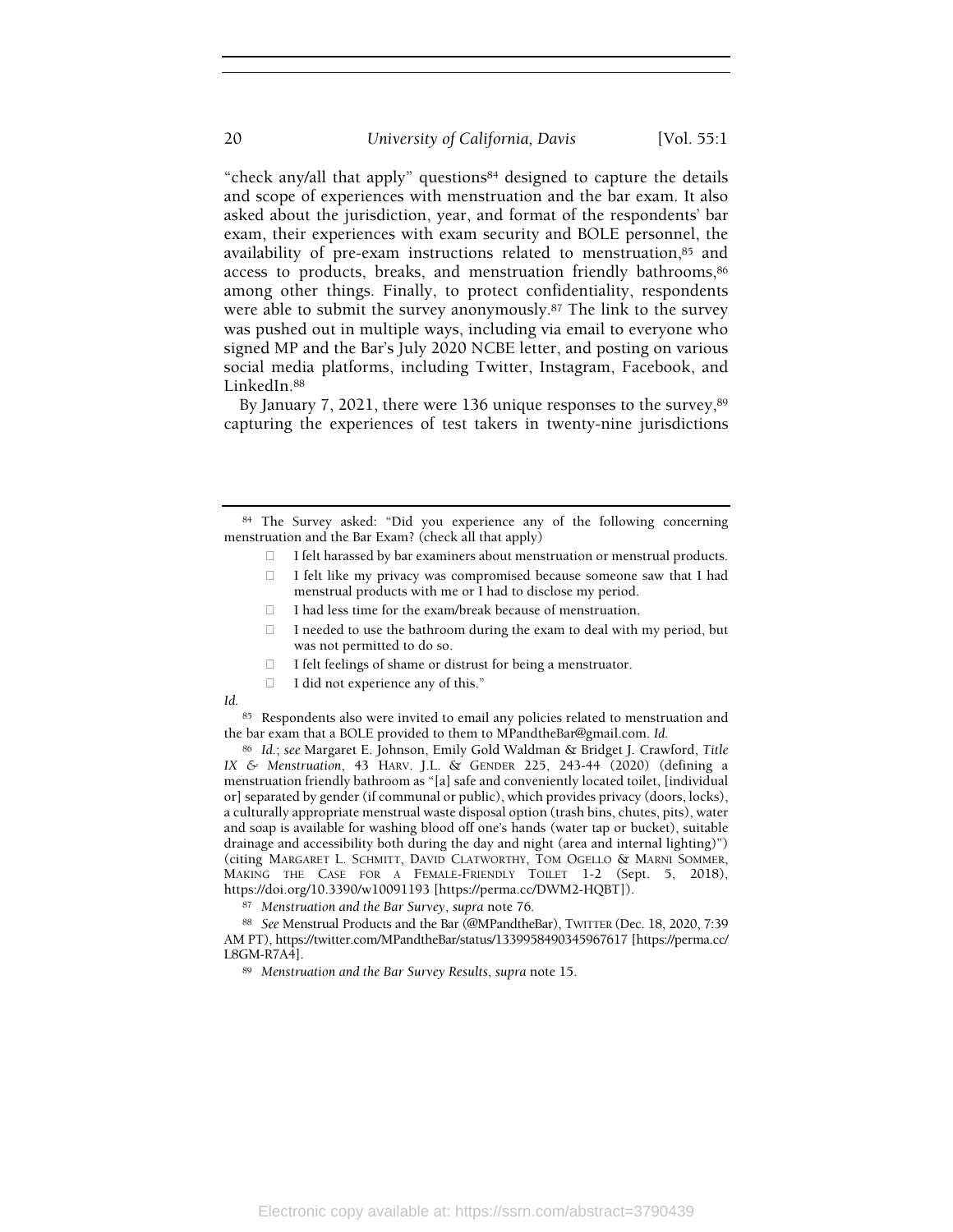over many exam cycles, including those administered through the end of 2020.<sup>90</sup>

#### 2. BOLE Policy Survey: Methodology

In addition to gathering test takers' experience with menstruation and the administration of the bar exam, MP and the Bar set out to survey all relevant BOLE policies.91 Starting in the summer of 2020, MP and the

<sup>90</sup> Respondents reported that they took the bar exam in the following jurisdictions: Alabama, Arizona, Arkansas, California, District of Columbia, Florida, Georgia, Illinois, Iowa, Kentucky, Louisiana, Massachusetts, Maryland, Michigan, Minnesota, Missouri, North Carolina, Nebraska, New Jersey, New York, Ohio, Pennsylvania, Rhode Island, Tennessee, Texas, Virginia, Washington, West Virginia, and Ontario, Canada. Id.

<sup>&</sup>lt;sup>91</sup> The policies used to administer other standardized and licensing exams also were reviewed and revealed a range of practices related to menstruation. Some contain policy provisions that adequately address components of menstruation. See, e.g., Test Center Procedures and Regulations, GRE, https://www.ets.org/gre/revised\_general/test\_day/ procedures (last visited July 21, 2021) [https://perma.cc/7YZF-AZMS] (allowing candidates to ask for a security screening "be performed by a staff member of the same gender and/or in an area sheltered from the view of other people"); GRE EDUC. TESTING SERV., 2020–21 GRE BULLETIN SUPPLEMENT FOR TEST TAKERS WITH DISABILITIES OR HEALTH-RELATED NEEDS, https://www.ets.org/s/gre/pdf/bulletin\_supplement\_test\_takers\_ with\_disabilities\_health\_needs\_20\_21.pdf (last visited July 21, 2021) [https://perma.cc/ JV7R-8D5Q] (including extra breaks as a common minor accommodation for healthrelated needs); LSAC Candidate Agreement: Terms and Conditions for the LSAT-Flex, LAW SCH. ADMISSION COUNCIL https://www.lsac.org/about/lsac-policies/lsac-candidateagreement (last visited July 21, 2021) [https://perma.cc/WT2Q-K9J4] (containing a variety of rules that apply to addressing menstruation such as allowing any candidate to request a "stop-the-clock break" accommodation and establishing a clear process to submit a complaint or feedback regarding test conditions); PEARSON, PCAT CANDIDATE INFORMATION BOOKLET 2021–2022, pearsonassessments.com/content/dam/school/ global/clinical/us/assets/pcat/pcat-cib.pdf (last visited July 21, 2021) [https://perma.cc/ ETF5-NMSY] (examinee may access "a personal item, such as an item needed to take to a restroom" during breaks). Available policies and other information also demonstrate that advocacy is needed to improve the way other governing bodies address menstruation during exam administration as well. See, e.g., SAT Test Day Checklist, COLLEGE BOARD https://collegereadiness.collegeboard.org/sat/taking-the-test/test-daychecklist (last visited July 21, 2021) [https://perma.cc/BX62-CCL2] (no mention of menstruation or menstrual products); LSAC Candidate Agreement: Terms and Conditions for the LSAT-Flex, supra (same); Testing Accommodations Pre Approved Personal Items, PROMETRIC, https://www.prometric.com/sites/default/files/Permissible-items.pdf (last visited July 21, 2021) [https://perma.cc/KFQ6-NGFB] (failing to include menstrual products on the pre-approved list of permitted personal items for the GRE); Exam Day and Testing, U.S. MED. LICENSING EXAMINATION, https://www.usmle.org/bulletin/ testing/#PersonalItems (last visited July 21, 2021) [https://perma.cc/R23C-CYVA] (prohibiting all personal items in the exam); Professor Griggs (@ProfessorGriggs), TWITTER (Aug. 12, 2020, 10:57 PM), https://twitter.com/ProfessorGriggs/status/ 1293743560454545409 [https://perma.cc/EPK3-8E7G] (sharing that a student was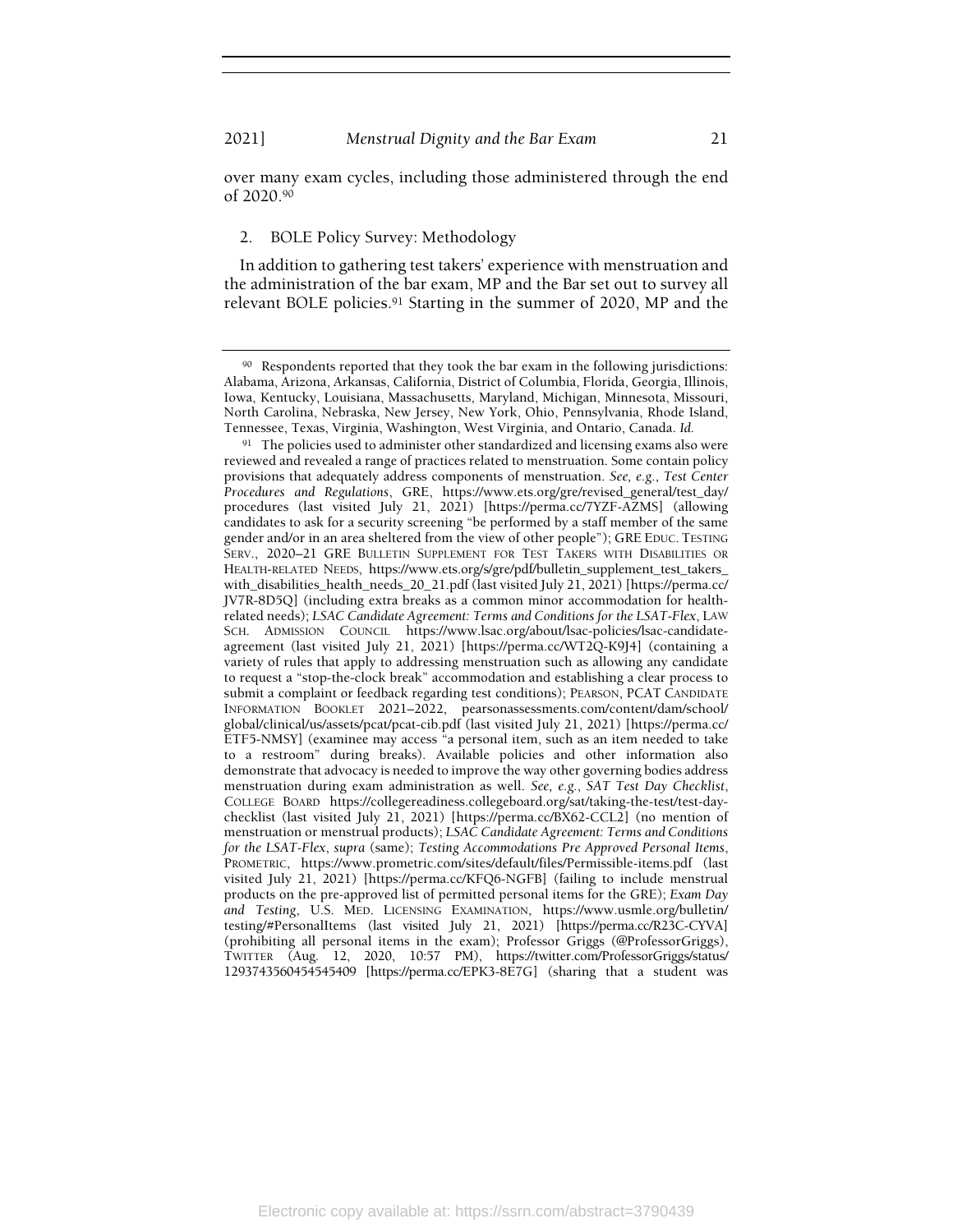Bar reached out to all of the BOLEs to better understand each jurisdiction's approach to test takers' menstrual product and bathroom access.92 What should have been a straightforward inquiry proved to be anything but that.

First, numerous states did not respond to the outreach, undertaken via email, telephone, and Twitter.<sup>93</sup> Second, those that did respond often declined to provide information, sometimes asserting confidentiality in the name of security.94 Third, some BOLEs did not have established policies concerning menstrual products or had policies that were inconsistently employed (e.g., BOLEs that orally reported that examinees could bring menstrual products to the exam but omitted them from their written policies identifying materials permitted for the exam or in the exam room).<sup>95</sup> When a BOLE either was initially nonresponsive or provided inconsistent information, MP and the Bar persisted with additional outreach, but ultimately had to accept silence as many BOLEs' final answer.<sup>96</sup>

With the growing acceptance that the COVID-19 pandemic would not abate, by late summer 2020 virtually all of the state BOLEs had opted to offer their next bar exam remotely,97 including many that originally had planned for an in-person test in July. By definition, this required BOLEs to adopt (or adapt) a new policy regarding menstrual products and bathroom access.98 Starting in late September 2020, MP and the Bar sought to reach those state BOLEs that were administering a bar exam from October 1, 2020, through the end of the year, focusing on those states that had not previously provided information. The

<sup>96</sup> Id. In June 2021, MP and the Bar analyzed all policies on public BOLE websites for the July 2021 exam. The information is contained in the BOLE Policy Survey. See id.

97 Bar Exam Modifications During COVID-19: 50-State Resources, JUSTIA, https://www.justia.com/covid-19/50-state-covid-19-resources/bar-exam-modificationsduring-covid-19-50-state-resources/ (last visited July 18, 2021) [https://perma.cc/872H-XVTS]; July 2020 Bar Exam: Jurisdiction Information, NAT'L CONF. OF BAR EXAM'RS, https://www.ncbex.org/ncbe-covid-19-updates/july-2020-bar-exam-jurisdictioninformation/ (last updated Sept. 24, 2020, 11:34 AM CDT) [https://perma.cc/3N5J-MR8R].

98 See infra Part II. Some states permitted examinees to keep menstrual products on their table; some permitted them in the exam area, but not on the exam table; and some did not respond to our inquiry or explained that they did not think it was necessary to have products in the exam room. See BOLE Policy Survey, supra note 68.

required "to lift up her shirt and turn around to prove she didn't have cheat sheets strapped to her body" before taking the MPRE).

<sup>92</sup> See BOLE Policy Survey, supra note 68.

<sup>93</sup> Id.

<sup>94</sup> Id.

<sup>95</sup> Id.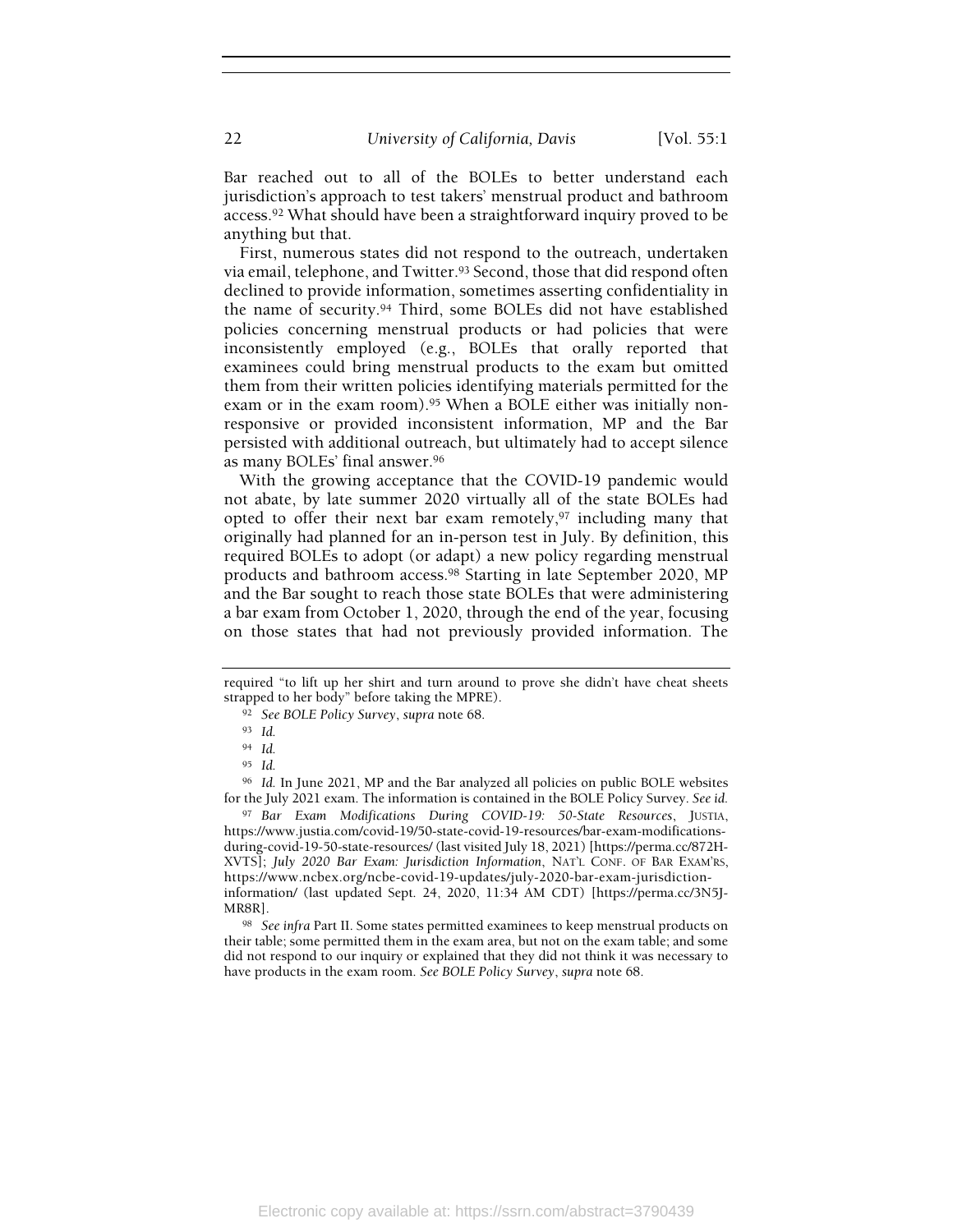attempted contact was to the twenty-seven states and territories administering bar exams in the fall and was made at least twice by email and/or telephone.99 Once again, MP and the Bar had a very difficult time confirming the status of each BOLE's menstrual product policies, often receiving vague or incomplete responses — or none at all.<sup>100</sup>

This Article chiefly relies upon the information publicly available on BOLE websites.101 When instructive, the Article refers to policies not posted on the website, but communicated by state BOLEs via email, telephone, or the media. Further, the Article incorporates the voices of menstruators who have taken the bar exam; their comments often originated in social media or in response to the MP and the Bar questionnaire. These reports provide insight into the impact of the BOLEs' failures to adopt explicit policies concerning menstruation.

#### C. Menstruation Generally

Before analyzing the results of the Menstruation and Bar Exam Survey and the BOLE Policy Survey, and to fully understand the impact of BOLE policies on menstruating test takers, it is important to have a brief refresher about how menstruation works. Menstruation is an involuntary biological process that causes the discharge of blood and tissue approximately once a month.102 Individuals with a uterus and at least one ovary (reproductive sex organs), and are between puberty and menopause, are menstruators.103 Most menstruators are cis girls and cis

<sup>99</sup> BOLE Policy Survey, supra note 68.

<sup>100</sup> Id.

<sup>101</sup> See id.

<sup>102</sup> See Your Menstrual Cycle, U.S. DEP'T OF HEALTH & HUM. SERVS., OFF. ON WOMEN'S HEALTH, https://www.womenshealth.gov/menstrual-cycle/your-menstrual-cycle (last visited July 18, 2021) [https://perma.cc/3KQP-ANCK] [hereinafter Menstrual Cycle].

<sup>103</sup> See Margaret E. Johnson, Menstrual Justice, 53 UC DAVIS L. REV. 1, 9 (2019) [hereinafter Menstrual Justice].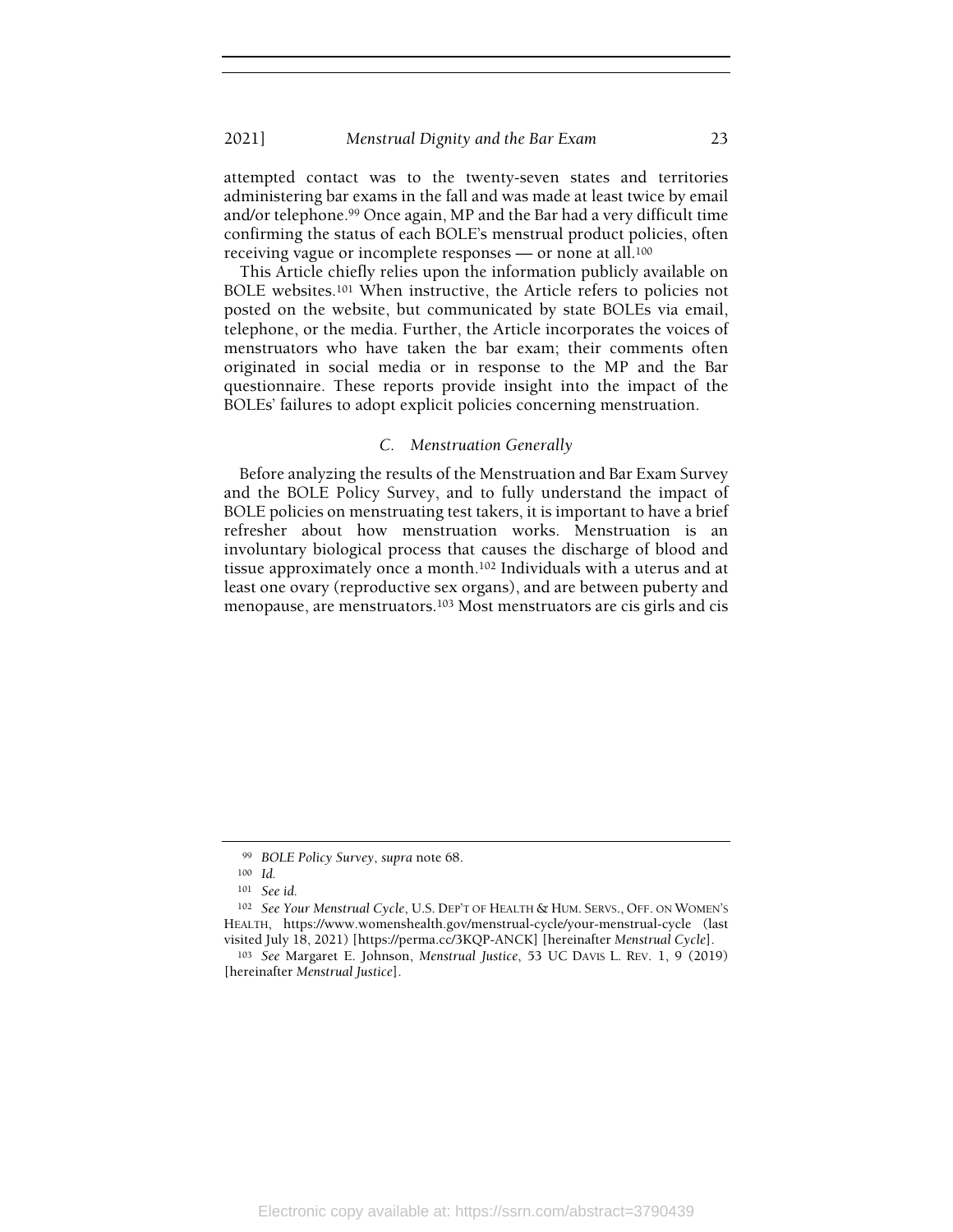women.104 Menstruators also may be trans boys, trans men, and persons who are genderqueer/nonbinary, or intersex.<sup>105</sup>

Menstruation each month generally lasts around five days<sup>106</sup> and often is called a "period."107 The menstrual discharge averages two to five tablespoons of blood during one cycle.108 Some menstruators may experience much heavier bleeding, including "[b]leeding through one or more pads or tampons every one to two hours," "[p]assing blood clots larger than the size of quarters," and "[b]leeding that often lasts longer than eight days."109 While some menstruators experience a "regular" twenty-eight day cycle, the majority of menstruators do not.<sup>110</sup> It should also be noted that menstruation may co-occur with a range of

<sup>105</sup> Sarah E. Frank, Queering Menstruation: Trans and Non-Binary Identity and Body Politics, 90 SOCIO. INQUIRY 371, 382 (2020), https://onlinelibrary.wiley.com/ doi/pdf/10.1111/soin.12355 [https://perma.cc/D57W-29GZ] (describing menstruation by individuals with diverse gender identities); Johnson, Menstrual Justice, supra note 103, at 26-28.

<sup>106</sup> See Abigail Durkin, Note, Profitable Menstruation: How the Cost of Feminine Hygiene Products is a Battle Against Reproductive Justice, 18 GEO. J. GENDER & L. 131, 135 (2017).

<sup>109</sup> Johnson, Menstrual Justice, supra note 103, at 10 (citing Menstrual Cycle, supra note 102). As an interesting aside, for the first time, blood clots were depicted on television in 2020. See EJ Dickson, 2020 was the Year of Period Blood on TV, ROLLING STONE (Dec. 8, 2020, 1:54 PM), https://www.rollingstone.com/tv/tv-features/menstrualperiod-on-tv-big-mouth-pen15-may-destroy-you-1099945/ [https://perma.cc/6UYM-2ARA].

<sup>110</sup> ELISSA STEIN & SUSAN KIM, FLOW: THE CULTURAL STORY OF MENSTRUATION 189 (2009) (citing a study showing sixty-one percent of menstruators had at least one unpredictable period and that others believe the percentage is higher).

<sup>104</sup> The authors use the term menstruators or individuals who menstruate to identify the group of persons who have the capacity to menstruate. See id. at 9-10. Some potential menstruators may not menstruate due to pregnancy, breastfeeding, medical suppression, or medical or health issues. Period Problems, U.S. DEP'T OF HEALTH & HUM. SERVS., OFF. ON WOMEN'S HEALTH, https://www.womenshealth.gov/menstrualcycle/period-problems (last visited July 21, 2021) [https://perma.cc/4TC2-CT4E] [hereinafter Period Problems]. See generally Paula Adams Hillard, Menstrual Suppression: Current Perspectives, 6 INT'L J. WOMEN'S HEALTH 631, 635 (2014) (describing the potential benefits of "menstrual suppression" to alleviate menstrual symptoms and underlying conditions); Menstrual Suppression, NAT'L WOMEN'S HEALTH NETWORK, https://nwhn.org/menstrual-suppression/ (last updated July 9, 2015) [https://perma.cc/ G23G-8CRP] (explaining that oral contraceptive pills and similar products can be used to suppress one's menstruation); Gina Shaw, The No-Period Pills: The Newest Birth Control Pills Suppress Women's Menstrual Cycles. But Is This Wise?, WEBMD, https://www.webmd.com/sex/birth-control/features/no-period-pills (last visited on July 21, 2021) [https://perma.cc/LV9E-RT7Z] (providing information about the benefits and potential detriments of period suppression).

<sup>107</sup> Id.; Menstrual Cycle, supra note 102.

<sup>108</sup> See Durkin, supra note 106; Menstrual Cycle, supra note 102.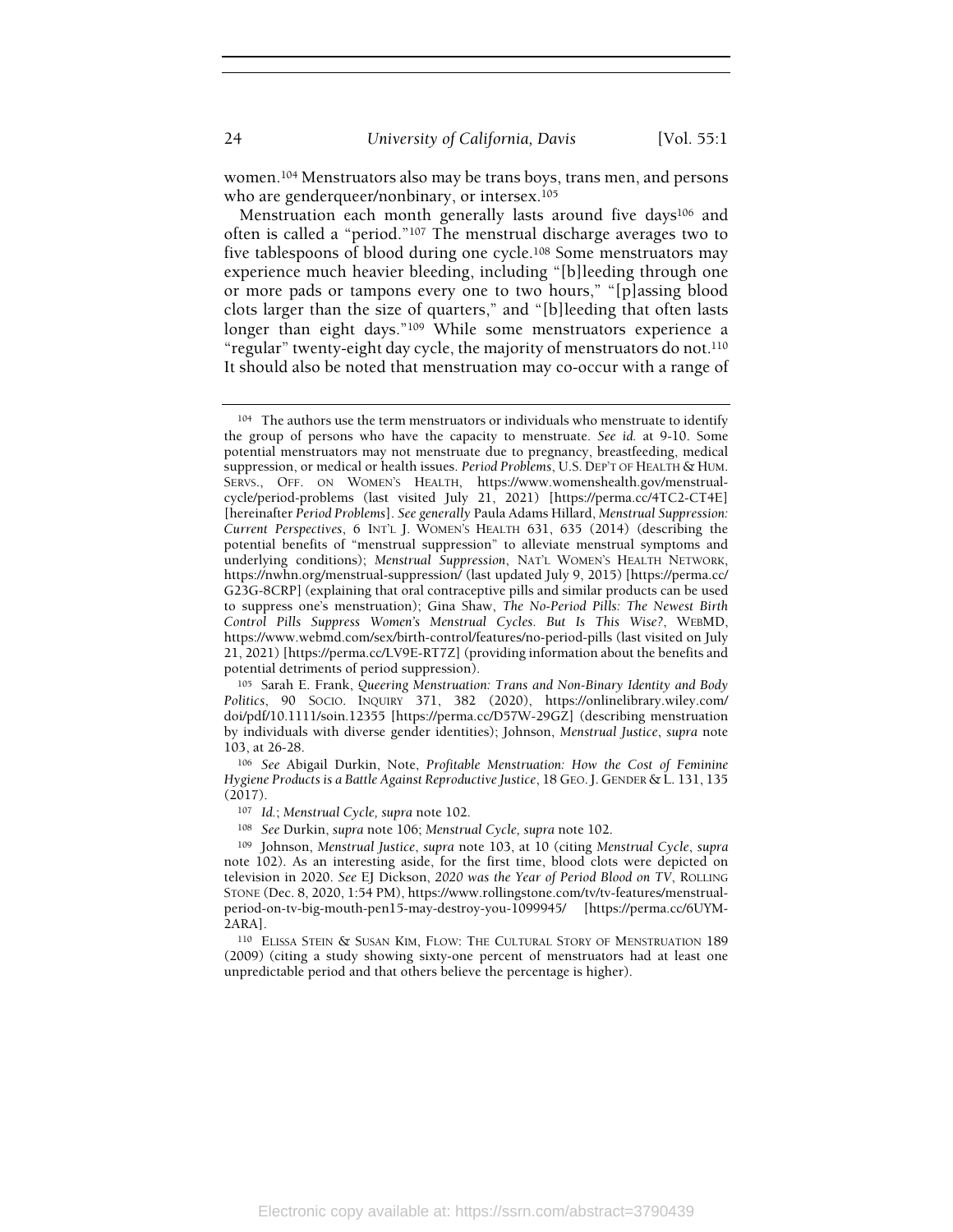diseases, such as endometriosis or secondary dysmenorrhea, which can be exceedingly disabling with extremely heavy flow, pain, or both.<sup>111</sup>

The unpredictable nature of periods means that menstruators often are caught off-guard, in need of menstrual products<sup>112</sup> and a bathroom and, if unable to access them in a timely fashion, may leak through their clothes.113 To avoid these consequences, many menstruators regularly carry menstrual products and ensure they have bathroom access.<sup>114</sup>

Menstrual products are classified as medical devices by the U.S. Food and Drug Administration ("FDA") and include items used to absorb menstrual discharge such as pads, tampons, menstrual cups, sponges, or period underwear.115 The type of product a menstruator uses and how often it is replaced depends upon the menstruator's flow at that particular time and the product's absorbency and size.116 For instance,

<sup>113</sup> Johnson, Waldman & Crawford, supra note 86, at 232, 242, 244; Johnson, Karin & Cooper, Stop the Stigma, supra note 16.

<sup>114</sup> See supra note 112.

<sup>116</sup> Menstrual Cycle, supra note 102.

<sup>111</sup> Johnson, Menstrual Justice, supra note 103, at 14-15.

<sup>112</sup> It is almost inevitable that, during the decades of menstruating, a menstruator will get their period and not be carrying menstrual products. This may be because they did not know they would have their period or because they could not afford menstrual products. Period poverty — inadequate access to menstrual products, sanitation facilities, and menstrual education — is a real barrier to being able to attend to one's menstruation and has been linked to menstruating individuals' absence from school. Johnson, Waldman & Crawford, supra note 86, at 232; THINX & PERIOD, STATE OF THE PERIOD: THE WIDESPREAD IMPACT OF PERIOD POVERTY ON U.S. STUDENTS 1-2 (last visited Sept. 13, 2021), https://cdn.shopify.com/s/files/1/0795/1599/files/State-of-the-Periodwhite-paper\_Thinx\_PERIOD.pdf?455788 [https://perma.cc/N3CM-UJ3T]; Period Poverty, AM. MED. WOMEN'S ASS'N (Oct. 31, 2019), http://amwa-doc.org/period-poverty/ [https://perma.cc/B3NY-AEP3]. Having menstrual products in all restrooms, women's, men's, and all gender facilities, is very important to ensure that all menstruators have access not only to toilet paper, water, and soap, but also menstrual products. These provided products are a necessary supplement to — but not a replacement for — the personal menstrual products the menstruator chooses to carry to attend to their individual menstruation experience. Infra Part IV.A (including a definition of menstrual products in the Model Policy: "The term 'menstrual product' includes absorption materials such as tampons, maxi-pads, diapers, menstrual cups, and underwear; cleaning products such as wet wipes, tissues, water, and containers for cleansing; and pain-relief products such as pills, patches, and heating pads").

<sup>115</sup> Menstrual Cycle, supra note 102; see Pub. L. No. 116-136, § 3702, 134 Stat. 281 (2019) (codified at 26 U.S.C. § 223) (CARES Act provision that deems menstrual products eligible for Flexible Spending Account and Health Savings Account reimbursements); 21 C.F.R. §§ 5400-5470 (1996) (defining and classifying a range of menstrual products from unscented pads to menstrual cups as either Class I or Class II medical devices); Period Products, What are the Options?, INT'L PLANNED PARENTHOOD FED'N (Nov. 18, 2020), https://www.ippf.org/blogs/period-products-what-are-options [https://perma.cc/DVP7-FETE].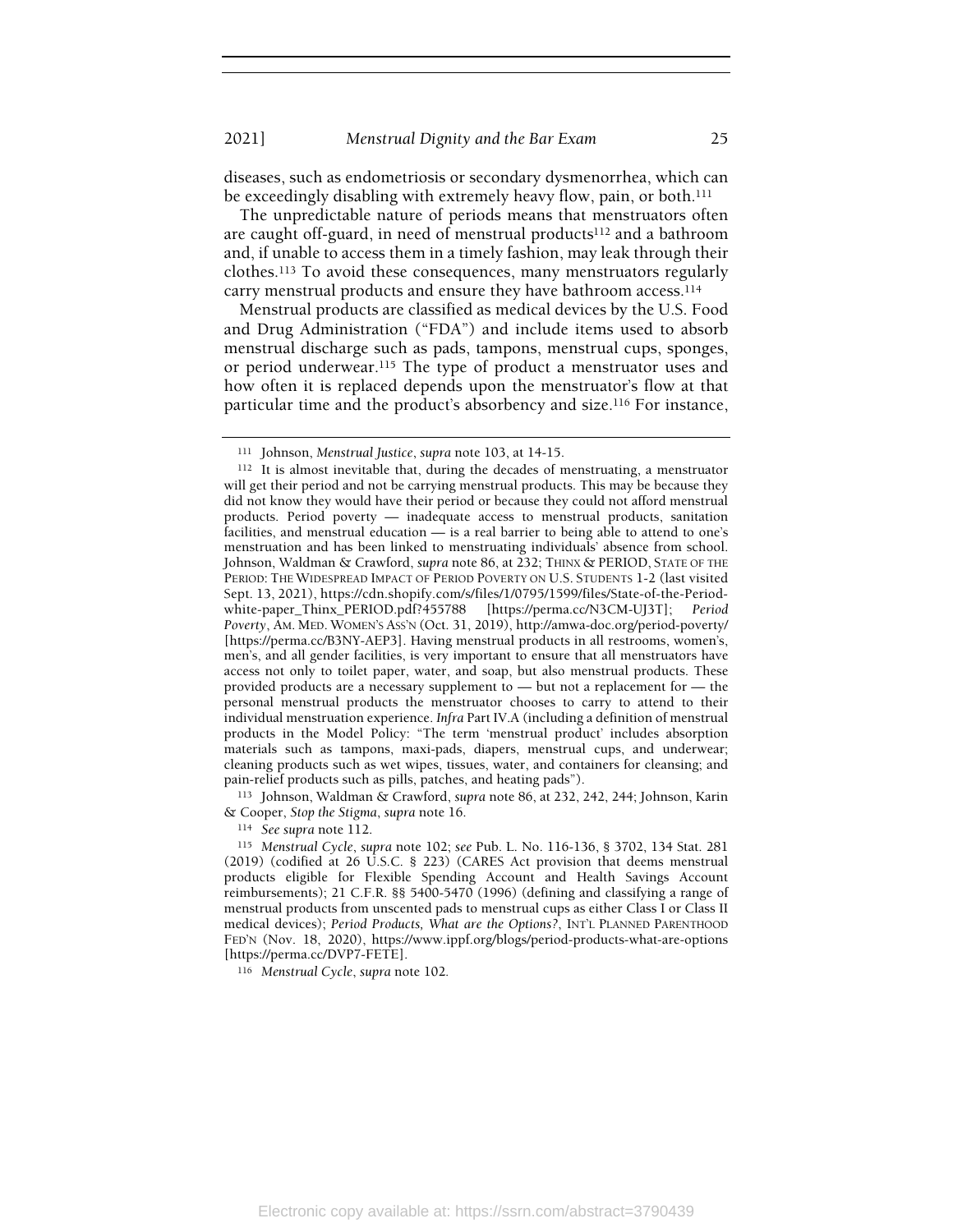tampons must be changed as often as every four hours to avoid the risk of toxic shock syndrome ("TSS").117 But if a menstruator's flow is heavier, as is true for twenty percent of menstruators,<sup>118</sup> a tampon or pad may need to be changed every hour.<sup>119</sup>

Menstruators also must determine which products are the safest for them; for some, this means choosing the correct size, absorbency, applicator, and material (such as hypoallergenic items).120 Some menstruators may choose medical suppression to manage their menstrual cycle through birth control pills or hormonal medication, although there may be health risks to this approach.121 And without health insurance coverage, medical suppression may be an expensive option.<sup>122</sup>

During the menstrual cycle, menstruators may experience significant pain in "the low back, abdomen, and possibly the thighs," even in the absence of conditions such as endometriosis.123 Further, about twenty percent of menstruators experience migraine headaches.<sup>124</sup> Menstruators also often experience premenstrual syndrome ("PMS"), which includes "physical symptoms such as 'swollen or tender breasts,' 'constipation or diarrhea,' 'bloating and gassy feeling,' 'cramping,' [and] 'headache or backache,'" as well as other manifestations, including anxiety.125 Because menstruation may cause such varying and

<sup>&</sup>lt;sup>117</sup> TSS is "a rare but sometimes deadly condition caused by bacteria that make toxins or poisons." Id. (recommending that menstrual cups and sea sponges be changed once or twice every twenty-four hours).

<sup>118</sup> See Durkin, supra note 106, at 133 (for these menstruators, the bleeding can be up to twenty-five times heavier, caused by medical conditions).

<sup>119</sup> See Period Problems, supra note 104.

<sup>120</sup> Johnson, Karin & Cooper, Stop the Stigma, supra note 16.

<sup>121</sup> STEIN & KIM, supra note 110, at 23-27, 30 (detailing the various methods of "medicalization" of menstruation and stating that "[s]o little is actually known about menstruation that it's hard to predict what the unintended effects of widespread suppression might be"); Shaw, supra note 104 (discussing the advantages and disadvantages of using birth control to reduce the incidence of getting one's period).

<sup>122</sup> STEIN & KIM, supra note 110, at 30; Hillard, supra note 104, at 635 ("Factors that play a part in the selection of an option for menstrual suppression include . . . cost or insurance coverage.").

<sup>123</sup> Johnson, Menstrual Justice, supra note 103, at 14 (quoting Laura A. Payne, Andrea J. Rapkin, Laura C. Seidman, Lonnie K. Zeltzer & Jennie Ci Tsao, Experimental and Procedural Pain Responses in Primary Dysmenorrhea: A Systematic Review, 10 J. PAIN RES. 2233, 2234 (2017)).

<sup>124</sup> Period Problems, supra note 104.

<sup>125</sup> Johnson, Menstrual Justice, supra note 103, at 14 (quoting Premenstrual Syndrome, U.S. DEP'T OF HEALTH & HUM. SERVS., OFF. ON WOMEN'S HEALTH, https://www.womenshealth.gov/menstrual-cycle/premenstrual-syndrome (last updated Mar. 16, 2018) [https://perma.cc/2ZT6-AXGL]). Beyond PMS, menstruators can feel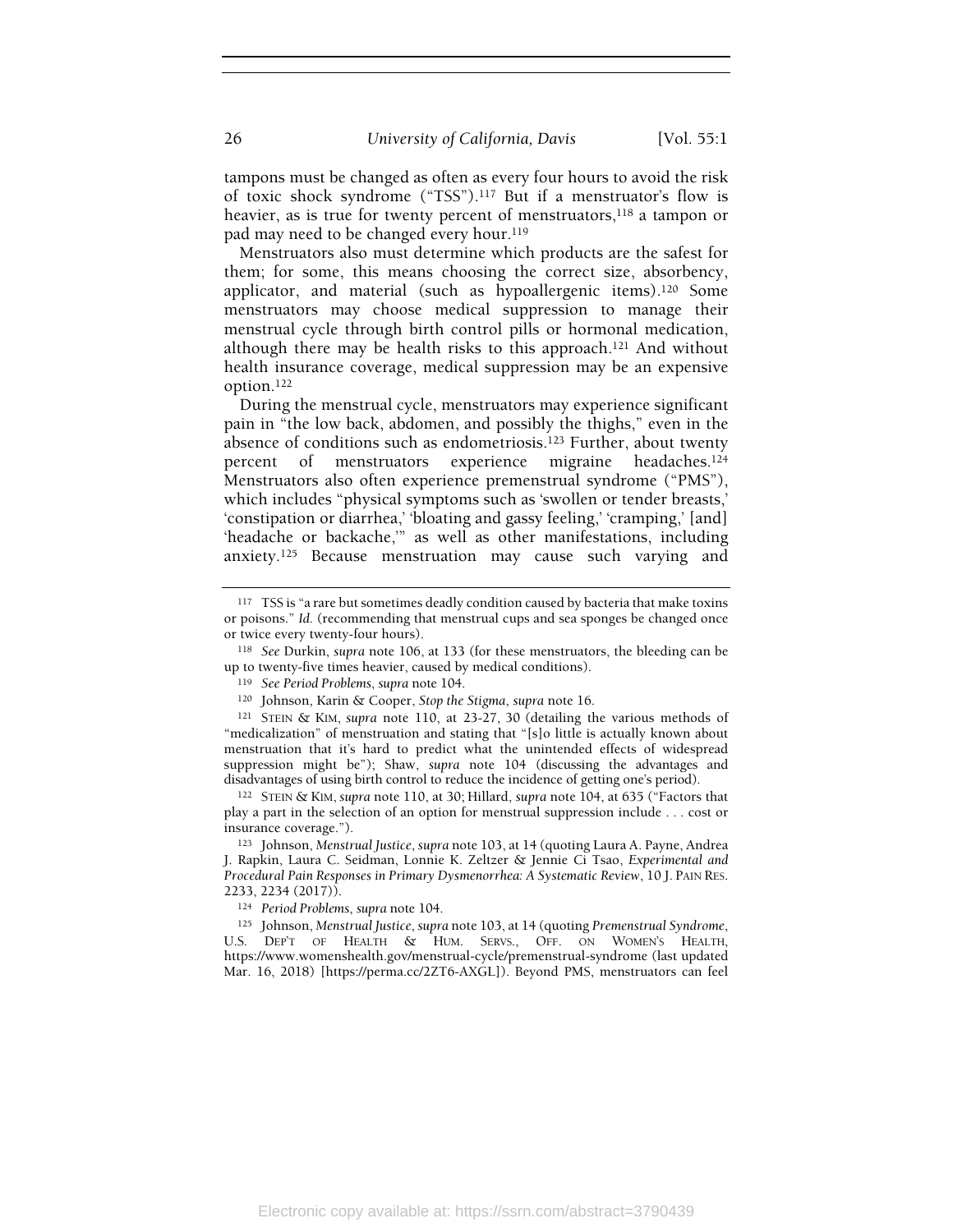distracting symptoms, menstrual products must be defined to include the items that menstruators take to address them, including over-thecounter and prescription pain medicine and hot water bottles.<sup>126</sup>

Slightly more than half of all recent law graduates are women,  $127$  the overwhelming majority of whom are of menstrual age. Other menstruating test takers include trans men, genderqueer/nonbinary, or intersex individuals. The lived menstruation experiences of these testtakers must be considered in the design and administration of the bar exam. BOLEs' failures to affirmatively do so is both illogical and arguably illegal; it also has the potential to cause great harm.

#### II. DIGNITY AND THE BAR EXAM

This Section explores BOLE treatment of test takers through five principles related to dignity: Respect and Privacy; Fairness and Non-Discrimination; Promoting Health; Providing Accommodations; and Policy Transparency. The analysis of each principle reveals a range of dignitary harms related to menstruation that are evident in BOLE policies or have been reported by individuals who have taken a bar exam. Many of these problems would be heart-breaking in any context; but when they occur during this critical licensing exam, they challenge basic principles of dignity, and as explained in the Section that follows, challenge constitutional norms and antidiscrimination principles.

The concept of dignity holds a key to understanding the harms caused by BOLE policies because it speaks to both the highly personal nature of menstruation128 and because institutional policies directly affect

<sup>126</sup> See Menstrual Cramps, WEBMD, https://www.webmd.com/women/menstrualcramps#2-5 (last visited July 21, 2021) [https://perma.cc/CM7D-FGPT].

<sup>127</sup> Crawford & Waldman, Tampons and Pads Should Be Allowed, supra note 52 (internal citation omitted).

<sup>128</sup> Bleeding unto itself is a bodily expression, whether because the skin is cut (and the bleeding helps to clean the wound) or because one is menstruating (indicating one may be fertile and also not pregnant). Menstruators are rarely ambivalent about their periods, whether thrilled, scared, or angry when first menstruating; resentful and frustrated when experiencing pain and discomfort; mournful or relieved upon menopause. See generally Elizabeth B. Cooper, What's Law Got to Do with It? Dignity and Menstruation, 41 COLUM. J. GENDER & L. 39, 41 n.10 (2021) (discussing how

anxious when being scrutinized and their menstruation is exposed and when their period may arrive unexpectedly at difficult times to attend to it. See Tomi-Ann Roberts, Bleeding in Jail: Objectification, Self-Objectification, and Menstrual Injustice, in PALGRAVE HANDBOOK OF CRITICAL MENSTRUATION STUDIES 57-58 (Chris Bobel et al. eds., 2020) [hereinafter PALGRAVE HANDBOOK] (indicating that women who are in jail and subject to body cavity searches feel anxious when menstruating); Johnson, Waldman & Crawford, supra note 86, at 241-43 (discussing the anxiety of school-age students when they do not have control regarding caring for their menstruation).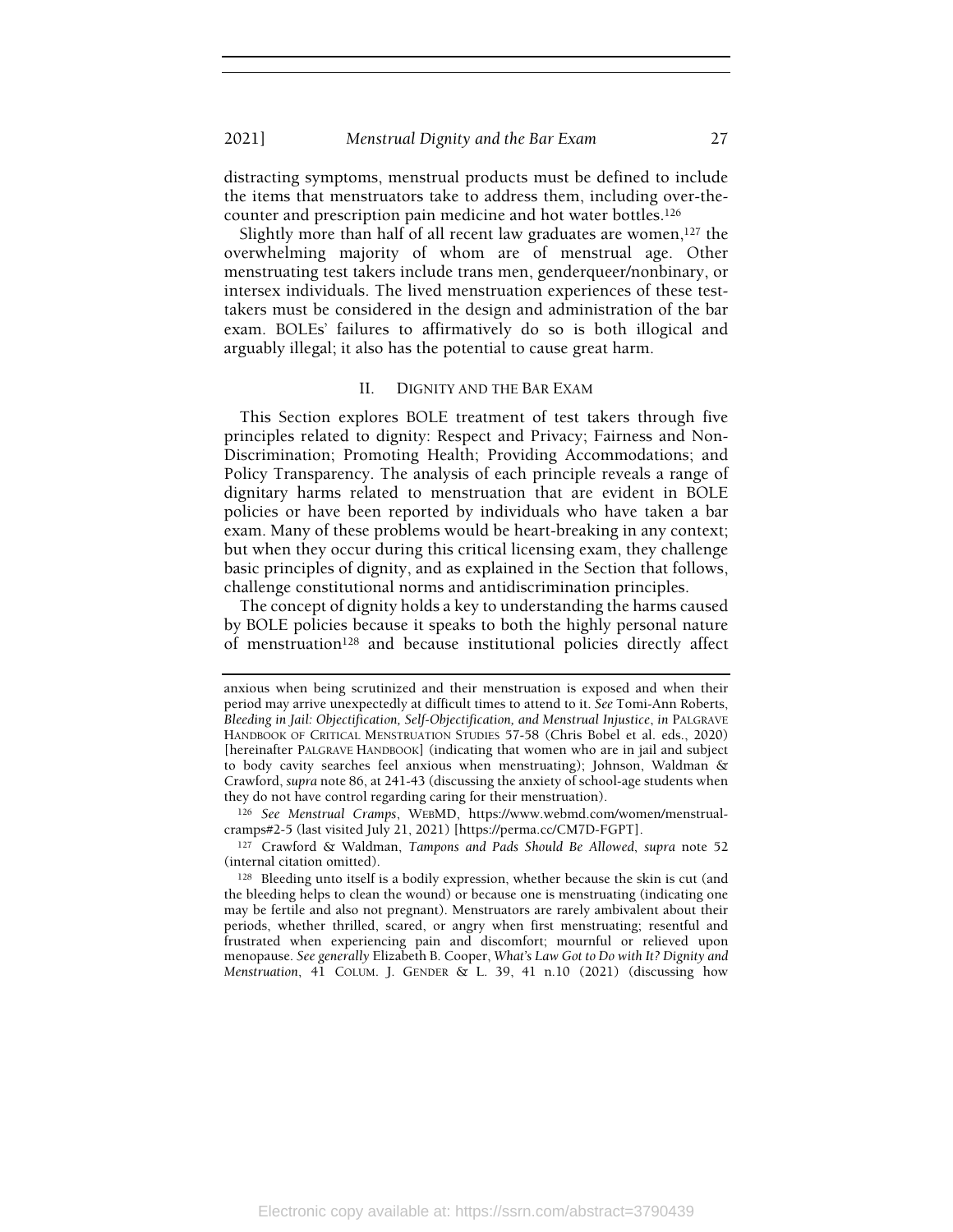menstruators' ability to engage equally in the external world.129 Further, an affront to dignity around menstruation reinforces the negative messages menstruators receive about their bodies and reiterates the message that if a person bleeds — whether as women, trans men, genderqueer/nonbinary, or intersex individuals — they do not belong.<sup>130</sup>

Although the legal principle of dignity often is seen as underdeveloped, the Supreme Court has mentioned it over 1,000 times in its opinions,131 and it has been especially helpful in shaping Eighth Amendment and Due Process jurisprudence.<sup>132</sup> Dignity also is powerfully employed in the Court's LGBT jurisprudence, where it has been upheld "as a counterweight to stigma."133 It also has been

<sup>130</sup> See Ingrid Johnston-Robledo & Joan C. Chrisler, The Menstrual Mark: Menstruation as Social Stigma, in PALGRAVE HANDBOOK 193 ("Clearly, the stigmatized status of menstruation has detrimental consequences for girls' and women's self-esteem, body image, self-presentation, and sexual health.").

<sup>131</sup> Leslie Meltzer Henry, The Jurisprudence of Dignity, 160 U. PA. L. REV. 169, 178 (2011) (noting that the word "dignity" appears in almost 1000 Supreme Court opinions).

<sup>132</sup> See Noah B. Lindell, The Dignity Canon, 27 CORNELL J. L. & PUB. POL'Y 415, 424- 30 (2017).

<sup>133</sup> Cooper, What's Law Got to Do with It?, supra note 128, at 42; see Elizabeth B. Cooper, The Power of Dignity, 84 FORDHAM L. REV. 3, 8-12 (2015) (describing the Supreme Court's growing dignity jurisprudence from Romer v. Evans, 517 U.S. 620 (1996), through Lawrence v. Texas, 539 U.S. 558 (2003), U.S. v. Windsor, 570 U.S. 744 (2013), and Obergefell v. Hodges, 576 U.S. 644, 671 (2015)).

menstruators are "rarely ambivalent" about their periods and describing how some individuals may feel thrilled and scared when their period first arrives; some resent it; and "[s]ome cannot wait for menopause when others will mourn their lack of menses").

<sup>129</sup> Policies that impede menstruators' ability to fully engage in education, work, and the activities of daily living include: not supplying public school students with free access to quality products; not permitting menstruators to bring their own products into the bar exam; not providing workers time to use the bathroom to attend to menstruation; failing to include menstrual products in emergency-preparedness or response packages; denying free and ready access to products to people who are incarcerated or detained through our country's immigration policies; and imposing state and use taxes on such products as though they are "non-essential" goods. Id. at 1-2. See generally Valeria Gomez & Marcy L. Karin, Menstrual Justice in Immigration Detention, 41 COLUM. J. GENDER & L. 123 (2021) (describing the ways in which detainees are denied menstrual justice and how structural barriers keep their voices hidden); Johnson, Menstrual Justice, supra note 103 (cataloguing the myriad ways in which menstruators may experience injustice, including, inter alia, stigma, harassment, and lack of access to safe and affordable products); Margaret E. Johnson, Asking the Menstruation Question to Achieve Menstrual Justice, 41 COLUM. J. GENDER & L. 158 (2021) [hereinafter Asking the Menstruation Question] (discussing school surveillance of and discrimination against menstruating students).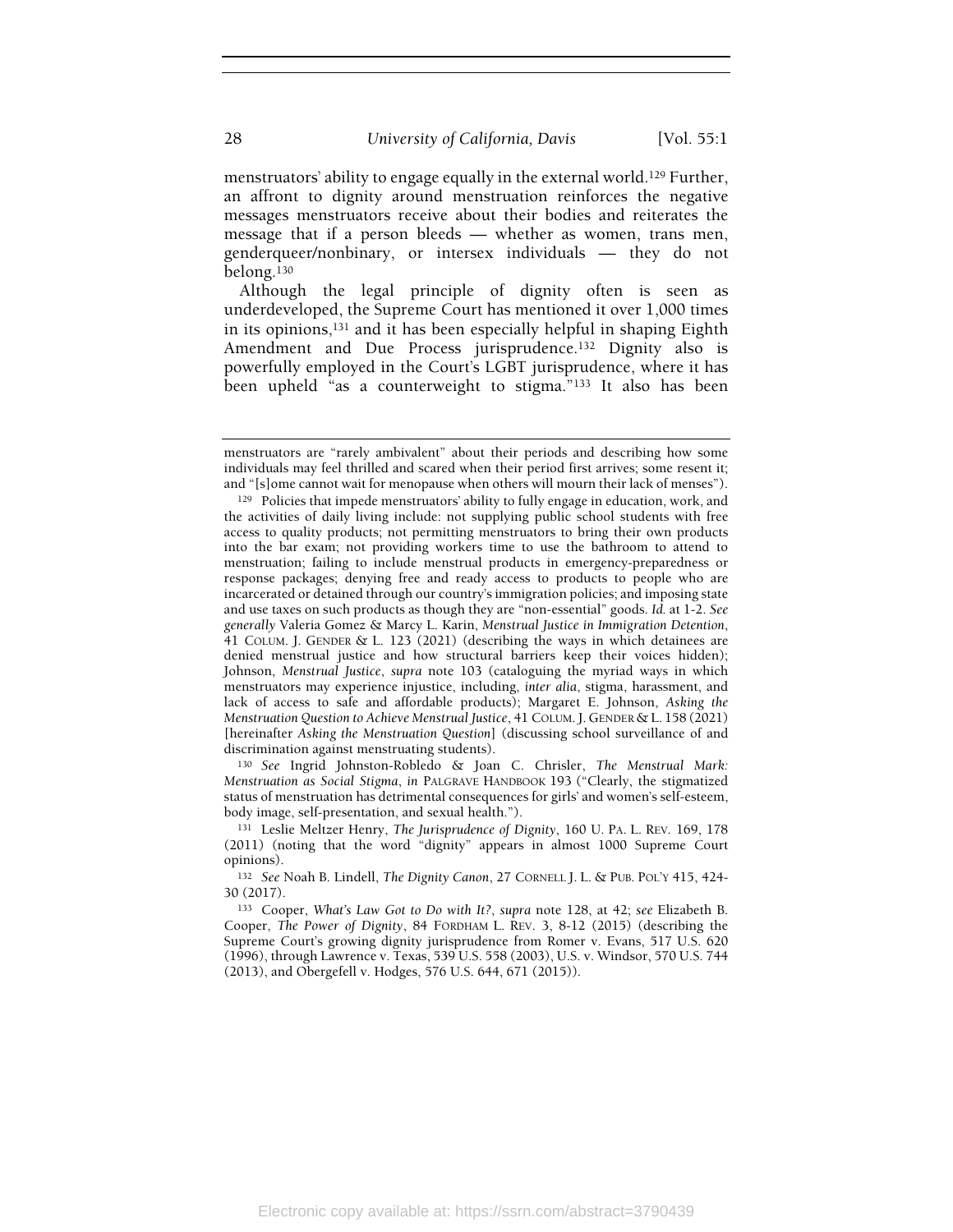recognized as a central principle in medicine and bioethics,134 domestic violence law,<sup>135</sup> psychology,<sup>136</sup> and in countless other disciplines.<sup>137</sup>

The concept of dignity underlies the five key principles examined below. Not surprisingly, the disregard of each principle by state BOLEs also diminishes the dignity of menstruating examinees.

## A. Privacy and Respect

At the [North Carolina] bar exam, an applicant had menstrual pads in her clear plastic bag. A screening proctor asked her "do you really need those?" — Bprybol, @BPrybol (July 30, 2020).<sup>138</sup>

<sup>134</sup> In the medical context, dignity is deeply tied to autonomy, which grew out of the principle of bodily integrity. See Elizabeth B. Cooper, Testing for Genetic Traits: The Need for a New Legal Doctrine of Informed Consent, 58 MD. L. REV. 346, 370-76 (1999); Yvonne Lindgren, From Rights to Dignity: Drawing Lessons from Aid in Dying and Reproductive Rights, 2016 UTAH L. REV. 779, 818 ("Dignity is particularly well-suited to function as a guiding value in the context of rights related to healthcare as it is most frequently invoked by the courts to describe aspects of liberty, autonomy, and selfdetermination."). See generally RUTH FADEN & TOM BEAUCHAMP, A HISTORY AND THEORY OF INFORMED CONSENT (1986) (answering the question "what is informed consent").

<sup>135</sup> See generally Margaret E. Johnson, A Home with Dignity: Domestic Violence and Property Rights, 2014 B.Y.U. L. REV. 1 (focusing on dignitary right to a home in order to address domestic violence); Margaret E. Johnson, Balancing Liberty, Dignity, and Safety: The Impact of Domestic Violence Lethality Screening, 32 CARDOZO L. REV. 519 (2010) (arguing for greater support and respect for women survivors' dignity in order to address domestic violence more effectively).

<sup>136</sup> Psychologists have developed self-determination theory — composed of autonomy, competence, and the capacity to develop relationships — as the foundation for one's intrinsic well-being. See Richard M. Ryan & Edward L. Deci, Self-Determination Theory and the Role of Basic Psychological Needs in Personality and the Organization of Behavior, in HANDBOOK OF PERSONALITY: THEORY AND RESEARCH 68, 74 (Oliver P. John et al. eds., 3d ed. 2008) (identifying "only three basic and universal psychological needs: those for autonomy, competence, and relatedness"); see also Celia B. Fisher & Matthew Oransky, Informed Consent to Psychotherapy: Protecting the Dignity and Respecting the Autonomy of Patients, 64 J. CLINICAL PSYCH. 576, 576-88 (2008) ("Well-implemented informed consent procedures demonstrate . . . respect for clients' right to selfdetermination" and enhance "mutual trust.").

<sup>137</sup> See Nora Jacobson, A Taxonomy of Dignity: A Grounded Theory Study, 9 BMC INT'L HEALTH & HUM. RTS. 3, 6 (2009), https://bmcinthealthhumrights.biomedcentral.com/ track/pdf/10.1186/1472-698X-9-3.pdf [https://perma.cc/CB8L-3NW2] (describing the "ubiquity [of] the idea of dignity" and its use "in theology, philosophy, law, political theory, sociology, medicine, and nursing" among other disciplines); cf. Kenneth S. Abraham & G. Edward White, The Puzzle of Dignitary Torts, 104 CORNELL L. REV. 317, 331 (2019) (observing that although "[d]ignity exists and is deserving of respect," that defining "what individual dignity consists of remains elusive").

<sup>138</sup> BPrybol, supra note 20.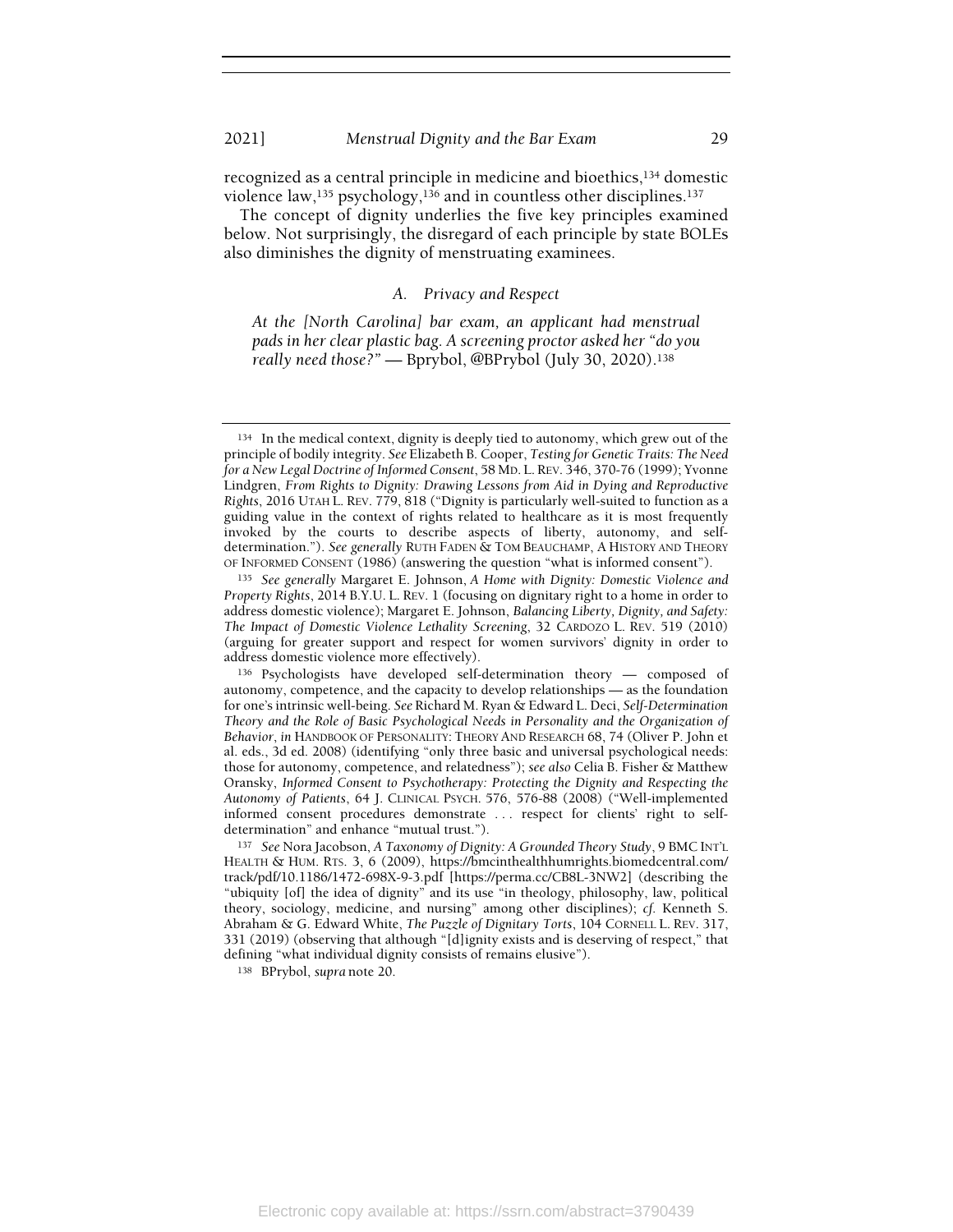The fact that I'm terrified of getting my period on exam day because I won't be able to get up and take care of it if I do is horrific.  $-$  Liz Gill (Jan. 19, 2021).<sup>139</sup>

I just bled through my pants when it happened to me. I guess be prepared just in case, because NCBE doesn't care. — @420AttyChicago (Jan. 19, 2021).<sup>140</sup>

Any individual who has taken a standardized exam understands that it is a stressful process. It is not uncommon for test takers to experience fear, self-doubt, and stereotype threat.141 While it is not the responsibility of BOLEs to address or mitigate these responses, it is their responsibility to not exacerbate them, particularly if the basis of this further harm is the biological process of menstruation.<sup>142</sup>

One clear theme that emerged from responses to the Menstruation and the Bar Exam Survey and posts about bar experiences on social media was that BOLE inspection of menstrual products was humiliating,<sup>143</sup> especially the requirement to place the products in a

<sup>139</sup> Liz Gill (@LizCGil), TWITTER (Jan. 19, 2021, 10:44 PM), https://twitter.com/ LizCGil/status/1351737360569012226 [https://perma.cc/KC2H-98GY].

<sup>140</sup> @420AttyChicago, TWITTER (Jan 19, 2021, 10:46 PM), https://twitter.com/ 420AttyChicago/status/1351737806612295682 [https://perma.cc/HHJ6-4LEQ].

<sup>141</sup> See CLAUDE STEELE, WHISTLING VIVALDI 22 (2011) (defining and describing the ways in which negative stereotypes about one's capacities, especially when based on race, gender, or other aspects of identity, can lead one to underperform); Robert W. Goldwater, How to Alleviate Bar Exam Stress, A.B.A. FOR L. STUDENTS (Jan. 30, 2020), https://abaforlawstudents.com/2020/01/30/how-to-alleviate-bar-exam-stress/ [https://perma. cc/N5FJ-NA9U] (describing the bar exam as "incredibly stressful, as no one is a lawyer until they have successfully passed the bar exam").

<sup>142</sup> For example, the failure of BOLEs to address menstruation adequately and appropriately at the bar exam could be understood, even subconsciously, as a message that menstruators should not become or do not deserve to become attorneys. Stereotype threat explains that by internalizing this concept (i.e., that one is not worthy or capable because they menstruate), a menstruator may actually perform less well on the bar exam. See generally WHISTLING VIVALDI, supra note 141 (describing theories for why students underperform).

<sup>143</sup> For instance, according to an email from the North Dakota BOLE, "menstrual products/feminine hygiene products are allowed in the exam room if they have been checked by a security proctor. We ask the examinee to discreetly show a security proctor the product. We then allow them to keep the product in their pocket." BOLE Policy Survey, supra note 68. And according to the Administrative Coordinator for Nebraska, menstrual products "may be inspected," but applicants may bring in as many as needed, provided they are wrapped in their original packaging. Id. The Utah BOLE provided, "[b]oth required and permitted items must be presented to a proctor for inspection upon entry into the test area." Id.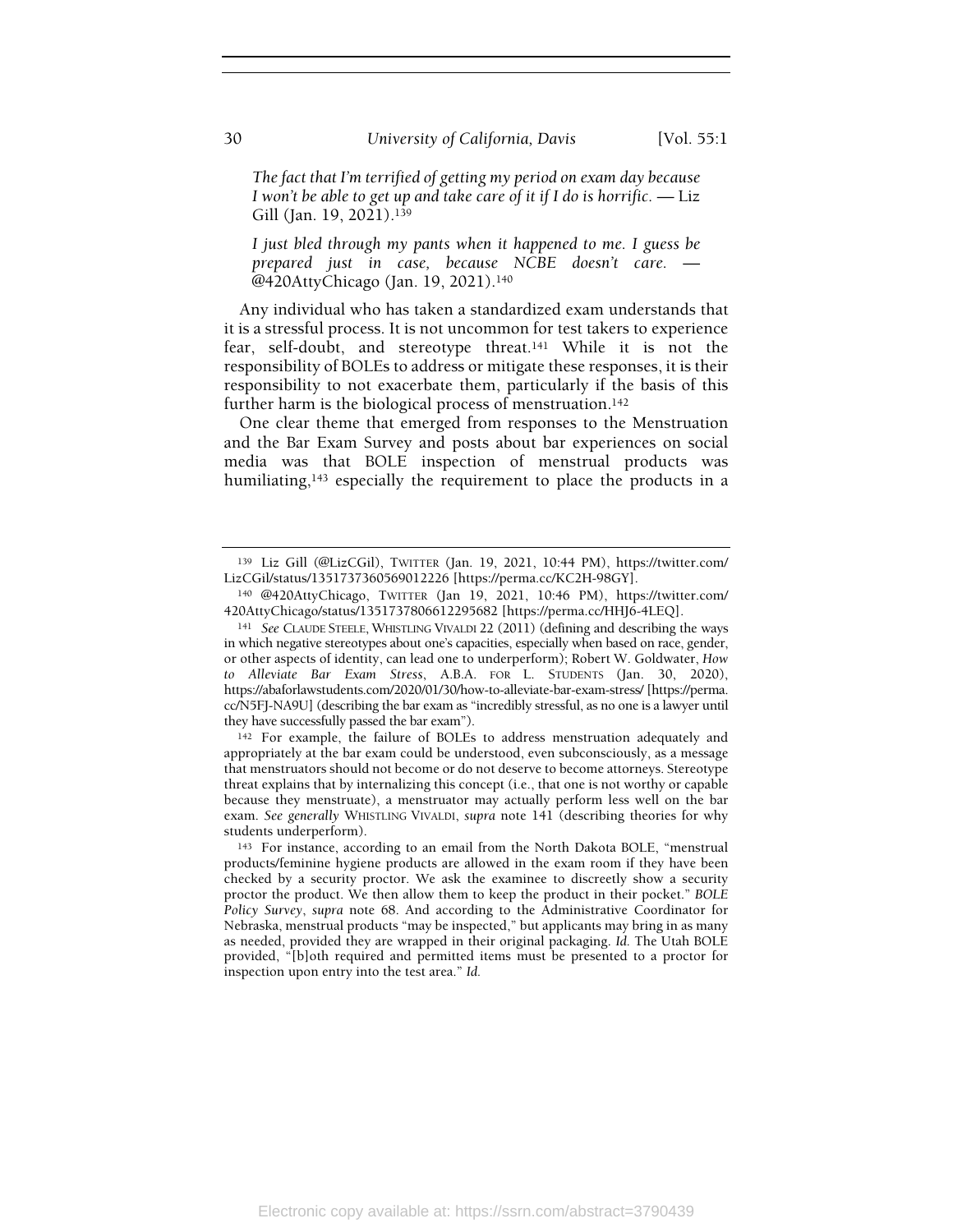clear bag for all to see.144 As I.S. (California 2020) stated, it is "embarrassing because we have to put our sanitary products in a clear gallon size plastic bag and are required to show its contents to the proctor before being let inside the testing center. Once seated, another proctor inspects the contents of the bag for an [sic] 'contraband.'"<sup>145</sup>

Test takers were also frustrated by the security protocol. In some test centers, examinees were forced to go through the lengthy process of two security checks.<sup>146</sup> Such an ordeal would probably have received no commentary by test takers except that the screening often was a charade. As reported by test takers, bar exam security officials repeatedly appeared simply to be going through the motions of inspection without any real scrutiny. Therefore, the onerous security was an unnecessary waste of time and a thoughtless invasion of privacy.147 As Anonymous (Ohio, July 2019) states, the inspection was meaningless as the security "only felt up the outside of my clear plastic bag."<sup>148</sup>

Because the security screening seemed senseless even to the officials undertaking it,149 test takers critiqued the scrutiny of menstrual products as gender-based discrimination. Anonymous (New York 2020) states, "I felt like a second-class citizen. And I absolutely hated having to describe that the big orange thing in my bag was for Menstruation. On top of this, the volunteers/proctors seemed to be from

<sup>144</sup> For example, Anonymous (Maryland 2018) stated, "People who menstruate shouldn't have to explain themselves to proctors and shouldn't have to keep their menstrual products in clear plastic bags for everyone to see." Menstruation and the Bar Survey Results, supra note 15. Anonymous (California July 2013) relayed the resulting anxiety and embarrassment from having to bring in menstrual products in a clear plastic bag. Id. The authors recognize that test takers' discomfort with public display of their menstrual products is driven by the larger stigma against menstruation. See Johnson, Menstrual Justice, supra note 103, at 15-23. This stigma needs to be eradicated. Id. Until then, the authors believe BOLEs should adjust their security policies to address test takers' concerns for privacy that result from the current menstrual taboo. The ABA agrees, recommending that bar examinees be permitted to bring in tampons, pads, or other menstrual products into the bar exam in "opaque, rather than clear, containers." ABA Mid-Year House of Delegates Resolution 105, supra note 70.

<sup>145</sup> Menstruation and the Bar Survey Results, supra note 15.

<sup>146</sup> Id. (Anonymous (Maryland 2016) reported, "I made light of it at the time but to have to go through the normal security check in line with everyone else and then [be] separated to a second station [was] frustrating and embarrassing.")

<sup>147</sup> See id.

<sup>148</sup> Id.

<sup>149</sup> See id.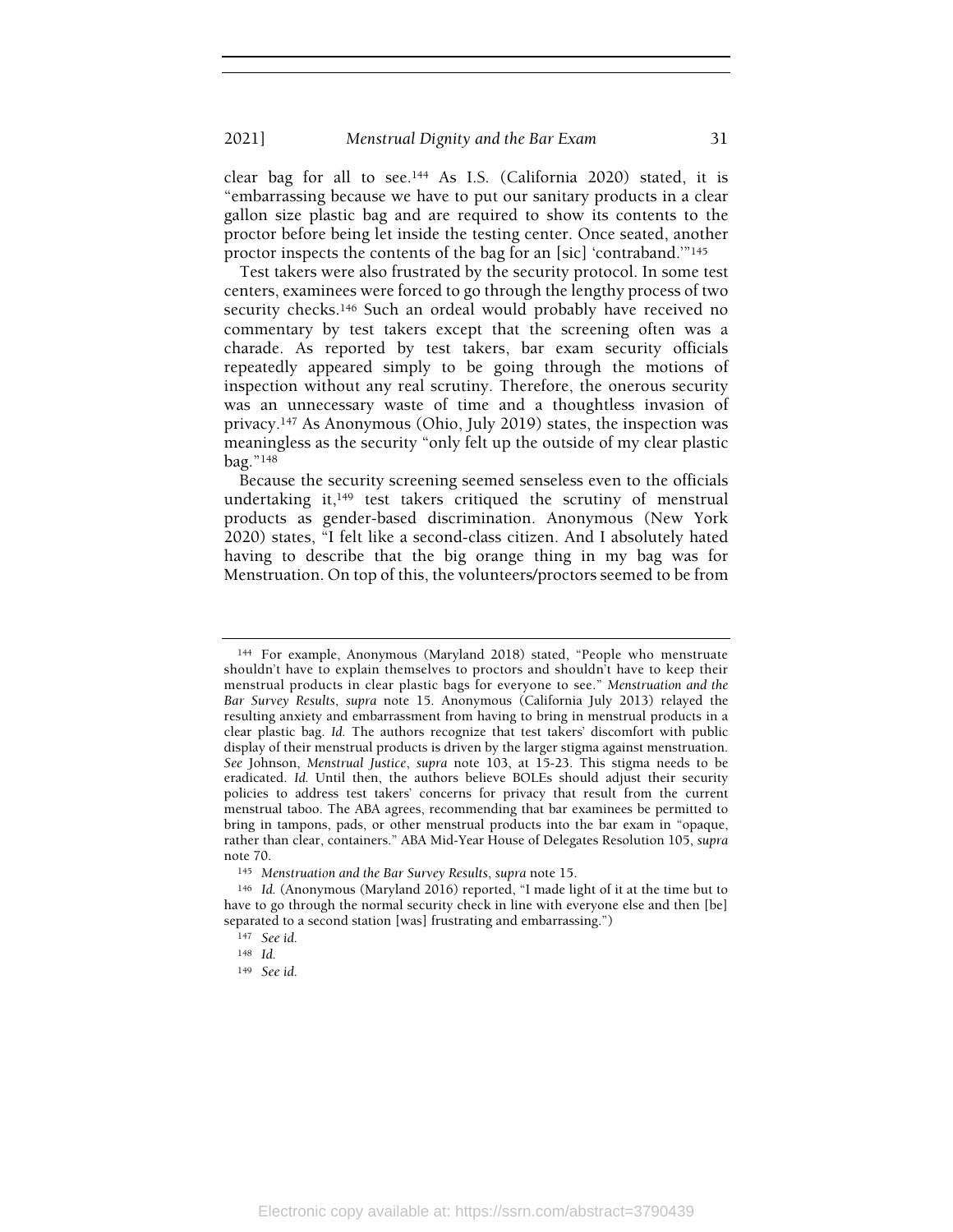32 University of California, Davis [Vol. 55:1]

an older demographic and made it awkward when I told them that it was a pad."<sup>150</sup>

Test takers did not experience these dignitary and privacy harms only at the bar exam location.151 Since no purses or book bags are permitted in the bar exam room, some test takers had to travel from their home to the exam with their clear plastic bag of menstrual products for all to see. As C.T. (New York, July 2011) stated, "I took the subway here in NYC with my clear plastic bag with my tampons visible to all. This seemed like one more humiliation to have to deal with, on top of all the other stress associated with taking the Bar."<sup>152</sup>

For some test takers, the screening creates even greater harm. As Anonymous (Maryland 2016), who identifies as a genderqueer/nonbinary person, states, "I felt like my privacy was compromised because someone saw that I had menstrual products with me or I had to disclose my period ...."<sup>153</sup> For transgender, genderqueer/nonbinary, and intersex persons, having to display menstrual products may force them to reveal a "deeply personal part of their identity without their consent and under someone else's terms."<sup>154</sup> Such an experience may cause a personal crisis for the test taker.<sup>155</sup> In addition, it may put a person at risk of potentially transphobic or gender-based harassment or discrimination from security officials or others.

In fact, one test taker described her security screening experience as harassing.156 M.B. (Nebraska, July 2020) responded "I felt harassed by the security guards/proctors/bar examiners about menstruation or menstrual products. I felt like my privacy was compromised because someone saw that I had menstrual products with me or I had to disclose my period. I felt feelings of shame or distrust for being a menstruator."157 Considering the great harms that can result from the screening and that the screening may be in fact meaningless, the current

<sup>150</sup> Id.

<sup>&</sup>lt;sup>151</sup> See generally Abraham & White, supra note 137, at 356 (describing the tort of "invasion of privacy" as one involving making public "matters . . . concerning another person's private life" that are "embarrassing or humiliating"); Jacobson, supra note 137, at 3 (discussing "dignity-of-self" as incorporating self-respect and self-worth).

<sup>152</sup> Menstruation and the Bar Survey Results, supra note 15.

<sup>153</sup> Id. (Anonymous, 2016 Maryland bar exam test taker).

<sup>154</sup> Arielle P. Schwartz, Why Outing Can Be Deadly, NAT'L LGBTQ TASK FORCE, https://www.thetaskforce.org/why-outing-can-be-deadly/ (last visited Feb. 1, 2021) [https://perma.cc/KU6R-AXM8].

<sup>155</sup> Id. (concluding, for some, a forced outing may cause suicidal ideation).

<sup>156</sup> See Menstruation and the Bar Survey Results, supra note 15.

 $157$  Id.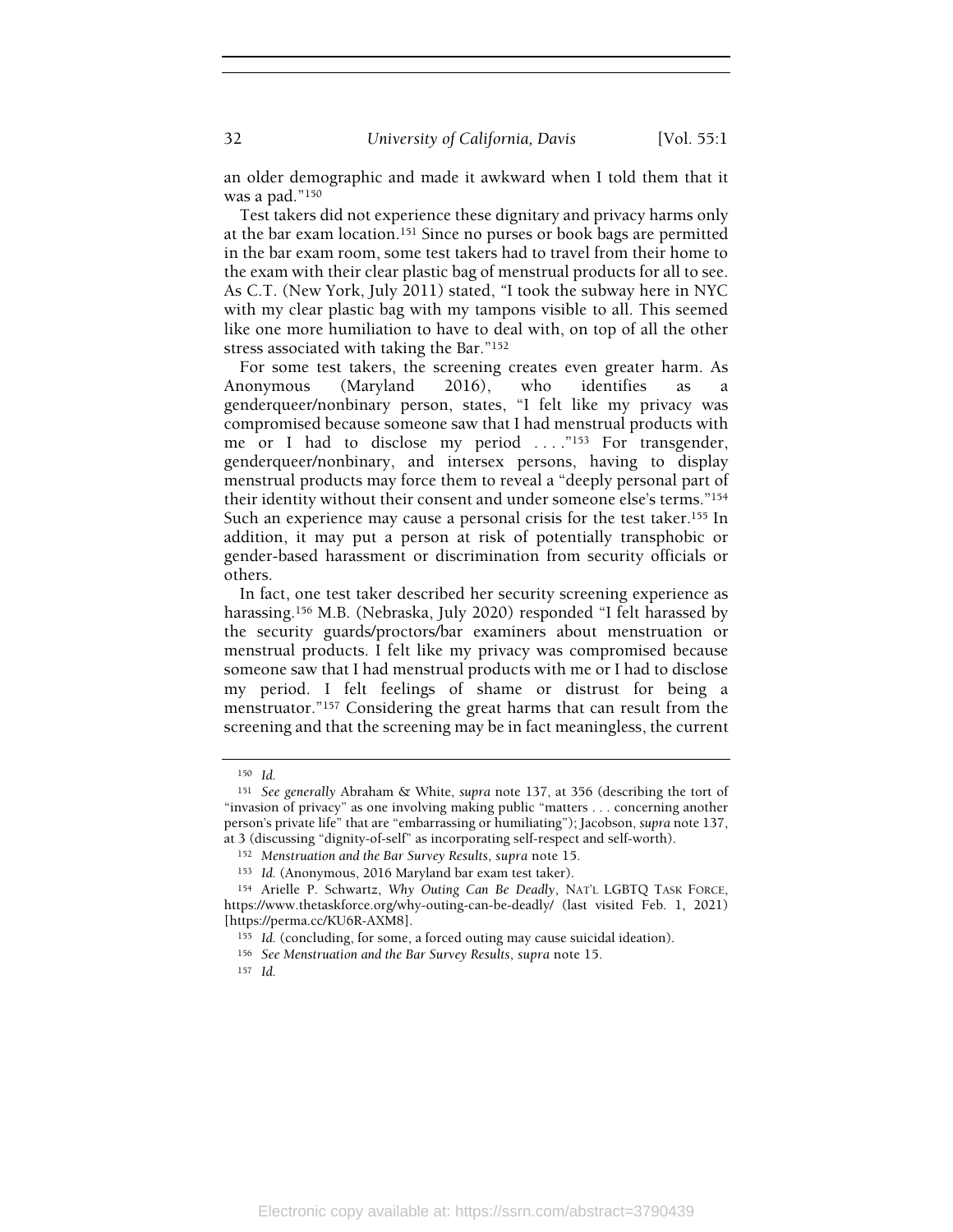policy and practice of screening menstrual products seems wholly unnecessary.

By contrast, some BOLEs have shown their capacity to change their policies to promote menstruating test takers' dignity while protecting exam security and integrity. For example, for the July 2021 in-person exam, the Minnesota BOLE permitted test takers to enter with their own menstrual products housed in an opaque bag, rather than in a clear plastic bag, rectifying the previous BOLE practice that test takers described as distressing.158 Similarly, the Texas BOLE revised its policies for the July 2021 exam to permit test takers to bring their own menstrual products in an opaque box.<sup>159</sup>

Another indignity cited by test takers is the "time tax" on menstruators created by BOLE policies.160 Menstruating test takers are not provided additional exam time when they must go to the restroom to attend to their menstruation. For example, while California BOLE permits test takers at the in-person exam to access the bathroom during much of the exam, its policy explicitly states that "extra time to use the restroom will not be granted."161 Therefore, test takers must decide whether they will suffer the time tax or make the decision to possibly leak onto one's clothing, or "bleed out." As R.D. (New York, 2017) stated, "I basically just decided I would allow myself to bleed through rather than waste time going to change my diva cup since the clock would not stop and I didn't want to be at a disadvantage."162 R.D.'s experience shows how menstruating test takers are placed in a catch-22 when their natural bodily functions are pitted against the required licensing exam to become a practicing lawyer.

The test takers' experiences recounted in this Part reflect the larger findings from the Menstruation and the Bar Survey. More specifically, twenty-eight percent of respondents reported that they felt their "privacy was compromised because someone saw that I had menstrual products with me or I had to disclose my period."163 Twenty-one

<sup>158</sup> MINN. STATE BD. OF L. EXAM'RS, ALLOWED AND PROHIBITED ITEMS AT THE BAR EXAM 1 (2021), https://www.ble.mn.gov/wp-content/uploads/2017/09/Prohibited-and-Allowed-Items.pdf (last updated May 24, 2021) [https://perma.cc/6TQT-W37C].

<sup>159</sup> TEX. BD. OF L. EXAM'RS, TEXAS BAR EXAM GENERAL INSTRUCTIONS – JULY 2021, at 3 (2021), https://ble.texas.gov/bar-exam-general-instructions-july-2021 (last visited June 24, 2021) [https://perma.cc/VLR7-4TJR].

<sup>160</sup> See Cooper, Johnson & Karin, Bar Exam Testing Conditions, supra note 60, at 2.

<sup>161</sup> Exam Rules, STATE BAR OF CAL., https://www.calbar.ca.gov/Admissions/ Examinations/Exam-Rules (last visited June 24, 2021) [https://perma.cc/8X3Y-SV3W]. <sup>162</sup> Menstruation and the Bar Survey Results, supra note 15.

<sup>163</sup> See id. (surveying 100 people on their experiences regarding menstruation and the Bar Exam).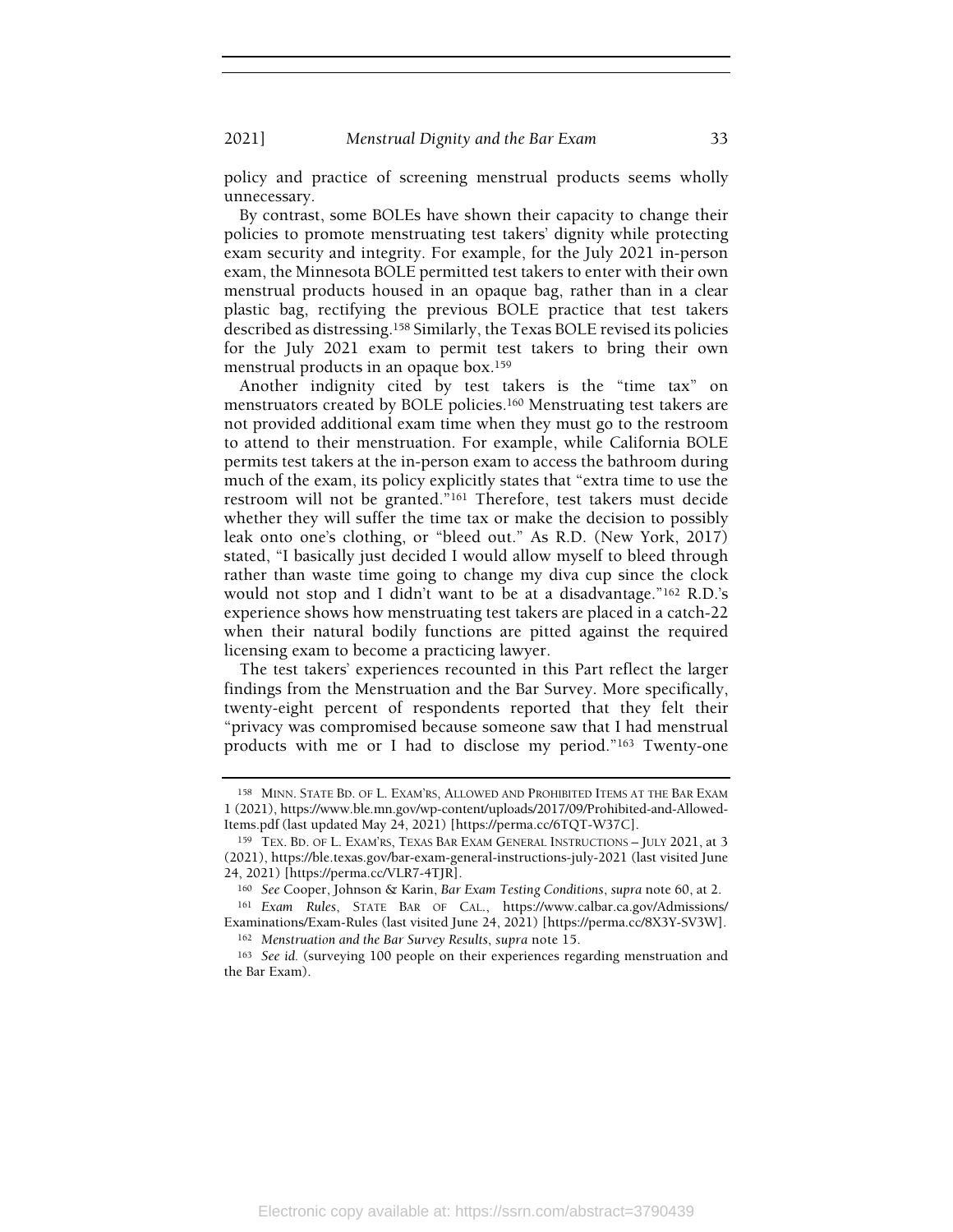percent of respondents "felt feelings of shame or distrust for being a menstruator."164 In addition, six percent of respondents stated that they "felt harassed by bar examiners about menstruation or menstrual products."165 The respondents' experiences are perhaps not unexpected given the lack of BOLE policies protecting against mistreatment. For instance, none of the state BOLE policies state that they train personnel regarding menstruation product screening or bathroom access issues.<sup>166</sup> Similarly, none of the policies identifies the dignity, privacy, or confidentiality needs of menstruating test takers.<sup>167</sup>

Taken together, the message is clear: BOLE policies, their lack of policies, and their failure to publicly post existing policies negatively impact test takers who menstruate. Since at least fifty percent of the population menstruates or can menstruate, BOLE policies affect approximately fifty percent of its potential test taking population. While it is important that bar examiners permit test takers to bring in their personal menstrual products,168 the BOLE requirement in some

<sup>166</sup> See BOLE Policy Survey, supra note 68.

<sup>168</sup> See supra Part I.C. For the July 2021 exam, many state BOLEs explicitly permitted remote test takers to have access to menstrual products during the exam. See COLO. SUP. CT., JULY 2021 COLORADO REMOTE BAR EXAMINATION – GENERAL INFORMATION GUIDE 8 (2021), https://www.coloradosupremecourt.com/PDF/BLE/July%202021%20CO%20 Bar%20Exam%20General%20Information%20Guide.pdf (last visited June 24, 2021) [https://perma.cc/U9PU-TX58]; COMM. ON ADMISSIONS, D.C. CT. OF APPEALS, JULY 2021 UNIFORM BAR EXAM 4 (2021), https://www.dccourts.gov/sites/default/files/divisionspdfs/ committee%20on%20admissions%20pdf/Notice%20Regarding%20July%202021%20 Bar%20Exam.pdf (last visited June 25, 2021) [https://perma.cc/8STN-HK2S]; WASH. STATE BAR ASS'N, FAQS FOR JULY REMOTE UNIFORM BAR EXAMINATION IN WASHINGTON 7 (2021), https://www.wsba.org/docs/default-source/licensing/admissions/4-13-2021-julyremote-ube-faq.pdf?sfvrsn=ceb14f1\_4 (last visited June 24, 2021) [https://perma.cc/ ASC2-WDNR]. Similarly, many state BOLEs permitted menstrual products for the inperson bar exam in July 2021. See Exam Rules, supra note 161; Allowed Items, IND. SUP. CT. BD. OF L. EXAM'RS, https://myble.courts.in.gov/allowed-items (last visited June 24, 2021) [https://perma.cc/8SN8-EWFM]; MINN. STATE BD. OF L. EXAM'RS, supra note 158; MO. BD. OF L. EXAM'RS, supra note 19, at 2; TEX. BD. OF L. EXAM'RS, supra note 74; Required and Allowed Bar Exam Items, VA. BD. OF BAR EXAM'RS, https://barexam. virginia.gov/bar/barallowed.html (last visited June 24, 2021) [https://perma.cc/JHB8- 2S72].

<sup>164</sup> See id.

<sup>165</sup> See id. Interestingly only one percent of the respondents stated that they "had less time for the exam/break because of menstruation" and that they "needed to use the bathroom during the exam to deal with my period, but was not permitted to do so." Id. The low percentage of respondents reporting such issues may be because they knew ahead of the exam that they would not be able to access the bathroom. With this information, test takers could make alternative plans, such as menstrual suppression and not changing tampons as recommended to prevent TSS. See supra Part I.C.

<sup>167</sup> See id.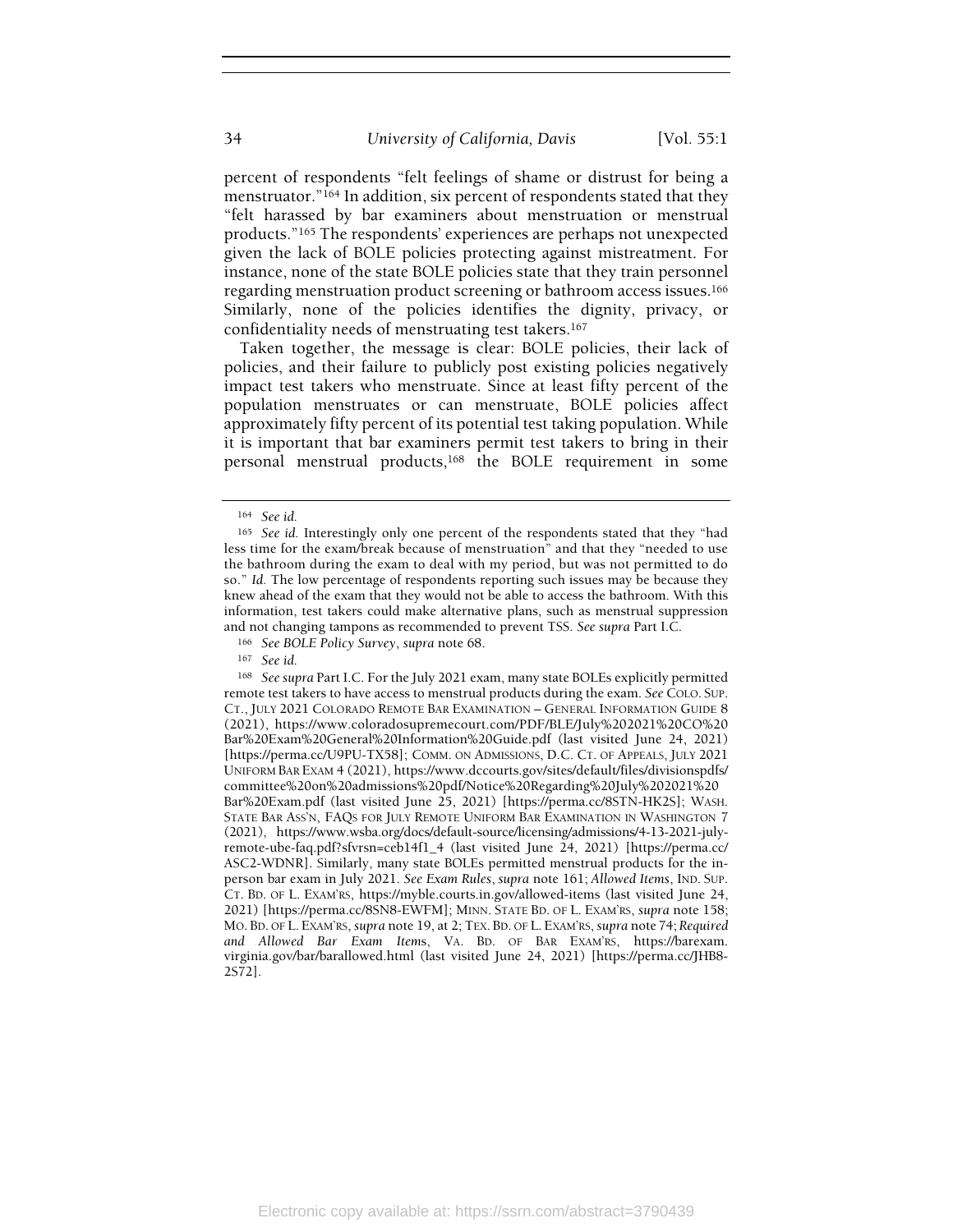jurisdictions requiring examinees to bring them in a clear plastic bag for everyone to see and to be subjected to special meaningless inspection — evidences a lack of respect and a disregard for the privacy and dignity of menstruating exam takers.

#### B. Fairness and Non-Discrimination

I got my period during the bar exam. This is a real issue. It's already a disadvantage as a woman having to think about this during the exam, so to add not having your product of choice is cruel. — Dana Hill, @profdanahill.<sup>169</sup>

This Section focuses on the lack of fairness and the discriminatory nature of many BOLE policies, notwithstanding the value of fairness shared by the NCBE and the BOLEs.170 These problems typically arise when menstruators are prohibited from bringing their own menstrual products with them into the exam.171 Menstrual products are necessary to absorb menstrual flow during one's period and avoid leaks. Each menstruator has different needs relating to the size, type, and hypoallergenic nature of the period product, as well as the frequency with which they need to go to the bathroom to attend to their menstruation. When BOLEs preclude test takers from being able to use their own products, it causes unnecessary anxiety for test takers about whether and how they will be able to attend to their menstrual flow.

In summer 2020, Arizona, Pennsylvania, Texas, and West Virginia, all of which were administering in-person exams, had public and express policies precluding test takers from bringing their own menstrual products into the exam.172 Not surprisingly, test takers

<sup>169</sup> Dana Hill (@profdanahill), TWITTER (July 16, 2020, 5:31 PM EST), https://twitter.com/profdanahill/status/1283877046318440448?s=20 [https://perma.cc/ 624T-9XGX].

<sup>170</sup> Although we classify these occurrences as instances of unfairness that may constitute discrimination, they also may rightly be examples of other themes discussed in this section, such as a lack of respect or invasion of privacy. See supra Part II.A. They could also be examples of breaches of health concerns. See infra Part II.C.

<sup>&</sup>lt;sup>171</sup> This is the remote exam equivalent of being able to enter into an exam room with menstrual products.

<sup>172</sup> See BOLE Policy Survey, supra note 68. For instance, the Pennsylvania BOLE February 2020 instructions precluded entering the exam room with menstrual products but stated it would provide them instead. It did not say in which bathrooms they would be located. Cooper, Johnson & Karin, Bar Exam Testing Conditions, supra note 60, at 1; PA. BD. OF L. EXAM'RS, RULES/RESTRICTIONS FOR WRITING APPLICANTS 4 (2020), https://bit.ly/PA-2-20-BarTicket [https://perma.cc/RS67-NQLZ]; see also Crawford, supra note 61, at 65, 72-73; Shannon Najmabadi, Texas Lifts Tampon Ban at Bar Exam After Complaints Over Discriminatory Policy, TEX. TRIB. (Aug. 1, 2020, 5:00 AM CST),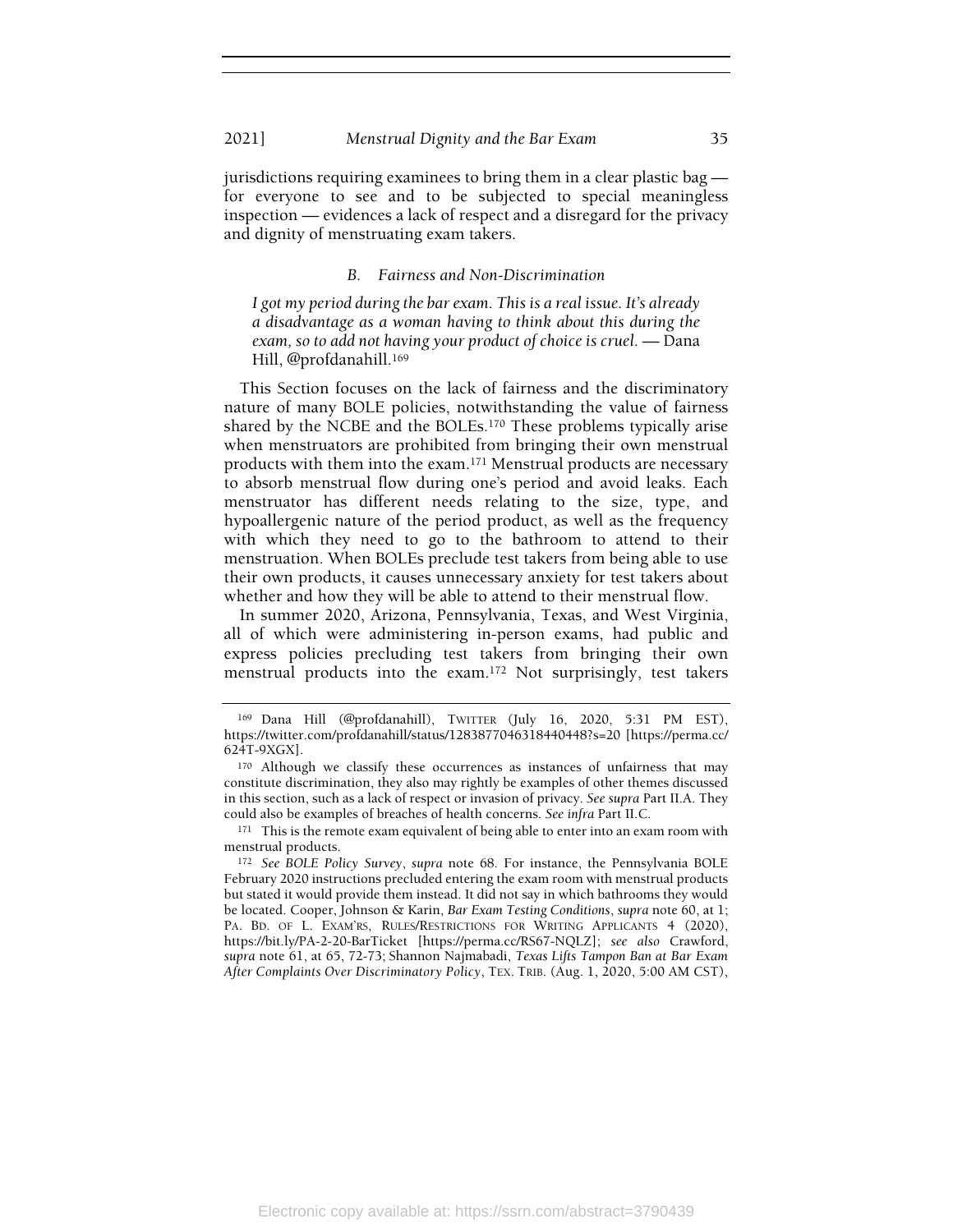responded negatively to the lack of access to their own products.173 V. (Texas, July 2020) states that she was "horrified" to learn that test takers would be unable to bring in their own menstrual products.174 Taylor Soule, @TaylorSoule (Wisconsin, July 2020) stated, "Still mad that period products were not allowed to be brought into the Wisconsin bar exam I took last week, and no products were produced to test-takers on site."<sup>175</sup>

After an outcry on social media and other advocacy, the four jurisdictions promised to change their policies and permit menstrual products to be brought into the exam room.176 Although the Arizona and Texas BOLEs did change the policy for the in-person exam, the Pennsylvania and the West Virginia BOLE websites still fail to contain policies that explicitly grant permission to bring menstrual products into the July 2021 exam room.<sup>177</sup>

Instead, West Virginia asserts that its policy permitting menstruating examinees to retrieve their products outside of the exam room with the assistance of a proctor is sufficient.178 The Iowa BOLE similarly required

173 See Menstruation and the Bar Survey Results, supra note 15.

<sup>174</sup> Id.

<sup>175</sup> Taylor Soule (@TaylorOSoule), TWITTER (Aug. 4, 2020, 10:01 PM EST), https://twitter.com/TaylorOSoule/status/1290830287170084869 [https://perma.cc/B6TH-RKHV].

<sup>176</sup> See Najmabadi, supra note 172; see also BOLE Policy Survey, supra note 68 (citing correspondence from Texas BOLE to MP and the Bar). The Texas BOLE informed MP and the Bar that "[e]xaminees for the September 2020 bar examination will be permitted to bring hygiene products into the individual hotel rooms we are reserving for each applicant. Our FAQ regarding the September examination will be updated with that information soon." BOLE Policy Survey, supra note 68.

177 See BOLE Policy Survey, supra note 68; see also Crawford, You Can Now Bring Tampons to the Bar Exam, supra note 19 (containing a screenshot of the relevant 2020 "Exam Update" from the Arizona Supreme Court Attorney Admissions).

<sup>178</sup> See BOLE Policy Survey, supra note 68. Although not on the list of products allowed into the testing room and the state's FAQ says they are not allowed, a West Virginia BOLE official told Above the Law that people taking the bar exam will be able

https://www.texastribune.org/2020/08/01/Texas-tampon-bar-exam/ [https://perma.cc/ ZC8W-C6W]; Emily Mowry (@EmilyRMowry), TWITTER (July 24, 2020 10:26 AM EST), https://twitter.com/EmilyRMowry/status/1286669133506129927 [https://perma.cc/ 4ZJB-LF3C] (providing a snapshot of information provided by the West Virginia BOLE in July, 2020 that explicitly prohibits "feminine hygiene products"); Stephanie Francis Ward, Do Some States Really Prohibit Bringing Tampons and Pads to the Bar Exam?, A.B.A. J. (July 23, 2020, 12:47 PM CDT), https://www.abajournal.com/web/article/one-stateprohibits-bringing-tampons-and-pads-at-bar-exam-while-another-retreats-on-its-position [https://perma.cc/BXL5-64DQ]. Other states may also have prohibited the entry into exam rooms with menstrual products, but BOLE reticence to provide documentation of their policies renders this list incomplete. See Menstruation and the Bar Survey Results, supra note 15 (Wisconsin).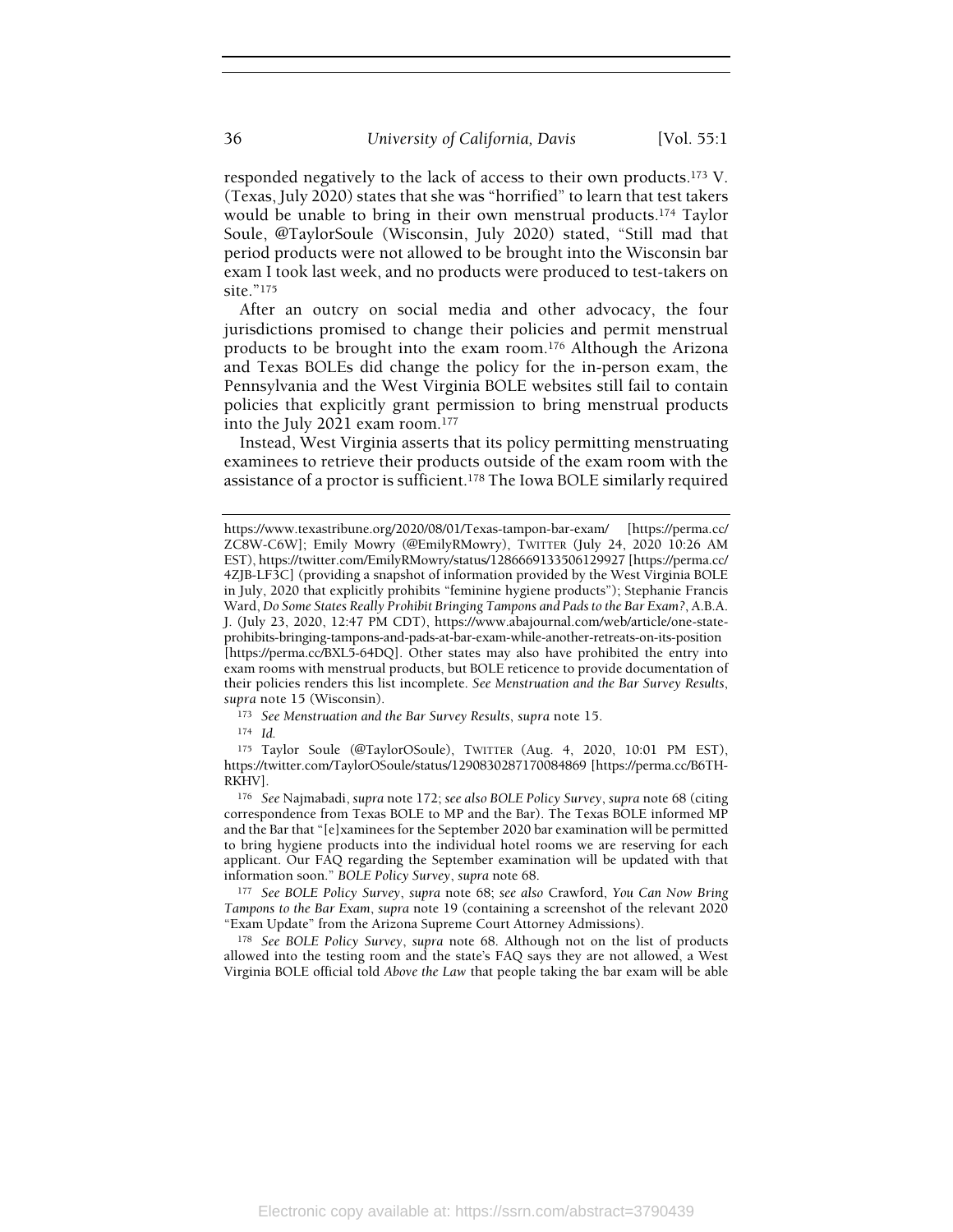examinees to keep their menstrual products at a bathroom check.<sup>179</sup> By definition, when required to seek permission to access their menstrual products, examinees in these jurisdictions were forced to disclose that they were menstruating.

BOLE requirements that menstruators obtain their products from a proctor or separate bag check area, rather than keep their products with them, unfairly impose a time tax on test takers or put them in an impossible position: they either lose time during the exam retrieving menstrual products that they should have been permitted to carry with them, or they must wait to attend to their menstruation during the break, risking leakage, discomfort, and possible health issues. Either way, the menstruating test taker is having to make emotional and physical self-care tradeoffs that other test takers do not even have to consider. BOLE failure to account for menstruators' need for easy access to their own menstrual products and the bathroom without adding exam time is unfair and discriminatory.<sup>180</sup>

In response to the summer 2020 scrutiny about this issue, including the letter drafted by the authors and signed by over 2,800 individuals,

<sup>179</sup> Id. On July 20, 2020, MP and the Bar called the Iowa BOLE and was told that while menstrual products are not listed as permitted items on information sent to test takers, test takers could bring in menstrual products and keep them at the bathroom check. Id. Professor Cat Moon received the following information in her #bloodybarpocalypse survey: "Iowa does not post any information ANYWHERE on period products. They are not on the list of items permitted. I had to email the office of professional regulation to get the info below. . . . Tampons and pads are certainly permitted. For test security purposes, we have to limit the number of items that applicants have on their desks, and we cannot have applicants accessing items that are stowed away under their desks. With that in mind, the procedure that we use for feminine hygiene products is for the applicant to check those items in with us when they enter the test room. We will put a post-it note with the applicant's ID number by the products and have them available at a table near the restroom check-out station. If those items are needed, then the applicant can simply grab them on the way out to the restroom." Id.

<sup>180</sup> See Cooper, Johnson & Karin, Bar Exam Testing Conditions, supra note 60, at 1; see also Jacobson, supra note 137, at 3, 7 (describing "dignity-in-relation" as a concept that examines how individuals are treated by other people, organizations, or entities; diminishment of this form of dignity typically occurs with an asymmetry of power that, on a societal level, can breed sexism among other social harms).

<sup>(</sup>and have always been able) to access their own "feminine hygiene products" during the course of the exam. Id. However, the test takers must either keep their products outside of the testing area and have a proctor accompany the test taker to retrieve the products or the test taker must ask a proctor to hold the products as they take the exam. Id. Using these methods, the test taker may access their own menstrual products throughout the exam. Id. The feminine hygiene products provided by the West Virginia BOLE are in addition to whatever an applicant may bring (but not take into the actual testing room). Id.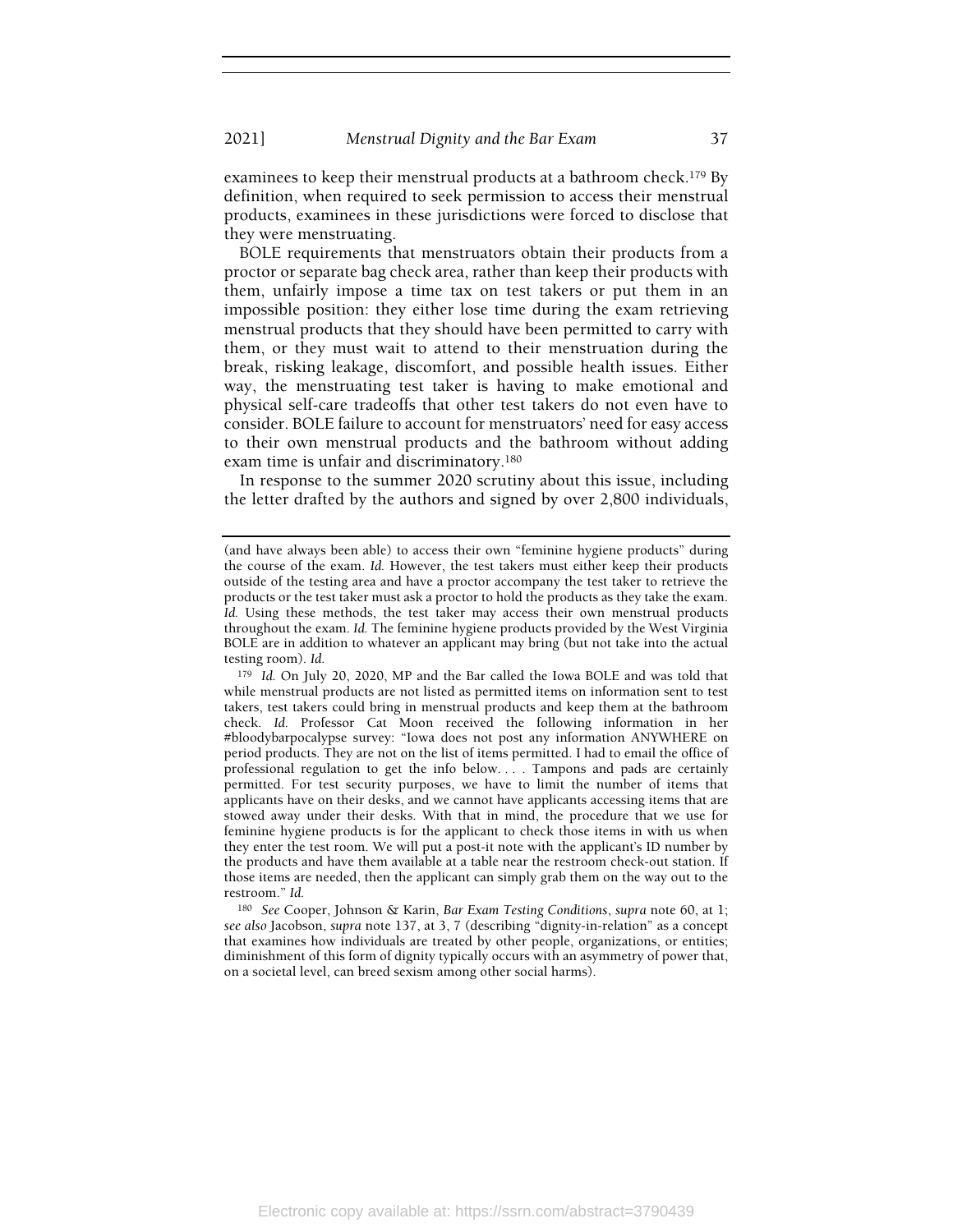the NCBE stated that it does not consider menstrual products to be "prohibited paper" and encouraged all jurisdictions to permit test takers to bring in their personal menstrual products.181 Therefore, the states that are not explicitly permitting menstruators to bring their own menstrual products into the exam are not following guidance from the NCBE.<sup>182</sup>

Moving bar exams to the remote, online format in summer and fall 2020 due to the pandemic did not resolve the issue of whether menstruating test takers would have ready access to their menstrual products. Again, many BOLEs did not publicly disclose their exam policies or did not have policies specifying whether test takers could bring their menstrual products into the exam room and keep them with them during the exam. Further, even when the authors contacted BOLEs to learn more, many did not respond.<sup>183</sup>

BOLEs' failure to publicly post their menstrual policies on their webpages undermines prospective test takers' ability to evaluate whether a jurisdiction's policies are menstrual friendly. Further, it requires menstruating examinees to waste precious time — when others are studying — to dig further to try to find BOLE policies. That some jurisdictions, such as West Virginia and Iowa, permit menstrual products without publicly stating so, or permit them only with certain provisos (as discussed above), is confusing and unfair. Finally, the nonpublic and often confusing policies send a sharp message to menstruators: BOLEs are not thinking of menstruators' needs or do not care sufficiently about them to provide a readily accessible, clear statement permitting entry into the exam room with menstrual products. This causes unnecessary confusion, added stress, and damage to the dignity of the menstruator who is seen as unworthy of such consideration. In addition to these untenable harms, precluding access to menstrual products creates significant health implications, which are discussed in the next Section.

Despite the advocacy and scrutiny in 2020 and 2021 regarding menstrual policies, the authors' updated BOLE Policy Survey shows that very few jurisdictions — whether administering the exam in person or remotely — had adopted menstrual friendly policies for the July 2021 bar exam. Fifty-five jurisdictions administered the bar exam in July 2021.184 Only nine of them had policies explicitly permitting test takers

<sup>181</sup> See Konnath, supra note 69; see also Najmabadi, supra note 172.

<sup>182</sup> See BOLE Policy Survey, supra note 68.

<sup>183</sup> See id.

<sup>184</sup> See Jurisdiction Information, NAT'L CONF. OF BAR EXAM'RS, https://www.ncbex.org/ jurisdiction-information/ (last visited June 28, 2021) [https://perma.cc/MJ26-P4CQ]. It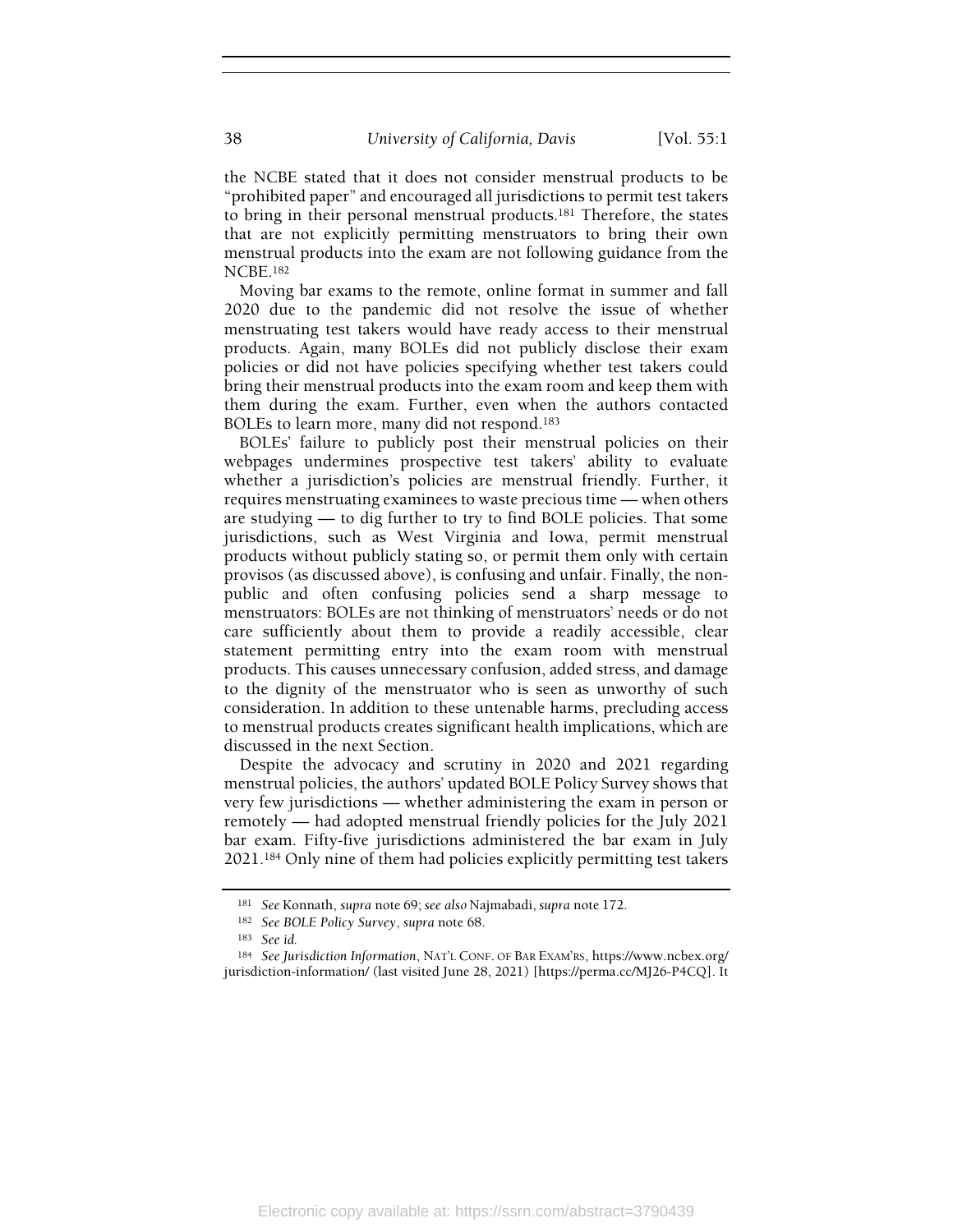to enter the exam room with their own menstrual products.185 Forty-six jurisdictions had no explicit policies permitting menstrual products or expressly did not permit them.<sup>186</sup>

In addition to adopting explicit and transparent policies permitting entry into the exam room with menstrual products, BOLEs also must adopt non-discriminatory terminology. Even when addressing menstruation, numerous BOLEs use outdated, offensive, and exclusionary language. For example, rather than using the phrase "menstrual products" to discuss tampons, pads and menstrual cups, the policies most commonly use the term "feminine products."187 This label perpetuates the belief that menstruation is not to be discussed explicitly; it ignores the reality that women are not the only menstruators; and it disregards the fact that persons who may not identify as "feminine" such as transmen, persons who are genderqueer/nonbinary, or intersex, and "non-feminine" cis women — may also menstruate and need menstrual products.188 The ABA, in its April 2021 resolution, also encouraged BOLEs to adopt the gender-inclusive term "menstrual products."<sup>189</sup>

More needs to be done to ensure BOLEs permit entry with menstrual products into in-person and remote bar exams, notify test takers of these policies, and use inclusive language. The Authors further explore the importance of these recommendations in their Model Policy, discussed infra, Part IV.

<sup>187</sup> See id.

should be noted that the NCBE reports that Puerto Rico will administer its bar exam in November, and Palau is not administering a bar exam this summer. Id.

<sup>185</sup> See BOLE Policy Survey, supra note 68. Of the nine, four jurisdictions administered the bar exam remotely (California, Colorado, Washington, and Washington D.C) and five jurisdictions administered the exam in person (Indiana, Minnesota, Missouri, Texas, and Virginia). Id.

<sup>186</sup> See id. Of the forty-six, twenty-four jurisdictions administered the exam remotely (Arizona, Connecticut, Florida, Georgia, Illinois, Iowa, Kentucky, Louisiana, Maine, Massachusetts, Maryland, Michigan, New Hampshire, New Jersey, New York, North Carolina, Ohio, Pennsylvania, Rhode Island, Tennessee, Utah, Vermont, Virgin Islands, and Wisconsin) and twenty-two jurisdictions administered the bar exam in person (Alabama, Alaska, Arkansas, Delaware, Guam, Hawaii, Idaho, Kansas, Mississippi, Montana, Nebraska, Nevada, New Mexico, North Dakota, Northern Mariana Islands, Oklahoma, Oregon, Puerto Rico, South Carolina, South Dakota, West Virginia, and Wyoming). See id.

<sup>188</sup> Johnson, Menstrual Justice, supra note 103, at 9; see Arisleyda Dilone, She'll Become a Woman Later, in PERIOD: TWELVE VOICES TELL THE BLOODY TRUTH 3, 6 (Kate Ferrell ed., 2018).

<sup>&</sup>lt;sup>189</sup> See ABA Mid-Year House of Delegates Resolution 105, supra note 70, at 3 n.1.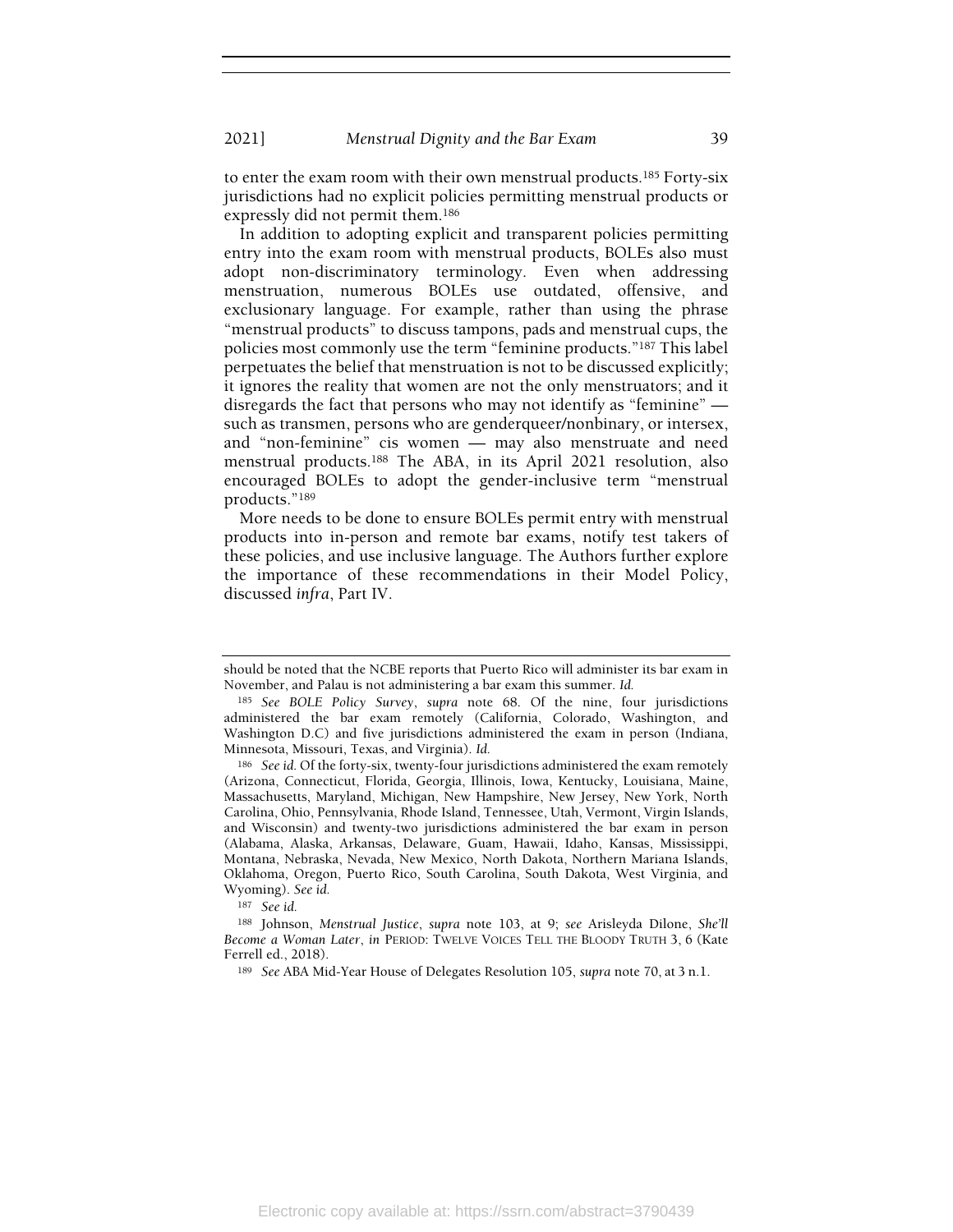## 40 University of California, Davis [Vol. 55:1]

## C. Promoting Health

[I was] frustrated at the thought of 1) not being able to carry my own [pads or tampons] as I've had surgery on my cervix and vaginal canal so the generic brands are painful and difficult for me to use; 2) of losing testing time to clean myself up and insert a painful product . . . . - Anonymous (Texas, July 2018).<sup>190</sup>

If I didn't adjust my birth control I was going to get my period on the day of the bar exam and my period is physically debilitating so I couldn't have that happen, but now I'm in so much pain from adjusting it and I can't stop crying. — @legallyypink, Feb. 14, 2021.<sup>191</sup>

Numerous test takers responding to the BOLE Policy Survey and posting on social media have raised serious health concerns resulting from not being permitted to bring in and use their own menstrual products.192 It appears that BOLE interest in prohibiting menstrual products is to maintain the security of the exam questions and the security against cheating on the exam.<sup>193</sup> While no one would argue with the importance of maintaining security at the bar exam, there is absolutely no indication that allowing test takers to bring in their own

<sup>190</sup> Menstruation and the Bar Survey Results, supra note 15.

<sup>191</sup> Id. (citing legally pink (@legallyypink), TWITTER (Feb. 14, 2021, 10:37 PM), https://twitter.com/legallyypink/status/1361157610179874818 [https://perma.cc/29XH-9ME7]).

<sup>192</sup> See Menstruation and the Bar Survey Results, supra note 15. While having BOLEprovided products as the only source of menstrual products is problematic for the reasons discussed in this section, it is important for BOLEs to provide an emergency supply of tampons and pads in the bathrooms for test takers. Menstruators often cannot anticipate the exact time their menstruation will begin, and this unpredictability is exacerbated by the stress of the bar exam.

<sup>193</sup> The security of the exam concern is to prevent the copying of the questions, and the security against cheating concern is to prevent test takers from entering the exam with contraband material that could be used to enhance their answers on the exam. See Comments from Executive Director Susan Henricks, TEX. TRIB. (July 30, 2020), https://static.texastribune.org/media/files/575d56ed90f446bf58493234f589a2fa/SH%20 Statement.pdf?\_ga=2.127382093.1976722529.1613009452-492014024.1612918821 [https://perma.cc/M7UZ-UWMB]; Joe Rosenberg (@JoeRosenbergLaw), TWITTER (Feb. 20, 2021, 7:18 AM), https://twitter.com/JoeRosenbergLaw/status/1363145986026201088 [https://perma.cc/43VC-PPAG] (sharing the correspondence between Jo Anne Simon, N.Y. Assembly member, and John J. McAlary, Executive Director, N.Y. BOLE, including that the BOLE considered "the security of the exam" as a factor in denying the request for on-demand bathroom breaks during the MPT, but was confident that the procedure of having applicants announce to the camera their need for a bathroom break and after the conclusion of the exam, submit in writing an explanation of the circumstances for their absence form camera view "should adequately address the situation").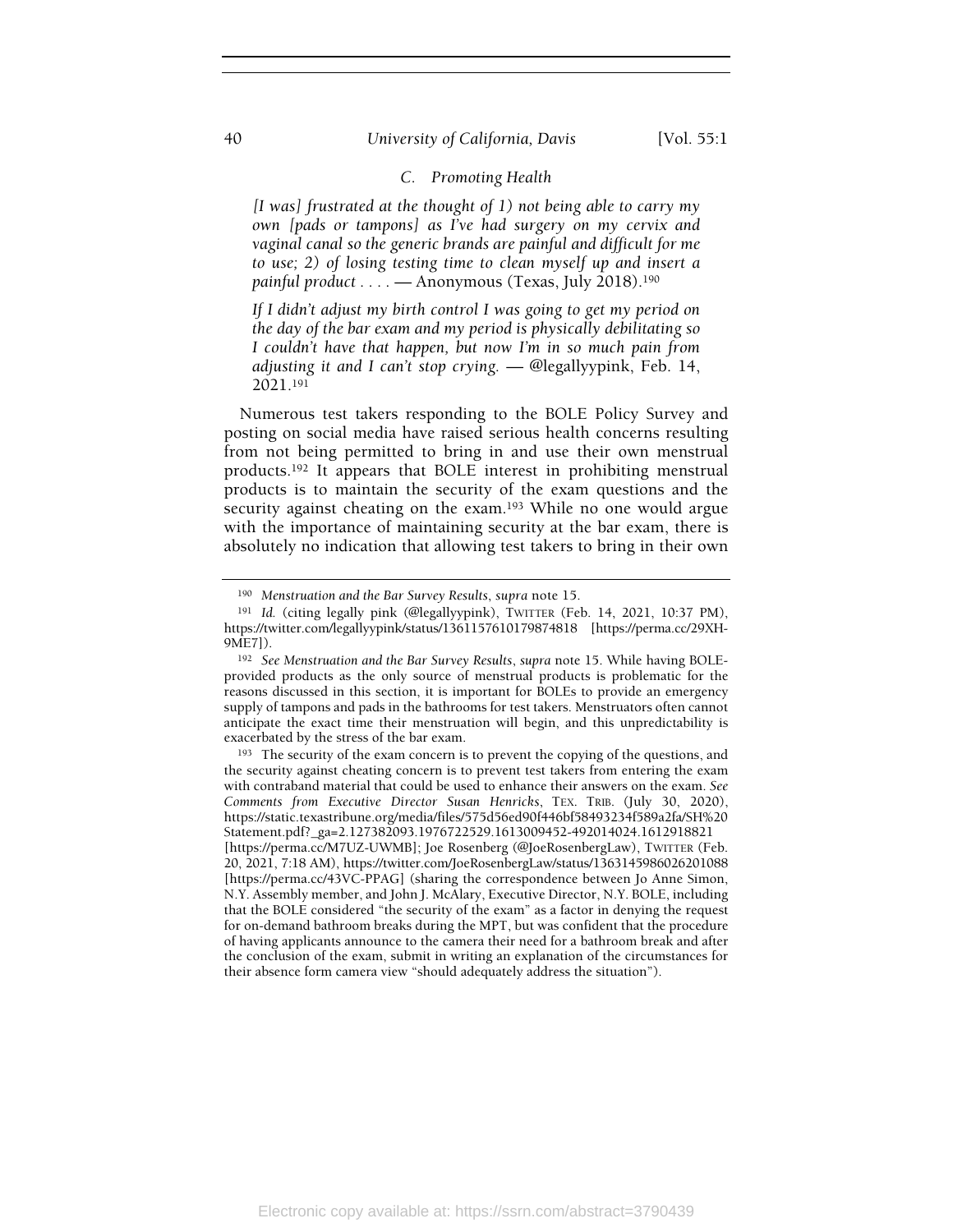2021] Menstrual Dignity and the Bar Exam 41

products would — or has ever — posed a threat to exam security. The NCBE has even clarified that its recommended ban on allowing examinees to bring in scrap paper should not be understood to be a prohibition on their bringing in menstrual products — and encouraged state BOLEs to allow test takers to bring in their personal products.<sup>194</sup>

Even under a system where test takers may bring their own products into the exam room, the screening of such products needs to be improved to protect privacy and dignity, and to not endanger the health and safety of test takers.<sup>195</sup> For example, the screening should not require the removal of menstrual products from their original and sanitary packaging, as happened in Ohio when a test taker was "told to take my tampons out of the wrapper when going into the exam room[,] which is unsanitary."<sup>196</sup>

The Sections that follow identify three specific health-related harms that can occur when a state BOLE bans or restricts an examinee's access to their own menstrual products or limits their access to the bathroom, whether taking the exam in person or remotely. Each of these potential injuries is heightened for those individuals who are transgender, genderqueer/nonbinary, or intersex.197 The last Section then discusses the special accommodations permitted by BOLEs and whether and how menstruators can access them.

### 1. BOLE-Provided Menstrual Products

They would not allow us to take our own products in . . . the products provided were cardboard tampons and subpar pads. I use tampons, the cardboard ones are difficult for women with sensitivity issues and are uncomfortable. I left the one I wore in all day and rushed back to the hotel at the end of the day (considering there was not much time during lunch). I nearly bled through my tampon but refused to use the ones provided as they were awful. — Anonymous (Texas, July 2017).<sup>198</sup>

…while this did not apply to me, it is very possible that a trans man who menstruates, or someone non-binary who menstruates, takes

<sup>194</sup> See Konnath, supra note 69; see also Menstruation and the Bar Survey Results, supra note 15 (noting a respondent to the survey stated they were able to bring menstruation products into the bar exam).

<sup>195</sup> See supra Part II.A and C.

<sup>196</sup> Menstruation and the Bar Survey Results, supra note 15 (quoting Anonymous, Ohio, July 2018).

<sup>197</sup> See supra note 21.

<sup>198</sup> Menstruation and the Bar Survey Results, supra note 15.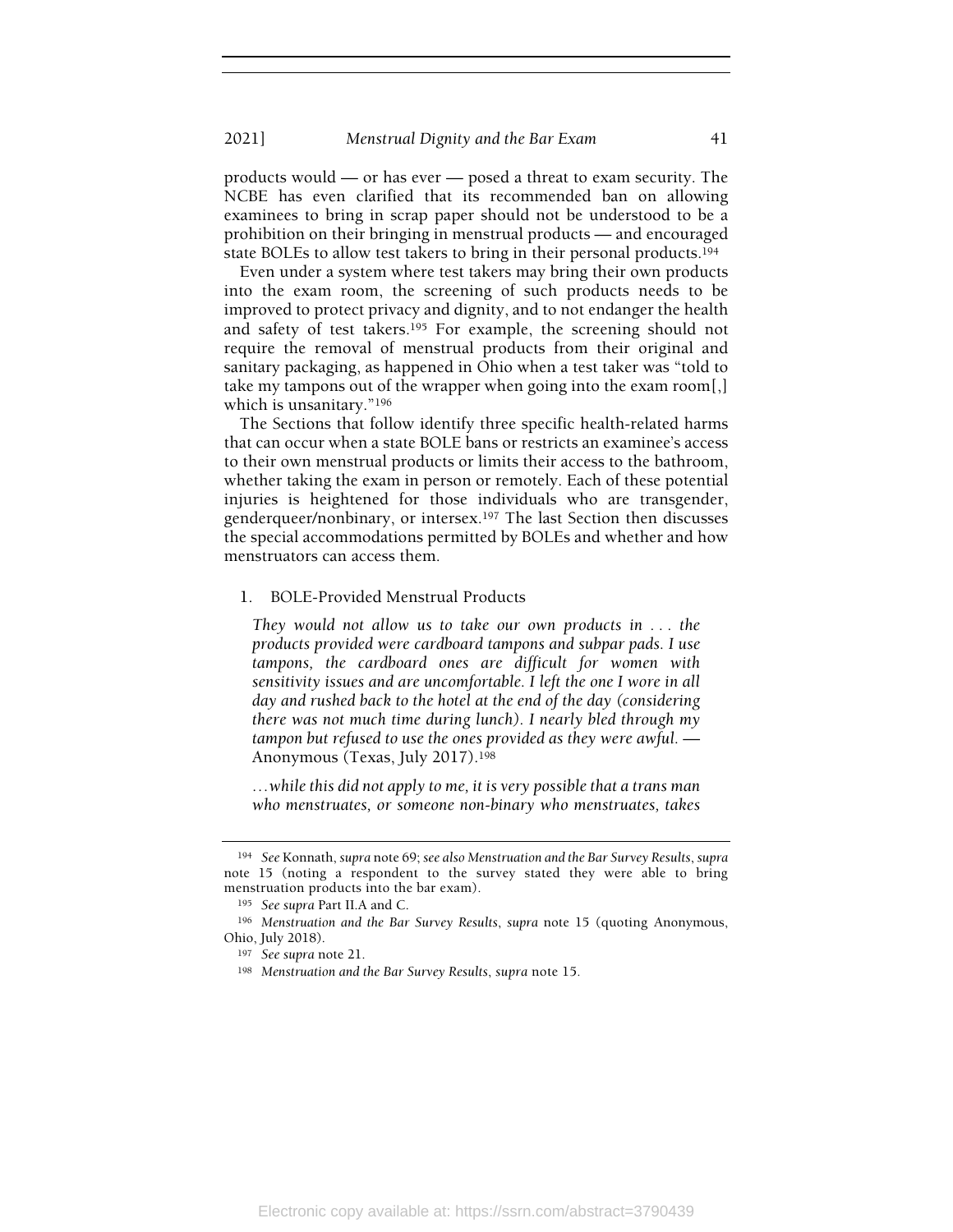the bar exam and is more comfortable using the men's bathroom. From asking friends, I know my bar examiners did not include any products in the men's restroom. — K.F. (Pennsylvania 2019).<sup>199</sup>

I took birth control to make sure I wouldn't have my period during the exam. — Anonymous (Ohio, July 2008).<sup>200</sup>

BOLEs that precluded test takers from bringing their own menstrual products swatted away concerns about the policy by pointing to their provision of menstrual products in women's restrooms.201 Although MP and the Bar encourages BOLEs to provide menstrual products to assist test takers who unexpectedly start to menstruate during the exam,<sup>202</sup> barring test takers from bringing in their own menstrual products raises five key health-related concerns.<sup>203</sup>

First, as stated above by Anonymous in Texas, the inability of menstruating test takers to use their own products can cause pain or other issues, such as allergic reactions or insufficient absorbency of menstrual flow. Most menstruators have learned over time (sometimes through painful and embarrassing trial and error) which products work best for them: individuals require different sizes and levels of absorbency to best fit their body and menstrual flow, which often varies over the course of one's period.204 Not knowing whether the state BOLE will provide the appropriate type (e.g., tampon, pad), size (e.g., super, regular, thin), or product material (e.g., cardboard or plastic tampon applicator; non-hypoallergenic; non-organic) will cause menstruators

<sup>199</sup> Id.

<sup>200</sup> Id.

<sup>&</sup>lt;sup>201</sup> See ShaCamree Gowdy, Tampons and Pads Are No Longer Banned at Texas Bar Exams, CHRON. (Aug. 3, 2020, 10:56 AM), https://www.chron.com/news/houston-texas/article/ Pads-and-tampons-will-not-be-prohibited-for-test-15454434.php [https://perma.cc/7CMR-SZKF] (reporting that the Texas BOLE had "found that applicants were fine using the products that were being provided").

<sup>202</sup> See infra Part IV.A.

<sup>203</sup> One jurisdiction, Pennsylvania, appears to be the exception in providing a wide array of menstrual products for use in February 2020. See Menstruation and the Bar Survey Results, supra note 15 ("I overheard a lot of test takers were very happy with the selection of products available. There were multiple brands and types of each product. They were also available in the bathrooms themselves whereas the proctors were outside the area so no one was witnessing you obtain a product. I was told this was not the way it always had been, but they were trying their best to provide products the best way possible."). For the July 2021 bar exam, no BOLE announced that it was providing menstrual products in the bathroom during the in-person exams. See BOLE Policy Survey, supra note 68.

<sup>204</sup> See Period Products, What are the Options?, supra note 115 (describing the importance of using appropriate menstrual products).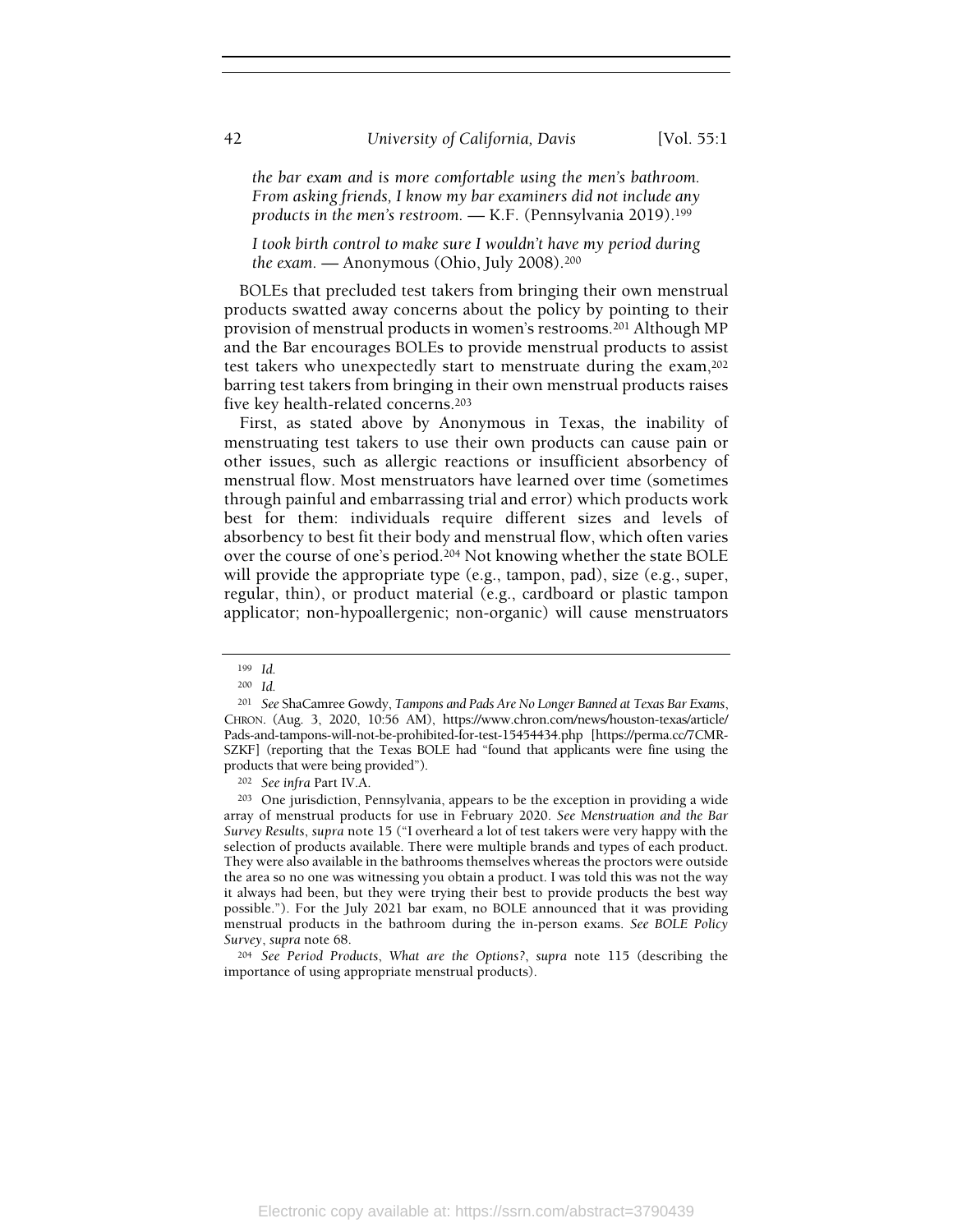undue anxiety and discomfort that can readily distract them from their studies leading up to the exam or, even worse, during the exam.<sup>205</sup>

Second, relatedly, if the product is too large, or if it is kept in too long (i.e., because the test taker is not permitted to use the bathroom), it can cause irritation, infection, or even toxic shock syndrome.206 These physiological experiences, and the accompanying emotional anxiety, are disturbing, and create an unconscionable risk of derailing exam performance.

Third, some test takers who were restricted to only BOLE-provided menstrual products stated that BOLEs provided an insufficient supply, effectively leaving test takers with no menstrual products. As Anonymous in Illinois stated, "It was gross to have to supplement with toilet paper since the machine in the bathroom was out of supplies."<sup>207</sup> Emily Mowry (West Virginia, July 2020) took to Twitter to complain about the limited supply of menstrual products available given that test takers could not bring in their own.208 Ms. Mowry stated, "WV had one box of tampons and one box of pads in the women's restroom (150 exam takers)."209 Again, without access to products, menstruating test takers must keep in a previously-inserted tampon for too long, creating

<sup>209</sup> Id.

<sup>205</sup> See Najmabadi, supra note 172 ("I felt like an outlaw at the bar exam because I needed menstrual products" and the bar had only provided "one kind of menstrual product . . . a box of super-absorbent tampons with cardboard applicators that some find uncomfortable . . . [I] smuggled in menstrual products."). A BOLE's failure to provide appropriate menstrual products implicates menstruators' dignity by imposing on their autonomy and bodily integrity. See supra introduction to Part II.

<sup>206</sup> See Bridget J. Crawford, Margaret E. Johnson, Marcy L. Karin, Laura Strausfeld & Emily Gold Waldman, The Ground on Which We All Stand: A Conversation About Menstrual Equity Law and Activism, 26 MICH. J. GENDER & L. 341, 360-61, 379 (2019) (discussing the need for increased safety of menstrual products); Durkin, supra note 106; Jen Gunter, Are Reusable Feminine Cloths Safe?, N.Y. TIMES (Jan. 17, 2019), https://www.nytimes.com/2019/01/17/well/are-reusable-feminine-cloths-safe.html [https://perma.cc/K8J5-ZNN8]; The Facts on Tampons — and How to Use Them Safely, FOOD & DRUG ADMIN., https://www.fda.gov/consumers/consumer-updates/factstampons-and-how-use-them-safely (last updated Sept. 30, 2020) [https://perma.cc/ 8R7R-DCHS] (suggesting that users seek medical care if a tampon causes discomfort, pain or causes an allergic reaction); Rachel Nall, Why Do Menstrual Pads Cause Rashes?, HEALTHLINE (May 29, 2018), https://www.healthline.com/health/rashes-from-pads [https://perma.cc/2VPP-RCMF] (mentioning that the use of some pads may cause vulvitis or other rashes, causing itching or discomfort). See generally Menstrual Cycle, supra note 102 (providing background information on the menstrual cycle).

<sup>207</sup> Menstruation and the Bar Survey Results, supra note 15.

<sup>208</sup> See Emily Mowry (@EmilyRMowry), TWITTER (Aug. 4, 2020, 10:11 PM EST), https://twitter.com/EmilyRMowry/status/1290832871062634497 [https://perma.cc/7MP5- ZQ8H].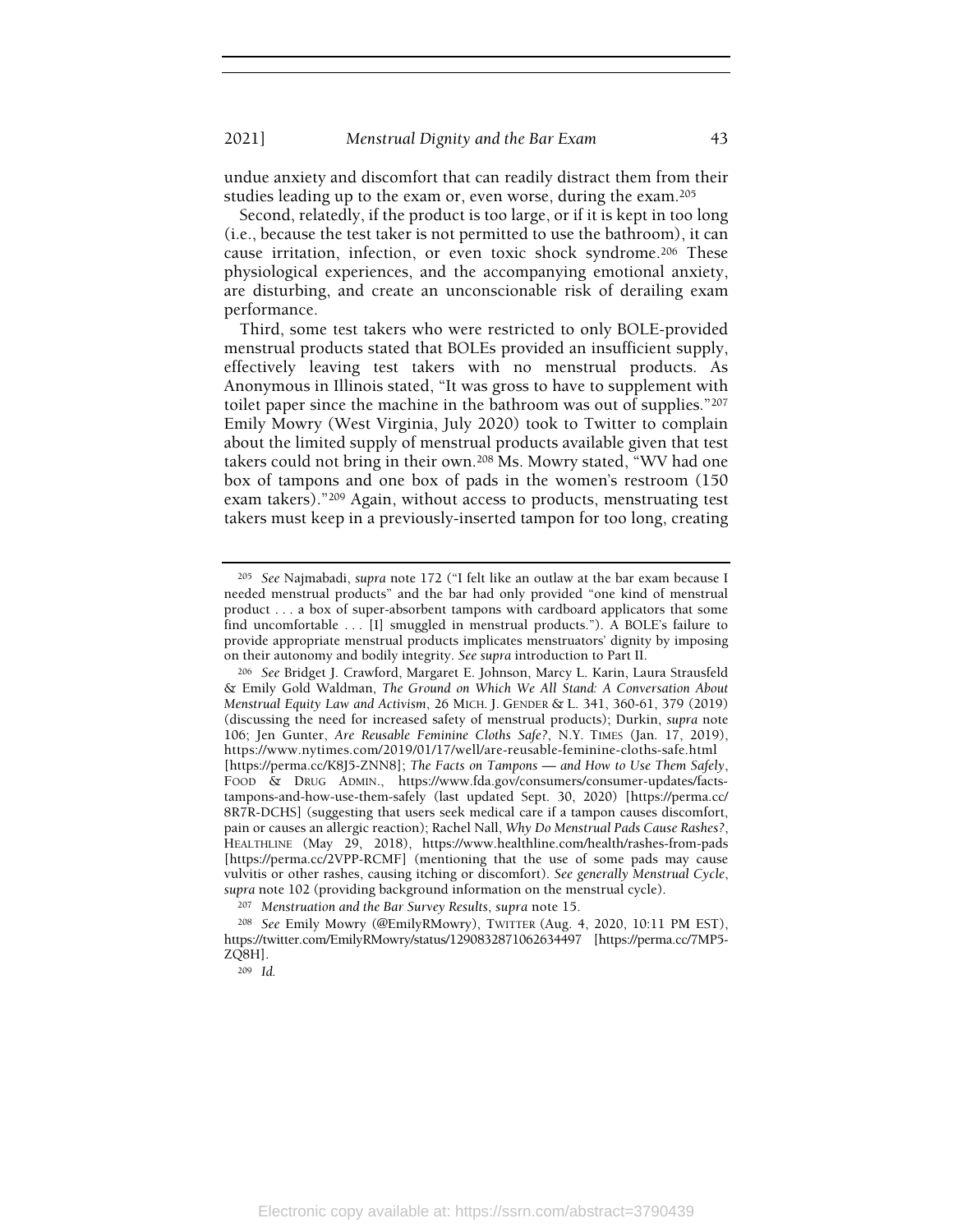a health risk. In addition, test takers may experience embarrassing and very uncomfortable menstrual bloody leaks on their clothing and chairs when tampons or pads reach their absorbency limit.

Fourth, without appropriate menstrual products during the bar exam, some test takers resorted to extreme measures to attend to their menstruation.210 For instance, learning that there would be no entry into the exam room with menstrual products, test takers saw no other alternative than to medically suppress their periods through birth control or hormonal medicine to avoid the risks of an overly-delayed tampon or pad change that could undermine their health, safety, comfort, and concentration during the exam.211 It is deeply concerning that BOLE restrictive policies drive test takers to alter their body's hormone levels — in ways that may be unsafe — to ensure they can take the mandatory licensing exam on equal footing with others.

Further, as well-intentioned as it may be for BOLEs to supply menstrual products (whether exclusively or as a supplement), it is a mistake to provide them solely in the women's bathrooms.212 Especially when they are the only products available, transgender, genderqueer/nonbinary, and intersex individuals who use the men's bathrooms will be wholly without access to these vital products. To not recognize their needs is both disrespectful and leaves them with no option but to risk an infection or TSS by using products that are too large and cannot be changed during the day, or to bleed visibly potentially causing them both to be very embarrassed and to have outed themselves — by using products that are too small.

#### 2. Breaks and Bathrooms: In-Person Exams

I had to calculate the time I used a new tampon so that I wouldn't take 'unnecessary' bathroom breaks but still make sure I did not exceed 4 hours without changing [to avoid Toxic Shock Syndrome]. — I.S. (California 2020).<sup>213</sup>

My endometriosis is such that I cannot use tampons, but only pads, and have to change them once every 30-45 minutes. I don't know that I could have physically sat for the exam under those conditions

<sup>210</sup> See Menstruation and the Bar Survey Results, supra note 15.

<sup>211</sup> See id.

<sup>212</sup> See id.

<sup>213</sup> Id.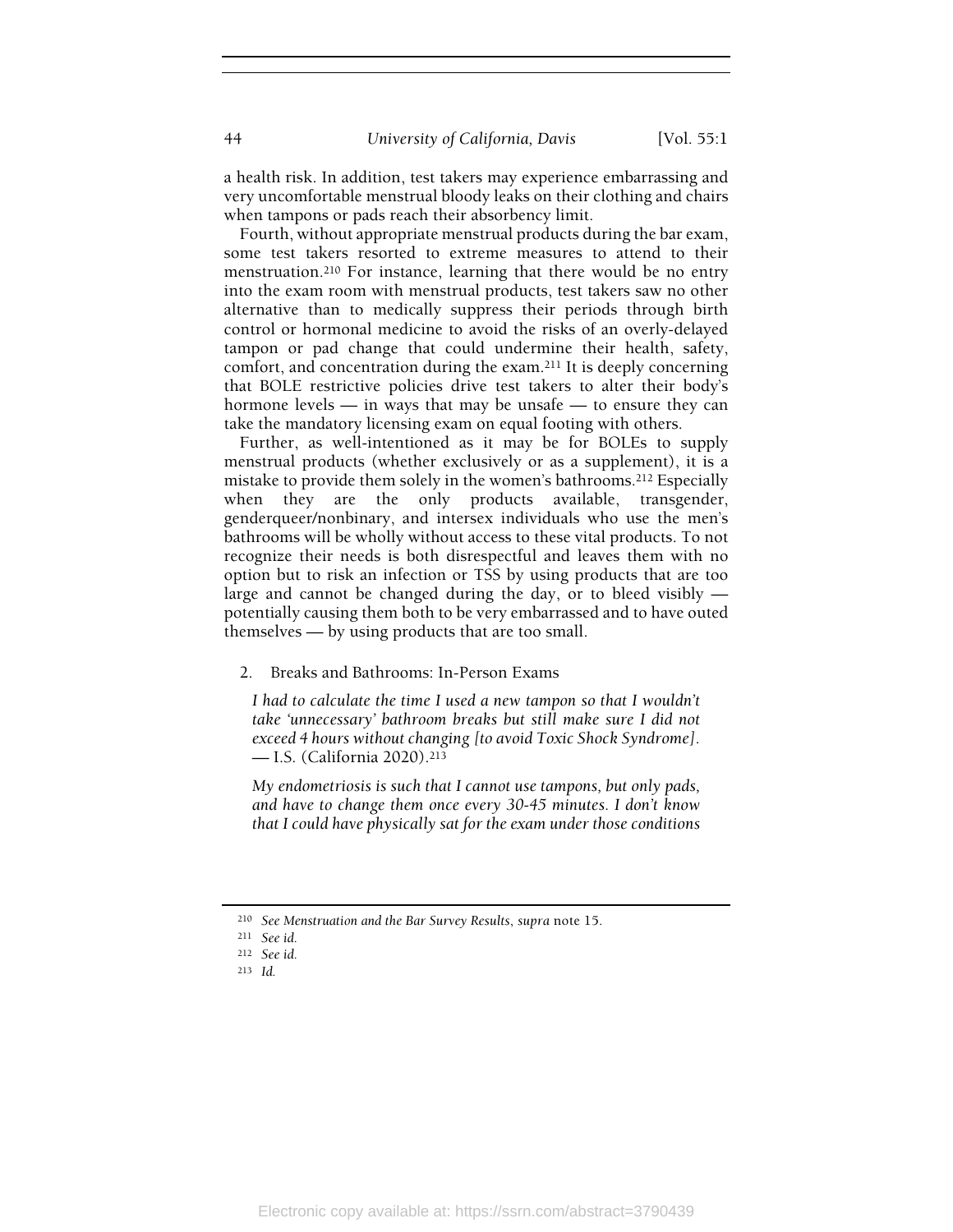2021] Menstrual Dignity and the Bar Exam 45

[restricted bathroom breaks]--including the excruciating pain. — Anonymous (California, July 2019).<sup>214</sup>

Women shouldn't have to worry about bleeding into a chair or being humiliated by proctors in order to take a bar exam. LadyLawyerDiaries, @LadyLawyerDiary (July 16, 2020).<sup>215</sup>

The Menstruation and the Bar Survey revealed regulation and control of test takers' bathroom access during the exam. For example, Anonymous (Pennsylvania, July 2018) experienced this stating, "In PA, we were not allowed bathroom breaks at all once the test started (unless it was a scheduled break time)."216 Some jurisdictions — such as Maine and Wisconsin — permitted only one test taker at a time to access the bathroom.217 Other jurisdictions required test takers to sign in and out to use the bathroom.218 Restrictions on bathroom access continued to exist for the July 2021 exam.<sup>219</sup>

Without access to the bathroom on an as-needed basis, test takers may find themselves bleeding unexpectedly and unable to attend to their menstruation. Even if the BOLE provides test takers with general bathroom access, BOLEs should not require test takers to get proctor permission or to sign in and out of the exam room to use the bathroom. These extra steps delay test takers' bathroom access and their ability to attend to their menstruation, including inserting or changing a tampon or pad, and further cause them to incur an unnecessary time tax.

## 3. Breaks and Bathrooms: Remote Exams

Hot take: the online bar exam is sexist against people who menstruate and cannot take bathroom breaks during modules. How

<sup>214</sup> Id.

<sup>215</sup> LadyLawyerDiaries (@LadyLawyerDiary), TWITTER (July 16, 2020, 10:43 PM EST), https://twitter.com/LadyLawyerDiary/status/1283955435356270595 [https://perma.cc/ 3SBW-TMS5].

<sup>216</sup> Menstruation and the Bar Survey Results, supra note 15.

<sup>217</sup> See STATE OF ME. BD. OF BAR EXAM'RS, MAINE BAR EXAMINATION SAFETY PRECAUTIONS 3 (2020), https://bit.ly/ME-920 [https://perma.cc/9R43-2TNU] (Maine's BOLE policy is the result of the COVID-19 pandemic and concern for social distancing); see also Bar Exam Tracker (@BarExamTracker), TWITTER (July 21, 2020, 9:37 PM EST), https://twitter.com/BarExamTracker/status/1285750697011687427 [https://perma.cc/ 2M2K-3WTR] (showing screenshot of Wisconsin BOLE July 2020 policy).

<sup>218</sup> See BOLE Policy Survey, supra note 68 (showing, for example, that Missouri requires this procedure).

<sup>219</sup> See id.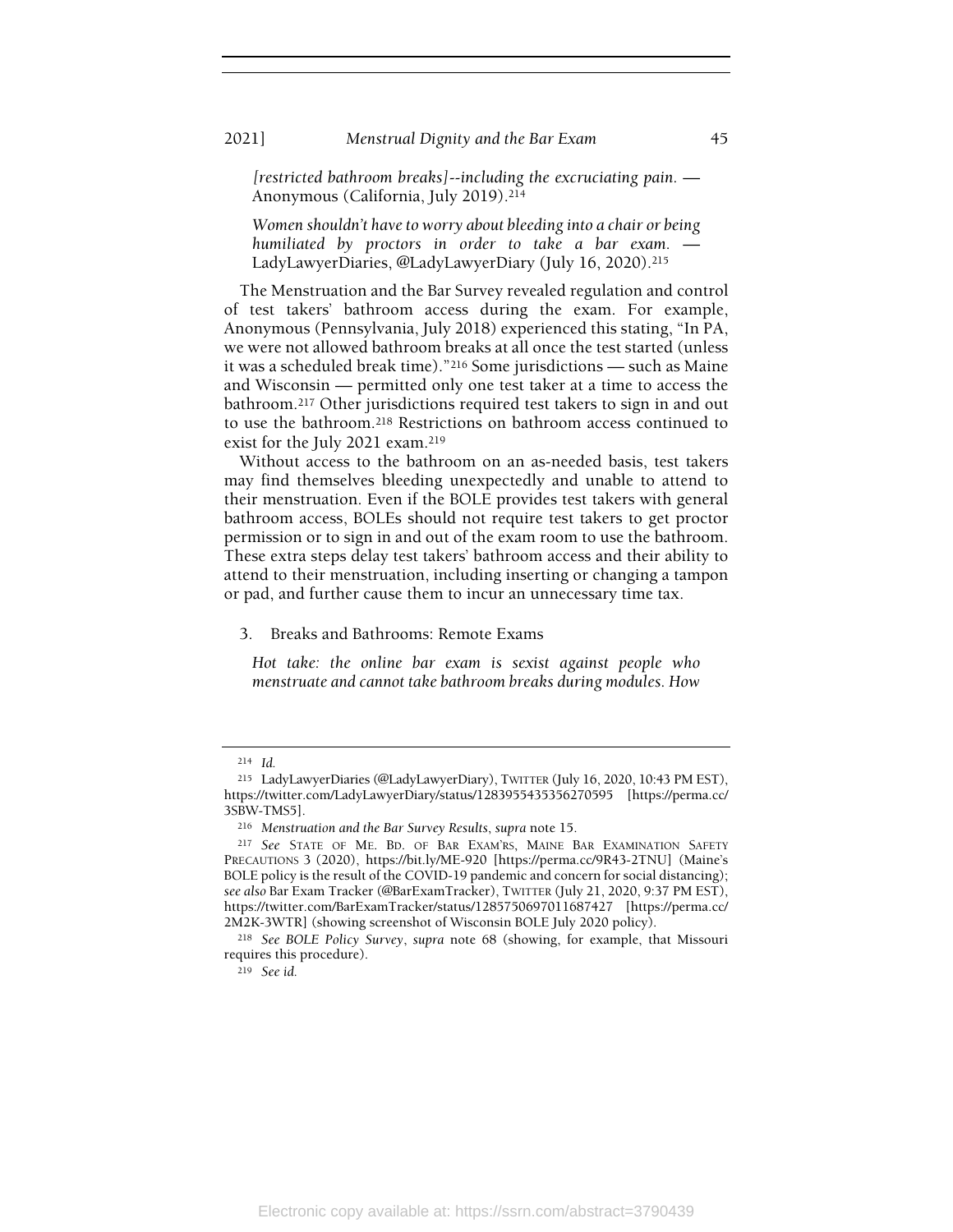fun to be sitting in your own blood — Andrea @drizzy\_dree (Pennsylvania, September 2020).<sup>220</sup>

Guess who got her period in the middle of the #barexam and had to leave camera view for a few minutes or bleed all over her dad's really nice office chair? See y'all in February, I guess. — Cecilia Scheeler, @CeceliaScheeler, Oct. 6, 2020 (Maryland, October 2020).<sup>221</sup>

Some folks were wearing Depends last time because of the lack of bathroom breaks. It was disgusting and cruel and still is. — @420AttyChicago (Jan 19, 2021).<sup>222</sup>

In the summer of 2020, most jurisdictions delayed the administration of the bar exam to the fall and then wisely moved their exams to a remote format to deal with the COVID-19 pandemic.<sup>223</sup> In the remote exam context, BOLEs use surveillance security technology downloaded onto examinees' computers to monitor test takers' positions throughout the exam.224 Many commentators have raised concerns about this surveillance technology.<sup>225</sup>

<sup>223</sup> See Griggs, Epic Fail, supra note 53, at 15-18 (describing efforts to obtain diploma privilege amid numerous problems with remote examinations).

<sup>224</sup> See Patrice, supra note 55.

<sup>225</sup> See David Rubenstein & Marsha Griggs, It's Time to Re-Set the Bar for Online Proctoring, BLOOMBERG TAX (Mar. 24, 2021, 1:00 AM), https://news.bloombergtax. com/daily-tax-report/its-time-to-re-set-the-bar-for-online-proctoring [https://perma.cc/ J6FY-3GZU] (exploring the "fairness, efficacy, and safety of the AI proctoring system" and the impact on examinees of color and/or with disabilities, especially as remote proctoring of bar exams will continue after the pandemic); Letter from Noah Baron, Couns., Laws' Comm. for C.R. Under L., to Sean M. SeLegue, Esther P. Lin, Vanessa Holton & Sebastian Vos, State Bar of Cal. (Feb. 10, 2021),

<sup>220</sup> Andrea (@drizzy\_\_dree), TWITTER (Sept. 28, 2020, 1:18 PM EST), https://twitter.com/drizzy\_\_dree/status/1310629909447008256 [https://perma.cc/FWX2- LPAG].

<sup>221</sup> Cecelia Scheeler (@CeceliaScheeler), TWITTER (Oct. 6, 2020, 12:40 PM EST), https://twitter.com/CeceliaScheeler/status/1313519480803405833 [https://perma.cc/ 4XPM-2933].

<sup>222</sup> Drag Name: Beau Tucks (@420AttyChicago), TWITTER (Jan. 19, 2021, 10:51 PM EST), https://twitter.com/420AttyChicago/status/1351739094565613568 [https://perma.cc/ NP8X-Y5RB]; see also Staci Zaretsky, Yet Another Law School Grad Worried About Failing After Being Forced To Pee In Bottle During Remote Bar Exam, ABOVE THE L.(Feb. 26, 2021, 3:15 PM), https://abovethelaw.com/2021/02/yet-another-law-school-grad-worried-aboutfailing-after-being-forced-to-pee-in-bottle-during-remote-bar-exam/ [https://perma.cc/ XV2P-8DVK] (sharing Liz Gil's retweet of bar examinee's experience peeing in a bottle during the MEE and corresponding "worr[y] [that their] movements will look suspicious on the video file" because they are aware of "other test takers [that] have been flagged by the AI for otherwise innocuous behavior").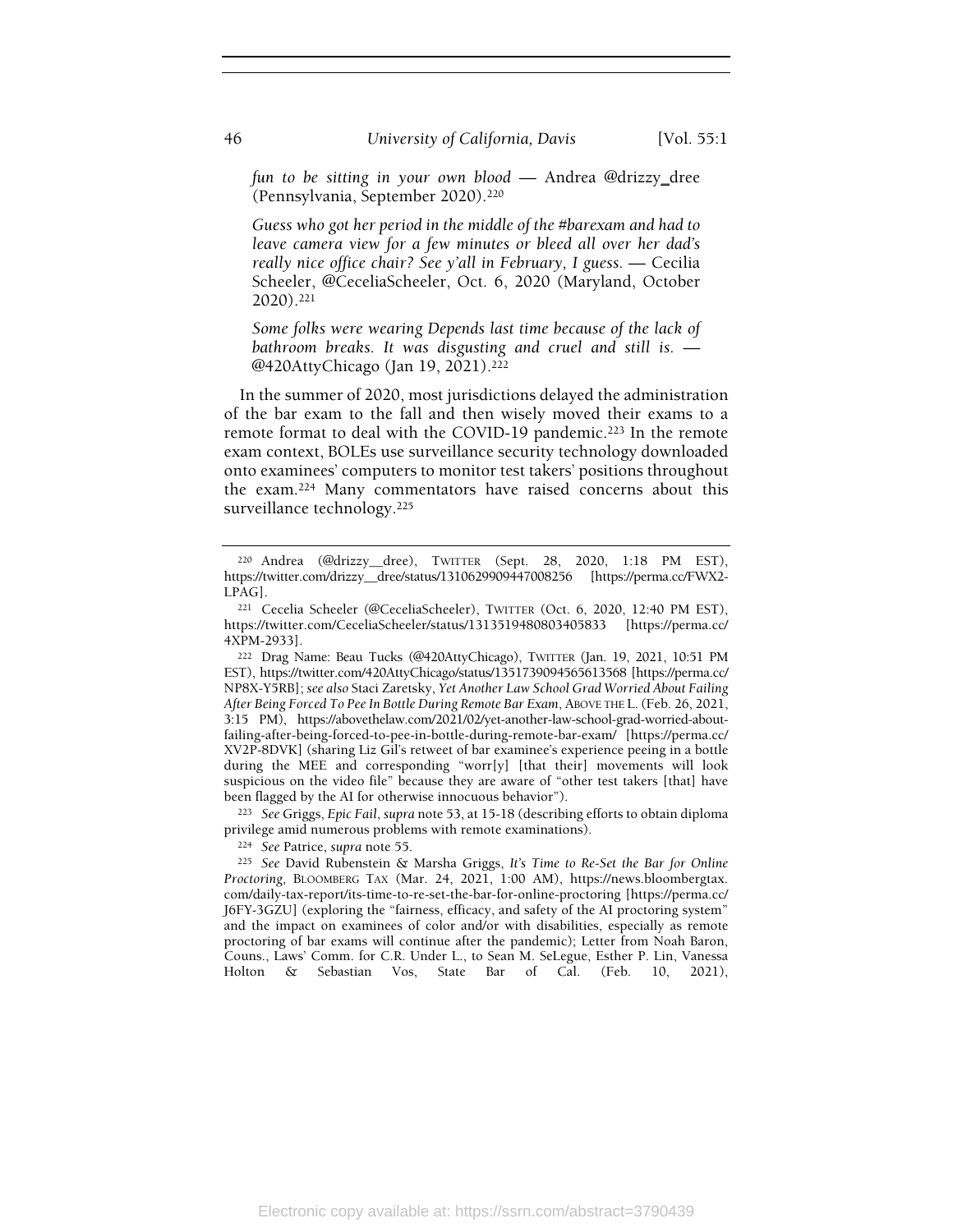The summer/fall 2020 remote exams were shorter than the traditional bar exam, holding only two 90-minute exam segments each day, separated by a 30-minute break. Still, remote test takers were often precluded from accessing the bathroom except during scheduled breaks. In California, this resulted in some test takers having no access to a bathroom for up to three hours.<sup>226</sup>

For the remote version of the July 2021 bar exam, only one BOLE jurisdiction — Louisiana — explicitly permitted access to the bathroom during the exam for any reason, even if not on break, because the exam was not proctored.227 Twenty-nine jurisdictions helpfully posted a schedule online detailing the session and break start times, giving menstruators the opportunity to plan for their needs.<sup>228</sup>

Eight jurisdictions explicitly stated that test takers may not access the bathroom during the exam outside of the scheduled breaks.229 Eight other jurisdictions permitted bathroom access outside of breaks only in an emergency.230 Test takers who leave their seats during the exam in a jurisdiction where bathroom access during a test session is prohibited can suffer consequences. In most such jurisdictions, the test will be flagged and further examined for cheating by the BOLE.231 As Cecilia

<sup>227</sup> See BOLE Policy Survey, supra note 68.

<sup>228</sup> See id. (showing that twenty-nine of the fifty-four jurisdictions offering the bar exam in July 2021 provide the exam schedule with breaks: Alaska, California, Connecticut, Colorado, Delaware, District of Columbia, Florida, Georgia, Illinois, Iowa, Louisiana, Maryland, Massachusetts, Michigan, Minnesota, Mississippi, Missouri, Montana, Nevada, New Hampshire, New Jersey, New York, North Carolina, Ohio, Pennsylvania, Tennessee, Texas, Vermont, and Washington).

<sup>229</sup> See id. (citing to California, Illinois, Indiana, Maryland, Michigan, New Jersey, North Carolina, and Ohio BOLE policies).

<sup>230</sup> See id. (citing to Connecticut, Delaware, District of Columbia, Florida, Georgia, Massachusetts, New York, and Pennsylvania BOLE policies).

<sup>231</sup> See id. (identifying jurisdictions where the consequences include flagging exams, such as New York, which states the exam will be flagged for investigation, and North Carolina, which states it will be flagged for fraud and misconduct). At least one October 2020 bar exam test taker peed in his pants to avoid being disqualified. See Karen Sloan,

https://lawyerscommittee.org/wp-content/uploads/2021/02/Bar-Exam-FRT-Demand-Letter-to-State-Bar-Final.pdf [https://perma.cc/9MLH-UV7B] (threatening litigation against California's BOLE and Exam Soft Worldwide, Inc. due to the disparate impact that the facial recognition software used in the remote 2020 bar exam had on women and examinees of color).

<sup>226</sup> Debra Cassens Weiss, No Bathroom Break Allowed? Suit Says Rules for Remote Bar Exam Discriminate Against Disabled Grads, A.B.A. J. (Sept. 16, 2020, 9:39 AM CDT), https://www.abajournal.com/news/article/no-bathroom-break-allowed-suit-says-rules-forremote-bar-exam-discriminate-against-disabled-grads [https://perma.cc/C2Y2-WT2W] (discussing a lawsuit brought by students with disabilities stemming from bathroom restrictions during the remote bar exam in California).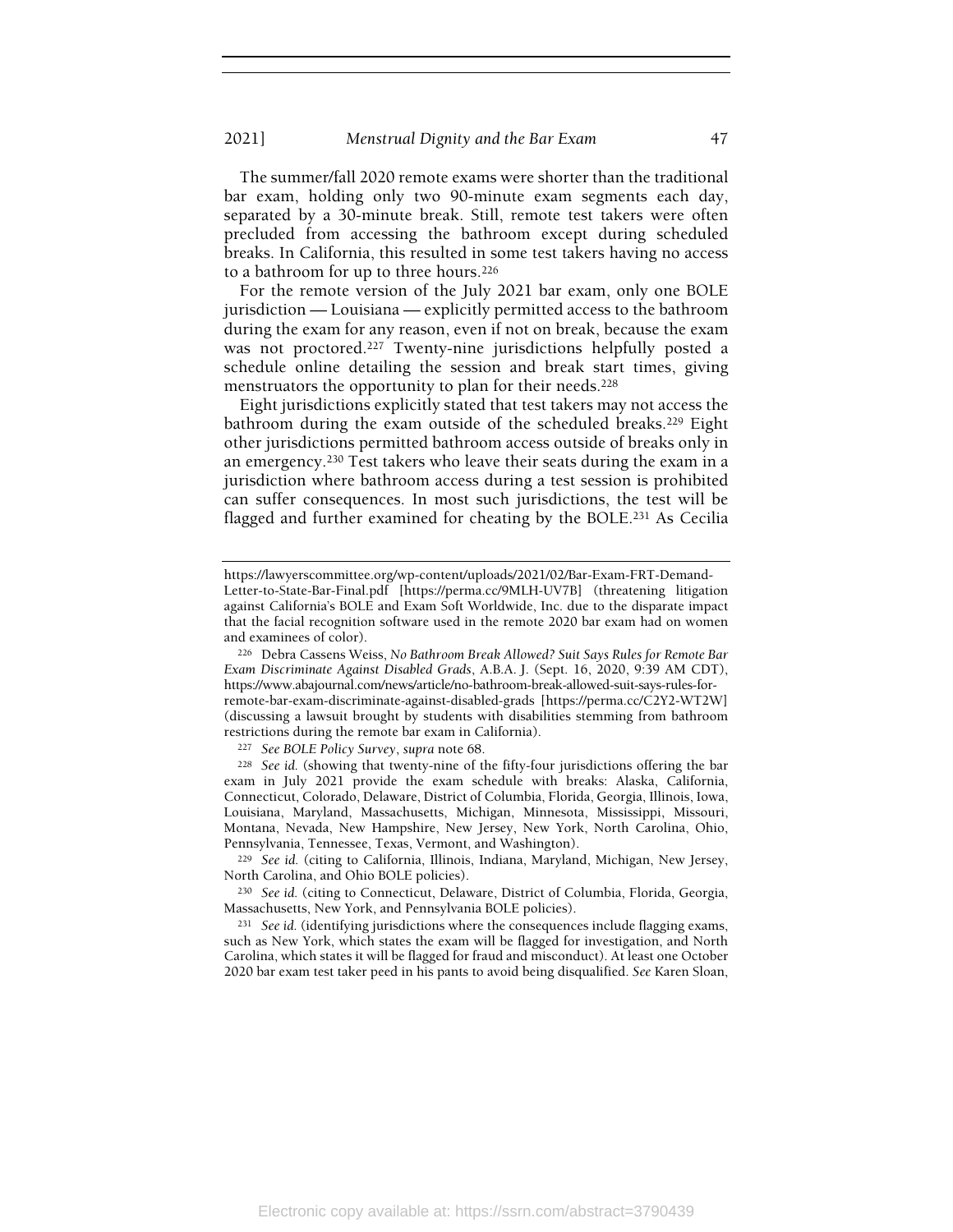Scheeler tweeted after her fall 2020 bar exam, "Got DQ'd [disqualified] for leaving camera view on #barexam. See y'all in February."<sup>232</sup>

If flagged, a menstruator may hope to appeal the decision by explaining they had to attend to a menstrual need (or other health issue).233 However, most BOLEs do not clearly set forth the process or standards for appealing a decision.234 Further, state BOLEs may be even less likely to give appropriate attention to such an appeal from a transman, or an individual who is genderqueer/nonbinary or intersex, if they do not appear to fit the narrowly-construed category of woman as menstruator. Whether a test taker is actually flagged does not diminish the stress and anxiety test takers feel taking the remote exam and worrying about bleeding and leaking without the ability to go to the bathroom.<sup>235</sup>

#### D. Providing Accommodations

I get really bad periods and I was counting the days to when my next one should be here. It has been coming on the last day every month. So I was cringing because the bar exam would be during my cycle. My symptoms range from cramps in the lower back to needing to lay in the fetal position despite Motrin or ibuprofen.

<sup>232</sup> Cecelia Scheeler (@CeceliaScheeler), TWITTER (Dec. 3, 2020, 5:54 PM EST), https://twitter.com/CeceliaScheeler/status/1334632068232437768 [https://perma.cc/ LK8Q-7YES].

<sup>233</sup> See BOLE Policy Survey, supra note 68 (indicating a few jurisdictions that permit appeals); see, e.g., R.I. BD. OF BAR EXAM'RS, RULES OF PRACTICE GOVERNING ADMISSION ON EXAMINATION AND BY TRANSFERRED UNIFORM BAR EXAMINATION SCORE 14-15 (2021), https://www.courts.ri.gov/AttorneyResources/baradmission/PDF/Board\_of\_Bar\_Examiners-Rules\_of\_Practice.pdf [https://perma.cc/M78D-5JX9] (providing authority for test takers to file a petition within thirty days of the BOLE's decision in Rhode Island).

<sup>234</sup> See BOLE Policy Survey, supra note 68 (showing that most BOLEs do not describe the entire process for alleged rule violations or complaint systems).

States Say the Online Bar Exam Was a Success. The Test-Taker Who Peed in His Seat Disagrees, LAW.COM (Oct. 7, 2020, 3:40 PM), https://www.law.com/2020/10/07/statessay-the-online-bar-exam-was-a-success-the-test-taker-who-peed-in-his-seat-disagrees/ [https://perma.cc/55MQ-L545]. California clearly states that leaving the camera view can result in a "0" score for the exam session. See BOLE Policy Survey, supra note 68. Preventing or delaying use of bathroom facilities — by definition — impinges on a menstruator's bodily integrity and right to dignity, especially when it leads to urinating on oneself.

<sup>235</sup> A few BOLE policies now state that they expect the majority of flagged exams will be resolved favorably for the test taker. See id. Nonetheless, this tentative assurance cannot eradicate the extreme stress of getting a flag on one's exam that could result in failing the exam or failing the character and fitness portion of bar admissions. The fact that test takers have to undergo this stress for a natural biologic function is absolutely unnecessary.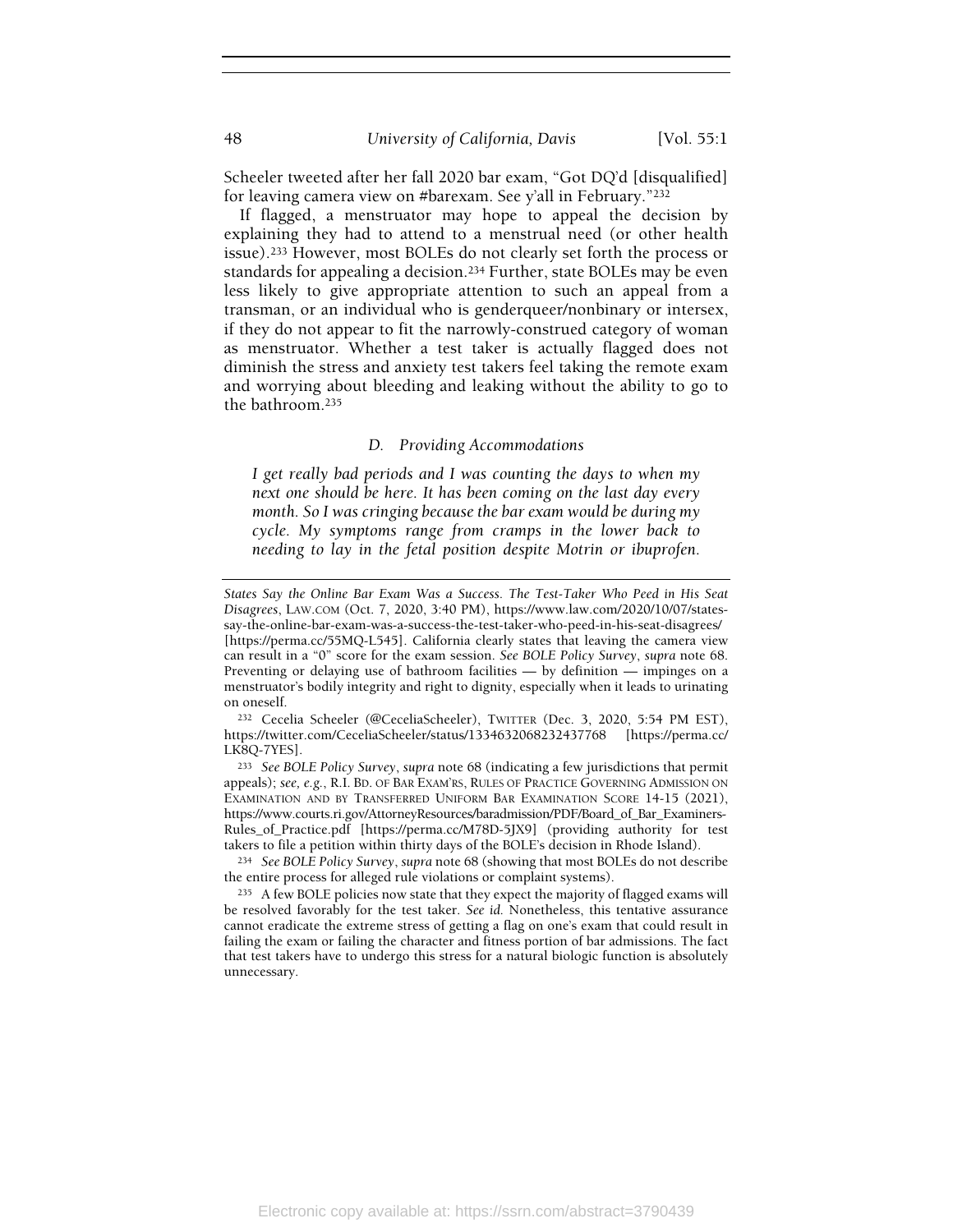#### 2021] Menstrual Dignity and the Bar Exam 49

Yeah my jurisdiction told me 'go to your doctor and work it out. If you can't finish the exam for medical reasons, it's counted incomplete.' … Yeah, I asked if this was accomodation [sic] worthy. Basically it isn't. So if I spent more than 5 minutes away in the bathroom, I would have been flagged. Right now I'm bed ridden and dosed up. My study material is MIA until I am not birthing my own uterus. — u/ExhaustedMonster (Kentucky 2020).<sup>236</sup>

I was worried . . . and was frustrated at the thought of . . . being required to spend the rest of the long testing day in clothes covered in blood because we couldn't carry extra clothes into the exam room  $\ldots$  — Anonymous (Texas, July 2018).<sup>237</sup>

In general, BOLEs have not created a bar exam environment that recognizes that test takers may be menstruators. There is no assumption built into BOLE policies or the exam design that test takers will need their own personal menstrual products and unfettered bathroom access. As a result, access to personal menstrual products and bathrooms on an as-needed basis is often per se prohibited.<sup>238</sup>

In some jurisdictions, BOLEs provide a process that test takers could use to request an accommodation to access personal menstrual products or bathrooms. The process may be pursuant to a disability accommodation request or a non-disability, "administrative," "courtesy," or medical alert accommodation request, which typically must be made at the time of registration for the bar exam.239 The

<sup>236</sup> u/ExhaustedMonster, REDDIT (Sept. 6, 2020), https://www.reddit.com/r/barexam/ comments/j0vlw2/bar\_exam\_and\_periods/ [https://perma.cc/N863-CBKD]. Fortunately, despite the difficult circumstances, this test taker passed the bar exam. u/ExhaustedMonster, REDDIT (Dec. 1, 2020, 9:41 EST), https://www.reddit.com/r/ barexam/comments/k44j9k/does\_anyone\_else\_feel\_like\_they\_wish\_they\_could/ge9ti4 w?utm\_source=share&utm\_medium=web2x&context=3 [https://perma.cc/S69U-AUBX] ("I just got my results. Passed.").

<sup>237</sup> Menstruation and the Bar Survey Results, supra note 15.

<sup>238</sup> See infra Part II.D.

<sup>239</sup> See BOLE Policy Survey, supra note 68 (cataloguing these accommodation requests). For instance, the Massachusetts BOLE provides a form to test takers that provides administrative accommodations for health-related conditions that would not qualify as a disability. See MASS. BD. OF BAR EXAM'RS, REQUEST FOR SPECIAL ARRANGEMENT FOR A HEALTH-RELATED CONDITION: REMOTE BAR EXAM 1 (2021), https://www.mass.gov/ doc/remote-bar-exam-health-related-conditions/download [https://perma.cc/T4NW-G5RY] [hereinafter REQUEST FOR SPECIAL ARRANGEMENT FOR A HEALTH-RELATED CONDITION]. Presumably this could be used for menstruation-related accommodations.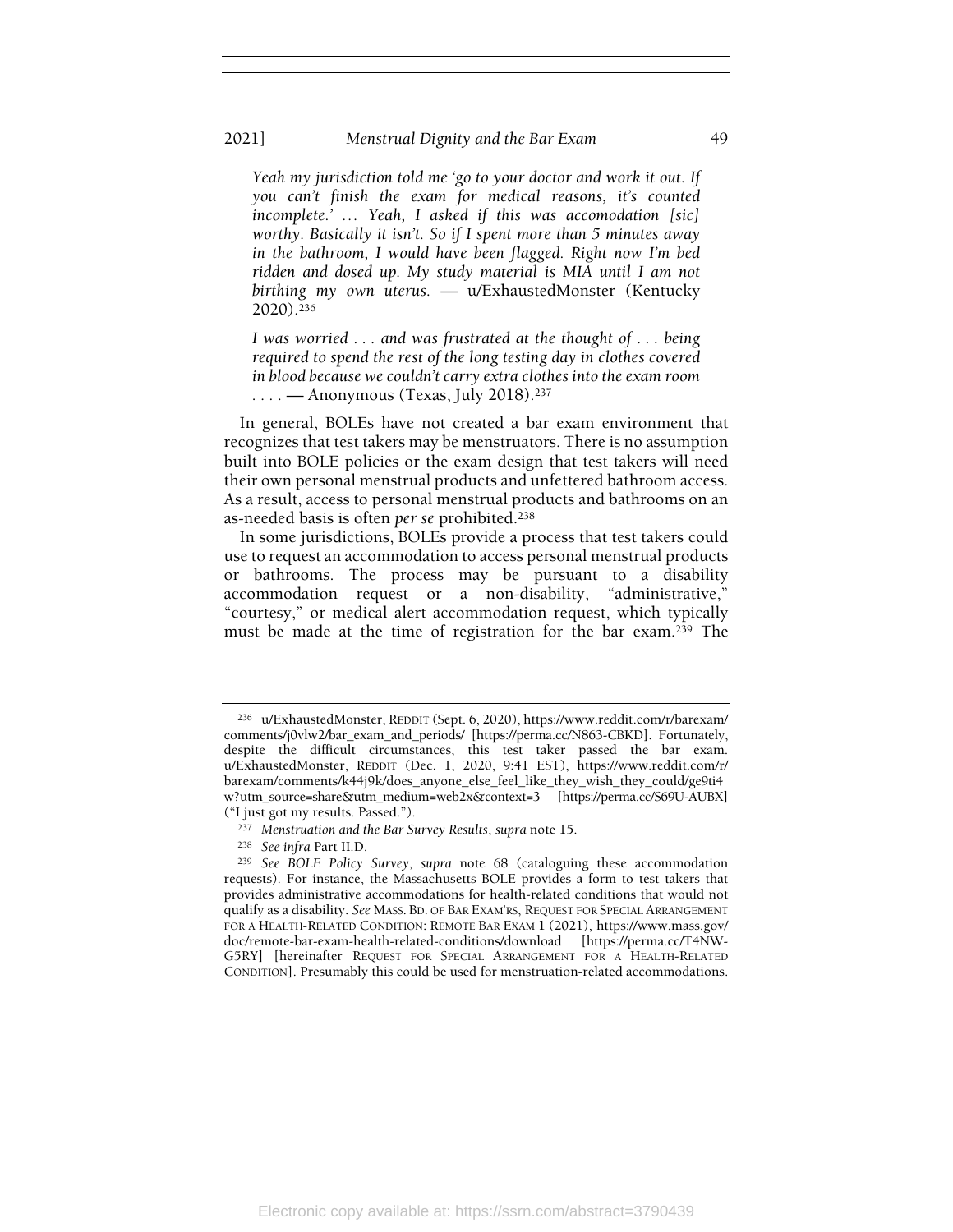procedure for making an accommodation request varies by jurisdiction.<sup>240</sup>

While all jurisdictions seemingly have a procedure for a test taker to seek an accommodation for a disability under the Americans with Disabilities Act ("ADA"),<sup>241</sup> only thirty-five jurisdictions outline procedures to request accommodations for conditions that might not constitute a disability under the ADA.242 Accommodations typically offered through this process include the right: (1) to use an assistance device that is otherwise prohibited from the exam room; (2) to bring in food, drink, and/or medication related to the reason for the accommodation; (3) to seek specific seating (e.g., to sit near the bathrooms); and (4) to offer emergency contact information.243 Some BOLEs — such as New Mexico and Vermont — specifically permit administrative accommodations for lactating test takers to express their breastmilk.<sup>244</sup>

<sup>243</sup> See BOLE Policy Survey, supra note 68. Because menstruation is not explicitly mentioned in any of these forms, it is not clear that menstruators may use them successfully. See id.

<sup>240</sup> See, e.g., REQUEST FOR SPECIAL ARRANGEMENT FOR A HEALTH-RELATED CONDITION, supra note 239 (describing Massachusetts' policies).

<sup>241</sup> See BOLE Policy Survey, supra note 68. See generally 42 U.S.C. § 12101 (1990) (explaining that the ADA is a federal law that prohibits discrimination and requires accommodations and opportunities for individuals with disabilities); Deborah A. Widiss, Menstruation Discrimination and the Problem of Shadow Precedents, 41 COLUM. J. GENDER & L. 235 (2021) (discussing the ADA's application to bar exams).

<sup>242</sup> These thirty-five states are Alabama, Alaska, California, Colorado, Connecticut, Florida, Georgia, Idaho, Illinois, Indiana, Iowa, Kansas, Louisiana, Massachusetts, Michigan, Minnesota, Missouri, Montana, New Hampshire, New Jersey, New Mexico, New York, North Carolina, North Dakota, Northern Marianas, Ohio, Pennsylvania, Puerto Rico, Rhode Island, South Dakota, Tennessee, Texas, Utah, Vermont, and Virginia. See BOLE Policy Survey, supra note 68. Interestingly, six of these states limited these accommodations solely to breastfeeding: Alaska, Kansas, Montana, New Mexico, North Carolina, and Vermont. See id.

<sup>244</sup> See BOLE Policy Survey, supra note 68 (identifying the non-ADA Accommodation Policies for New Mexico and Vermont, as well as the other jurisdictions); see also Breastfeeding Policies During the Bar Exam by State, AM. CIV. LIBERTIES UNION ("ACLU"), https://www.aclu.org/issues/womens-rights/pregnancy-and-parenting-discrimination/ breastfeeding-policies-during-bar-exam (last visited Feb. 1, 2021) [https://perma.cc/ 5QYW-HTKL]; Galen Sherwin, New Mom Who Needed to Pump During Bar Exam Would Not Take 'No' for an Answer, ACLU (Feb. 26, 2015, 10:21 AM), https://www.aclu.org/blog/womens-rights/womens-rights-workplace/new-mom-whoneeded-pump-during-bar-exam-would-not-take-no [https://perma.cc/B3UK-ED86]; Andrew Wolfson, Breast-feeding Mom Wins Breaks for Bar Exam, COURIER J. (May 9, 2015, 2:51 PM), https://www.courier-journal.com/story/news/local/2015/05/09/breastfeeding-mom-wins-breaks-bar-exam/27039269/ [https://perma.cc/NV58-4WF9] (describing the efforts of a breastfeeding examinee to obtain break time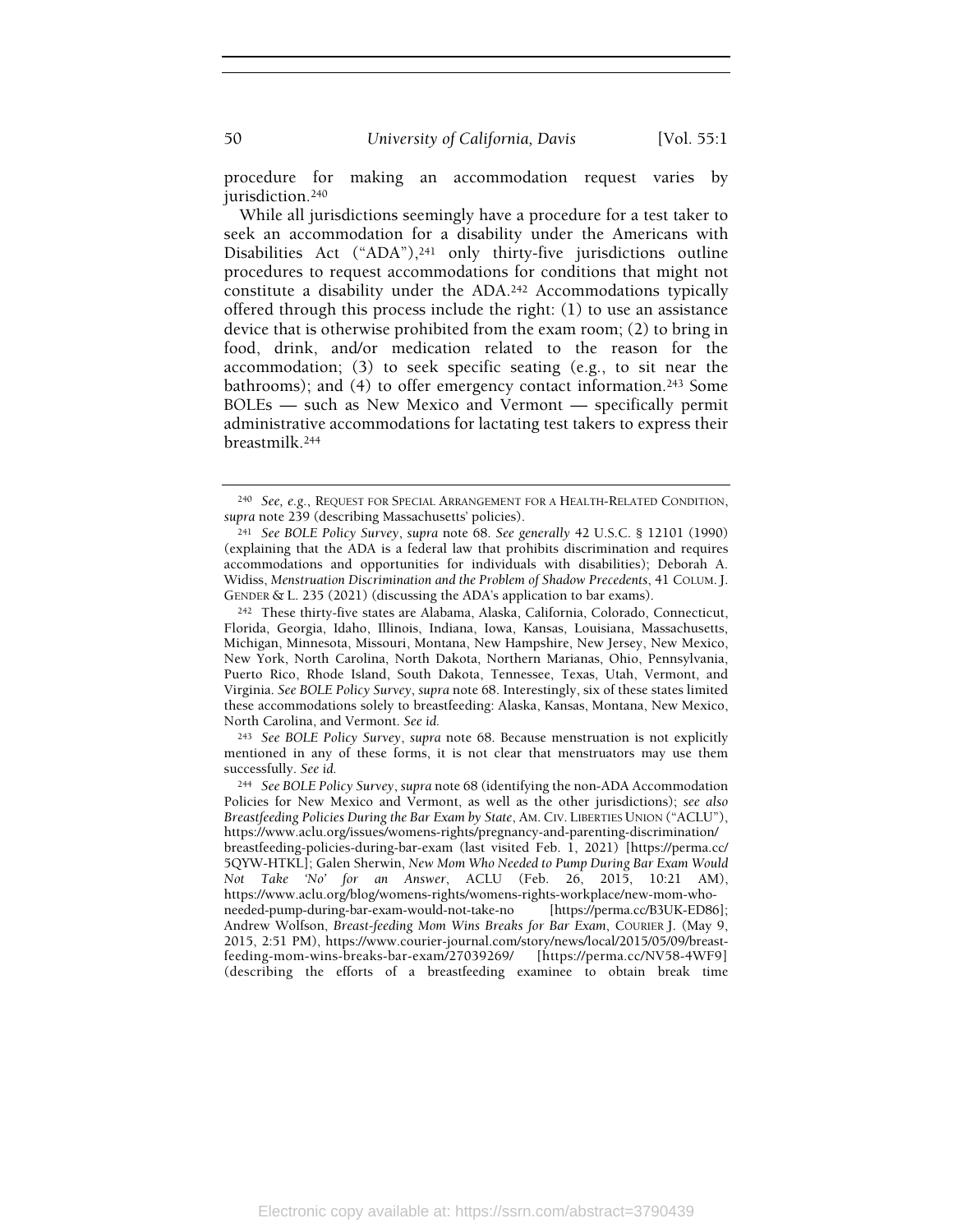Even though test takers can seek to bring medical devices into the exam via the administrative accommodation process for lactation, back support, diabetes and the management of other biological conditions and the FDA has designated menstrual products as medical devices no BOLE includes menstrual products as an example of a medical device subject to an administrative accommodation process.

In a few jurisdictions, there is also a procedure for requesting an "emergency" accommodation, which is made after registration for the bar exam, but two to four weeks before it is administered.<sup>245</sup> Jurisdictions vary as to the required proof to gain any of these accommodations.<sup>246</sup>

While BOLEs should create policies that reflect menstruators' needs for bathroom and product access, when they do not exist, the permitted accommodations process should provide options for menstruators to have equal access to the bar exam as non-menstruators. Such administrative accommodations include modifications to limit the time tax, permit the test taker to sit near a bathroom, have increased access to products, and bring additional clothing to the exam.

accommodations to express milk; further quoting her ACLU counsel's observation that this accommodation "ignores the fact that requiring our client to dedicate that break to the expression of breast milk will deprive her of equal time to conduct any of the other activities to which the break period is typically dedicated-such as eating, going to the restroom, resting, walking, or stretching."). Just as bar examiners are now accommodating lactating examinees, they should do the same for menstruators.

<sup>245</sup> See BOLE Policy Survey, supra note 68. While no jurisdiction permits a same-day request, some do permit requests closer in time to the bar exam than the normal deadline for non-ADA accommodation. For instance, Puerto Rico accepts emergency requests "days" in advance and Tennessee accepts them seven days in advance. See id. Given the nature of menstruation, a test taker may not know they will menstruate until the day of or during the exam. The absence of same-day emergency administrative accommodation policies places menstruating test takers in an unfair situation. For in person exams, the lack of a same day policy means a menstruating test taker cannot request to enter the exam room with their menstrual products or to sit close to and have open bathroom access in order to attend to their menstruation. For a remote exam, the lack of a same day policy means the menstruating test taker risks being flagged for leaving the camera view to attend to their menstruation and being subject to the uncertainty of severe consequences. See id.

<sup>246</sup> See BOLE Policy Survey, supra note 68 (noting, for example, that Georgia requires the petitioner to submit a doctor's letter; Colorado, Illinois, and New York require medical documentation in support of a non-ADA accommodations request, but do not further specify the type of information required; Ohio requires a personal statement from examinees when requesting non-ADA accommodation requests; and that it is unclear in Colorado what must be submitted as a request).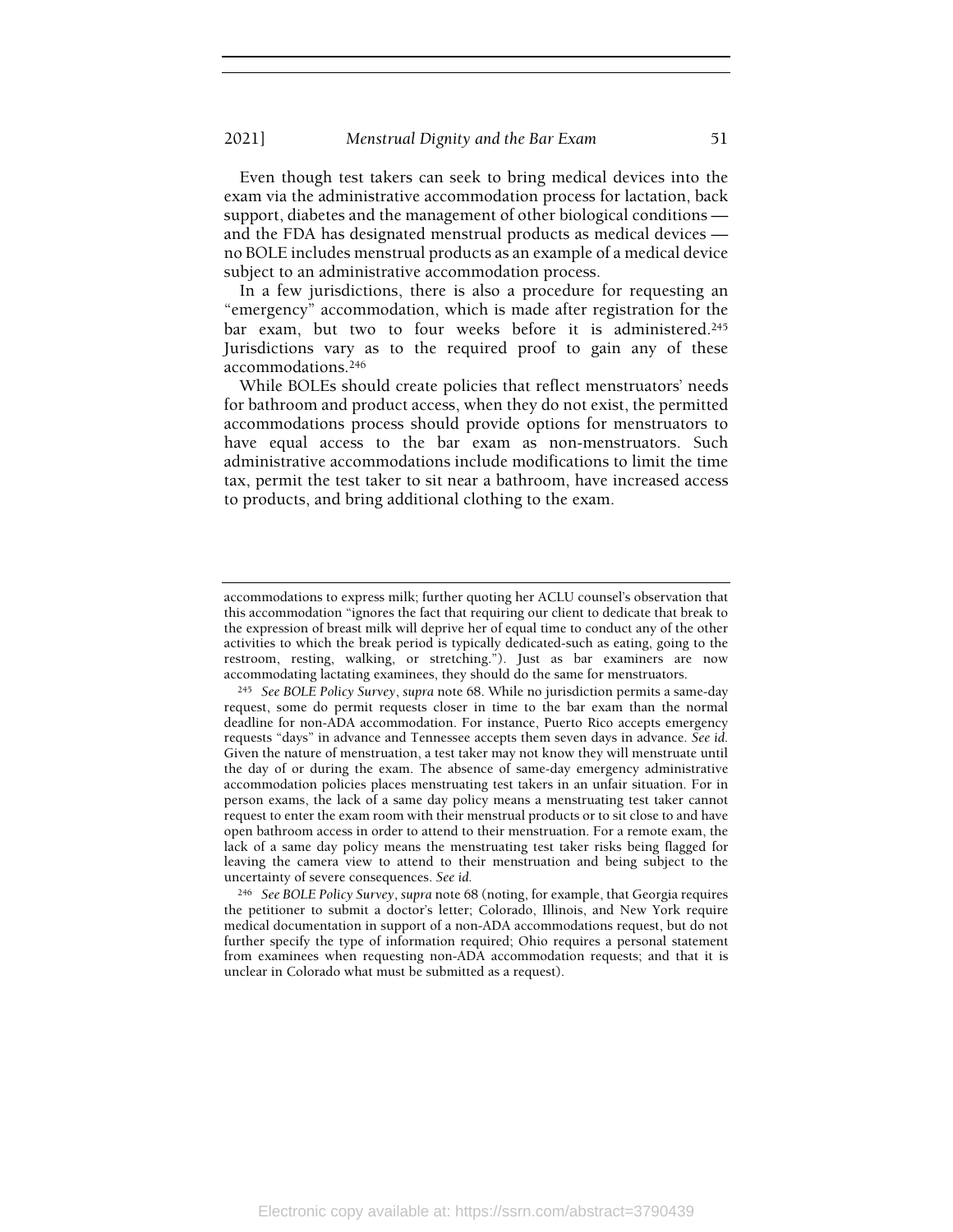## 52 University of California, Davis [Vol. 55:1]

## E. Policy Transparency

[West Virginia] . . . never did tell exam takers we could bring our own [menstrual products into the exam room] (despite [West Virginia BOLE's] media statements saying we could), but they also didn't say anything about the one in my Ziploc both days [when I went through security]. — Emily Mowry (West Virginia, July 2020).<sup>247</sup>

. . . please provide better instructions and address this head on when sending instructions for the exam! I was forced to remove my tampons from my clear plastic bag and throw them away, I was given no prior instructions as far as allowing feminine products in our bags and assumed this would be okay. While it is something natural, no women [sic] wants to watch their tampons being pulled out of the bag in their packaging (no alterations) in front of hundreds of people. — Anonymous (Texas, February 2018).<sup>248</sup>

The woman in charge of the bar exam was incredibly rude and uncouth in her responding to our questions about using menstrual products. We were originally told we would not be allowed to use the restroom prior to the exam (though some of us were forced to come 2 hours early due to covid social distancing protocols at check-in) unless we had a doctor's note as to why we would need to change our pads/tampons in a two hour window. Once her response went viral, she sent all of us an email saying she had never told us we couldn't use the restroom prior to the start of the exam, even though we all had screenshots of her response. — M.B. (Nebraska, July 2020).<sup>249</sup>

As seen in these test takers' experiences, menstruators seeking to learn bar examiners' policies about menstrual products and bathroom access often have difficulty ascertaining them.250 This Section discusses the lack of transparency of current BOLE policies.

<sup>247</sup> Soule, supra note 175 (referencing the reply of @EmilyRMowry to Taylor Soule's tweet); see also Jessica Gardner (@Jess\_Gardner44), TWITTER (Aug. 4, 2020, 8:06 PM), https://twitter.com/Jess\_Gardner44/status/1290801223520653313?s=20 [https://perma.cc/ SK5P-CHE6] (discussing another NCBE developed licensing exam for lawyers, the MPRE, and stating "I'm taking the MPRE (an exam you take before the bar exam) next Tuesday & my period is due to start on Monday. Don't see any feminine products on allowed on the list. [Pensive face emoji] #bloodybarpocalypse").

<sup>248</sup> Menstruation and the Bar Survey Results, supra note 15.

<sup>249</sup> Id.

<sup>250</sup> See supra notes 247–249.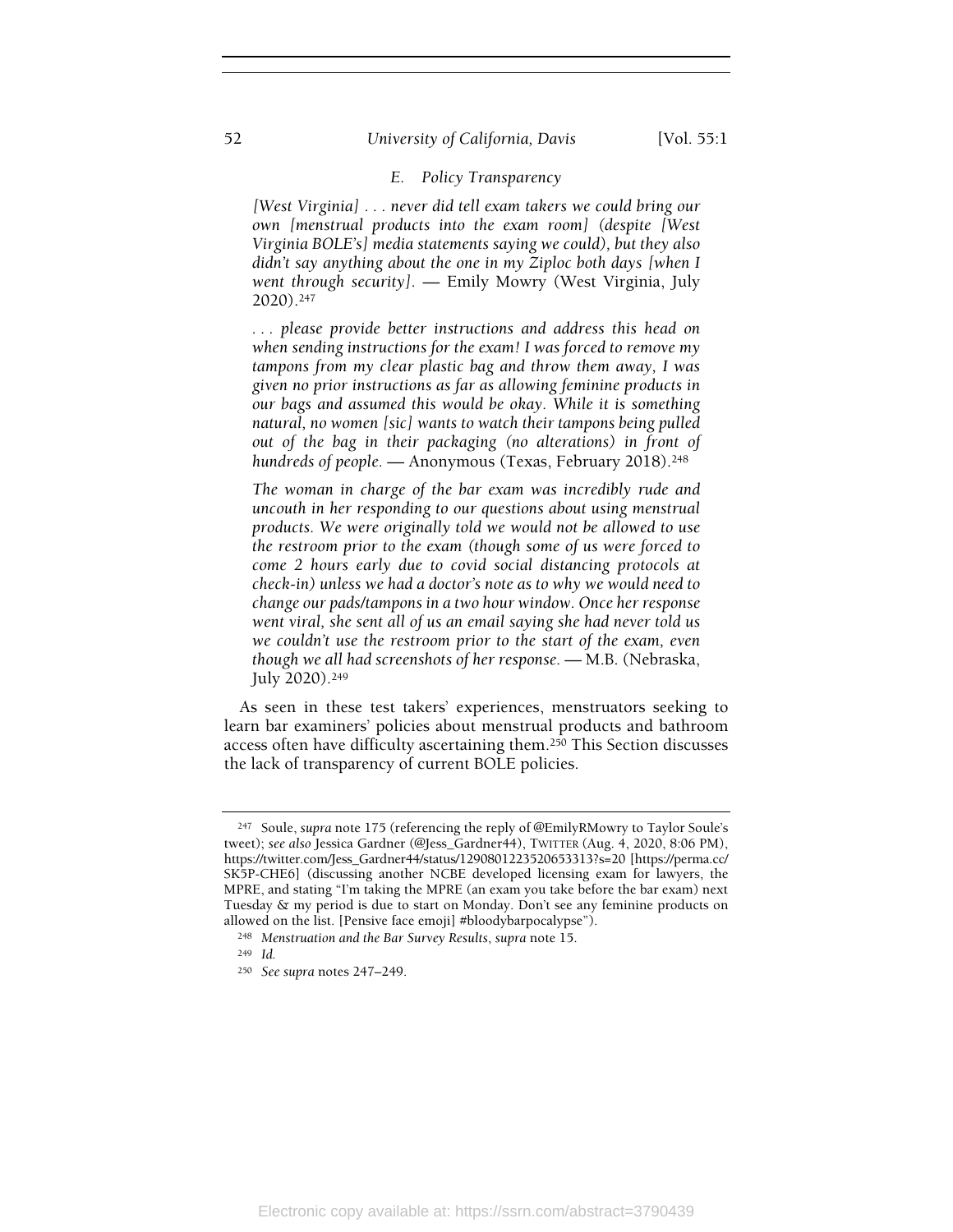Bar examiners' specific policies relating to menstruation are often not on the BOLE website.251 If the policies are not clear, a test taker may try calling or emailing the BOLE for additional information but may have a difficult time reaching the office or may receive contradictory answers.252 Test takers need the information prior to registration so that, if necessary, they can apply for an accommodation in a timely manner (typically due at registration). Further, if they have choices about which jurisdiction's bar exam they will take, the menstruation policy can be a considered factor. At a minimum, state BOLEs need to explicitly publish their menstruation policies before the exam, eliminating unnecessary anxiety and wasted time that test takers otherwise must use to try to find accurate information and sift through false rumors.<sup>253</sup>

Many BOLEs, it appears, also do not provide policies about menstrual products to test takers via email.254 Only 36 of the 135 respondents to the Menstruation and the Bar Survey stated that they received instructions prior to the bar exam about access to menstrual products, product storage, and bathroom access.255 The majority of those who received instructions received them by email, rather than on the BOLE website, where the information could be more easily accessed prior to registration and in preparation for the exam.256 The lack of website policies, emailed policies, or any policies, causes unnecessary confusion among the test takers. The voices of Emily Mowry, Anonymous, and M.B. at the beginning of this Section provide insight into the experiences of the many other test takers left wondering whether and how they would be able to gain access to their products and the bathroom during the exam.<sup>257</sup>

For the July 2021 bar exam, transparency remained spotty. Some jurisdictions, such as Kentucky and Louisiana, do not have any policies about the bar exam on their website.258 Other jurisdictions may have

<sup>251</sup> See BOLE Policy Survey, supra note 68 (identifying all BOLE policies relating to menstruation).

<sup>252</sup> During the summer and fall of 2020, MP and the Bar contacted BOLEs but had difficulty reaching them and received conflicting information. Notes on file with authors.

<sup>&</sup>lt;sup>253</sup> See supra note 248 and accompanying text.

<sup>254</sup> See BOLE Policy Survey, supra note 68.

<sup>255</sup> See Menstruation and the Bar Survey Results, supra note 15.

<sup>256</sup> See id.

<sup>257</sup> See Menstruation and the Bar Survey Results, supra note 15; Gardner, supra note 247; Soule, supra note 175.

<sup>258</sup> See BOLE Policy Survey, supra note 68 (identifying that Kentucky and Louisiana do not have policies on their BOLE websites).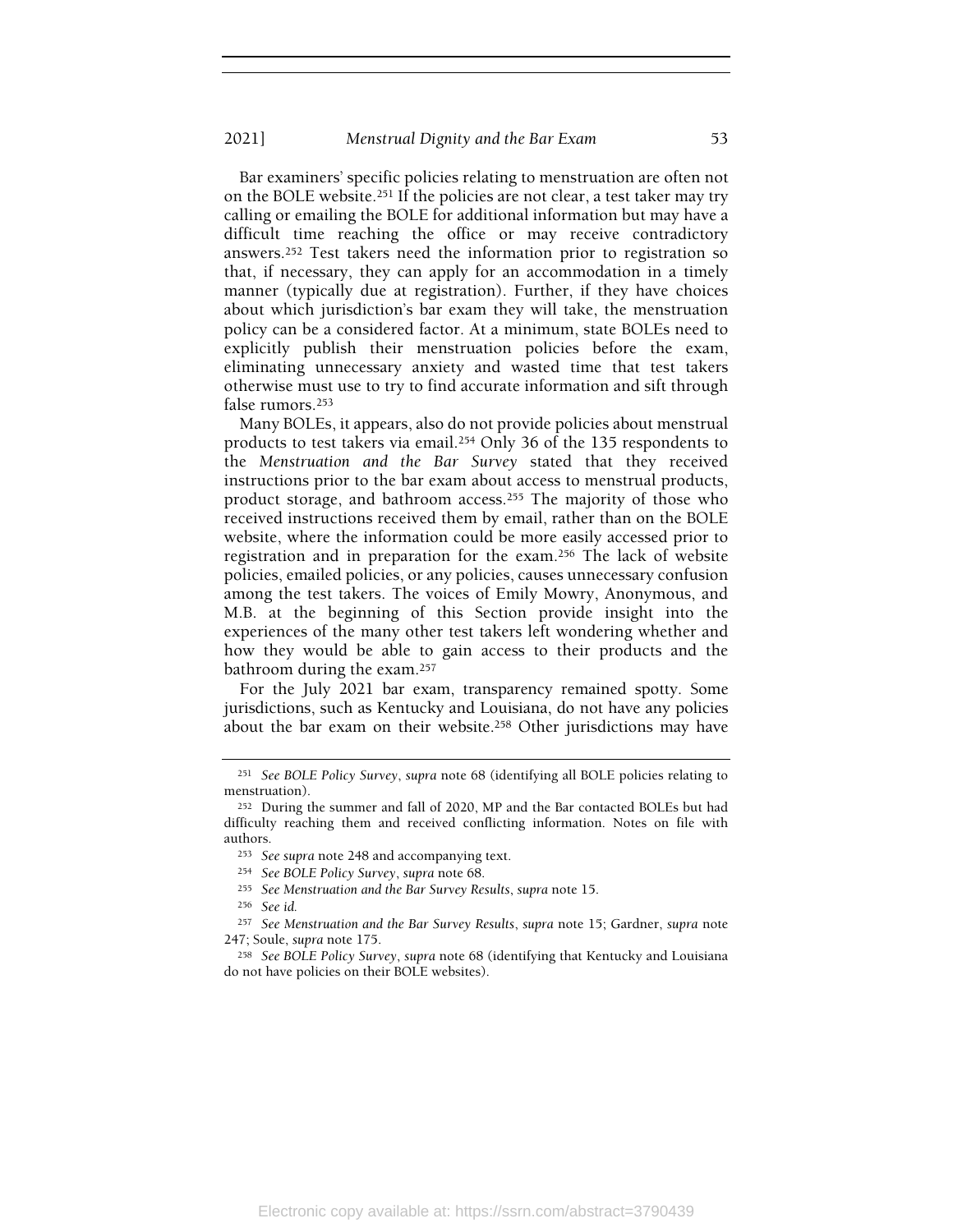general policies about the exam, but fail to communicate about access to menstrual products, bathrooms, or administrative accommodations.<sup>259</sup> This Part shows that there is a need for BOLE policy reform to diminish the harms to menstruating test takers and to place them on equal footing with their peers. Reforms should specifically address the principles of privacy and respect, fairness and non-discrimination, promoting health, providing accommodations, and policy transparency. The next Part considers the likely legal implications of current BOLE policies and their impact on menstruating test takers.

# III. BOLE POLICIES ARE LIKELY UNCONSTITUTIONAL AND VIOLATE HUMAN RIGHTS LAWS

This Part discusses whether BOLE policies disadvantaging menstruators are discriminatory on the basis of sex.260 For this analysis, we explore BOLE interests in creating and disseminating exam administration policies and their failure to do so. We also revisit the dignitary harms experienced by test takers' that were examined in Part II.

Relevant to this analysis is an understanding of the relationship of menstruation to sex and to gender identity. As described in Part I, menstruation occurs between puberty and menopause for the vast majority of cis women and other persons who have the reproductive organs of a uterus and at least one ovary, such as some transmen, genderqueer/nonbinary, and intersex individuals.261 Accordingly,

<sup>260</sup> Cf. Johnson, Menstrual Justice, supra note 103, at 30-38; Johnson, Waldman & Crawford, supra note 86, at 237-41.

<sup>259</sup> See id. Forty-six jurisdictions do not post policies relating to whether entering the exam room with menstrual products is permitted. See supra Part II.B (citing BOLE Policy Survey, supra note 68). Of the forty-six, twenty-four jurisdictions are administering the exam remotely (Arizona, Connecticut, Florida, Georgia, Illinois, Iowa, Kentucky, Louisiana, Maine, Massachusetts, Maryland, Michigan, New Hampshire, New Jersey, New York, North Carolina, Ohio, Pennsylvania, Rhode Island, Tennessee, Utah, Vermont, Virgin Islands, and Wisconsin), and twenty-two jurisdictions are administering the bar exam in person (Alabama, Alaska, Arkansas, Delaware, Guam, Hawaii, Idaho, Kansas, Mississippi, Montana, Nebraska, Nevada, New Mexico, North Dakota, Northern Mariana Islands, Oklahoma, Oregon, Puerto Rico, South Carolina, South Dakota, West Virginia, and Wyoming). See BOLE Policy Survey, supra note 68.

<sup>261</sup> Johnson, Menstrual Justice, supra note 103, at 30-38; Hysterectomy, U.S. DEP'T OF HEALTH & HUM. SERVS., OFF. ON WOMEN'S HEALTH, https://www.womenshealth.gov/a-ztopics/hysterectomy [https://perma.cc/NS38-W85G] (discussing hysterectomies and explaining that once the uterus is removed, a person will no longer have periods, and if both ovaries are removed, a person will no longer have periods). Therefore, one uterus and one ovary are necessary for a person to be able to menstruate. What Does Intersex Mean and Do Intersex People Have Periods?, NATRACARE, https://www.natracare.com/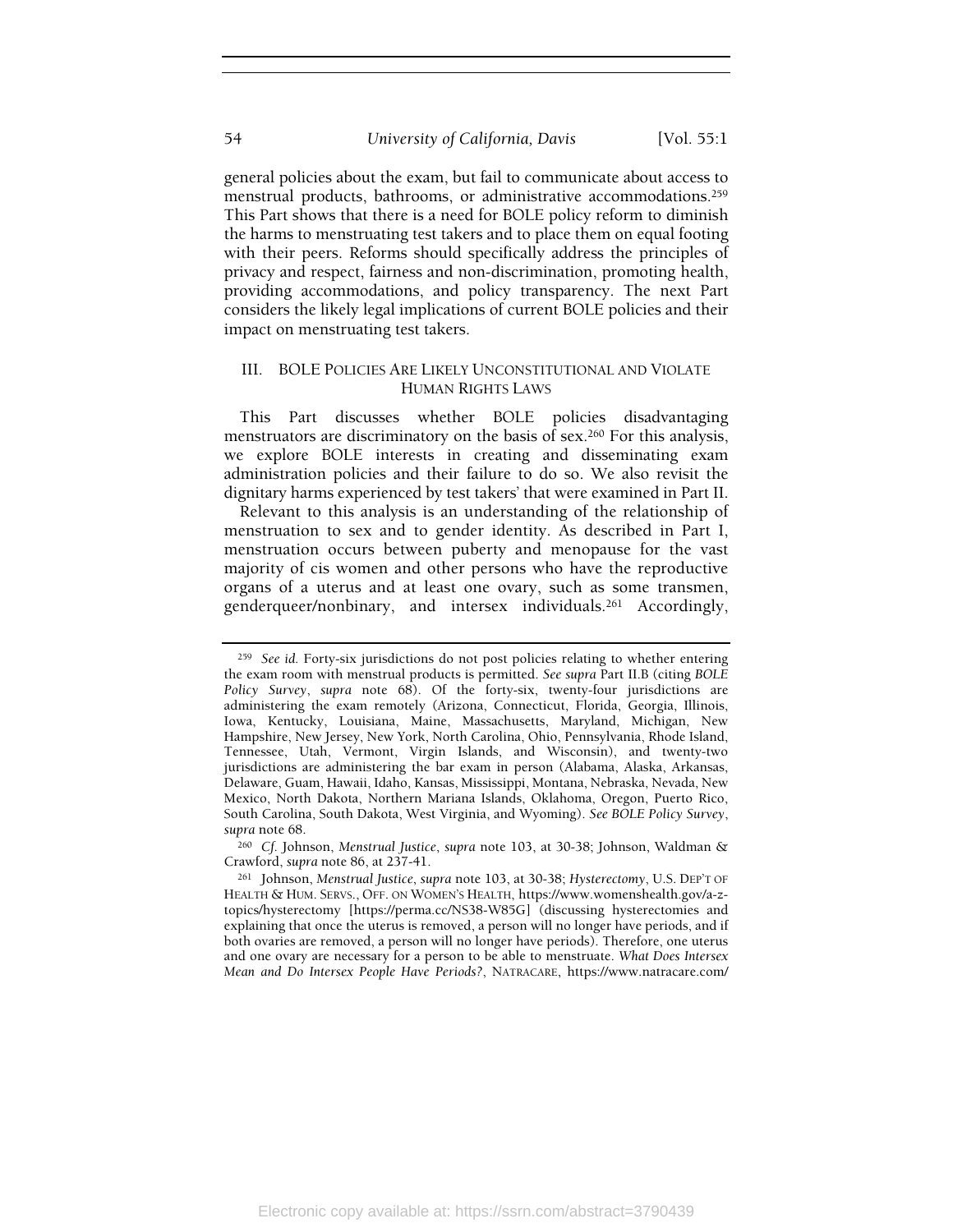menstruation is related to sex organs, and therefore, treating individuals differently because they menstruate gives rise to the constitutional claims and other legal claims explored below.<sup>262</sup>

The first Section discusses the legal consequences of such discrimination by examining the Constitution's Equal Protection Clause prohibitions on state discrimination based on sex. The next

Male genitals include the testicles and the penis. Male Reproductive System, KIDSHEALTH, https://kidshealth.org/en/parents/male-reproductive.html?ref=search (last visited July 25, 2021) [https://perma.cc/N26S-WXR4]. The female external reproductive sex organs include the vulva. What are the Parts of the Female Sexual Anatomy?, PLANNED PARENTHOOD, https://www.plannedparenthood.org/learn/healthand-wellness/sexual-and-reproductive-anatomy/what-are-parts-female-sexual-anatomy (last visited July 25, 2021) [https://perma.cc/4DWY-RQ56]. Female internal reproductive organs include a vagina, uterus, fallopian tubes, and ovaries. Id. The term sex then refers to a binary classification, based on external reproductive organs. It is also called one's assigned sex, or less accurately one's "biological sex." The latter is a less accurate term because some persons (often called intersex persons) can have socalled male and female reproductive organs and hormones. See Sex and Gender Identity, supra.

The term gender can be understood as "a social and legal status, and set of expectations from society, about behaviors, characteristics, and thoughts. Each culture has standards about the way that people should behave based on their gender. This is also generally male or female. But instead of being about body parts, it's more about how you're expected to act, because of your sex." Id.

Gender identity is defined as "how you feel inside and how you express your gender through clothing, behavior, and personal appearance. It's a feeling that begins very early in life." Id. According to the Human Rights Campaign, gender identity is "[o]ne's innermost concept of self as male, female, a blend of both or neither — how individuals perceive themselves and what they call themselves. One's gender identity can be the same or different from their sex assigned at birth." Sexual Orientation and Gender Identity Definitions, HUM. RTS. CAMPAIGN, https://www.hrc.org/resources/sexual-orientation-and-gender-identity-terminologyand-definitions (last visited July 25, 2021) [https://perma.cc/4U56-KSQE]; see also GLAAD Media Reference Guide – Transgender, supra note 8.

blog/do-intersex-people-have-periods/ (last visited Aug. 2, 2021) [https://perma.cc/ RDM5-ZZGC] (explaining that intersex persons menstruate if they have a uterus, ovaries, and a vagina).

<sup>262</sup> It is important to understand the terms sex, gender, and gender identity. As aptly explained by Planned Parenthood, "sex is a label — male or female — that you're assigned by a doctor at birth based on the genitals you're born with and the chromosomes you have. It goes on your birth certificate." Sex and Gender Identity, PLANNED PARENTHOOD, https://www.plannedparenthood.org/learn/gender-identity/sexgender-identity (last visited July 25, 2021) [https://perma.cc/HW63-8W57]; see also GLAAD Media Reference Guide – Transgender, supra note 8 (explaining that "[a] person's sex, . . . is actually a combination of bodily characteristics including: chromosomes, hormones, internal and external reproductive organs, and secondary sex characteristics").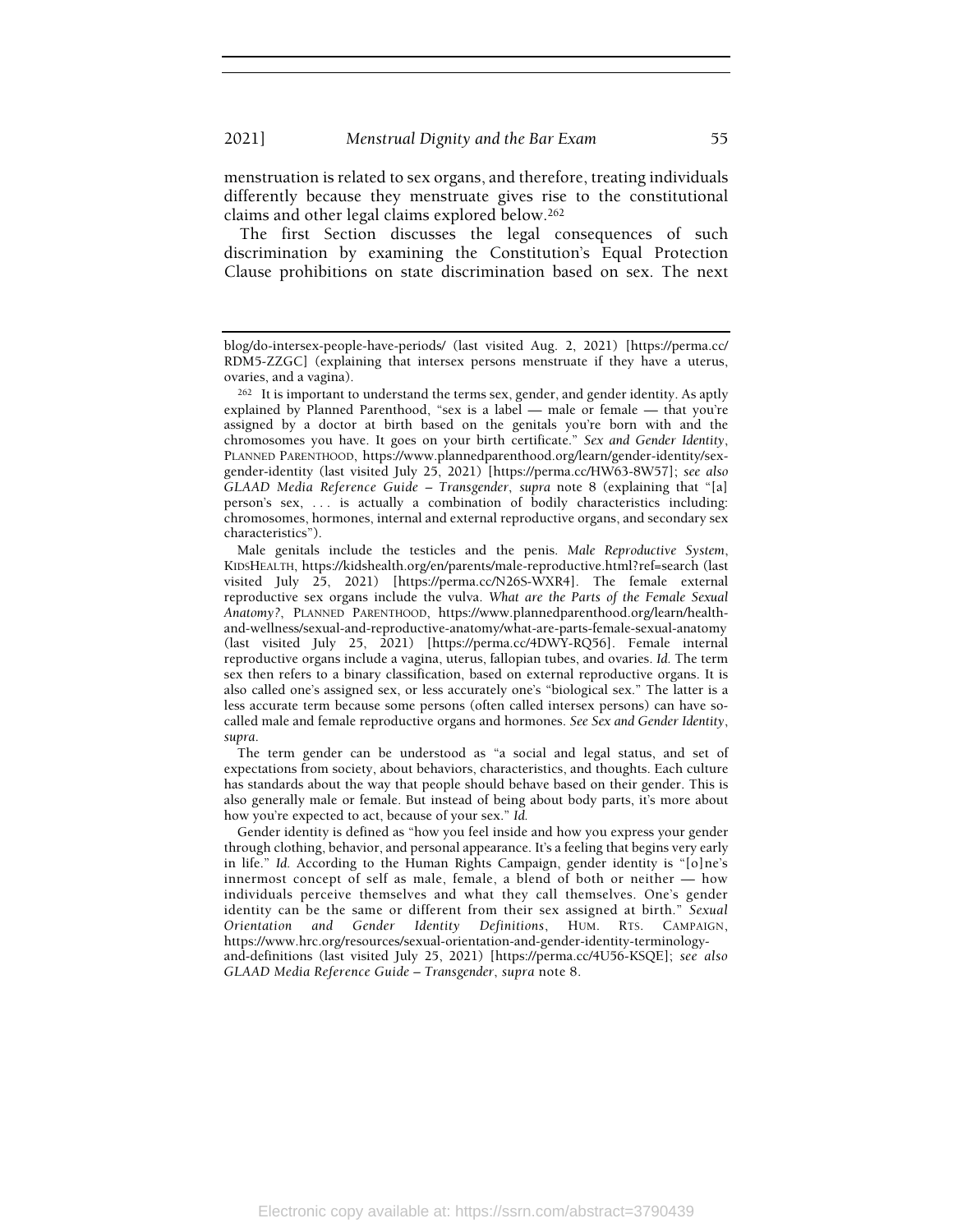Section examines state antidiscrimination laws in licensing, public accommodation, and public programs and services.

## A. BOLE Policies Are Likely Unconstitutional Under the Equal Protection Clause

As this Section explains, BOLE policies relevant to menstruationrelated discrimination are likely unconstitutional as discrimination on the basis of sex under the Equal Protection Clause.<sup>263</sup>

#### 1. BOLEs Are State Actors

BOLEs are state actors subject to the U.S. Constitution.264 As discussed above, BOLEs unfairly treat menstruators in several ways:

In a majority of states, BOLE members are appointed by the highest officials of one or more branches of state government. See, e.g.,CAL. BUS. & PROF.CODE § 6046.5 (2019) (providing that the non-attorney members will be appointed evenly by the Senate Rules Committee, Speaker of the Assembly, and the Governor); CAL. CT. R. 9.4(a), (b) (2019) (indicating the State Supreme Court makes appointments based on the nominations provided by the Board of Trustees of the State Bar); ME. BAR ADMISSION R. 3(a) (2020) ("The lawyer members of the Board shall be appointed by the Governor on the recommendation of the Supreme Judicial Court."); TENN. SUP. CT. R. 7 (declaring the BOLE is part of the judicial branch, but the Supreme Court makes appointments and has "general supervisory authority over the Board's actions"). The responsibilities, restrictions, and policies involving the state bar examiners vary by state. Universally, however, state governments have deeply connected themselves with the examiners and state BOLEs operate under express state authority and supervision.

Courts have held official conduct of BOLEs to be state action and applied both the Eleventh and Fourteenth Amendments to state Boards and bar associations. See Kaimowitz v. Fla. Bar, 996 F.2d 1151, 1155 (11th Cir. 1993) (citing Ginter v. State Bar of Nev., 625 F.2d 829 (9th Cir. 1980)); McFarland v. Folsom, 854 F. Supp. 862, 872 (M.D. Ala. 1994); see also Estiverne v. La. State Bar Ass'n, 863 F.2d 371, 375 (5th Cir. 1989) ("It is well established that a Bar Association, acting in its regulatory capacity, is a state actor"); Woodard v. Va. Bd. of Bar Exam'rs, 420 F. Supp. 211, 213 n.3 (E.D. Va.

<sup>263</sup> U.S. CONST. amend. XIV, § 1.

<sup>264</sup> Actions of state agencies, departments, and officials acting in their official capacities are state action for constitutional purposes. See Avery v. Midland Cnty., 390 U.S. 474, 479 (1968) ("The Equal Protection Clause reaches the exercise of state power however manifested, whether exercised directly or through subdivisions of the State."); Cooper v. Aaron, 358 U.S. 1, 17 (1958); Iowa-Des Moines Nat. Bank v. Bennett, 284 U.S. 239, 245-46 (1931); Ex parte Virginia, 100 U.S. 339, 347 (1879).

In most states, the BOLE is a state agency supervised by the state's highest court. Basic Overview, A.B.A., https://www.americanbar.org/groups/legal\_education/resources/bar\_ admissions/basic\_overview/ (last visited July 26, 2021) [https://perma.cc/ G8LN-KVFU]. In other states, although the BOLE may not be expressly designated as a state agency, it acts under a grant of authority pursuant to state law and engages in regulatory activity on behalf and under the supervision of the state. See MICH. COMP. LAWS ANN. § 600.925 (1961).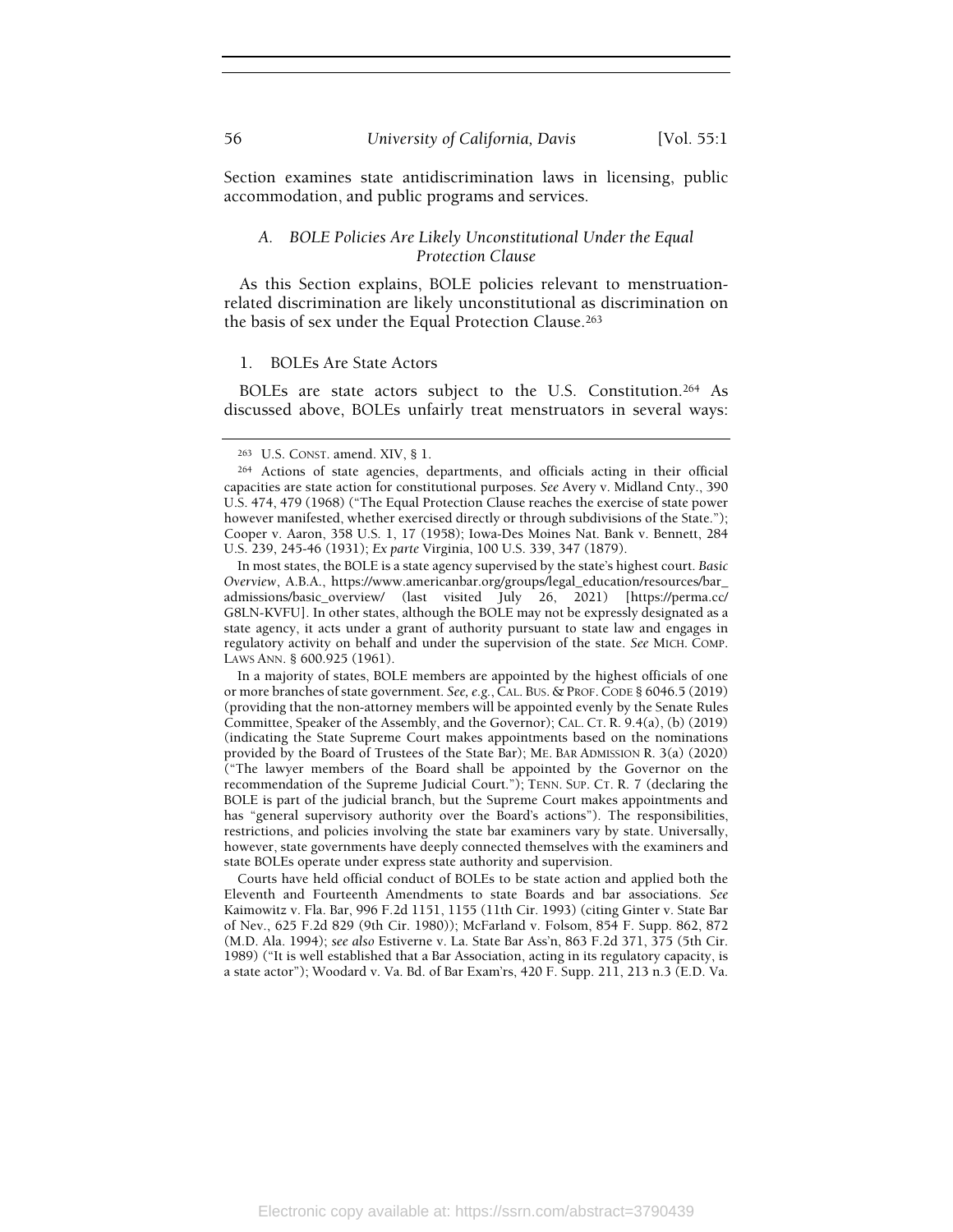(1) they preclude menstruators from entering the bar exam room with their personal menstrual products; (2) they limit menstruators to only BOLE-provided menstrual products; (3) they limit BOLE-provided menstrual products to women's restrooms; (4) they use gender-specific language ("feminine hygiene") to describe menstrual products, thereby excluding non-feminine/non-female menstruators; (5) they preclude menstruators' emergency bathroom access outside of the scheduled breaks; (6) they do not provide menstruators non-ADA accommodations for bathroom and menstrual product access; (7) they harass menstruators regarding their carrying and use of menstrual products and access to the bathroom; (8) they potentially disqualify remote test takers who leave the camera view to attend to menstruation; and (9) they do not provide transparent policies regarding menstruation and the bar exam.265 This Section discusses how these acts likely violate the Constitution.<sup>266</sup>

Others agree that BOLEs are state actors. Crawford & Waldman, Tampons and Pads Should Be Allowed, supra note 52; see Crawford, supra note 61, at 68.

<sup>265</sup> See supra Part II.

<sup>1976),</sup> affd, 598 F.2d 1345 (4th Cir. 1979) (noting "[t]he Court is satisfied that the Board is an agent of the state . . . "). Additionally, some states expressly extend qualified immunity protections to official acts of the Board. See TENN. R. S. CT. R. 7, § 12.10.

State BOLEs are state actors because the BOLE acts under express authority of the state, engages in legislative, judicial and/or executive actions, and receives constitutional protections of the state. Therefore, the BOLE is a public entity and its official actions in establishing, administering, and grading bar exams are attributable to the state.

<sup>266</sup> For an expansive analysis finding that the taxing of menstrual products violates the Constitution's prohibition of sex-based discrimination under intermediate scrutiny and even under the Constitution's lower level "rational basis" scrutiny, see Bridget J. Crawford & Emily Gold Waldman, The Unconstitutional Tampon Tax, 53 U. RICH. L. REV. 439, 481-83 (2019) [hereinafter Unconstitutional Tampon Tax]. For purposes of this article, and space constraints, we focus on an argument that the bar examiners' differential treatment of menstruators is sex-based discrimination and violates the Constitution's Equal Protection Clause because it cannot survive intermediate scrutiny. For other constitutional legal analysis of bar examiners' treatment of menstruators, see Crawford & Waldman, Tampons and Pads Should Be Allowed, supra note 52; Crawford, supra note 61, at 68-72; see also Erwin Chemerinsky & Jennifer Weiss-Wolf, Op-Ed: Taxing Tampons Isn't Just Unfair, It's Unconstitutional, L.A. TIMES (July 11, 2019, 3:05 AM), https://www.latimes.com/opinion/op-ed/la-oe-chemerinsky-weiss-wolf-tamponstax-20190711-story.html [https://perma.cc/UQ5L-J93Q]. In addition, the aggregation of a BOLE's acts towards menstruators could constitute sex-based harassment. See Part III; see also Sex-Based Discrimination, U.S. EQUAL EMP. OPPORTUNITY COMM'N, https://www.eeoc.gov/sex-based-discrimination (last visited July 25, 2021) [https://perma.cc/97UW-CAJP] (defining "Sex Discrimination Harassment").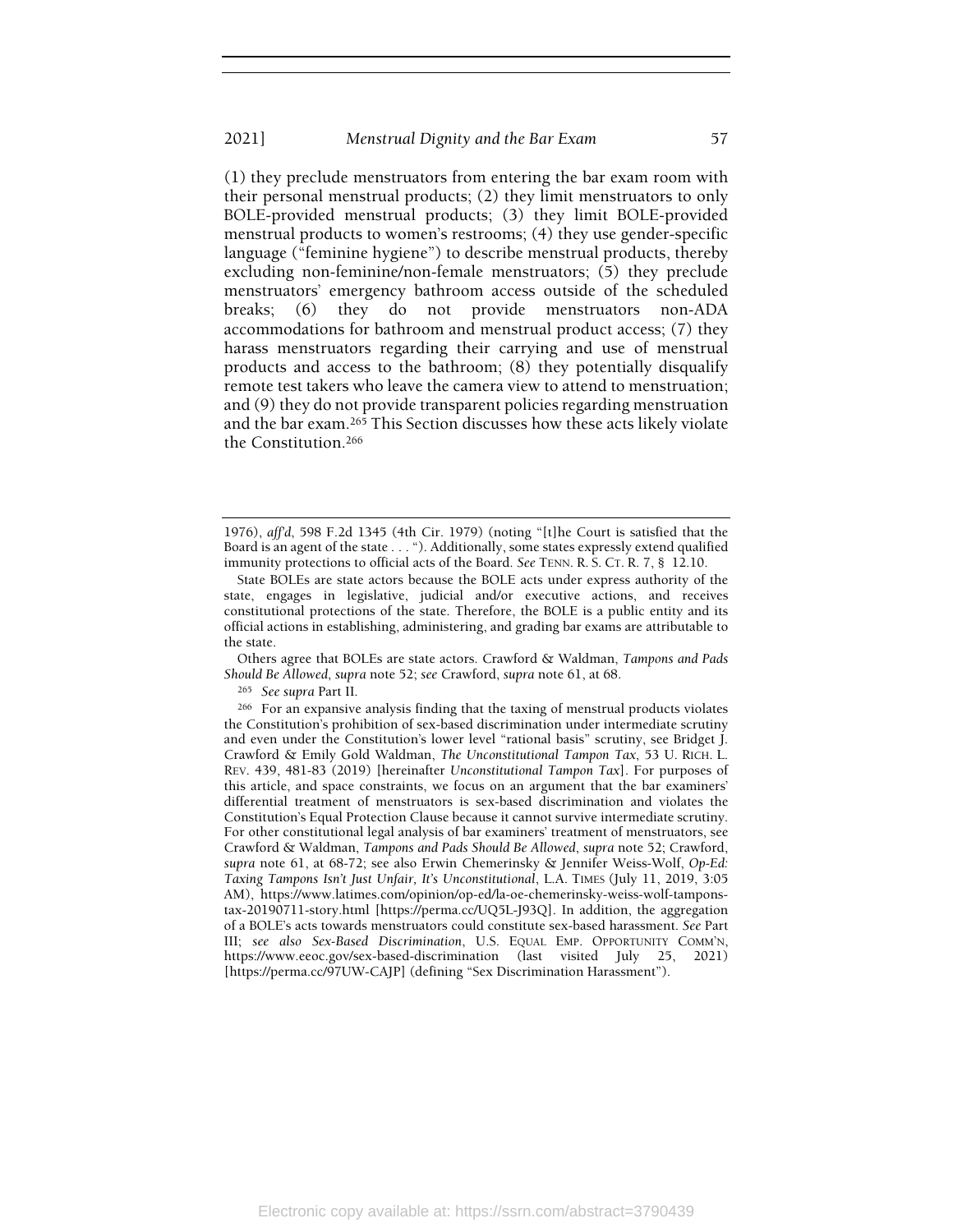58 University of California, Davis [Vol. 55:1]

# 2. Discrimination on the Basis of Menstruation Is Sex-Based Discrimination

Discrimination against menstruators or because of menstruation is discrimination on the basis of sex.267 It is sex-based because it is based on the menstruator's reproductive "female" sex organs, such as the uterus, which is the situs of the menses that is discharged during the menstrual cycle.<sup>268</sup>

Such discrimination may also be on the basis of sex, gender, gender identity or any combination of these three based on the discriminator's expectations for a person's conformity with sex, gender, or gender identity expectations.<sup>269</sup> For instance, a person may discriminate against a transman who menstruates because he is not meeting the discriminator's gender expectations that men do not menstruate. As another example, when a BOLE provides menstrual products only in women's bathrooms, thereby excluding menstruators who are not or do not identify as cis women, the BOLE is discriminating on the basis of sex, gender, and gender identity.

This analysis is bolstered by Bostock v. Clayton County, in which the Supreme Court found that Title VII's prohibition of discrimination "on the basis of sex" covered discrimination against individuals who are transgender, gay, or lesbian.270 In supporting its decision, the Court reasoned that "it is impossible to discriminate against a person for being . . . transgender without discriminating against that individual based on

<sup>268</sup> See supra Part I.C.

<sup>267</sup> See Crawford, Johnson, Karin, Strausfeld & Waldman, supra note 206, at 355-56 (discussing Marcy L. Karin's recommendation for a legislative amendment and/or regulatory guidance that clarifies that menstruation is covered under existing employment discrimination laws); Johnson, Menstrual Justice, supra note 103, at 28-37 (identifying discrimination against menstruating employees as discrimination under Title VII, 42 U.S.C. § 2000e); Johnson, Waldman & Crawford, supra note 86, at 226, 263 (identifying discrimination against menstruating students as sex-based discrimination under Title IX, 20 U.S.C. § 1681); see also Widiss, supra note 241, at 242 (citation omitted) ("Theorists and advocates addressing both employment-related and non-employment-related claims should therefore consistently argue that menstruation discrimination is sex discrimination, full-stop. As noted above, prior to Gilbert, the circuit courts and the EEOC unanimously stated that pregnancy discrimination was sex discrimination. The PDA simply clarified and restored that interpretation. Similarly, menstruation discrimination should be recognized as sex discrimination, whether or not statutes were amended with language similar to the PDA.").

<sup>269</sup> Cf. Widiss, supra note 241, at 243 ("Menstruation, like pregnancy, is a condition linked to female biology and associated with stereotypical assumptions about women's proper role in society.").

<sup>270</sup> Bostock v. Clayton Cnty., 140 S. Ct. 1731, 1741-43 (2020).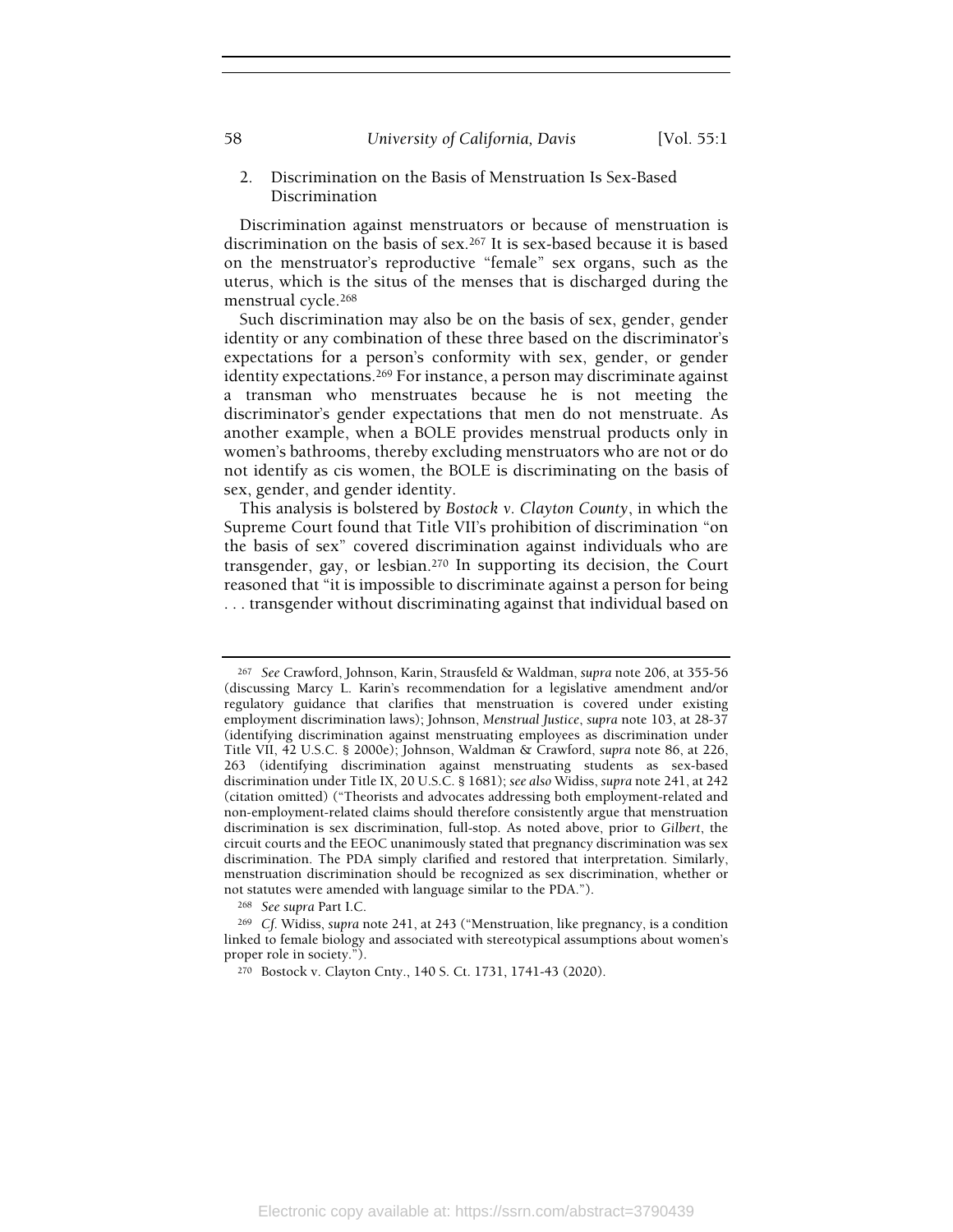sex."271 The Court explained that in discriminating against an individual who is transgender, the actor is "intentionally penaliz[ing] a person identified as [one sex] at birth for traits or actions that it tolerates in an employee identified as [another sex] at birth. Again, the individual employee's sex plays an unmistakable and impermissible role in the [action]."<sup>272</sup>

Federal courts of appeals already have extended Bostock's analysis, holding that discrimination against individuals who are transgender can constitute sex discrimination under the Equal Protection clause of the Fourteenth Amendment.273 Accordingly, since discrimination against menstruators is direct evidence of discrimination against cis women, transgender men, genderqueer/nonbinary persons, and intersex individuals based on their reproductive anatomy and sex organs, these actions likely violate the Constitution's prohibition of sex-based discrimination against each of these categories of persons.<sup>274</sup>

<sup>274</sup> Professors Crawford and Waldman also argue that BOLEs likely violate the Equal Protection Clause of the U.S. Constitution by discriminating on the basis of sex when precluding menstrual products. Crawford & Waldman, Tampons and Pads Should Be Allowed, supra note 52; see Crawford, supra note 61, at 68-72; cf. Crawford & Waldman, Unconstitutional Tampon Tax, supra note 266, at 474-82 (arguing that the tax on tampons is unconstitutional). The arguments often rely on the fact that most menstruators are cis women. Id. Crawford and Waldman argue that the BOLEs refusal to permit menstruators, the vast majority of whom are women, from bringing in their own personal menstrual products is discrimination based on sex. Crawford & Waldman, Tampons and Pads Should Be Allowed, supra note 52. They concede that the bar examiners do not use the term "sex" or "women" in their written policies, but observe that the "rules are, nevertheless, sex-based." Id. Because menstruation is sexbased itself, and because menstruation and menstrual products are so closely associated (at least historically) with the "female" sex, the products function in the constitutional law context as a proxy for sex, Crawford and Waldman argue. Id. Therefore, they reason that banning menstrual products likely violates equal protection, even if various BOLE policies are neutral on their face (i.e., all candidates are prohibited from bringing them to the bar exam). Id. Since no one other than a menstruator would bring a menstrual product into a bar exam, they argue, only menstruators are impacted by the ban on bringing in one's own menstrual products. Id. Crawford further argues that even if menstrual product bans are not treated as facially discriminatory, their disparate impact

<sup>271</sup> Id.

<sup>272</sup> Id.

<sup>273</sup> See, e.g., Grimm v. Gloucester Cnty. Sch. Bd., 972 F.3d 586, 608 (4th Cir. 2020), cert. denied, S. Ct. (June 28, 2021) (noting that the school district's policy discriminated on the basis of sex and violated the Equal Protection Clause of the Fourteenth Amendment of the U.S. Constitution by requiring a student to use the bathroom that corresponded with his birth-assigned sex rather than his gender identity); Adams v. Sch. Bd. of St. Johns Cnty., 968 F.3d 1286, 1296 (11th Cir. 2020) (stating plainly that "discrimination against a transgender individual because of [his or] her gendernonconformity is sex discrimination, whether it's described as being on the basis of sex or gender").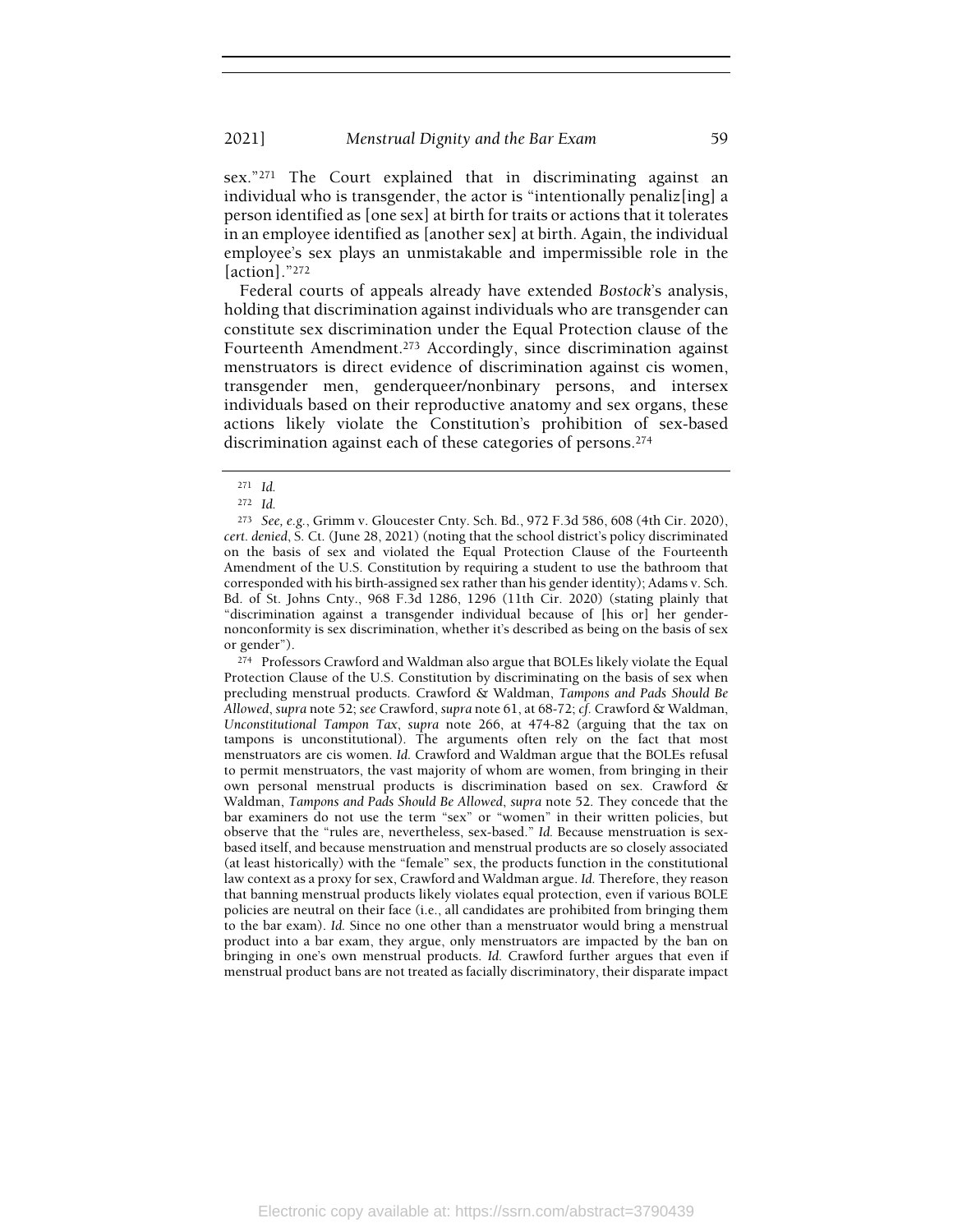Two of the BOLEs' actions — providing test taker menstrual products only in women's bathrooms and using gender-specific language to refer to menstrual products — are directly sex-discriminatory. They exclude individuals who may identify as male and use men's bathrooms (e.g., transmen or individuals who are genderqueer/nonbinary, or intersex and menstruate). In addition, harassment of menstruators for menstruating, such as by discounting the need to bring in menstrual products, may also constitute direct evidence of sex-based discrimination.

BOLEs also differentially treat menstruators when they do not permit them to bring in menstrual products necessary for their health and safety but permit test takers to bring in water and other items. 275 The same is true when BOLEs do not permit menstruating test takers to seek administrative accommodations276 that are available for other conditions. Because menstruators are a sex-based category of persons, BOLE actions that result in a "denial of opportunity" of access to the bar examination provide grounds for a sex-based discrimination claim under the Constitution.<sup>277</sup>

Discrimination on the basis of sex receives "heightened scrutiny" under the Equal Protection Clause,<sup>278</sup> which requires the state to prove it has an "exceedingly persuasive" justification for its differential

combined with a discriminatory intent means that BOLE policies are unconstitutional. See Crawford, supra note 61, at 70-72.

<sup>275</sup> For instance, in Montana, the BOLE permitted test takers to bring in the signed Montana Bar Examination Code of Conduct, Government Issued Photo ID, earplugs, wallet, keys, facial tissues, medication and medical items, non-digital watch, pens, pencils, erasers, and one clear plastic bottle of water, juice, or soda. See Marcy Karin (@ProfessorMLK), TWITTER (July 26, 2020, 2:23 PM), https://twitter.com/ ProfessorMLK/status/1287453527372107777 [https://perma.cc/2724-RGNF]; Texas Board of Law Examiners, September 2020 Texas Bar Exam — Exam Check-In Procedures, YOUTUBE (Sept. 1, 2020), https://www.youtube.com/watch?v=ItPxPsRdYAc [https://perma.cc/UCR5- HKHS]; cf. TEX. BD. OF L. EXAM'RS, TEXAS BAR EXAMINATION GENERAL INSTRUCTIONS FOR FEBRUARY 2021, at 3, https://ble.texas.gov/bar-exam-general-instructions (last visited Feb. 10, 2021) [https://perma.cc/QEH8-5WF4] (permitting "[i]ndividually wrapped feminine hygiene products").

<sup>276</sup> For a discussion of administrative accommodations, see infra Part IV.B.1.

<sup>277</sup> See United States v. Virginia, 518 U.S. 515, 532-33 (1996). It also may serve as the basis of a purposeful discrimination claim in violation of a state Equal Rights Act. See, e.g., Currier v. Nat'l Bd. of Med. Exam'rs, 462 Mass. 1, 13-17 (2012) (expanding the state's Equal Rights Act, MASS. GEN. LAWS ch. 93, § 102 (a) (2020), to cover intentional sex-based discrimination by allowing the claim of a lactating examinee to proceed against the relevant medical board on allegations that the board's policy denied her the time and accommodations provided to male examinees, who were not forced to use break time to address a sex-linked condition).

<sup>278</sup> Virginia, 518 U.S. at 532-33.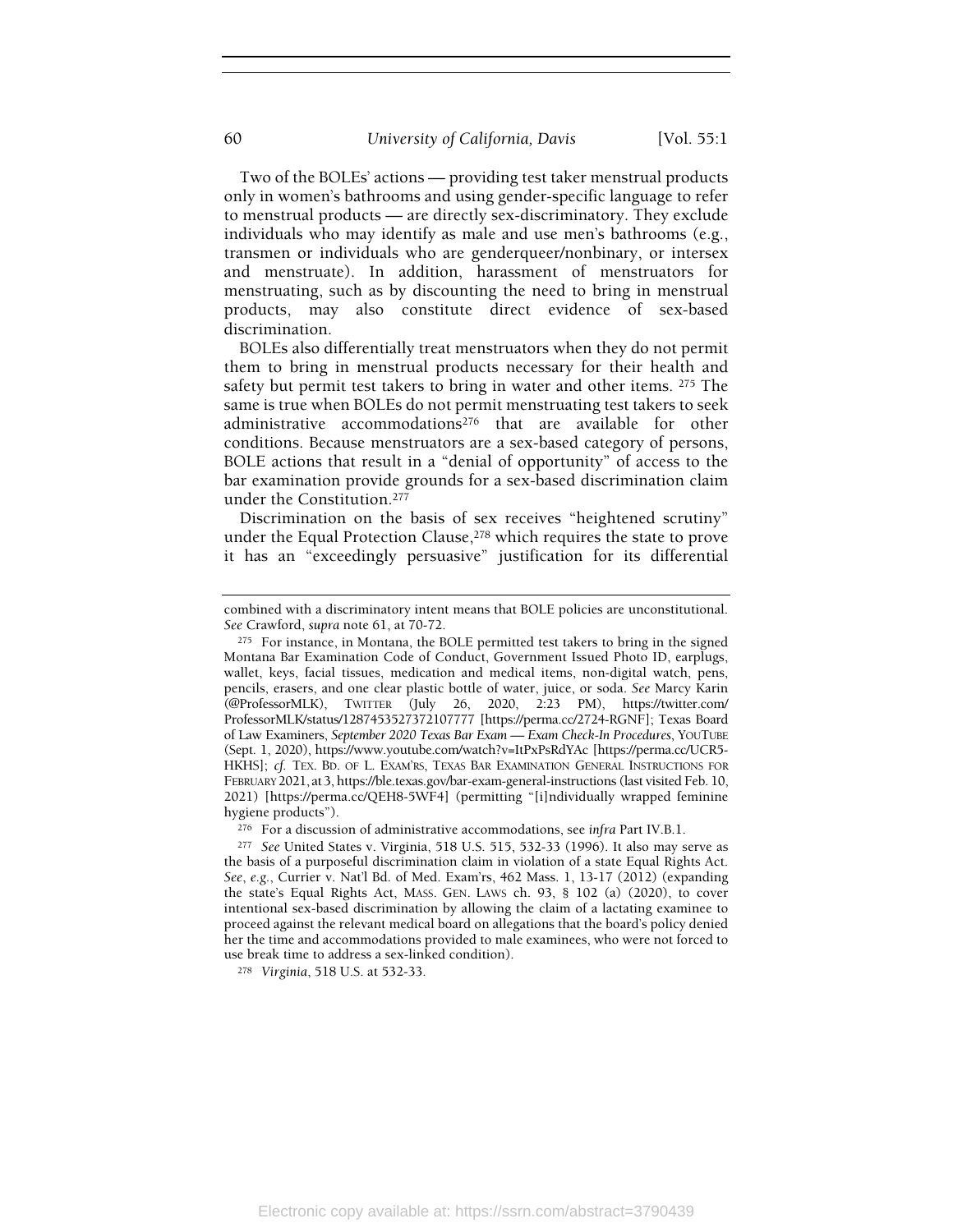treatment of menstruating test takers.279 To survive heightened constitutional scrutiny, the state must show that the BOLE classification of menstruators (1) "serves 'important governmental objectives'" and (2) "'that the discriminatory means employed' are 'substantially related to the achievement of those objectives.'"280 For this analysis, Texas BOLE will serve as an example.

As to the first part of this analysis, the Texas BOLE articulates four objectives for not permitting test takers to take menstrual products into the bar exam.281 First, it identifies that an objective of exam security is to protect its proprietary information, the MBE questions.<sup>282</sup> Specifically, the BOLE is concerned that test takers could record exam questions and share them with proprietary bar prep companies or others. Second, and similarly, the Texas BOLE states that it has an interest in securing the bar examination questions because test takers may record or take notes on the questions and share them with test takers who are taking the exam a few days later than others.283 Third, and also related to security, the Texas BOLE asserts an objective to protect against test takers from bringing materials into the exam that would permit them to cheat on the exam.284 Fourth, the Texas BOLE states that the objective in precluding menstrual products is to avoid long security lines that would be inevitable if the BOLE had to inspect all the test takers' menstrual products.<sup>285</sup>

It is likely that courts would find that test security is an important government interest for a licensing exam. If there were inadequate exam security, the bar licensing exam would be an ineffective gate keeper for a profession that serves as officers of the court and in fiduciary

<sup>279</sup> See id.

<sup>280</sup> Id. at 516.

<sup>281</sup> See Comments from Executive Director Susan Henricks, supra note 193.

<sup>282</sup> Id.

<sup>283</sup> See id.

<sup>284</sup> Id.

<sup>285</sup> See id. It should be noted that the New York BOLE identified "security of the exam," without providing more specifics, as one reason it had decided not to permit ondemand bathroom breaks. See Rosenberg, supra note 193 (sharing the correspondence between Jo Anne Simon, N.Y. Assembly member, and John J. McAlary, Executive Director, NY BOLE, including that the BOLE considered "the security of the exam" as a factor in denying the request for bathroom access, but was confident that the informal procedure of having applicants announce their need for a bathroom break to a camera and having someone review the video "should adequately address the situation"); cf. Joe Patrice, Bar Examiners Thought About Bathroom Breaks but Decided it Was Funnier for People to Piss Themselves, ABOVE THE L. (Feb. 17, 2021), https://abovethelaw.com/ 2021/02/bar-examiners-thought-about-bathroom-breaks-but-decided-it-was-funnierfor-people-to-piss-themselves/ [https://perma.cc/A7YN-ZLLF].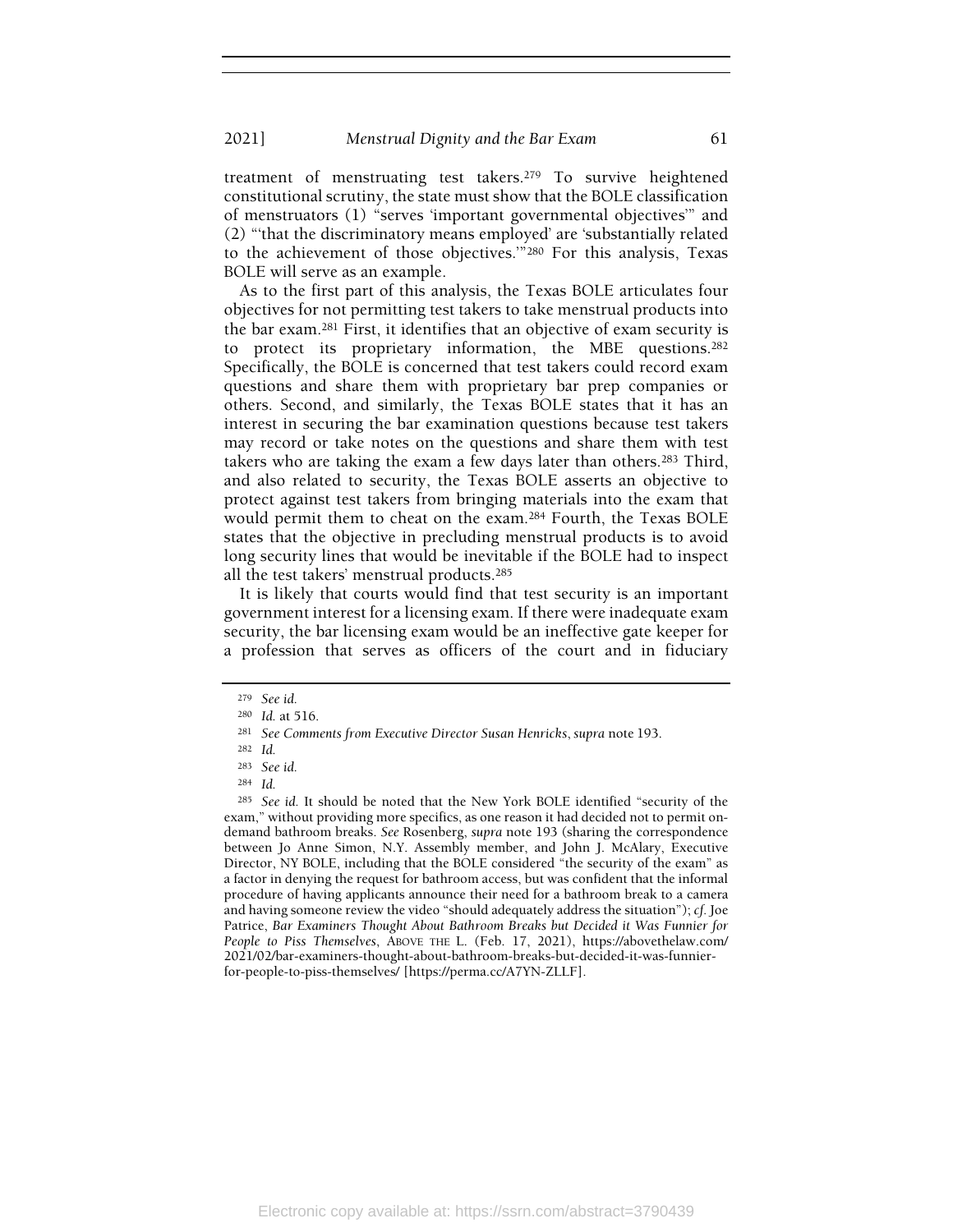relationships with clients.286 Accordingly, at least the first three objectives offered by Texas BOLE would most likely be found to be important government objectives under the first step of the constitutional equal protection clause analysis.

As to the second part of the analysis, the question is whether BOLE actions affecting menstruators are "substantially related" to the "important government interests."287 Courts would likely find the BOLE measures unconstitutional because the nexus between the state interest and the means for achieving that interest is not close enough to survive heightened scrutiny. For instance, as to the first and second governmental objectives (protecting against the recording or writing down of questions), banning menstrual products is not substantially related because the MBE questions are created by the NCBE, who has the main interest in securing the test questions, and the NCBE has stated that menstrual products should be permitted into the examination room.<sup>288</sup>

<sup>287</sup> See Virginia, 518 U.S. at 533.

<sup>286</sup> See How Courts Work, A.B.A. (Sept. 9, 2019), https://www.americanbar.org/ groups/public\_education/resources/law\_related\_education\_network/how\_courts\_work /court\_officers/#:~:text=The%20lawyers%20for%20both%20sides,presented%20by%20 competent%20legal%20counsel [https://perma.cc/N9UT-CZYL]; AM. BAR ASS'N, ABA MODEL CODE OF PROFESSIONAL RESPONSIBILITY EC 3-1, at 29 (1980), https://www.americanbar.org/content/dam/aba/administrative/professional\_responsibility/ mrpc\_migrated/mcpr.pdf [https://perma.cc/Y67T-EKWK]. On the other hand, the bar exam itself has been critiqued as not being an adequate gatekeeper for practicing lawyers separate and apart from test security because it tests content that is not relevant to the practice of law through unreliable standardized test mechanisms that discriminate against marginalized communities. Further, commentators and organizations have pushed back against the bar exam as an unjustified monopoly in all but one state for entrance into the practice of law. But see Allen Mendenhall, The Bar Exam Is Unfair and Undemocratic, NEWSWEEK (Apr. 15, 2015, 5:53 PM EDT), https://www.newsweek.com/ bar-exam-unfair-and-undemocratic-322606 [https://perma.cc/URT2-X9K4]. Such advocates for this position discuss waiver into the attorney bar upon satisfactory completion of law school (like Wisconsin has had for years) or apprenticeships as a pathway to bar membership. But see Elizabeth Olson, Bar Exam, the Standard to Become a Lawyer, Comes Under Fire, N.Y. TIMES (Mar. 19, 2015), https://www.nytimes.com/2015/03/20/business/dealbook/bar-exam-the-standard-tobecome-a-lawyer-comes-under-fire.html?\_r=1 [https://perma.cc/V4QN-UFVH]. For purposes of this article, we are assuming test security is an important government interest, without taking a position on the bar exam as an appropriate gatekeeper to the profession.

<sup>288</sup> Konnath, supra note 69; see also MBE Test Day Policies, NAT'L CONF. OF BAR EXAM'RS, https://www.ncbex.org/exams/mbe/test-day-policies/ (last visited Feb. 10, 2021) [https://perma.cc/N3RR-QTUP] (menstrual products omitted from NCBE list of prohibited materials for bar exams).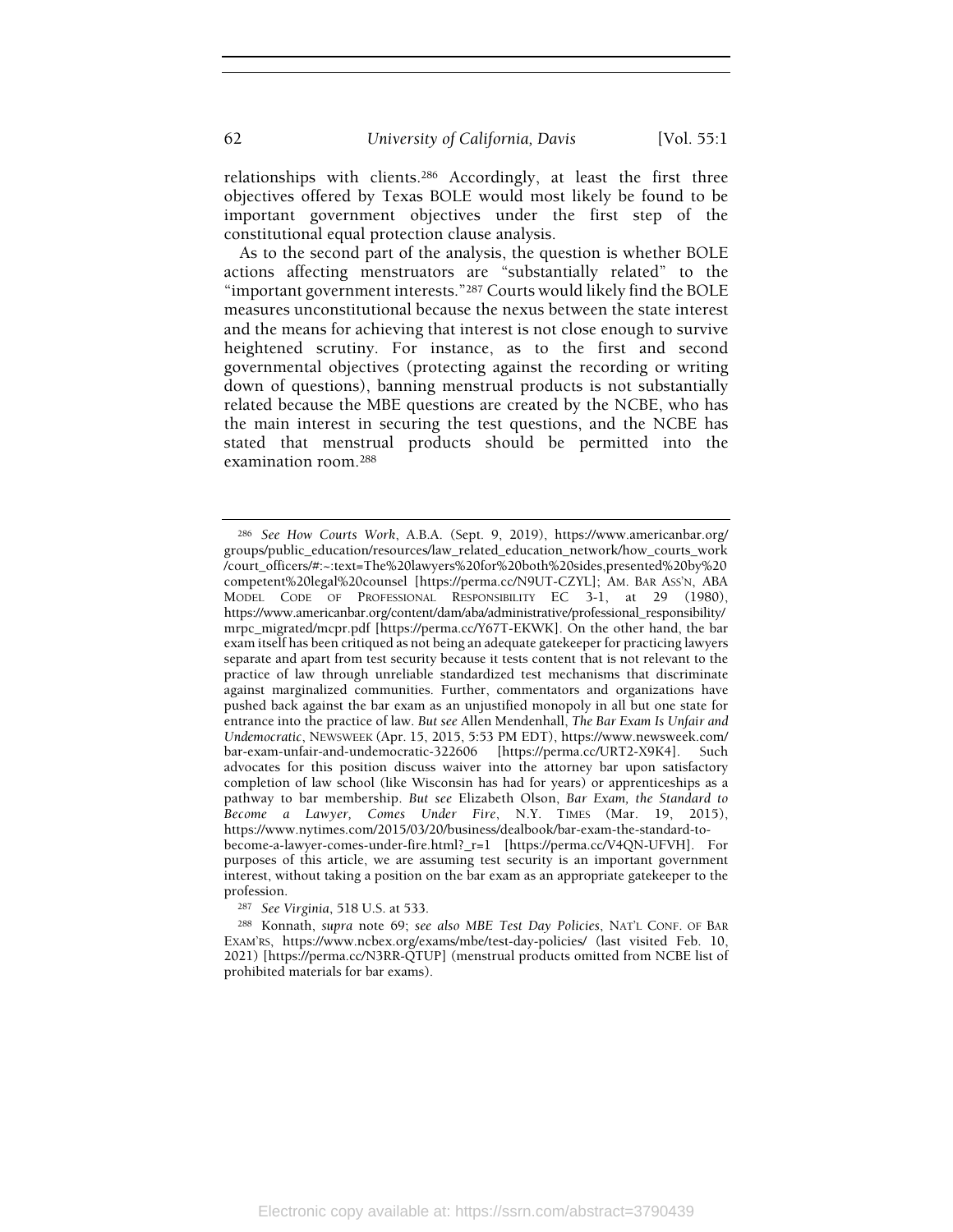Banning menstrual products also is not substantially related to any of the four proffered objectives because test takers are permitted to bring in other items.289 If other items are permitted, then menstrual products — an essential item for menstruators who could be more than half of the test-taking population — can also be permitted without compromising security. There is nothing that distinguishes the inspection of menstrual products from any other materials examinees can bring into the bar exam or that would create longer security inspection lines. Accordingly, there is no exceedingly persuasive justification for banning menstrual products necessary for individuals who menstruate.<sup>290</sup>

As with banning menstrual products, limiting bathroom access for menstruators during nonscheduled breaks, disqualifying test takers who leave the camera in a remote exam to attend to an emergency menstrual flow, and harassing menstruators regarding their menstrual products and use of the bathroom, are not substantially related to the governmental objective and would also likely fail constitutional scrutiny. Because the bar examiners often provide disability accommodations for other test takers that require unregulated bathroom breaks,<sup>291</sup> such bathroom access for in-person or remote testing is not critical to security. In addition, while routine inspections of menstrual products might satisfy the causal nexus for test security, harassment during those inspections, such as the incident where a proctor asked a menstruator "do you really need those [menstrual products]?," does not.<sup>292</sup>

As Justice Ruth Bader Ginsburg wrote in United States v. Virginia, "'[i]nherent differences' between [sexes], we have come to appreciate, remain cause for celebration, but not for denigration of the members of either sex or for artificial constraints on an individual's opportunity[;] such classifications may not be used, as they once were . . . to create or perpetuate the legal, social, and economic inferiority of women."<sup>293</sup> Accordingly, BOLEs' differential treatment of menstruators cannot survive the heightened constitutional scrutiny applied to sex-based classifications.

<sup>289</sup> See Crawford & Waldman, Tampons and Pads Should Be Allowed at the Bar Exam, supra note 52. See Karin, supra note 275 (discussing the Montana BOLE's extensive list of permitted items).

<sup>290</sup> See Virginia, 518 U.S. at 531, 533.

<sup>291</sup> See BOLE Policy Survey, supra note 68 (citing to the availability of disability accommodations, administrative accommodations, and medical alert accommodations).

<sup>292</sup> BPrybol, supra note 20.

<sup>293</sup> Virginia, 518 U.S. at 533-34.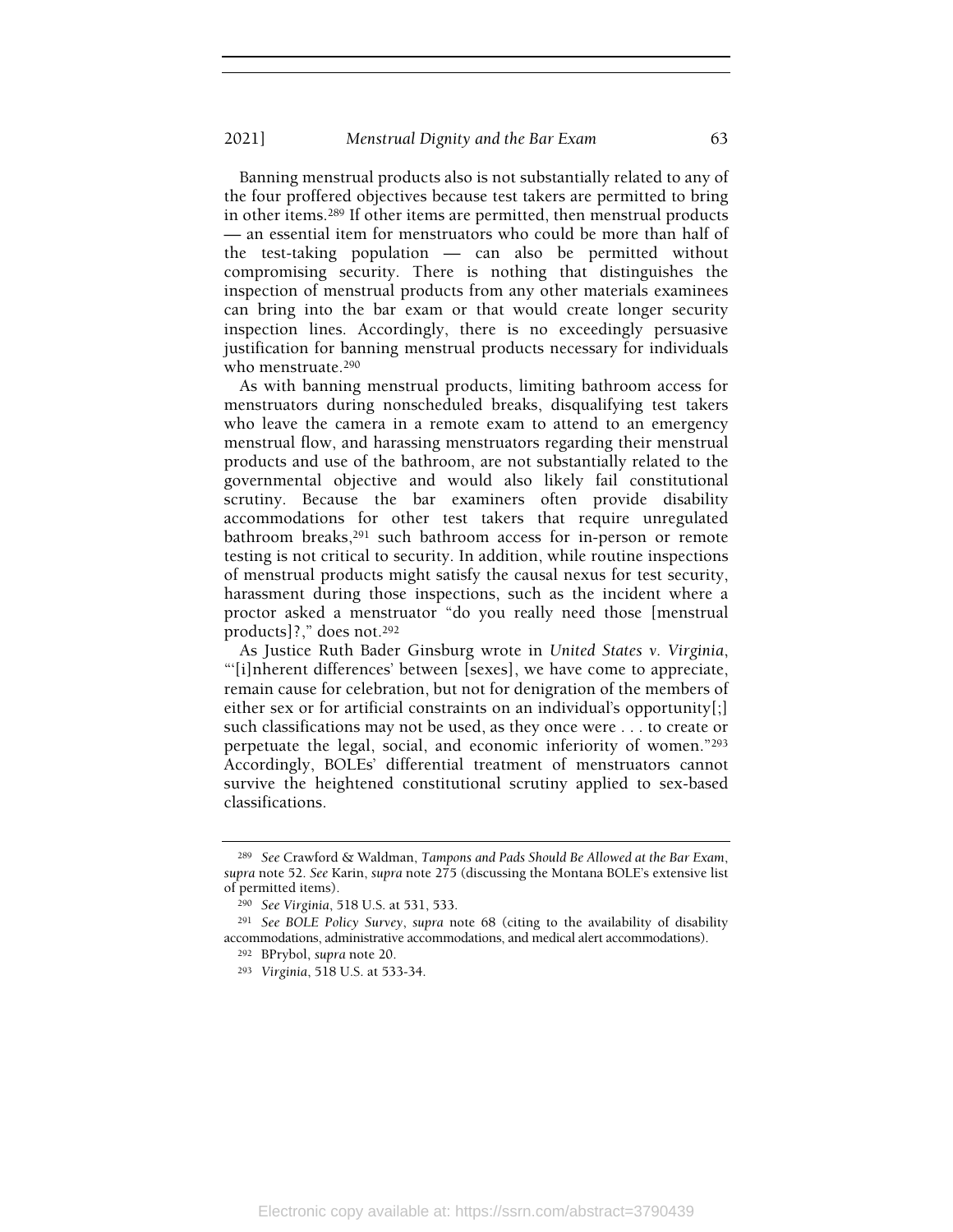BOLE use of gender-specific language ("feminine products" as opposed to "menstrual" or "period" products)294 and, if providing menstrual products, providing them only in women's bathrooms, are facially discriminatory on the basis of sex. It is not clear how the state BOLEs would justify these differential actions. While women constitute the majority of menstruators, they are not the only menstruators. Without a viable "exceedingly persuasive" justification, the state bar examiners' explicitly gendered categorization of products and placement of products could fail constitutional scrutiny on their own or as one part of the broader claim of harassment described above.<sup>295</sup> Perhaps the bar examiners would proffer cost as a justification because providing products in women's, men's, and all-gender bathrooms would be more expensive, but it is doubtful that choosing one gender over another in providing products as a means of reducing cost would pass the "heightened scrutiny" of constitutional analysis.

As established in this Section, there is a strong constitutional argument that BOLEs' discriminatory treatment of menstruating test takers is unconstitutional. The next Section discusses the legal implications of BOLE treatment of menstruators under state human rights laws.

### B. BOLE Policies Likely Violate State Human Rights Laws

BOLE discrimination against menstruators also likely violates statutory discrimination law.296 These antidiscrimination provisions

<sup>294</sup> For the February 2021 bar exam, the Texas BOLE publicly and expressly permitted test takers to bring into the exam menstrual products, but unfortunately called them "feminine hygiene products." TEX. BD. OF L. EXAM'RS, TEXAS BAR EXAMINATION GENERAL INSTRUCTIONS FOR FEBRUARY 2021, at 3 (2022), https://ble.texas.gov/bar-exam-general-instructions [https://perma.cc/2K28-RLDE].

<sup>295</sup> Virginia, 518 U.S. at 531-33; see also Crawford & Waldman, Tampons and Pads Should Be Allowed, supra note 52.

<sup>296</sup> The ADA also may offer some menstruating test takers an avenue to obtain accommodations. While menstruation itself is not a disability, there are menstruationrelated components to impairments that qualify as disabilities under the ADA, as amended by the ADAAA. See supra Part II.D. For those test takers, Titles II and III of the ADA explicitly allow challenges to the fairness of the administration of a bar exam. ADA Title II, 42 U.S.C. § 12132 (1990) ("[N]o qualified individual with a disability shall, by reason of such disability, be excluded from participation in or be denied the benefits of the services, programs, or activities of a public entity, or be subjected to discrimination by any such entity."); ADA Title III, 42 U.S.C. § 12189 (1990) ("Any person that offers examinations . . . related to applications, licensing, certification, or credentialing for . . . professional . . . purposes shall offer such examinations or courses in a place and manner accessible to persons with disabilities or offer alternative accessible arrangements for such individuals."); 28 C.F.R. § 35.130(b)(6) (2016)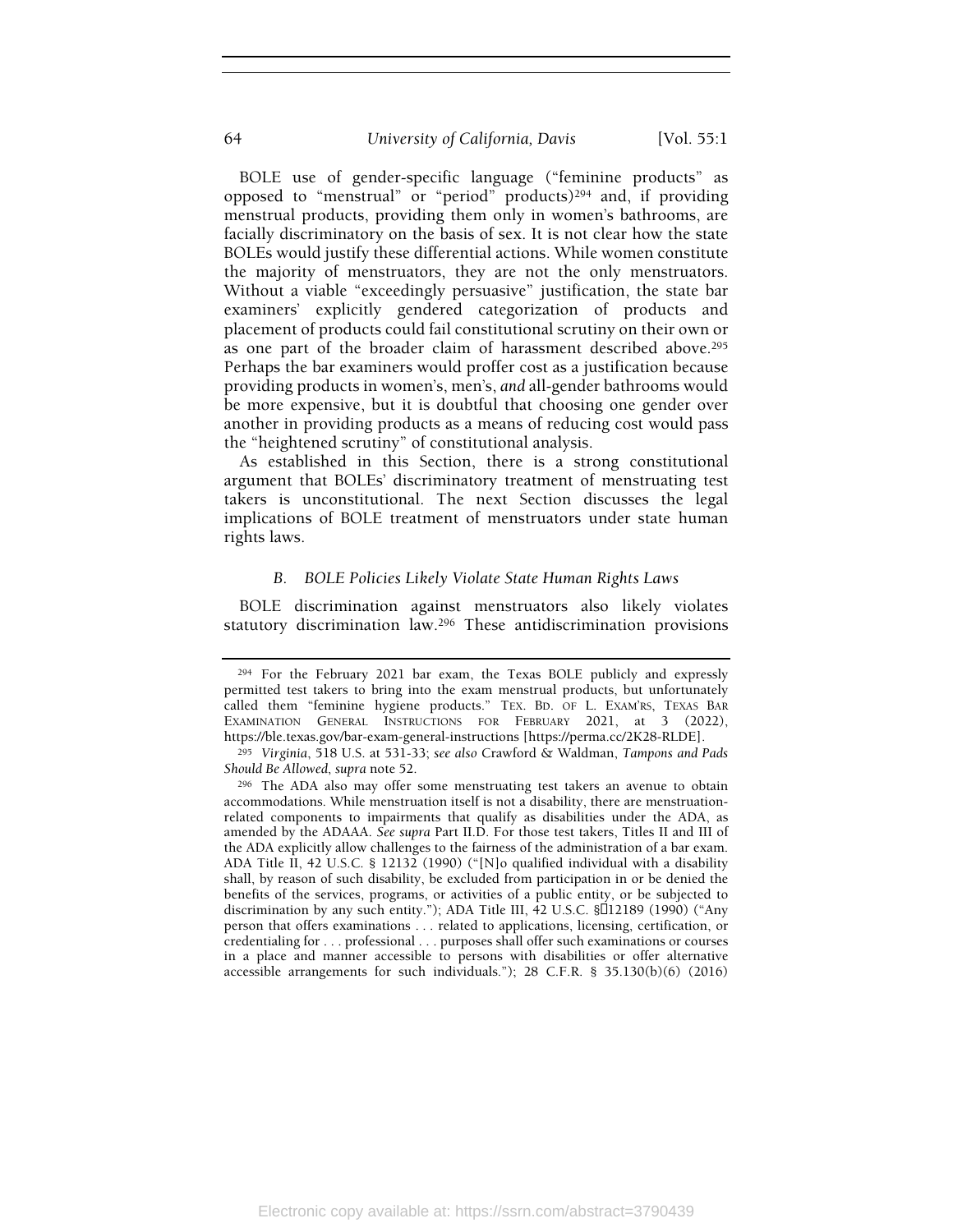prohibit covered entities from engaging in adverse actions or establishing barriers on the basis of a protected category.297 As a result, the first step in finding a BOLE liable for discrimination is confirming that it is a covered entity under the relevant statute and then demonstrating that its "bad act" is on the basis of a protected category.298 While BOLEs are not covered entities under Title VII,<sup>299</sup> they are covered under some state and local human rights laws as licensing organizations, entities responsible for providing public accommodations, or providers of public programs. Accordingly, presuming entity coverage, acts taken by BOLEs that discriminate on the basis of sex or gender identity — including discriminatory acts related to menstruation — are likely illegal under some state laws. The

<sup>298</sup> See infra Part III.

<sup>(</sup>licensing examinations may not be administered "in a manner that subjects qualified individuals with disabilities to discrimination on the basis of disability"); see also Neha M. Sampat & Esmé V. Grant, The Aspiring Attorney with ADHD: Bar Accommodations or a Bar to Practice?, 9 HASTINGS RACE & POVERTY L.J. 291, 313 (2012) (analyzing the application of Title II of the ADA to state bars given their receipt of public funds). The only recourse for this type of discrimination, however, is obtaining an accommodation on a future exam. M. Patrick Yingling, Learning Disabilities and the ADA: Licensing Exam Accommodations in the Wake of the ADA Amendments Act of 2008, 59 CLEV. STATE L. REV. 291, 294-95 (2011).

<sup>297</sup> State human rights laws often mirror such proof schemes under Title VII as direct evidence and circumstantial evidence claims. Circumstantial evidence claims often create an inference of discrimination on the basis of sex, for example, by highlighting a male comparator who did not suffer the same adverse action as a female. See Tex. Dep't of Cmty. Affs. v. Burdine, 450 U.S. 248, 252-53 (1981). Direct evidence claims do not require a comparator because no inference is necessary; the act itself shows the discrimination on the basis of sex. Margaret E. Johnson, Comment, A Unified Approach to Causation in Disparate Treatment Cases: Using Sexual Harassment by Supervisors as the Causal Nexus for the Discriminatory Motivating Factor in Mixed Motives Cases, 1993 WIS. L. REV. 231, 234-36. Direct evidence claims include allegations of sexual harassment and, the authors argue, some forms of discrimination on the basis of menstruation. See id.

<sup>299</sup> See, e.g., Tyler v. Vickery, 517 F.2d 1089, 1096 (5th Cir. 1975) (indicating Title VII does not apply to BOLEs as they are "neither an 'employer,' an 'employment agency,' nor a labor organization"); Joan W. Howarth, The Professional Responsibility Case for Valid and Nondiscriminatory Bar Exams, 33 GEO. J. LEGAL ETHICS 931, 934-35 (2020) (arguing that professional responsibility dictates licensing non-discrimination even if these 1970s cases carve out Title VII coverage); W. Sherman Rogers, Title VII Preemption of State Bar Examinations: Applicability of Title VII to State Occupational Licensing Tests, 32 HOW. L.J. 563, 568-69 (1989) (arguing for coverage and pointing out that the Supreme Court has never decided as such); Michele A. Yankson, Note, Barriers Operating in the Present: A Way to Rethink the Licensing Exception for Teacher Credentialing Examinations, 89 N.Y.U. L. REV. 1902, 1915-16 (2014) (positing potential coverage for some licensing entities by analogizing to covered employment agencies, despite Tyler and its progeny).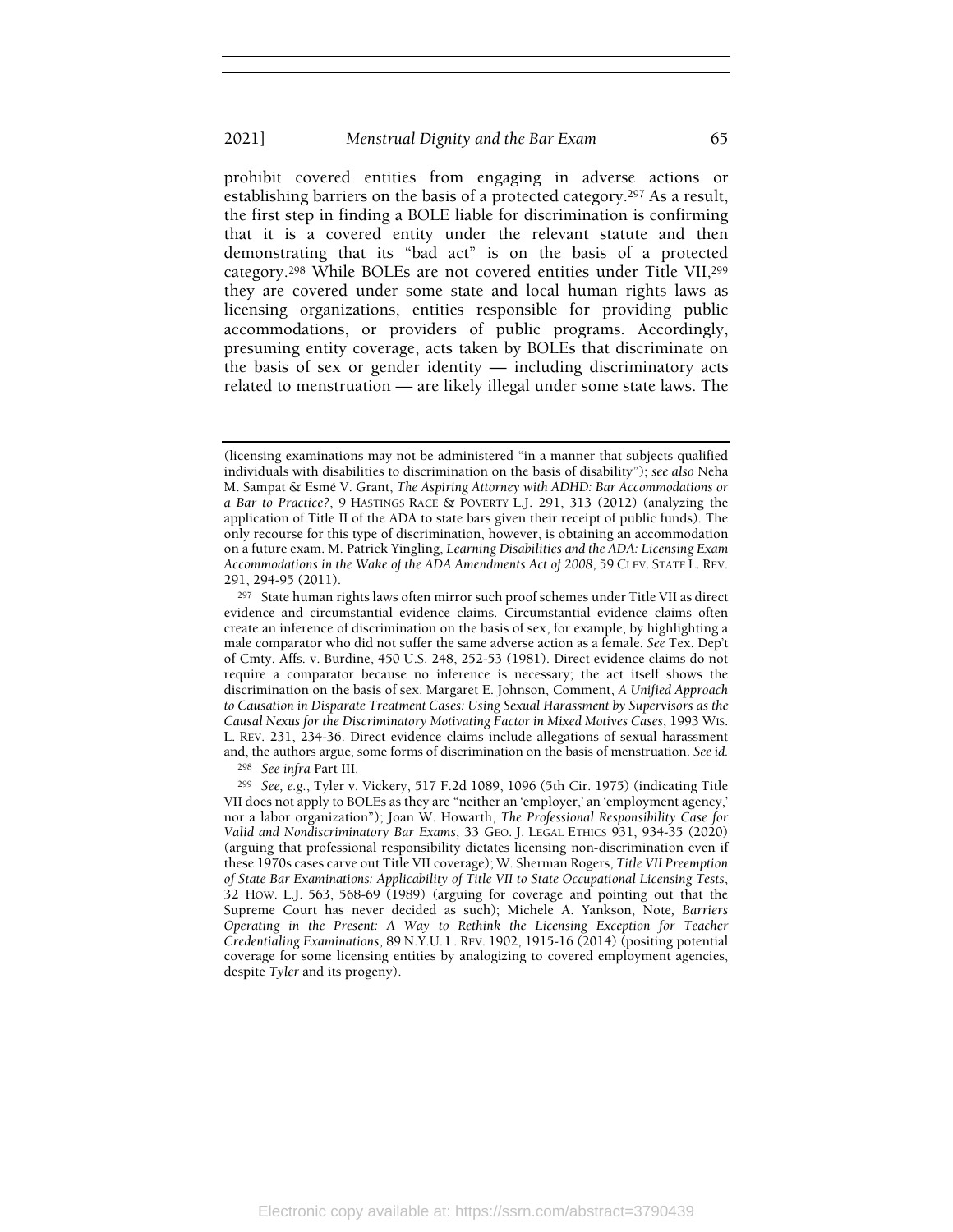rest of this Section explores enterprise liability and potential responsibility under state and local human rights laws.

### 1. Licensing Discrimination

Many state antidiscrimination laws (often called human rights laws) apply only to employers, employment agencies, or labor-management organizations.300 However, some states specifically prohibit licensing agencies — such as BOLEs — from engaging in discrimination on the basis of protected categories.301 None of these laws include "menstruators" as a protected class; however, every state that has a human rights law includes sex as a protected category.<sup>302</sup>

In addition, as of August 2021, twenty-five states include gender identity or expression as a protected category.303 Those states that do not explicitly do so would likely interpret "sex" to provide this coverage after Bostock.304 This is especially likely given the frequency with which states apply judicial interpretations of Title VII to similar local protections.305 Further, some states enumerate pregnancy and related medical conditions as protected categories.306 Menstruators should be included under all of these categories.

Presuming coverage, the scope of protected activities varies. For example, in Colorado, no person may be denied a license to practice law because of sex.307 Florida makes it illegal to discriminate against an

<sup>302</sup> Iris Hentze & Rebecca Tyus, Sex and Gender Discrimination in the Workplace, NAT'L CONF. OF STATE LEGISLATURES (Aug. 12, 2021), https://www.ncsl.org/ research/labor-and-employment/-gender-and-sex-discrimination.aspx [https://perma.cc/ HE9C-THWV]. The District of Columbia and Puerto Rico similarly ban discrimination on the basis of gender identity or expression. Id.

<sup>300</sup> See, e.g., D.C. Code § 2-1401.11(a)(1)-(4) (2021).

<sup>301</sup> See, e.g., 28 R.I. GEN. LAWS ANN. § 28-5.1-14 (2021); SOUTH DAKOTA RULES FOR ADMISSION TO PRACTICE LAW R. 16-16-14 (2021) ("No person shall be refused a license under this chapter on account of sex"). But see Kohn v. State Bar of Cal., No. 20-CV-04827-PJH, 2020 WL 6290382, \*1, 8 (N.D. Cal. Oct. 27, 2020) (relying on CAL. BUS. & PROF. CODE § 6001 (2020) to dismiss plaintiff's claim against the State Bar for failure to grant time accommodations under CAL. GOV'T CODE §§ 11135, 12944 (2020) — the state's licensing discrimination provision — because the legislature had not explicitly included the State Bar as a covered entity for licensing discrimination).

<sup>303</sup> Id.

<sup>304</sup> See supra Part III.A.2.

<sup>305</sup> See, e.g., 14 C.J.S. Civil Rights § 63 (2021) (interpretations of Title VII guide the application of local discrimination protections).

<sup>306</sup> See, e.g., Hentze & Tyus, supra note 302 (noting the states that cover discrimination on the basis of pregnancy and related medical conditions in their human rights laws).

<sup>307</sup> COLO. REV. STAT. ANN. § 13-93-102 (2017).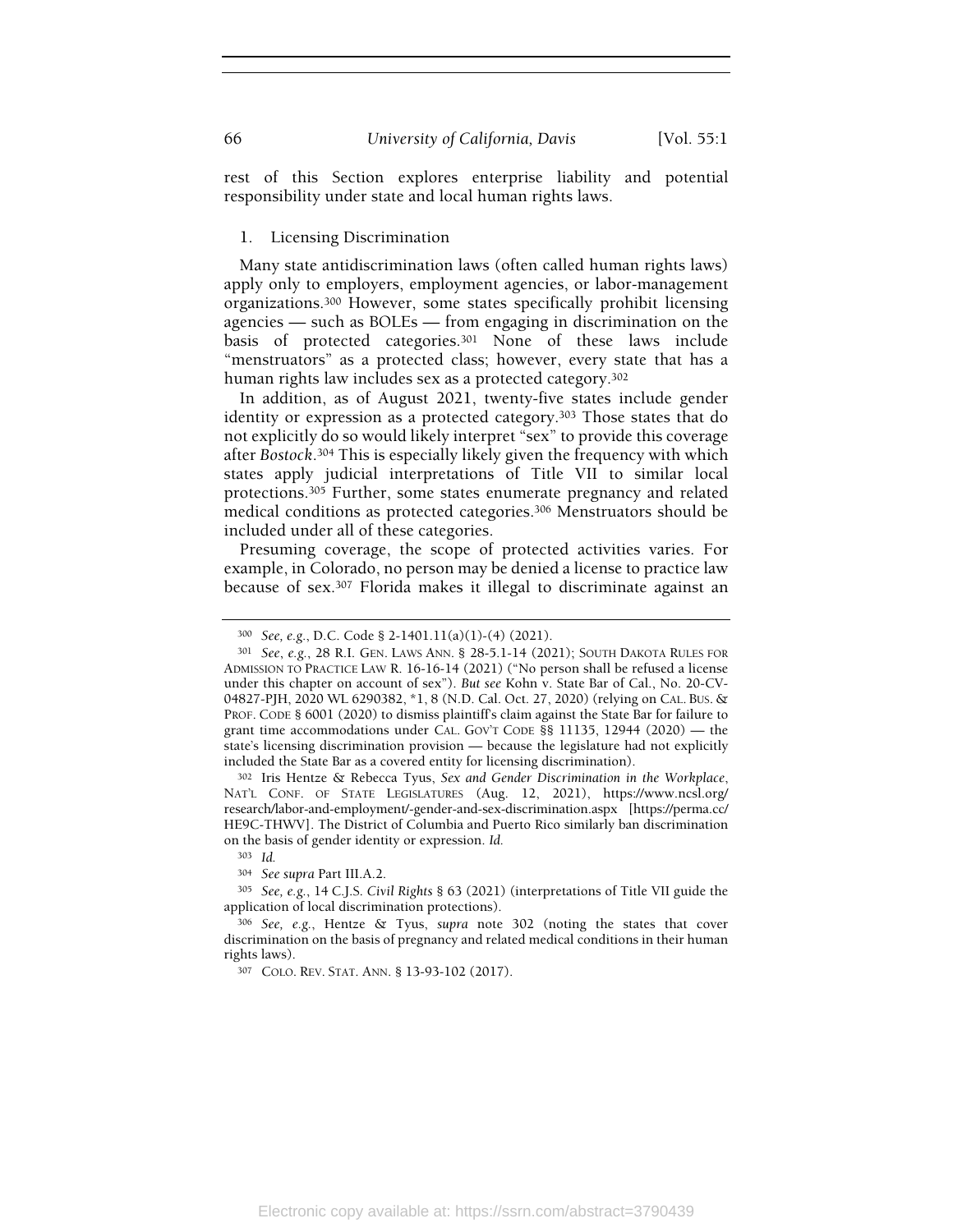individual seeking a license or taking an examination because of that individual's sex.308 In New York, it is unlawful for a licensing agency to "subject any individual to harassment because of . . . gender identity or expression, [or] sex[.]"309 Further, when assessing what constitutes licensing harassment, New York applies a lower standard than that used in traditional workplace harassment claims.310 In licensing discrimination claims, the harassment does not need to be "severe or pervasive" to qualify as illegal.311 Rather, it is illegal for an individual to be subjected "to inferior terms, conditions or privileges[.]"312 New York also requires licensing agencies to provide reasonable accommodations to known "pregnancy-related conditions . . . in connection with a[n] occupation sought[.]"<sup>313</sup>

Thus, state licensing laws offer examinees the right to engage in protected activities such as taking a foundational exam to obtain a professional license, like a bar exam, free from discrimination or harassment on the basis of menstruation. Any number of existing BOLE policies and practices likely violate this principle.314 For example, outing a trans examinee by requiring them to keep menstrual products in a clear bag likely constitutes harassment, and would be deemed more than a "trivial inconvenience" under New York's lower standard. Unfortunately, not every state has a licensing provision that test takers could use to seek relief from discrimination against them as menstruators.

## 2. Discrimination in the Provision of Public Accommodations

In addition to providing potential liability for licensing discrimination, state laws may prohibit BOLEs from denying the equal use of a "public accommodation" because of sex or gender

<sup>308</sup> FLA. STAT. ANN. § 760.10(5) (2019).

<sup>309</sup> N.Y. EXEC. LAW § 296(1)(h) (2019).

<sup>310</sup> Compare id. with Harassment, U.S. EQUAL EMP. OPPORTUNITY COMM'N., https://www.eeoc.gov/harassment (last visited Sept. 1, 2021) [https://perma.cc/8PR2- M68N] (explaining that harassing conduct is unlawful under federal antidiscrimination law when "the conduct is severe or pervasive enough to create a work environment that a reasonable person would consider intimidating, hostile, or abusive").

<sup>311</sup> N.Y. EXEC. LAW § 296(1)(h).

<sup>312</sup> Id. Licensing agencies are afforded an affirmative defense if "the harassing conduct does not rise above the level of what a reasonable victim of discrimination with the same protected characteristic or characteristics would consider petty slights or trivial inconveniences." Id.

<sup>313</sup> Id. § 296(3)(a). Licensing agencies may raise an affirmative defense if providing reasonable accommodations would impose an undue hardship. See id. § 296(3)(b).

<sup>314</sup> See supra Part III.A.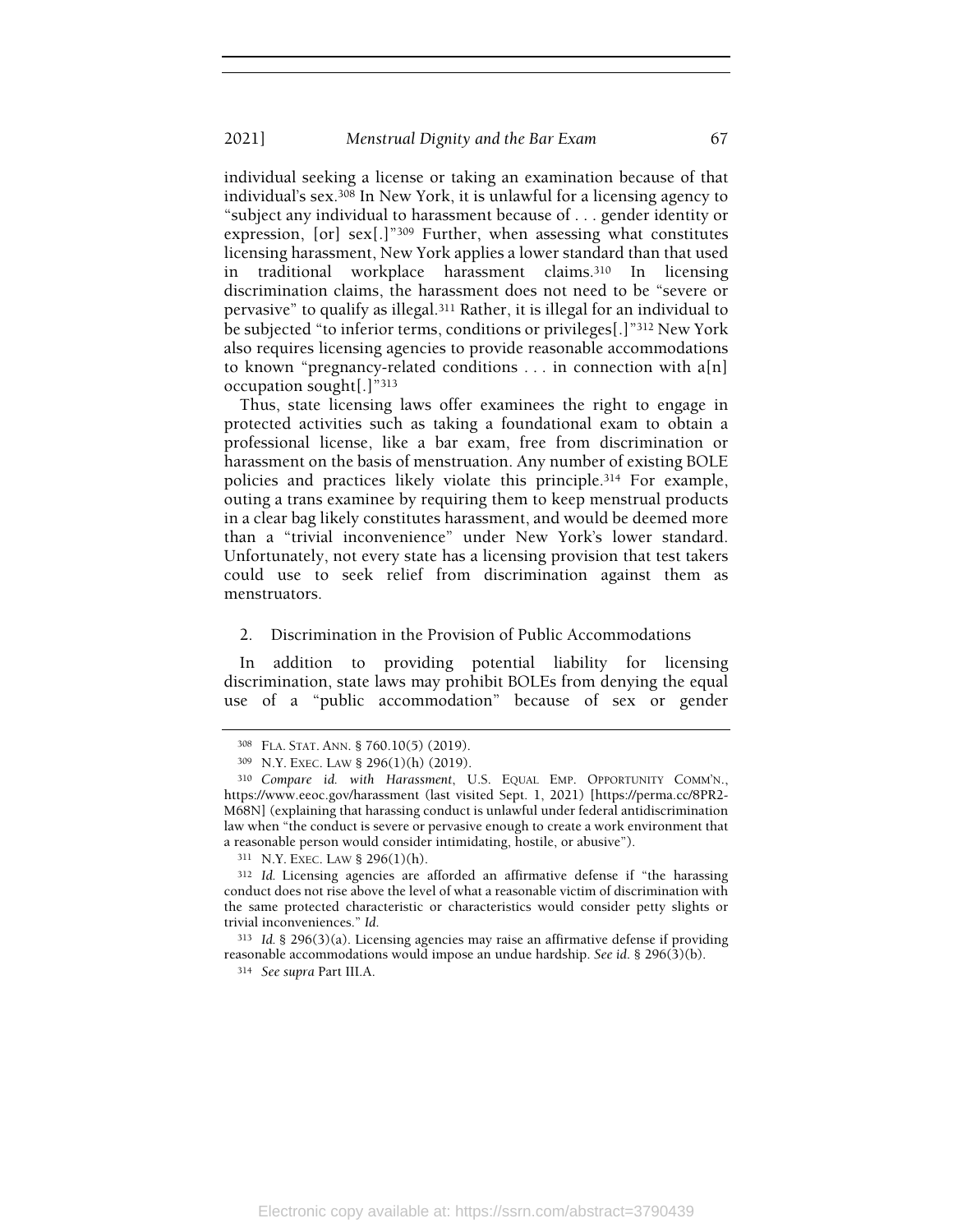identity/expression. Although these laws have their roots in ensuring physical access,315 public accommodations no longer are limited to providing access to a building or particular public space. Although what constitutes a public accommodation today varies by state, at their core, these laws are interpreted broadly to prevent discrimination or harassment in the consumption of goods and the right to use services or to obtain privileges.316 In addition, these laws usually require places of public accommodations to make goods, services, and privileges accessible.317 Every jurisdiction with a public accommodation law includes sex as a protected category,318 and twenty-five states (plus the District of Columbia and Puerto Rico) explicitly include gender identity.<sup>319</sup>

For example, the New York Human Rights Law declares that "[t]he use of places of public accommodation and the ... use of ... commercial space without discrimination" is a civil right under state law.320 The law continues by declaring that "[i]t shall be an unlawful discriminatory practice for any person [controlling] any place of public accommodation . . . directly or indirectly, to refuse, withhold from or deny to [a covered] person any of the accommodations, advantages,

<sup>315</sup> See generally Alton Hornsby Jr., Looking Back on the Fight for Equal Access to Public Accommodations, ECON. POL'Y INST. (July 2, 2014), https://www.epi.org/ publication/fight-equal-access-public-accommodations/ [https://perma.cc/S4YB-5MRC] (describing some of the demonstrations and early fights for legal access to public spaces, which culminated in the creation of desegregation provisions in the Civil Rights Act to provide a right to public accommodations); The ADA Archive, THE ADA PROJECT, https://www.adalawproject.org/ada-archive [https://perma/cc/P2Y8-AY66] (last visited Sept. 4, 2021) (capturing the ADA's legislative and regulatory history, including information about the provisions that prohibit discrimination in access to public accommodations).

<sup>316</sup> See, e.g., N.Y. EXEC. LAW § 292(9) (2020); Elizabeth Sepper & Deborah Dinner, Sex in Public, 129 YALE L.J. 78, 81 (2019) (citing MINN. STAT. ANN. § 363A.03(34) (2019)).

<sup>&</sup>lt;sup>317</sup> See Sepper & Dinner, supra note 316, at 81 (observing that these are included in a representative public accommodations statute, even though specific language varies).

<sup>318</sup> See id. at 80, 81, 104 (detailing the history of these laws from Colorado in 1969 to today); State Public Accommodation Laws, NAT'L CONF. OF STATE LEGISLATURES (June 25, 2021), https://www.ncsl.org/research/civil-and-criminaljustice/state-public-accommodation-laws.aspx [https://perma.cc/33HC-5C4B]; see, e.g., MASS. GEN. LAWS ANN. ch. 272, § 92A (2016) ("A place of public accommodation . . . shall be defined as and shall be deemed to include any place, whether licensed or unlicensed, which is open to and accepts or solicits the patronage of the general public  $\ldots$ .").

<sup>319</sup> Hentz & Tyus, supra note 302.

<sup>320</sup> N.Y. EXEC. LAW § 291(2) (2019).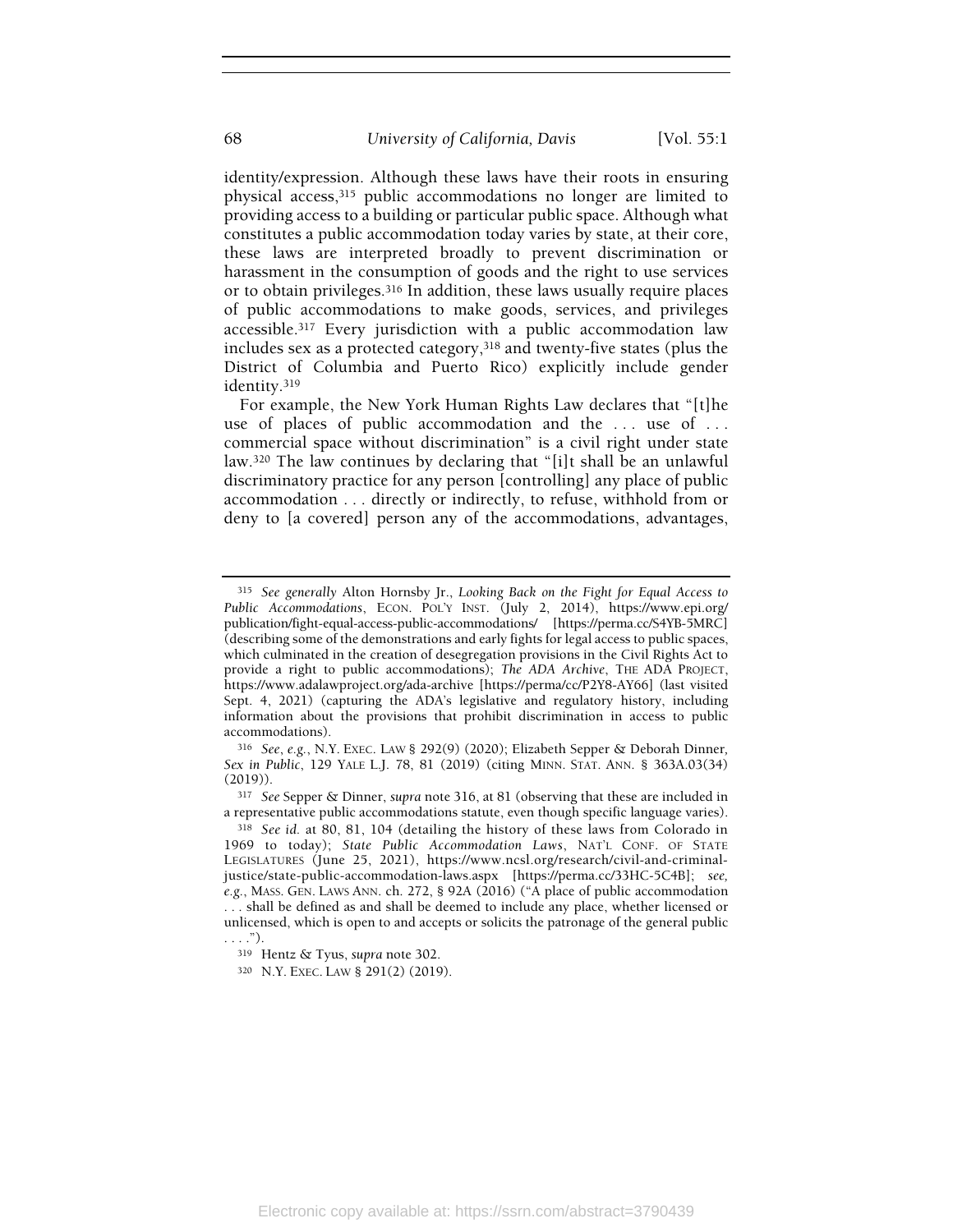facilities or privileges thereof . . . ."321 As this text demonstrates, people must be afforded the same opportunities and advantages related to public accommodations. Anyone that is denied that opportunity may file a complaint and seek recourse.<sup>322</sup> In essence, a state public accommodation protection means that a covered entity may not provide discriminatory treatment to a customer and may be required to offer modifications to ensure accessibility of services.

These laws have served as the basis for obtaining exam modifications in other professions. For example, a nursing mother sued the National Board of Medical Examiners for refusing to provide additional break time to express milk during an exam that serves as a prerequisite to graduating from medical school and working to obtain a medical license.323 The Massachusetts Supreme Judicial Court held that the Board was subject to the law because it administered the exam in a place of public accommodation.324 It further ruled that the Board violated the state public accommodation statute when it engaged in a sex-linked classification by failing to provide a lactating test taker with the same accommodations made available to examinees for non-lactation based reasons.325 The ACLU has incorporated this reasoning in successful advocacy on behalf of bar exam applicants seeking accommodations for breastfeeding.<sup>326</sup>

The same analysis should hold true for menstruators taking the bar exam. First, menstruation is a sex or gender-identity linked

<sup>321</sup> Id. § 296(2)(a); see, e.g., UTAH CODE ANN. § 13-7-3 (2018) ("All persons . . . are entitled to full and equal accommodations, advantages, facilities, privileges, goods and services in all business establishments and in all places of public accommodation, and by all enterprises regulated by the state of every kind whatsoever, without discrimination on the basis of . . . sex, pregnancy . . . .").

 $322$  See, e.g., N.Y. EXEC. LAW § 297(1) (2009) (containing the authority for an aggrieved person to file a complaint and enforce their rights under the human rights law).

<sup>323</sup> Currier v. Nat'l Bd. of Med. Exam'rs, 462 Mass. 1, 3-4 (2012).

<sup>324</sup> Id.

<sup>325</sup> Id. at 20-21.

<sup>326</sup> See, e.g., Letter from Galen L. Sherwin, Senior Staff Att'y, ACLU Women's Rights Project and William E. Sharp, Legal Dir., ACLU of Kentucky, to Elizabeth S. Feamster, Dir. and Gen. Counsel, Ky. Bd. of Bar Exam'rs (Apr. 24, 2015), https://www.aclu.org/sites/ default/files/field\_document/kybar.appeal.pdf [https://perma.cc/5H6F-JRHH] (regarding a denied request for "Non Standard Test Accommodations" to Jacquelyn Bryant-Hayes); Letter from Kristen E. Northcutt, Deputy Dir., Ky. Bd. of Bar Admissions, to William E. Sharp, Legal Dir., ACLU of Ky. (May 7, 2015), https://www.aclu-ky.org/sites/default/files/wpcontent/uploads/2015/04/kybba.ltr\_.pdf [https://perma.cc/E5PS-ED9K] (Kentucky BOLE letter responding to ACLU letter sent on April 24 about the denial of "Non Standard Test Accommodations" to Jacquelyn Bryant-Hayes, noting that extra time would be provided).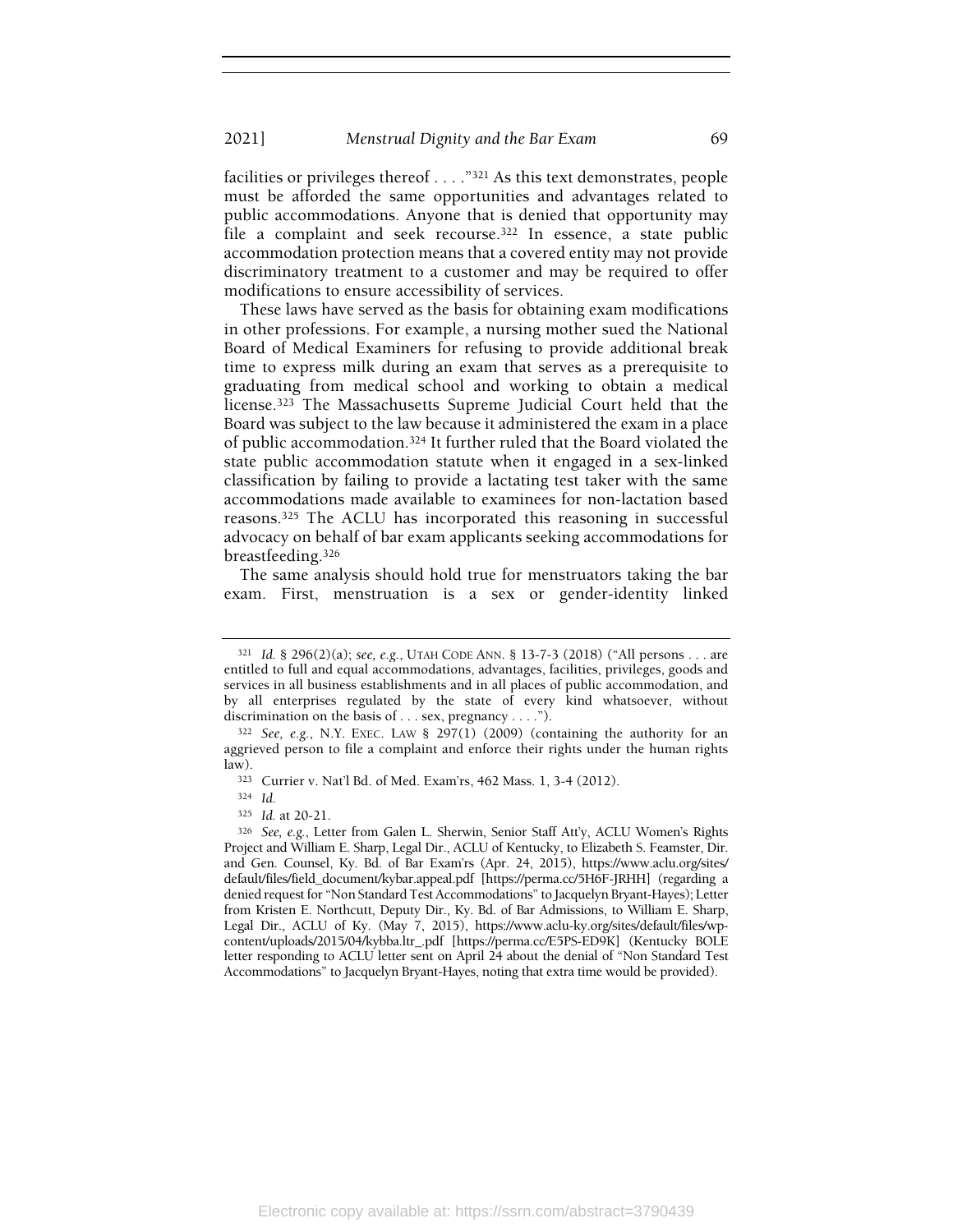characteristic. Second, BOLEs may not engage in a practice or policy that denies access to the same public accommodation provided to nonmenstruators. For example, the imposition of a time tax on menstruation may run afoul of public accommodation provisions that compel entities to provide services in a non-discriminatory fashion. This might include a BOLE denying a request to sit near a restroom to limit time away from the exam to attend to menstruation, the failure to provide additional time more broadly to address menstruation (without limiting exam time), or the failure to allow test takers to step away from a computer screen during a remote exam without repercussion. The failure to provide these readily achievable time-space modifications to menstruating examinees could constitute sex discrimination under state public accommodations provisions.

Similarly, giving access to BOLE-provided products to only some menstruating test takers could serve as the foundation of a failure to provide public accommodations claim. For instance, an examinee could show that they were a member of the protected class (sex or gender identity), were discriminated against in the use of a public accommodation (no access to BOLE-provided menstrual products to address menstruation), and that the examinee's status as a member of a protected class was a contributing factor in that discrimination (the examinee's gender identity prevented them from accessing BOLEprovided products available only in bathrooms to which they do not have access). As each of these examples demonstrates, a BOLE's failure to address menstruation may discriminatorily deny access to a public accommodation.

## 3. Discrimination in the Administration of Public Programs

Some states also explicitly prohibit discrimination in the provision of any government facility, service, program or benefit on the basis of sex. For example, Louisiana declares that no subdivision or board of the state "shall harass or discriminate on the basis of . . . sex [or] gender identity . . . in the provision of any service and/or benefit by such agencies, departments, offices, commissions, boards or entities."<sup>327</sup> Similarly, the District of Columbia declares that "it shall be an unlawful discriminatory practice . . . to limit or refuse to provide any facility, service, program, or benefit to any individual on the basis of an individual's actual or perceived" sex, gender identity or expression.<sup>328</sup>

<sup>327</sup> La. Exec. Order No. JBE 2016-11 § 1 (July 1, 2016), https://gov.louisiana.gov/ assets/ExecutiveOrders/JBE16-11.PDF [https://perma.cc/5RPW-ZJBB].

<sup>328</sup> D.C. CODE § 2-1402.73 (2019).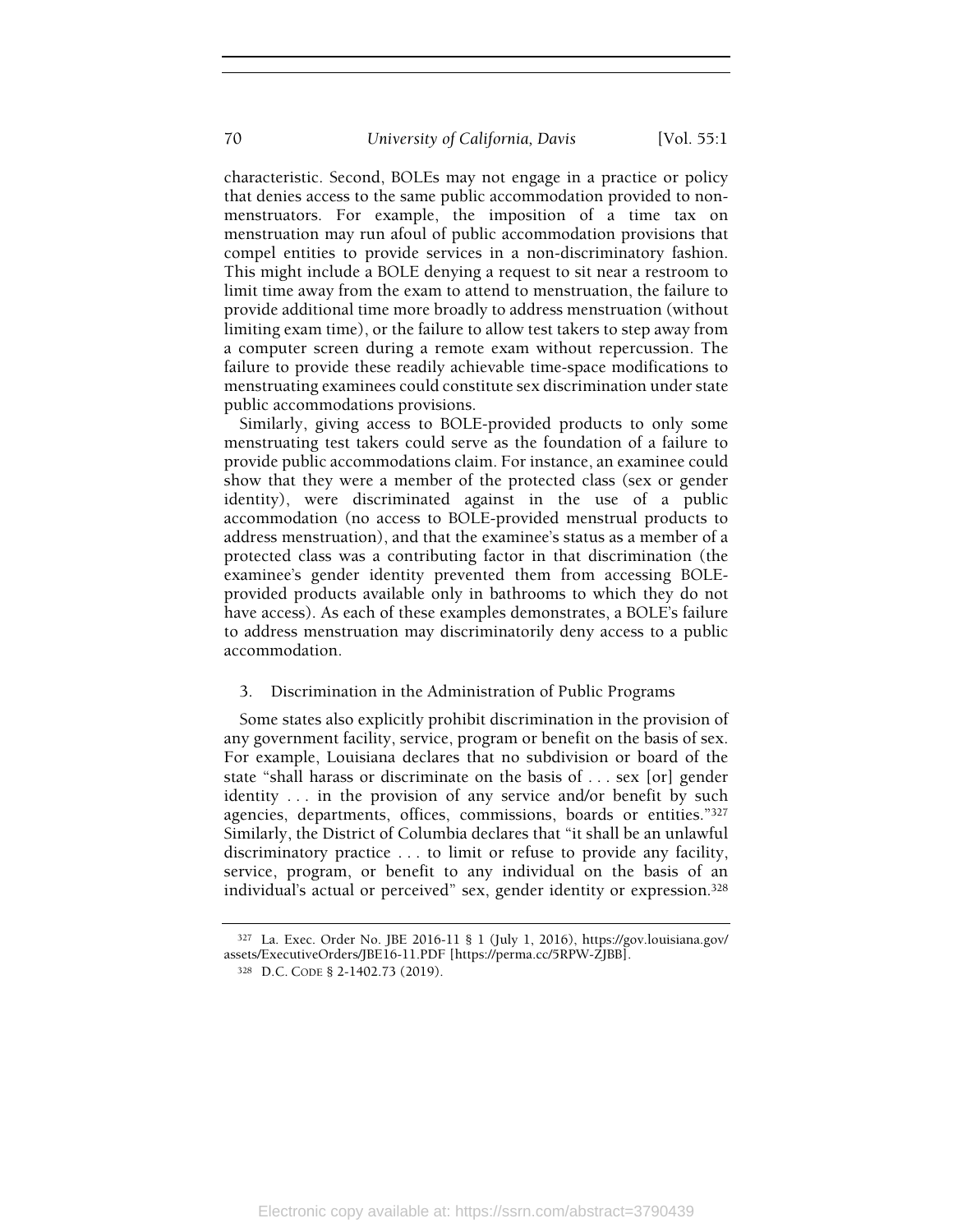Preventing test takers from bringing menstrual products into the exam, for example, could violate these laws by limiting the ability of someone who is menstruating from participating in or passing the exam on the basis of sex or gender identity or expression.

For the reasons set forth in this Part, BOLEs' treatment of menstruators is likely illegal under the Constitution as well as state and local human rights laws that protect against discrimination on the basis of sex, gender, and gender identity. Accordingly, BOLEs should create comprehensive and responsive policies that account for menstruation and promote a non-discriminatory bar exam and more inclusive bar.

### IV. POLICY RECOMMENDATIONS

Increasing calls for menstrual justice in the bar exam have paralleled the voices seeking broader reform of the exam to ensure it assesses legal knowledge and skills in a fair and relevant manner. Major change seems inevitable now that the NCBE has entered the conversation.329 While the clear articulation of policies to address menstruation during the bar exam must be included in that reform, BOLEs must act now. Accordingly, this Section sets forth MP and the Bar's Model Policy and the underlying reasoning supporting each proposal.

# A. Menstruation and the Bar Exam: The Model Policy and Operating Provisions

This Section proposes a Model Policy and Operating Provisions that present applicants and examinees with appropriate information, dignity, choice, and equity related to menstruation and the bar exam. BOLEs should adopt the Model Policy and adapt the Operating Provisions to address the needs of their jurisdiction. In addition, the NCBE, American Bar Association, and Association of American Law Schools should incorporate the Model Policy into their joint "Code of Recommended Standards for Bar Examiners" and support its adoption by state BOLEs.330 The text of the proposed Model Policy and Operating Provisions follow.

## Model Policy

The BOLE commits to principles of dignity, privacy, sensitivity, fairness, non-discrimination, and exam integrity with respect to

<sup>329</sup> Calls to reform the exam are plentiful and the NCBE itself is considering changes in the future. See NAT'L CONF. OF BAR EXAM'RS TESTING TASKFORCE, supra note 34.

<sup>330</sup> See NAT'L CONF. OF BAR EXAM'RS, COMPREHENSIVE GUIDE TO BAR ADMISSION REQUIREMENTS, supra note 37.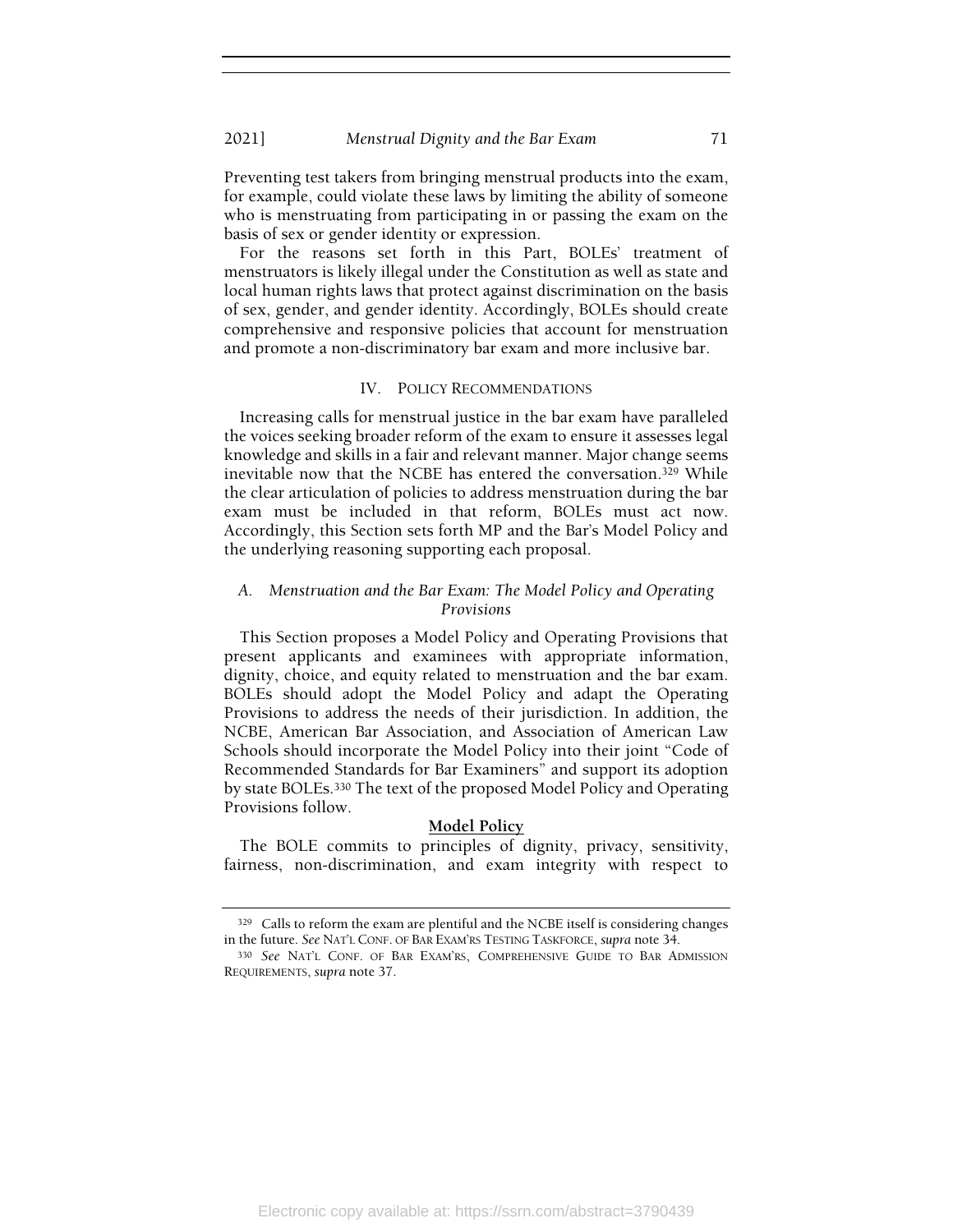menstruation and the bar exam. To ensure equitable treatment, examinees shall be allowed to bring their own menstrual products into the bar exam, stored on their person or in a separate bag, and may access bathrooms and have reasonable breaks to address menstruation. Menstruating examinees also shall be provided reasonable administrative accommodations as needed. This includes modifications to exam conditions such as access to menstrual products and bathrooms, storage of clothing, and the provision of additional exam time. Applicants and examinees also shall have access to a complaint process and be afforded due process for any alleged violation of this policy. Finally, the BOLE commits to enforcing this policy related to menstruation and the administration of the exam in an accountable and transparent manner.

### Operating Provisions

# Privacy, Respect, Fairness, and Non-Discrimination

1. Privacy: BOLE personnel will maintain the dignity, privacy, and confidentiality of applicants and examinees when implementing menstruation-related policies, including when responding to questions regarding menstruation and when inspecting products at an exam.

2. Training: The BOLE shall train all officials, proctors, security, office staff, and other personnel who administer and preside over the examination. These personnel shall have access to and be trained on the BOLE policies on menstruation, including those related to non-discrimination, product possession, security checks, breaks and bathroom usage, accommodations, same day limited accommodations, and policy transparency.

3. Non-Discrimination: The BOLE shall use appropriate nondiscriminatory and inclusive language, facilities, policies, and actions. The BOLE also shall not engage in adverse practices based on menstruation or the potential for menstruation.

### Menstrual Products

4. Definition of "Menstrual Product": The term "menstrual product" includes materials that absorb menstrual discharge such as tampons, maxi-pads, diapers, menstrual cups, and underwear; cleaning products such as wet wipes, tissues, and water; and pain-relief products such as pills, patches, and heating pads.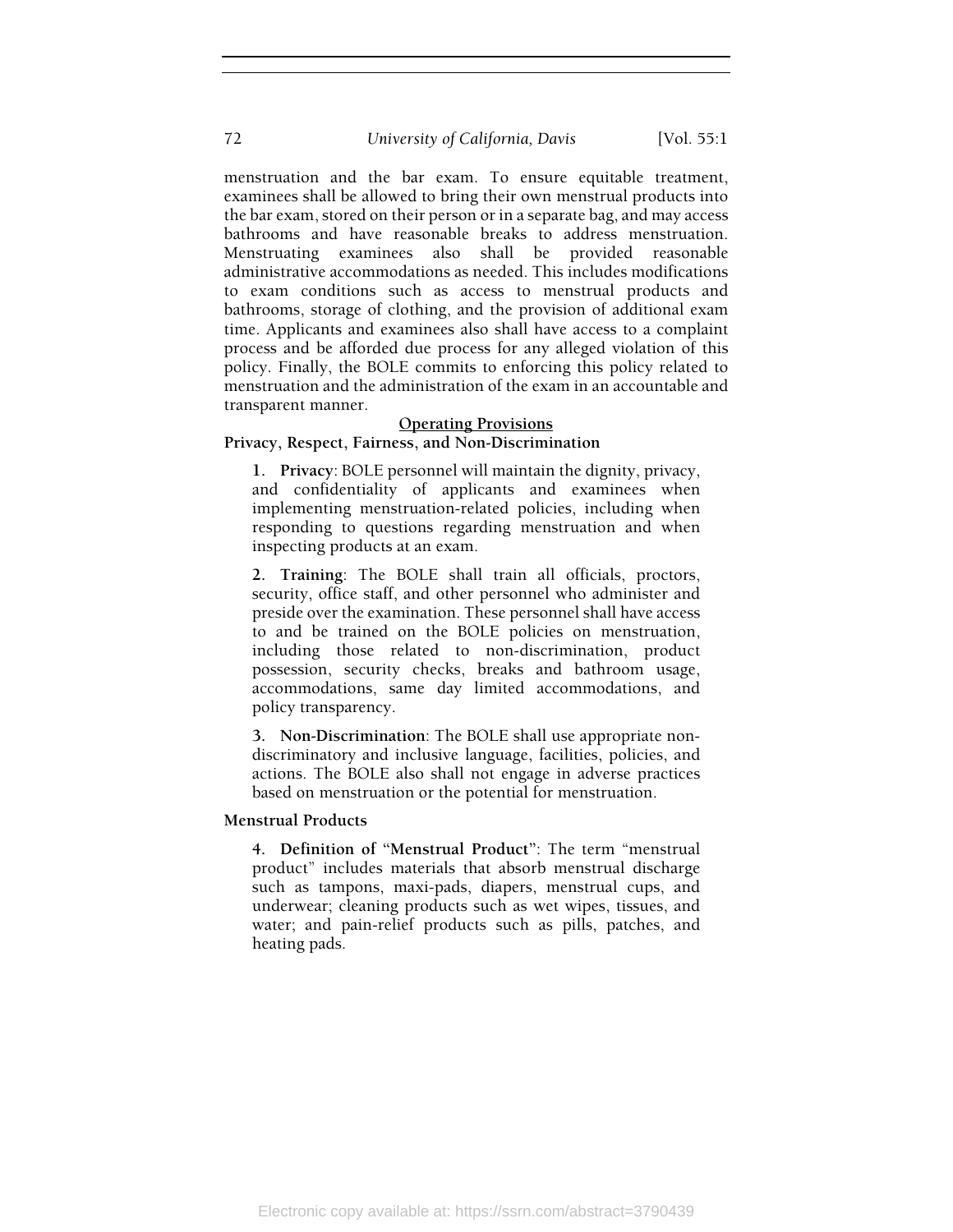5. Product Possession: Examinees are permitted to keep, access, and use personal menstrual products during the bar exam.

### 6. Product Inspection and Storage:

a. In-Person Exam: Examinees may choose to bring menstrual products to the exam and keep them stored in a separate clear or opaque bag or on their person. In the interest of maintaining exam security, these products may be inspected upon entry into the exam.

i. Inspection Method Choice: If inspection of menstrual products is required, examinees shall have the option of the inspection occurring in a private room or area and may make that decision on the day of the exam.

ii. Product Integrity: Examinees may bring menstrual products into the exam in their original packaging. To protect the sterility of products, examinees shall not be required to open an individual menstrual product that is sealed or to remove it from packaging.

iii. Presumption of Need: Examinees shall not be questioned about their need to bring menstrual products into the exam.

iv. Additional Bag for Menstrual Products: Examinees shall not be required to bring menstrual products in the same bag as other personal items that are permitted in the exam. Rather, examinees shall have the option of bringing a separate bag for menstrual products to provide for the number and/or variety of products needed, and to ensure that examinees' menstrual needs do not limit their ability to bring other, authorized personal items into the exam.

b. Remote Exams: Examinees shall be allowed to keep menstrual products in camera view without penalty. For exam security purposes, examinees may be required to hold up any products they intend to use during the exam to show the video or proctor that the products are sealed and in original packaging.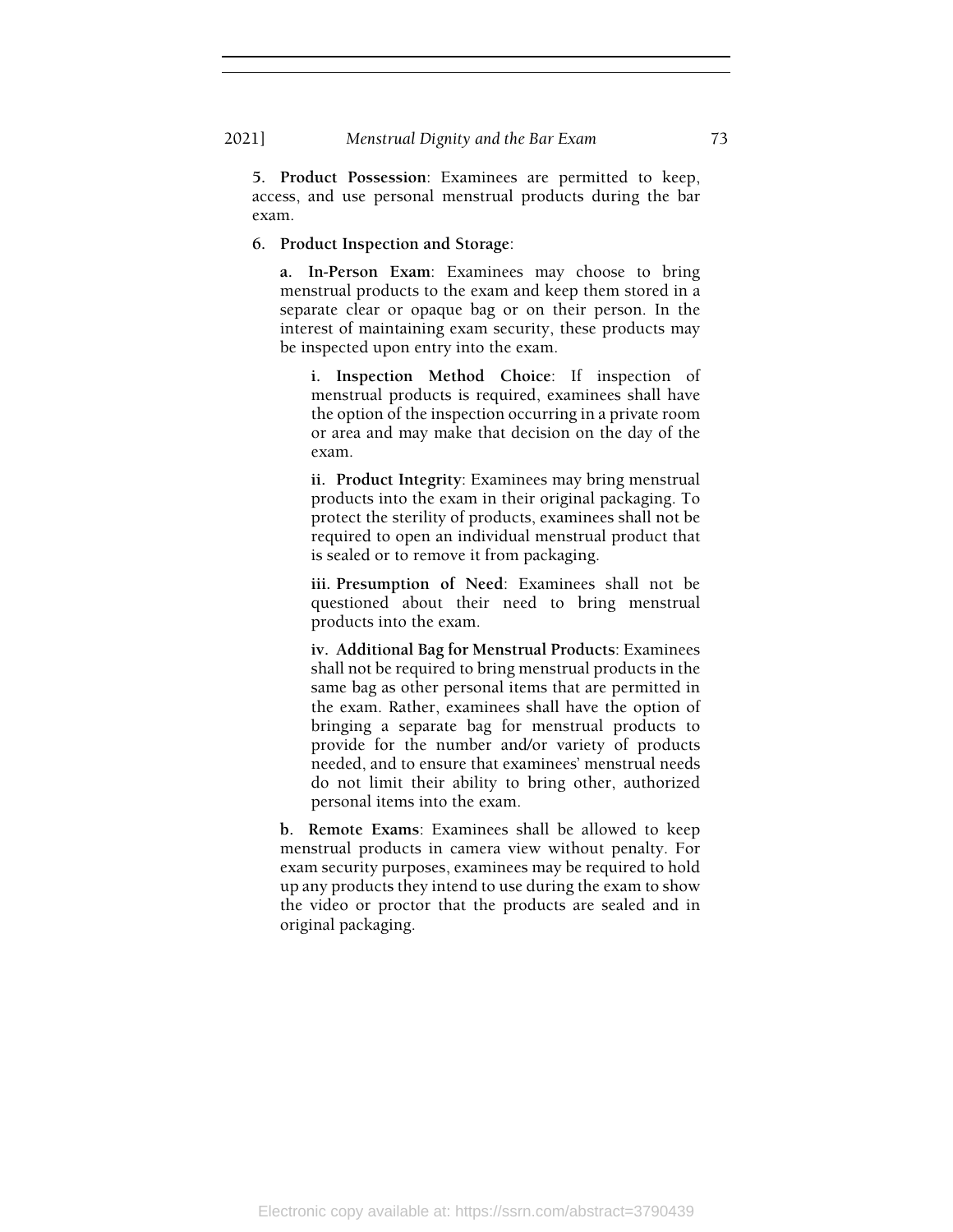# 7. Other Menstrual Product Provisions for In-Person Exams:

a. Carrying Products: Examinees shall be allowed to carry security-cleared menstrual products during the exam from the test location to the bathroom without further inspection.

b. BOLE-Provided Products: Tampons and pads of different sizes and materials will be provided for free in all bathrooms on-site (i.e., women's bathrooms, men's bathrooms, and all-gender bathrooms). Examinees shall use the administrative accommodations process if they have a need for a specific style/brand of product (e.g., due to an allergy).

Breaks and Bathrooms

8. Exam and Pre-Set Breaks Schedule: A clear and public schedule of the exam, including designated examination and break times, will be published in advance of the exam. Such breaks shall be long enough to permit all examinees to use the bathroom and to allow those who are menstruating sufficient time to change, clean, or dispose of their menstrual products. There will be at least one thirty-minute break for every ninety minutes of examination time.

9. Other Bathroom Breaks: Outside of pre-set breaks, examinees shall be permitted to use the bathroom during examination periods on an as-needed basis, with appropriate security-related restrictions described below.

a. In-Person Exams: Examinees may leave their desk to use the bathroom without penalty, except that in the interest of minimizing noise and traffic disruptions, examinees may be required to obtain a proctor's permission to do so.

b. Remote Exams: After providing oral or written notice to the BOLE via exam software, examinees may leave the camera view during the examination to address menstruation. If technically feasible, the exam material will be locked and inaccessible to the examinee until they return to camera view from using the bathroom.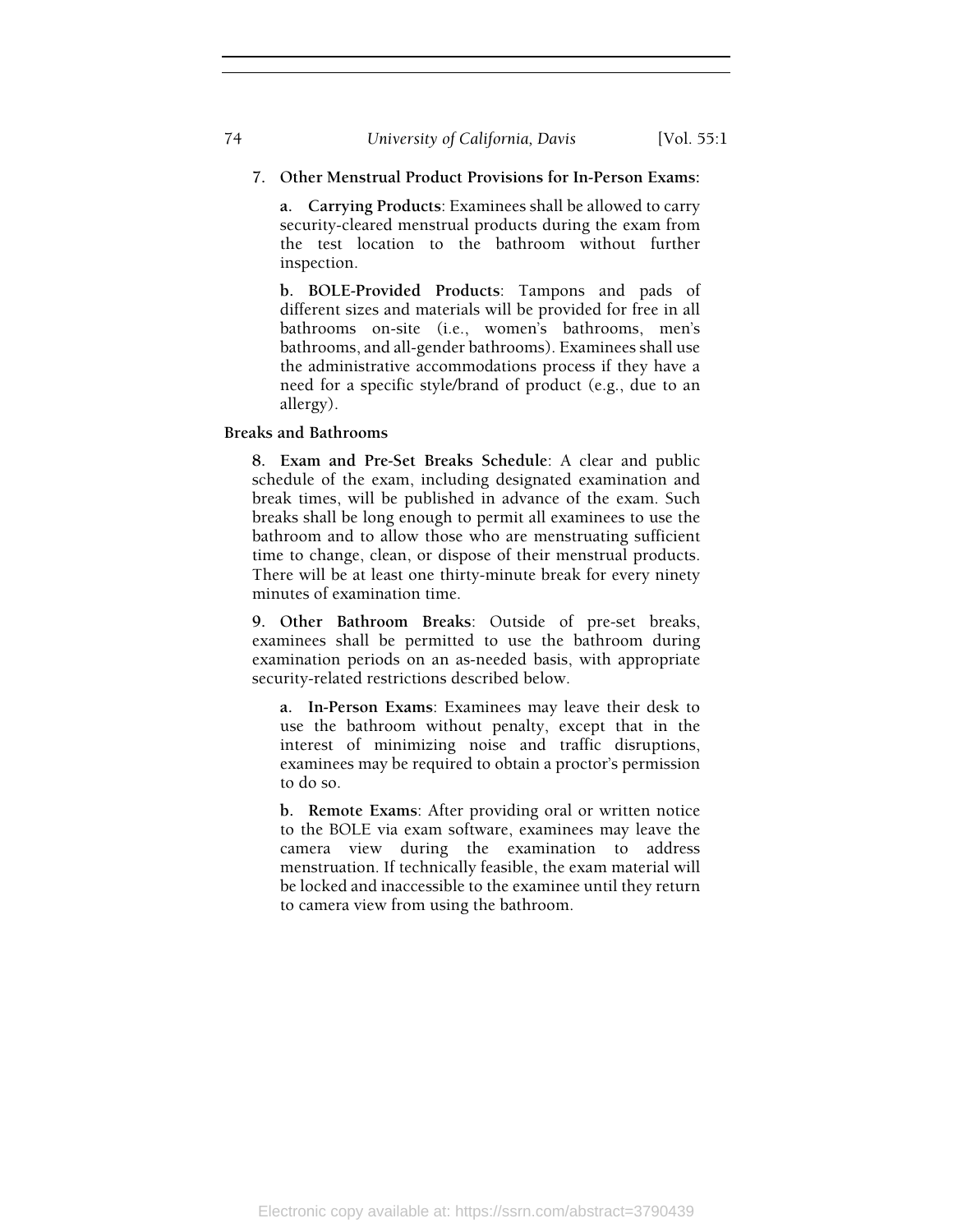# 10. Bathroom, In-Person Exams:

a. Number: Each exam testing location shall have ample bathrooms (women's bathrooms, men's bathrooms, and allgender bathrooms) for examinees to use, ensuring that examinees wait no longer to use the women's bathroom than the men's bathroom.

b. Location: Bathrooms shall be located within a reasonable distance of exam rooms and shall be easily accessible by examinees.

c. Facility Cleanliness: Bathrooms used during exam testing shall be cleaned regularly and offer adequate waste bins, functioning soap dispensers, and working sinks.

d. Selection: Examinees may use the bathroom that best corresponds to their gender-identity. Access also shall be provided to an all-gender bathroom, which can be created by temporarily changing the signs on an existing bathroom.

### Accommodations

11. Administrative Accommodations: Applicants and examinees shall have access to an administrative accommodation process to seek and obtain exceptions to bar examination policies to address menstruation. Potential administrative accommodations include an exam location in closer proximity to a bathroom for in-person exams, modifications to product storage rules, access to additional clothing, and additional test time.

12. Accommodations Schedule: All applicants and examinees shall have access to information regarding any timelines and appeal rights related to seeking administrative accommodations.

13. Same Day Limited Accommodations: Examinees may ask an exam proctor and obtain limited administrative accommodations related to menstruation on the day of the exam itself, including during the exam. Same day accommodations are limited in scope and may include changes in seating to be closer to a bathroom and access to additional clothing.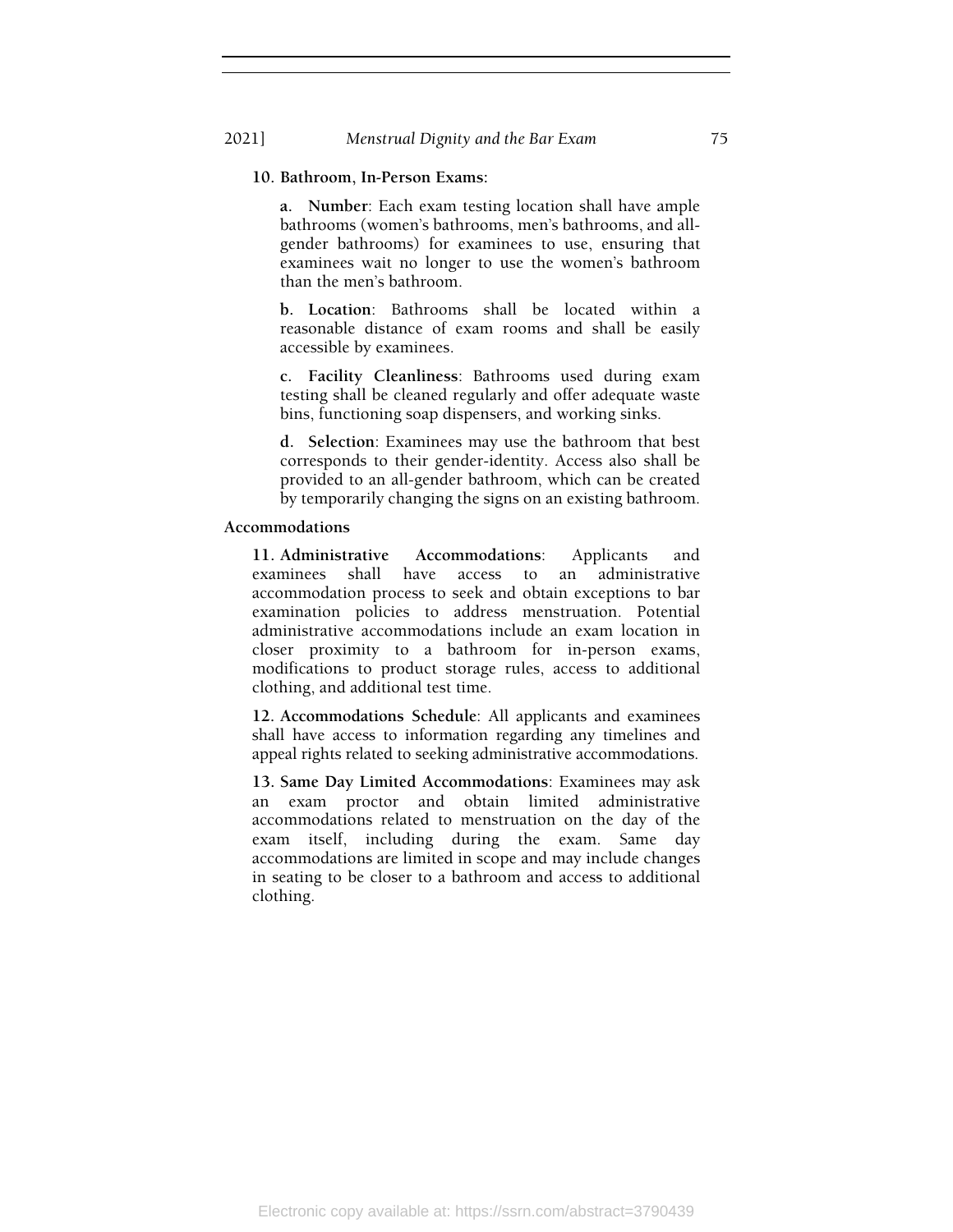# Complaints and Violations

14. Complaint System: Applicants and examinees shall have access to an online portal on the BOLE website to submit comments, concerns, and complaints about issues surrounding menstruation and the bar exam, including those related to personnel, site, or testing conditions.

a. Complainants shall not be required to provide identifying information to utilize this process.

b. Following the administration of each exam, the BOLE shall publish on its website a summary of the complaints it has received; the number of times each complaint was made; and the action(s), if any, it is taking to address test takers' concerns. This information shall be published, without disclosing the identity of any examinee, no later than the date on which exam results are published.

15. Accessibility: Applicants and examinees shall have access to the complaint system via the bar examination website or a designated email address.

16. Alleged Rule Violation Process: Examinees shall be afforded due process in response to any alleged violations of bar exam rules related to menstruation. This includes:

> a. Timely, specific notice to examinees of any alleged rule violation related to menstruation;

> b. The right to review relevant/flagged footage related to any allegations of remote exam violations;

c. The opportunity to respond; and

d. A commitment that the BOLE will handle the investigation in a timely, confidential, and just manner, including providing the applicant with the result of the inquiry prior to the next bar exam's registration deadline and notice of their right of appeal.

Policy Transparency

17. Policy Location and Distribution: All policies related to menstruation shall be publicly available on the BOLE website. Examinees also shall be e-mailed a copy of the policies prior to taking the exam.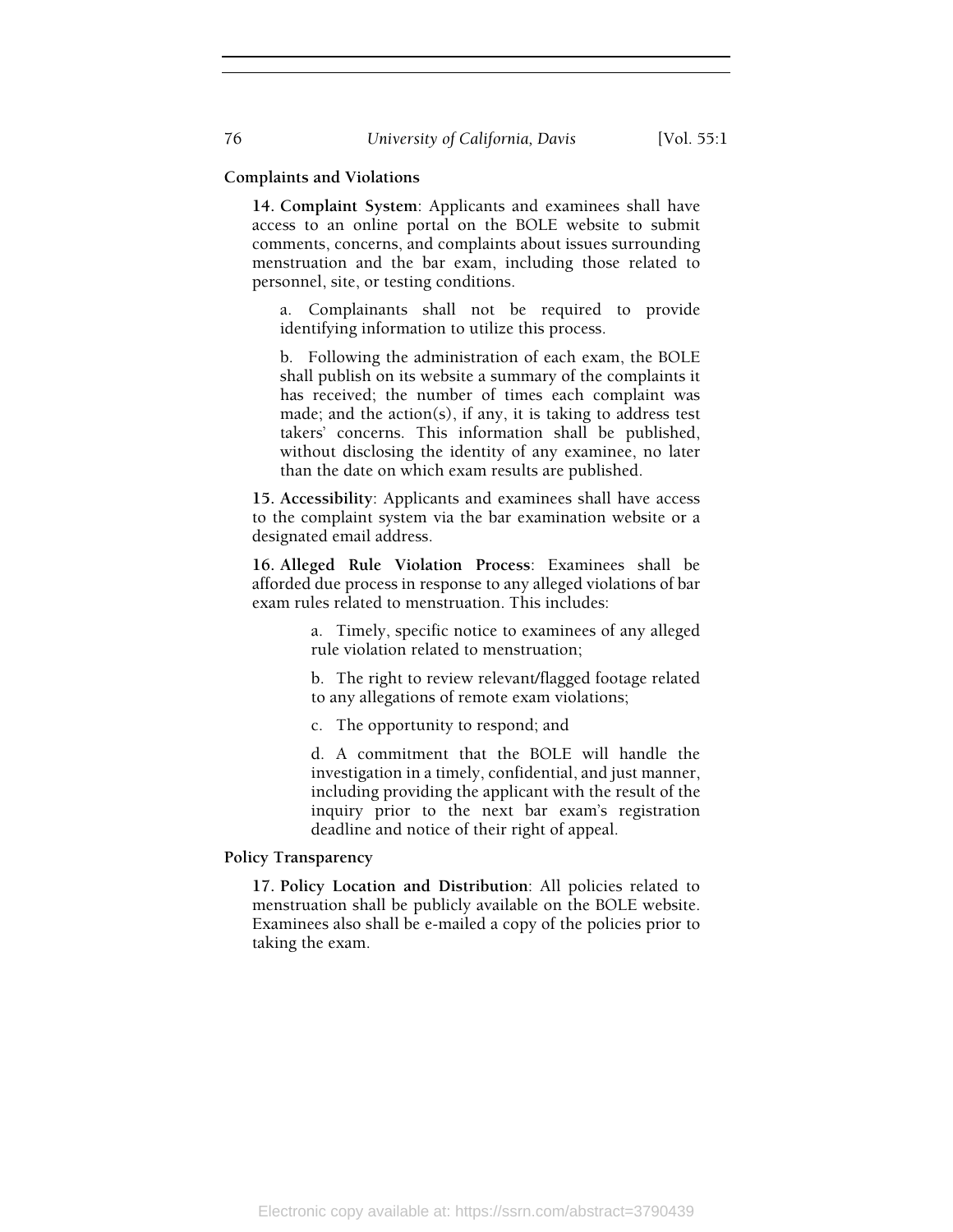18. Contact Information: Contemporaneous and up-to-date contact information for BOLE personnel, including at least a name, phone number, and email address as a point of contact for questions from applicants and examinees shall be posted on the BOLE public website.

19. Communication: Applicants and examinees shall receive a response to any phone or email inquiry about menstruation policies within two business days of the test taker's initial contact. If additional time is needed to respond to an examinee's inquiry, the BOLE will provide the examinee with a timeline for a substantive response within two business days of the initial inquiry.

# B. Justification for the Model Policy and Operating Provisions

No bar examinee should have to choose between taking the bar exam and safely managing their period. BOLEs should not be administering bar exams in arguably unconstitutional ways or enforcing discriminatory licensing practices that stigmatize a regular bodily function. Moreover, too many jurisdictions — whether through sheer oversight or deliberate indifference — have failed to adopt any policies regarding menstruation.331 There is no reason to place these additional burdens on menstruators who are seeking to become members of our profession.

The Model Policy and Operating Provisions (together, "the Model Policy") seeks to remedy these and other problems too often caused by a BOLE's failure to consider the basic needs of menstruators — and to acknowledge that a predictable percentage of examinees will be menstruating when taking the bar exam. It is time for the NCBE and the BOLEs to ask the menstruation question,<sup>332</sup> which can be done in a way that aligns with their stated values (including maintaining security) and amidst the backdrop of ongoing conversations about bar exam reform, the need to diversify the bar, and a broader call for menstrual justice. After asking the menstruation question, the need for the Model Policy should be evident.

<sup>331</sup> BOLE Policy Survey, supra note 68 (charting states that have failed to address menstruation, in whole or in part, in bar administration policies that are publicly available).

<sup>332</sup> Johnson, Asking the Menstruation Question, supra note 129, at 161-62.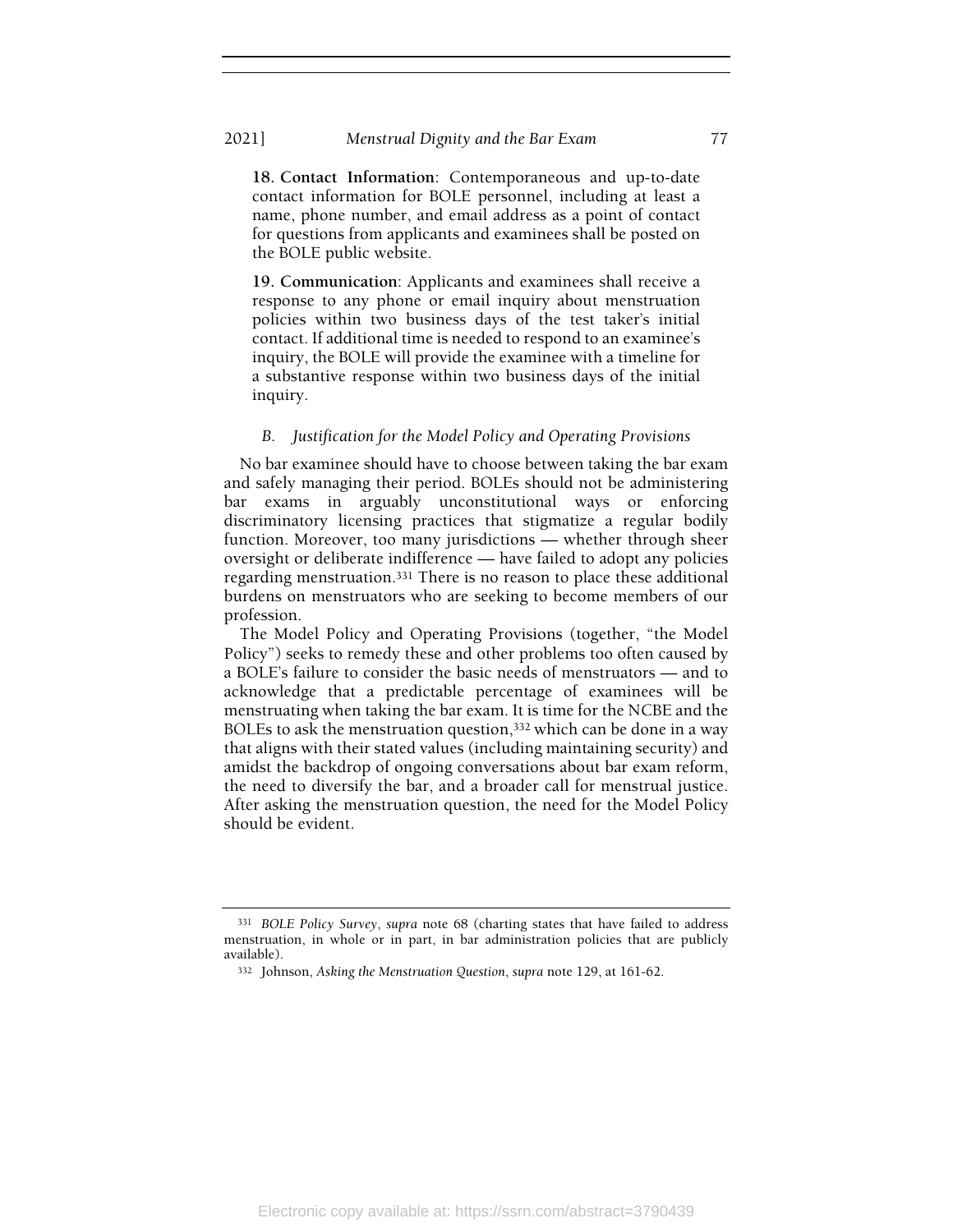1. The Model Policy Effectively Integrates the Dignity-Related Principles

In Part II of this Article, we examined the problems and obstacles faced by menstruating test takers through five principles of dignity: Respect and Privacy; Fairness and Non-Discrimination; Promoting Health; Providing Accommodations; and Policy Transparency.333 These five principles in turn form the basis for the recommendations in the Model Policy.

First, adopting the Model Policy will inherently reflect and enforce a degree of respect and privacy for examinees that currently is missing from many BOLE policies. The Model Policy offers respect, for example, by: allowing menstrual products to be carried in an opaque container and examined in private;<sup>334</sup> training proctors not to question an examinee's need to bring in menstrual products;<sup>335</sup> and not subjecting an examinee's bag(s) to reinspection once they are in the exam room (absent specific suspicion of wrongdoing).336 These are just some of the provisions that would reflect these fundamental principles and that one should expect from an entity that will determine whether an applicant has not only the intelligence, but also the ethical bearings to become a member of the bar.

Second, fairness and non-discrimination are core values that inform our profession's conceptualization of justice.337 To treat menstruating test takers differentially, or unfairly, belies our commitment to justice exactly when we should be reaffirming this duty — namely, when applicants are seeking to join the legal profession. Some of the key provisions in the Model Policy that seek to create a fair and level playing field include allowing test takers to bring in their own menstrual products so they are not physically uncomfortable, do not face health risks, and are not distracted from the exam by fear of leakage — issues not faced by non-menstruators.338 Further, they should be permitted to carry their product on their person or in a separate bag so as to not take

<sup>333</sup> See supra Part II.

<sup>334</sup> See supra Part IV.A, Model Policy <sup>1</sup> 6.a. 6.a.i.

<sup>335</sup> See supra Part IV.A, Model Policy P 6.a.iii.

<sup>336</sup> See supra Part IV.A, Model Policy | 7.a.

<sup>337</sup> See ABA Mission and Goals, A.B.A., https://www.americanbar.org/about\_ the\_aba/aba-mission-goals/ (last visited Sept. 4, 2021) [https://perma.cc/L4RZ-WY65].

<sup>338</sup> See supra Part IV.A, Model Policy <sup>1</sup> 7.b. Should BOLEs wish to provide menstrual products as a matter of courtesy and support for menstruators, they should be of sufficient diversity to meet the needs of most menstruators. See supra Part IV.A, Model Policy  $\uparrow$  4.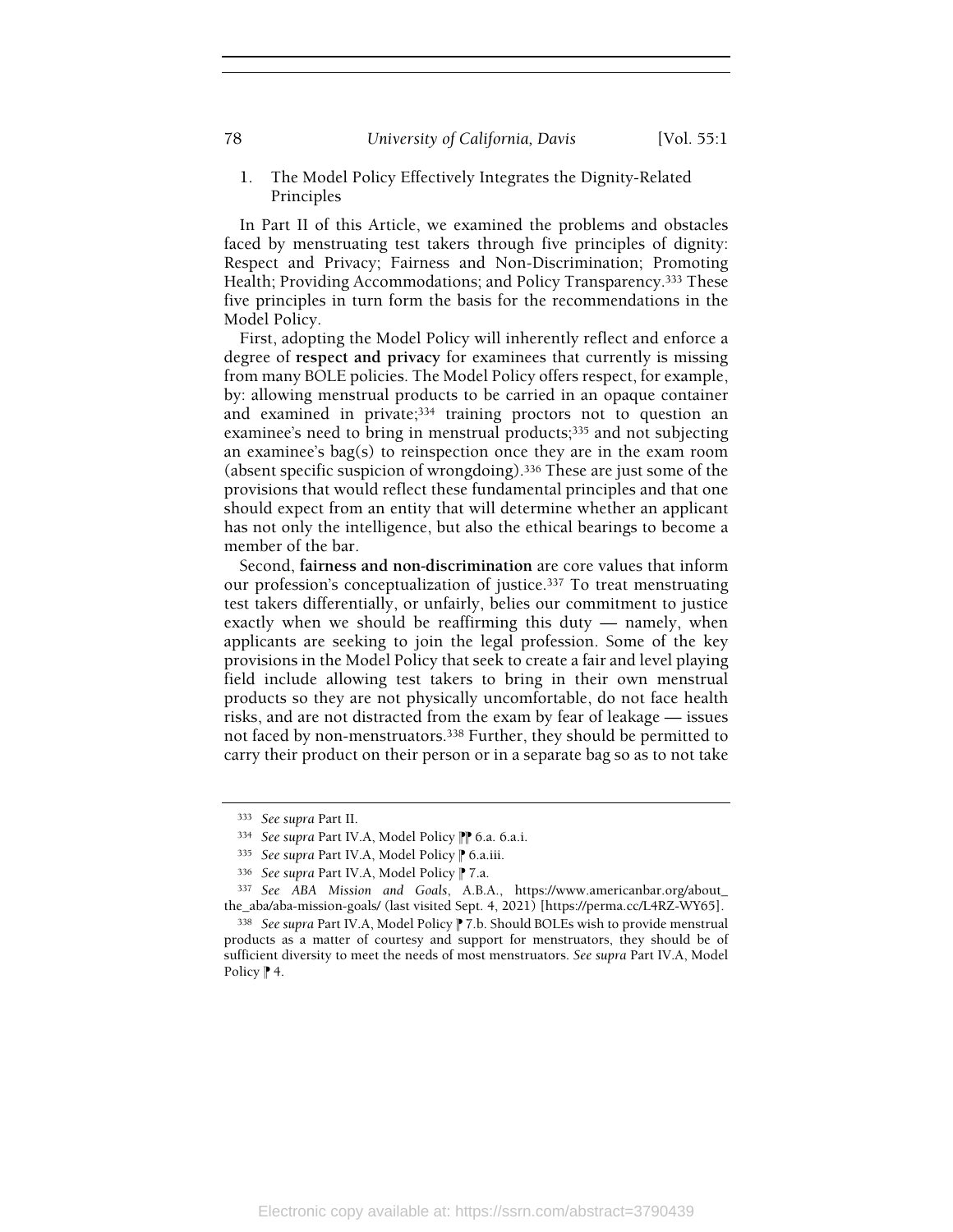up the space of other necessities, such as food, which may not otherwise be available to test takers during official breaks.<sup>339</sup>

The Model Policy also reflects these principles in ways that allow state BOLEs to reduce the likelihood they will be found in violation of the constitutional or statutory rights of menstruating test takers.340 For example, it states that BOLEs must provide breaks long enough to allow menstruators to use the bathroom and also get a genuine break, as nonmenstruators do.341 It also reduces fear of retaliation by creating a process through which test takers can anonymously raise concerns, complaints, or suggestions to improve the administration of future bar examinations.342 The Model Policy also affords due process to remote test takers whose exams are flagged (e.g., because they left the camera's view to use the bathroom to attend to menstruation) by permitting them to challenge this act.<sup>343</sup>

The Model Policy also seeks to create fair exam conditions, free from discrimination, by permitting all examinees to use the bathroom that corresponds to their gender identity and providing access to all-gender bathrooms,344 even in those jurisdictions without specific laws mandating non-discrimination based on gender identity.345 Further, BOLEs that choose to provide menstrual products to examinees would be required to make them available in women's bathrooms, men's bathrooms, and in all-gender bathrooms, which removes the differential

<sup>339</sup> See supra Part IV.A, Model Policy P 6.a.iv.

<sup>340</sup> See supra Part III (outlining potential constitutional and statutory liability concerns for state BOLEs that engage in discriminatory behavior).

<sup>341</sup> See supra Part IV.A, Model Policy | 8. Providing an adequate number of bathrooms and stalls is also essential for providing adequate breaks for those who are menstruating. See supra Part IV.A, Model Policy  $\mathbb P$  10.a. There should be a minimum of a thirty-minute break for every ninety minutes of testing. See supra Part IV.A, Model Policy <sup>®</sup> 8. Further, bathrooms should be near exam rooms for all genders and readily accessible by examinees. See supra Part IV.A, Model Policy <sup>1</sup> 10.b.

 $342$  See supra Part IV.A, Model Policy  $\mathbb P$  15. This complaint process should be accessible via the BOLE website and notice of its existence should be including in email communications from the BOLE to examinees. See supra Part IV.A, Model Policy <sup>1</sup>16.

<sup>343</sup> Part IV.A, Model Policy <sup>1</sup>16.

<sup>344</sup> See supra Part IV.A, Model Policy <sup>1</sup> 10.d.

<sup>345</sup> See supra Part III.B. It remains to be seen whether states or localities need to adopt such specific protections, or whether specific statutory or regulatory provisions will be considered necessary under the Supreme Court's decision in Bostock v. Clayton County, 140 S. Ct., 1731, 1731 (2020) (holding that Title VII of the Civil Rights Act of 1964 prohibits an employer from firing an individual employee merely for being gay or transgender).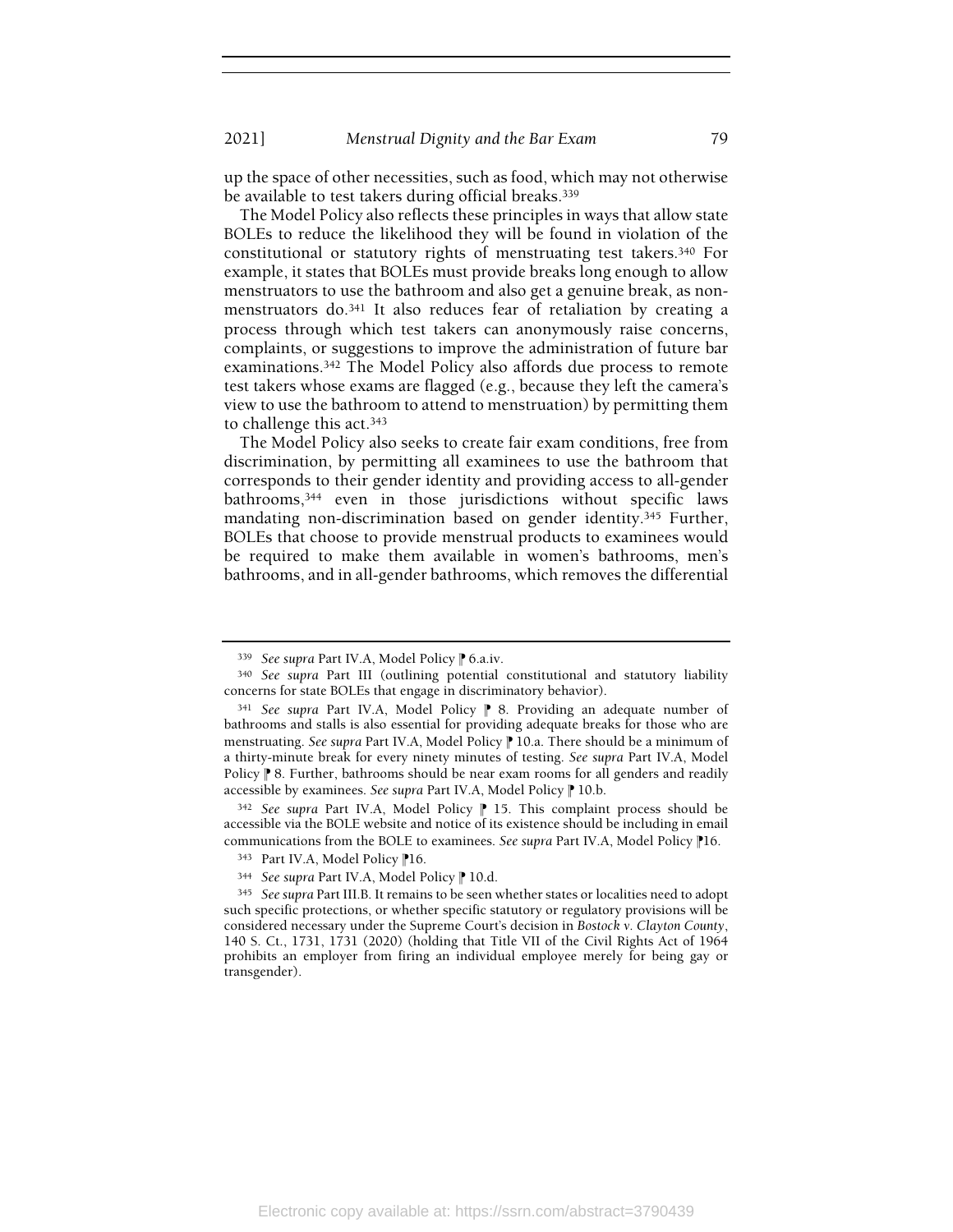impact that current policies have on people of all genders who menstruate.<sup>346</sup>

Third, the Model Policy balances and promotes both the health and well-being of menstruators and the interests of state BOLEs in administering a secure exam. Some important provisions that reflect this balance include permitting test takers to bring their own products to the exam, preventing proctors from removing sealed or pre-packaged menstrual products during security screening, and offering menstrual products that are varied in size and function in all bathrooms, should the jurisdiction opt to provide them.347 The Model Policy also affirmatively recognizes the importance of inspecting an examinee's bags (and menstrual products) upon entry to the test site. Further, it acknowledges that, even though examinees generally should be permitted to use the bathroom as needed — which is essential for test takers' health — it may be necessary to restrict their use to limit the number of people in a bathroom or to reduce movement at the start and end of each exam segment. Similarly, the Policy recommends that BOLEs create a system to allow remote examinees to use the bathroom with notice (e.g., speaking to the camera to explain the reason for movement).348 Implementing these and the other provisions of the Model Policy would help both to protect the health and well-being of examinees and to preserve the security and integrity of the bar exam.

Fourth, unlike the current, widely varying approaches to providing accommodations among BOLEs,<sup>349</sup> the Model Policy strategically incorporates standard adaptations that will meet many common needs among menstruators (e.g., permitting examinees to bring in their own products and allowing them to use the bathroom as needed, so long as it does not violate security protocols).350 It also recognizes, however, that some test takers may experience particularly heavy or painful periods and that they may require individualized accommodations.<sup>351</sup> The Model Policy calls upon BOLEs to create an administrative, or courtesy, accommodations application process (or utilize an existing

<sup>346</sup> See supra Part IV.A, Model Policy | 7.b.

<sup>347</sup> See supra Part IV.A, Model Policy PP 6.a.2., 7.b.

<sup>348</sup> MP and the Bar would support locking the exam, if technically feasible, while the examinee is in the bathroom.

<sup>349</sup> See supra Part II.D.

<sup>350</sup> See supra Part IV.A, Model Policy <sup>1</sup> 6, 8-10.

<sup>351</sup> See supra Part IV.A, Model Policy | 11.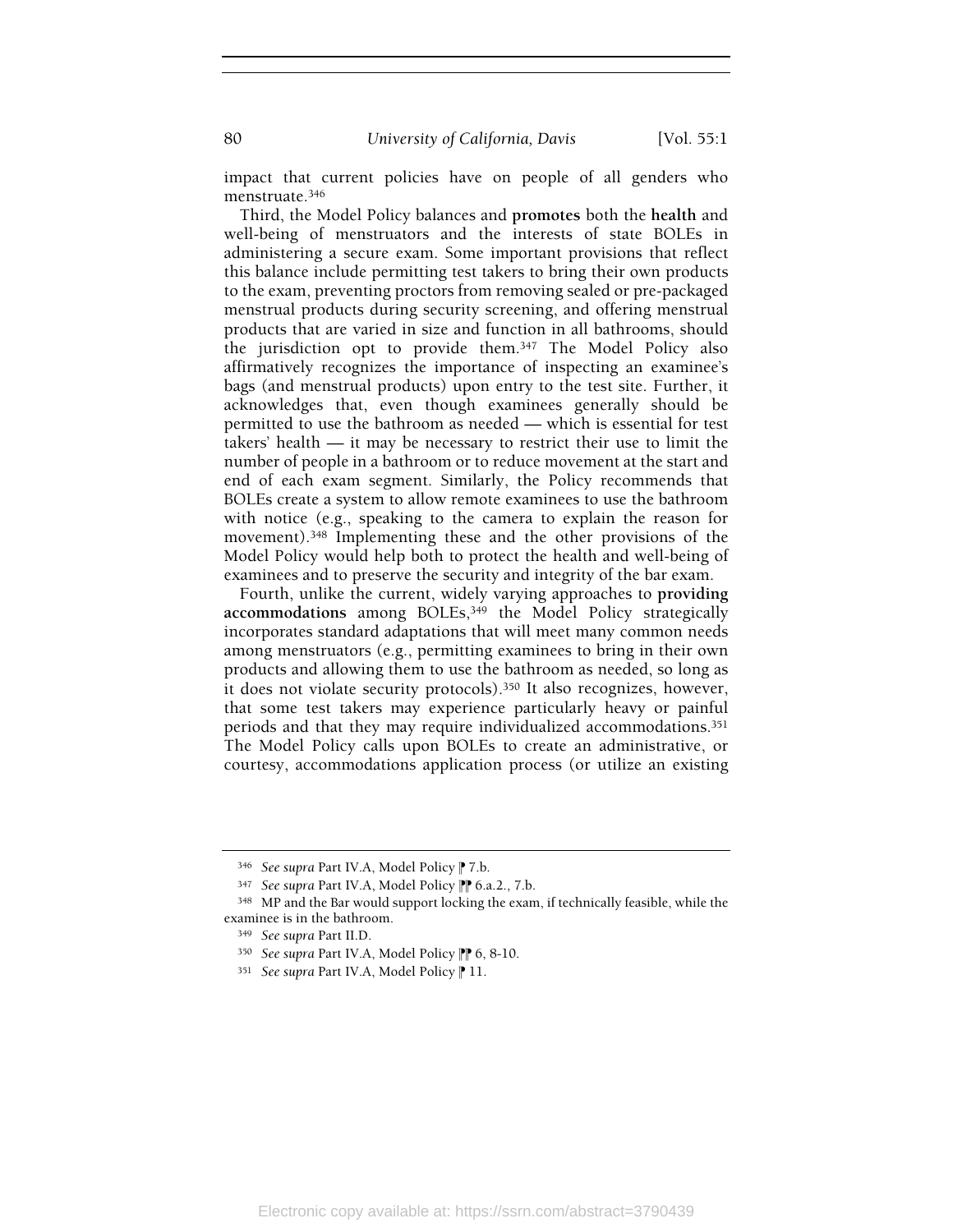one) that is available to menstruators whose needs may extend beyond the baseline needs already addressed by the Model Policy.<sup>352</sup>

This approach creates respectful, fair, and non-discriminatory exam conditions and permits individual examinees to request administrative accommodations to deal with menstruation-related complications. It also recognizes that some menstruators may not be aware that they need an accommodation until the days or moments leading up to the exam (e.g., they unexpectedly get their period, perhaps caused by exam stress) by allowing requests for "same day" accommodations, which are smaller adjustments that are more limited in scope.<sup>353</sup>

Thus, the Model Policy encourages state BOLEs to treat menstruation the same way it treats other reasonably foreseeable examinee needs during the bar exam: acknowledge its existence and plan accordingly. By doing so, only a small minority of menstruators will need to seek accommodations (reducing the burden on the state BOLEs as well as on bar applicants); further, when they do, there will be a straightforward process in place.

Fifth, implementing the Model Policy's recommendations related to policy transparency would address the lack of guidance regarding menstruation too-often experienced by test takers. There is no legitimate reason that state BOLEs cannot be wholly transparent about exam-related policies. Yet, a consistent complaint voiced by test takers is that they could not find information about their BOLE's menstruation policies or that the BOLE's email or oral policies differed from policies contained on the website.354 This absence or inconsistency needlessly exacerbates test takers' anxiety, causing them to waste time they could be using to study or for self-care to ferret out the policies, and further spurs misinformation and distrust among examinees.

These problems all can be easily resolved by placing policies related to menstruation (e.g., products, bathroom use, accommodations) on the BOLE's publicly-available website and by emailing the information to examinees.355 In addition, contact information for bar officials who

 $352$  See supra Part IV.A, Model Policy || 11 and accompanying text (describing how some menstruators may need to bring additional underwear or a change of clothes to deal with heavy menstrual bleeding); see also supra Part IV.A, Model Policy  $\uparrow$  13 (describing a process through which examinees can request emergency and day-ofexam accommodations).

<sup>353</sup> See supra Part IV.A, Model Policy | 13. In the interest of fairness, this same day limited accommodation could also be used for non-menstruation reasons such as by an examinee who broke their leg and needs a special seating arrangement.

<sup>354</sup> Menstruation and the Bar Survey Results, supra note 15.

<sup>355</sup> See supra Part IV.A, Model Policy | 17.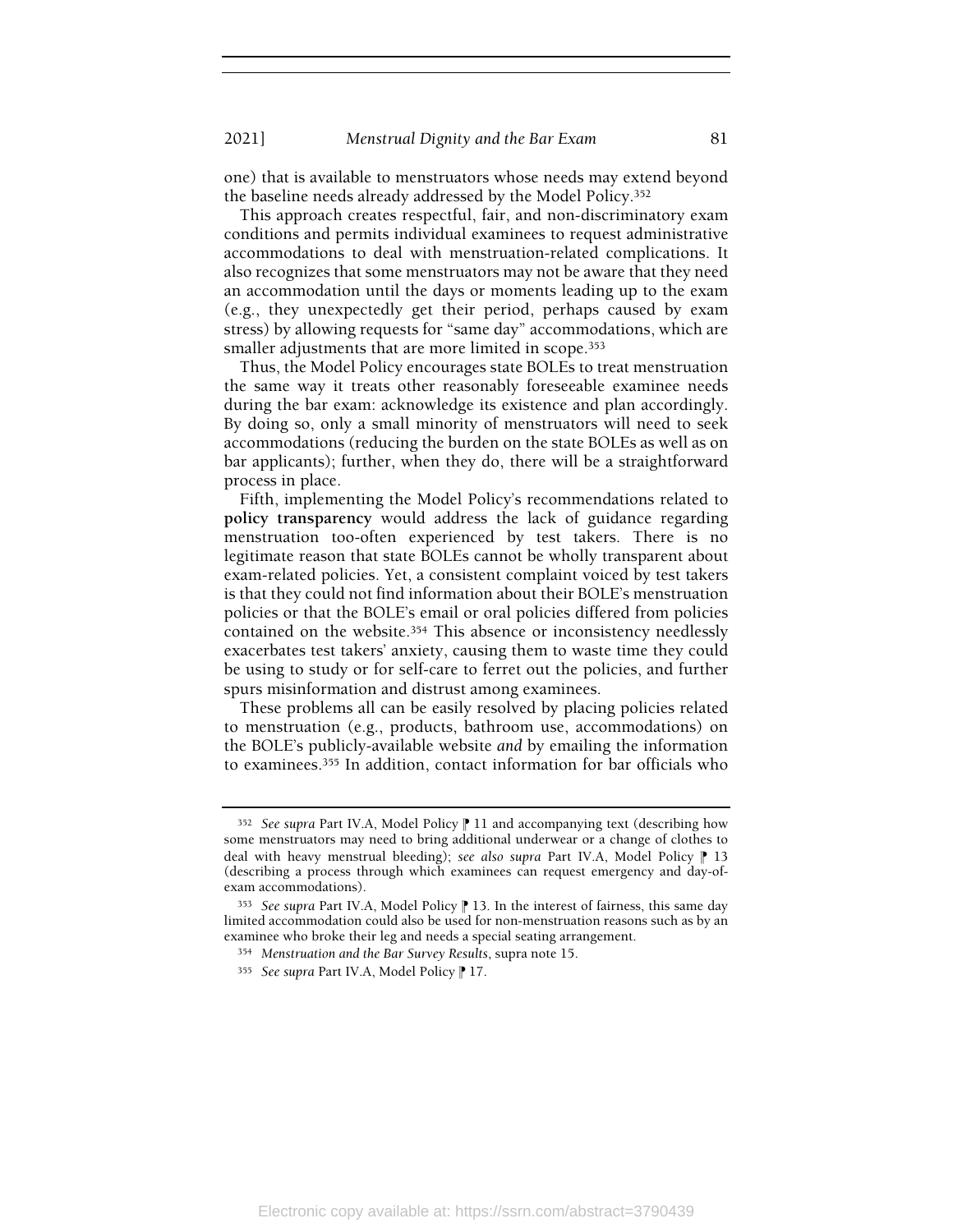are authorized to answer inquiries about information provided on the BOLE website, or to respond to concerns about a lack of necessary information, should be posted,356 and inquiries should be timely answered (e.g., within two business days of the initial contact).<sup>357</sup>

In sum, by addressing the five dignity-related principles, the Model Policy offer BOLEs the opportunity to remove ongoing obstacles related to menstruation and the bar exam, to create a better testing environment, to treat all test takers justly, and to comply with applicable federal and state law.

# 2. The Model Policy Aligns with NCBE/BOLE Values and Bar Reform Efforts

The Model Policy balances the needs of menstruating test takers with the stated BOLE concerns regarding exam administration. It also aligns with other stated values of the NCBE and the BOLEs. Specifically, the NCBE identifies fairness, integrity, excellence and service as its core values.358 Numerous state BOLEs similarly embrace "the advancement of the ethical and competent practice of law"359 as a core part of their role.360 By complementing NCBE and BOLE values and offering adaptable solutions to problems identified by past test takers, the Model Policy ensures that present and future examinees do not face menstruation-related barriers to just test conditions, whether taken inperson or remotely.

As described above, addressing menstruation is not the only change that is needed for the bar exam. There are active campaigns to reform both the conditions and substance of the bar exam, as well as questions about the fundamental validity of the exam. As those broader, long-term

<sup>356</sup> See supra Part IV.A, Model Policy | 18.

<sup>357</sup> See supra Part IV.A, Model Policy | 19. If additional time is needed to respond to bar-related inquiries, this fact should be communicated to the question-asker within two business days. Id.

<sup>358</sup> About NCBE, supra note 45.

<sup>359</sup> Our Mission: What We Do, STATE BAR OF CAL., http://www.calbar.ca.gov/About-Us/Our-Mission (last visited Sept. 4, 2021) [https://perma.cc/9475-Y2LV].

<sup>360</sup> See, e.g., N.Y. CODE OF PRO. RESP. EC 8-2 (2007) (providing: "Rules of law are deficient if they are not just, understandable, and responsive to the needs of society. If a lawyer believes that the existence or absence of a rule of law, substantive or procedural, causes or contributes to an unjust result, the lawyer should endeavor by lawful means to obtain appropriate changes in the law."); see also N.Y. CODE OF PRO. RESP. CANON 8, EC 8-3 (2007) (presuming that "the fair administration of justice" is foundational and requires "the availability of competent lawyers" to ensure its existence); N.Y. CODE OF PRO. RESP. CANON 8, EC 8-5 (2007) (establishing guidance to ensure "the fair administration of justice").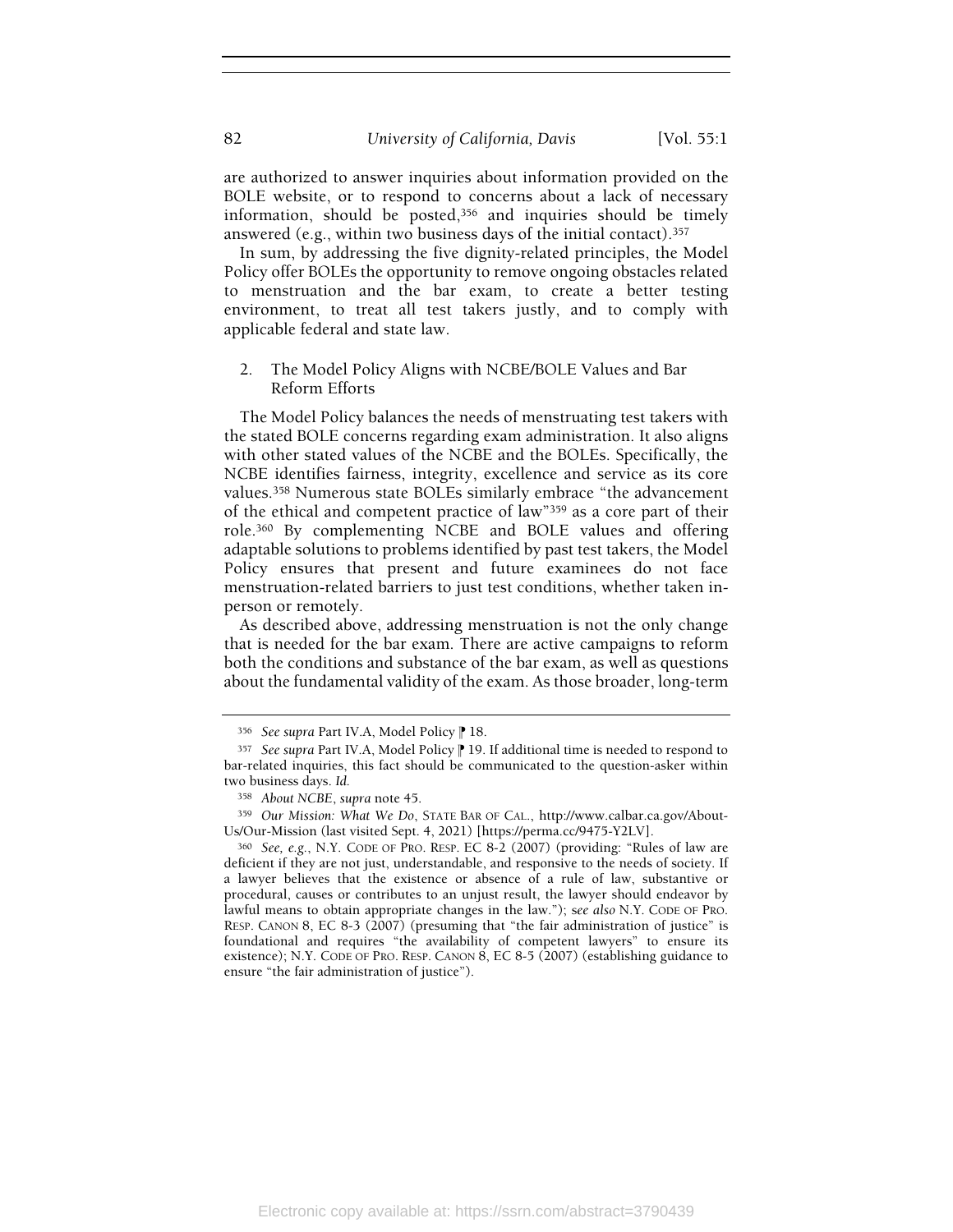reform conversations proceed, adopting the Model Policy offers an easy, cost-effective opportunity for the NCBE and the BOLEs to address the issue of menstrual equity and to show they are responsive to the needs of law graduates. Speedy reform will ensure that additional test cycles will not pass before change comes.

3. The Model Policy Supports Intersecting Movements to Diversify the Bar

The menstrual justice movement recognizes that being a menstruator often intersects with multiple other attributes of self-identity.361 In the context of the bar exam, adopting policies that acknowledge menstruation is an important step; however, BOLE policies also need to reflect and recognize the ways in which menstruation intersects with issues of sex, gender, gender identity, reproduction, health, disability, race, and socio-economic class.<sup>362</sup> Recognizing (and destigmatizing) these intersections at the entry point into the profession creates a model for addressing related issues in the legal profession. For example, the apparent invisibility of menstruating test takers is analogous to other situations in our profession where biological needs are ignored, such as when courts and law practices provide neither the facilities nor the time for newly-parenting attorneys to express breast milk.<sup>363</sup>

Similarly, acknowledging the need for all-gender bathrooms for the bar exam to appropriately address menstruation signals a larger need to acknowledge the existence and increase the numbers of transgender, genderqueer/nonbinary, and intersex lawyers. Further, improving access to accommodations for menstruation — including menstruationrelated disabilities — might help destigmatize and improve

<sup>361</sup> See Johnson, Menstrual Justice, supra note 103, at 73-76.

<sup>362</sup> See Johnson, Asking the Menstruation Question, supra note 129, at 158, 160 (citing Kimberlé Crenshaw, Mapping the Margins: Intersectionality, Identity Politics, and Violence Against Women of Color, 43 STAN. L. REV. 1241, 1265 (1991)).

<sup>363</sup> See Vivia Chen, Warning: Breast-Feeding is Dangerous (to Your Career), LAW.COM (Nov. 13, 2018), https://www.law.com/americanlawyer/2018/11/13/warning-breastfeedingis-dangerous-to-your-career/ [https://perma.cc/LY7D-U5PS] ("49 percent of the more than 770 women surveyed had concerns that breast-feeding at work could impact their career growth. Moreover, 47 percent of the breast-feeding working moms also said the need to pump has spurred them to consider a job or career change"); Kathryn Rubino, Yes, You Can Be a Breastfeeding Mom and a Trial Attorney at the Same Time, ABOVE THE L. (Aug. 8, 2018, 12:15 PM), https://abovethelaw.com/2018/08/yes-you-can-be-abreastfeeding-mom-and-a-trial-attorney-at-the-same-time/ [https://perma.cc/K4MD-23N7] (discussing reserving a conference room at a courthouse for pumping, taking precautions so security does not misinterpret the breast pump, and acting to ensure the jury is not affected by a breastfeeding attorney/mother's need to leave courtroom).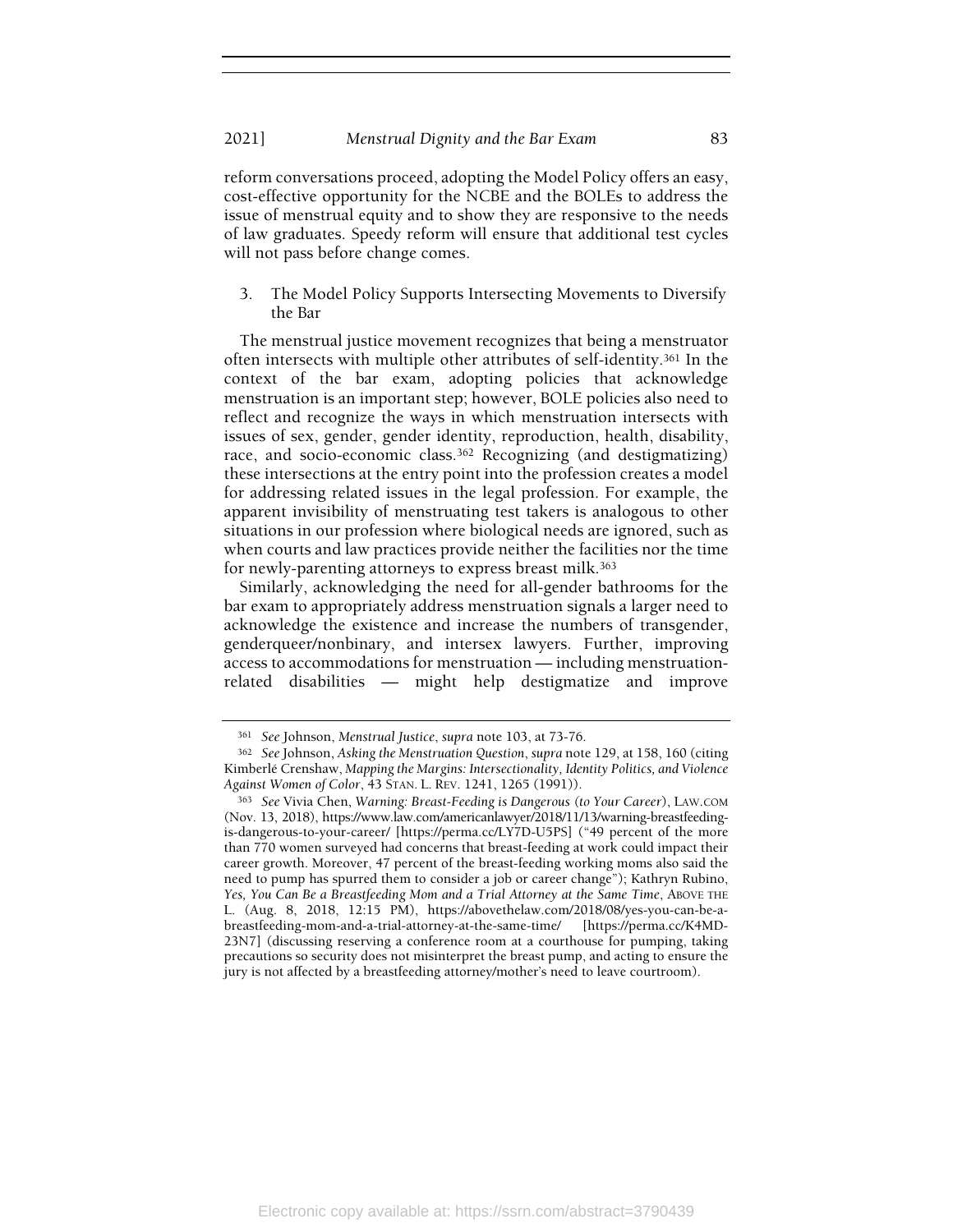communication, including transparency, about accommodations for disabled members of the bar more generally. In addition, should BOLEs voluntarily offer a genuine variety of menstrual products, so all menstruators have a safe and appropriate selection to meet their needs, it would send a message about countering period poverty and issues of economic class,364 especially to those recent law school graduates who are already saddled with enormous debt.<sup>365</sup>

Finally, paying attention to the historic invisibility of all of these individuals and populations should serve as a vital reminder of our profession's responsibility to rectify the exclusion of people of color from visible, leadership positions in the bar, academy, government, firms, and other legal institutions.<sup>366</sup> Thus, adopting the Model Policy is one more way that the NCBE and the BOLEs can acknowledge the reality of who is and is not in the pipeline to practice — and take an important step toward truly diversifying the legal profession and removing obstacles in the way of meeting that goal.

<sup>364</sup> See Johnson, Asking the Menstruation Question, supra note 129, at 160, 164-65.

<sup>365</sup> Melanie Hanson, Average Law School Debt, EDUCATIONDATA.ORG, https://educationdata.org/average-law-school-debt (last updated July 10, 2021) [https://perma.cc/ZDT7-JFD5] (Approximately seventy-four percent of law students graduate in debt and the average cumulative debt is \$160,000).

<sup>366</sup> See Kelliann H. Payne, Erkang Ai & Christine Zimmerman, Diversity Needs to Extend to Leadership in the Legal Profession, LAW.COM (Feb. 28, 2020, 12:11 PM), https://www.law.com/thelegalintelligencer/2020/02/28/diversity-needs-to-extend-toleadership-in-the-legal-profession/?slreturn=20210111101607 [https://perma.cc/HQD2- PWNJ] ("According to a recent National Association of Law Placement (NALP) survey, 45% of associates are women and 23% are minorities. But there is still work to do to increase diversity at the firm leadership level. A 2018 NALP survey found that only 19% of all equity partners are women, only 6.6% are racial/ethnic minorities, less than 3% are LGBTQ+, and less than 0.5% self-reported having a disability."); see also Allison E. Laffey & Allison Ng, Diversity and Inclusion in the Law: Challenges and Initiatives, A.B.A. (May 2, 2018), https://www.americanbar.org/groups/litigation/committees/jiop/articles/ 2018/diversity-and-inclusion-in-the-law-challenges-and-initiatives/ [https://perma.cc/6S97- 3TPE] ("4 percent of active attorneys identified as Black or African American in 2007 and 4 percent identified as Hispanic or Latino" per the National Lawyer Population Survey, rising slightly to 5 percent each by 2017); Meg McEvoy, ANALYSIS: Black Workers Are Under-Represented in Legal Industry, BLOOMBERG L. (June 11, 2020, 1:45 AM), https://news.bloomberglaw.com/bloomberg-law-analysis/analysis-black-workers-are-underrepresented-in-legal-industry [https://perma.cc/XA3T-SAQE] ("As of June 9, there were 140 sitting judges of African-American or mixed African-American race on Article III courts, out of 1,387 active judges, according to data from the Federal Judicial Center.").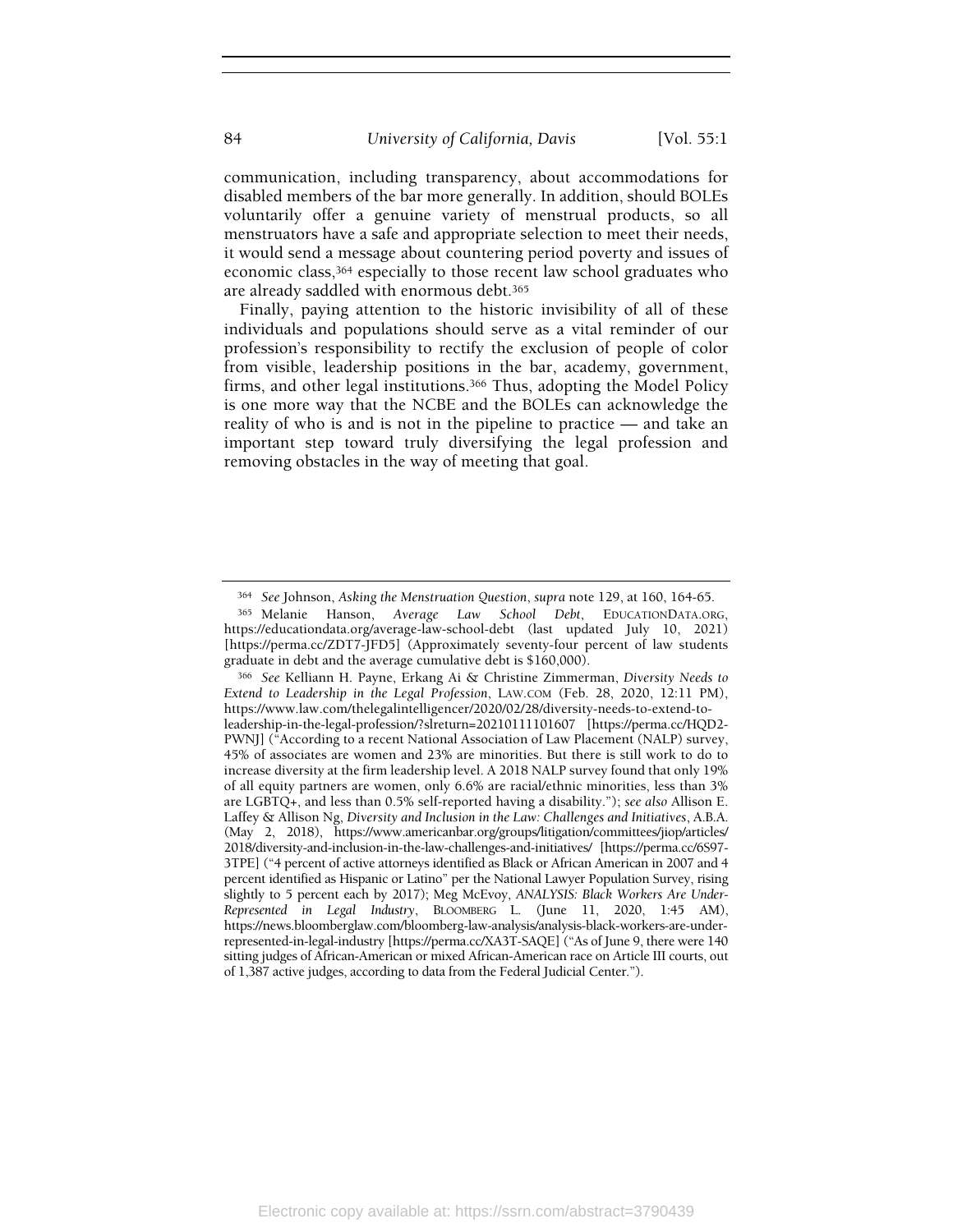### 2021] Menstrual Dignity and the Bar Exam 85

#### 4. The Model Policy Furthers the Menstrual Justice Movement

The social media movement of #bloodybarpocalypse brought the active menstrual equity367 and menstrual justice368 movements to the bar exam.369 In recent years, advocates have fought for and succeeded in obtaining law and policy reform concerning menstruation, law, and society.370 For instance, many states and the federal government have enacted laws to require free access to menstrual products for persons in carceral facilities.371 Additionally, states and local jurisdictions have taken steps to provide free access to menstrual products in schools.<sup>372</sup>

<sup>368</sup> See Gomez & Karin, supra note 129; Johnson, Asking the Menstruation Question, supra note 129; Johnson, Menstrual Justice, supra note 103, at 5, 79; Michele Estrin Gilman, Periods for Profit and the Rise of Menstrual Surveillance, 41 COLUM. J. GENDER & L. 100, 102, 111-13 (2021) (expanding menstrual justice to include data feminism).

<sup>369</sup> See, e.g., Cooper, Johnson & Karin, Bar Exam Testing Conditions, supra note 60 (extolling the efforts of those using #bloodybarpocalypse to draw attention to state bar examiner policies harming menstruators and describing related advocacy by MP and the Bar and others); Crawford & Waldman, Tampons and Pads Should Be Allowed, supra note 52 (identifying ways in which state bar examiners have not met the needs of menstruating test takers in the context of COVID-19); Johnson, Karin & Cooper, Stop the Stigma, supra note 16 (explaining how distrust of menstruators by bar examiners is similar to that same distrust in other contexts and must be eliminated wherever it occurs); Weiss-Wolf, supra note 52 (discussing advocacy under #bloodybarpocalypse and the importance of achieving menstrual equity in the bar exam and elsewhere).

<sup>370</sup> See, e.g., Crawford, Johnson, Karin, Strausfeld & Waldman, supra note 206, at 350, 354-55 (describing advocacy campaigns and new menstrual access laws in the District of Columbia, Maryland, and Virginia); Holly Seibold & Gianna Fienberg, Free to Bleed: Virginia House Bill 83 and the Dignity of Menstruating Inmates, 22 RICH. PUB. INT. L. REV. 69 (2019) (detailing a limited new law to improve access to menstrual products in Virginia jails); Reproductive Justice Inside, NARAL PRO-CHOICE MARYLAND, https://prochoicemd.org/reproductive-justice-inside/ (last visited Sept. 4, 2021) [https://perma.cc/EZJ4-6Q4P] (identifying their successful work on menstrual equity issues in Maryland's correctional facilities); Issues, PERIOD EQUITY, https://www.periodequity.org/issues (last visited Sept. 4, 2021) [https://perma.cc/SSV5- YZ4U] (mentioning ongoing campaigns and thirteen state laws that eliminated the tax on menstrual products; twenty-seven states continue to tax such products and others do not have sales tax or never taxed menstrual products).

<sup>371</sup> See Gomez & Karin, supra note 129, at 131-32; Johnson, Menstrual Justice, supra note 103, at 47-49.

<sup>372</sup> See Testimony in Support of B23-0887, the Expanding Student Access to Period Products Act of 2020: Hearing on D.C. B23-0887 Before the Comm. of the Whole and the Comm. on Educ., 23d D.C. Council 2-3 (2020), http://bit.ly/PPinSchools-MK-GAA-

<sup>367</sup> Crawford, Johnson, Karin, Strausfeld & Waldman, supra note 206, at 343; BRINGING RESOURCES TO AID WOMEN'S SHELTERS & UNIVERSITY OF THE DISTRICT OF COLUMBIA DAVID A. CLARKE SCHOOL OF LAW LEGISLATION CLINIC, PERIODS, POVERTY, AND THE NEED FOR POLICY: A REPORT ON MENSTRUAL INEQUITY IN THE UNITED STATES 4-9 (2018), http://bit.ly/BRAWS-BriefingReport [https://perma.cc/9FR8-K89C] [hereinafter BRAWS]; Weiss-Wolf, supra note 52.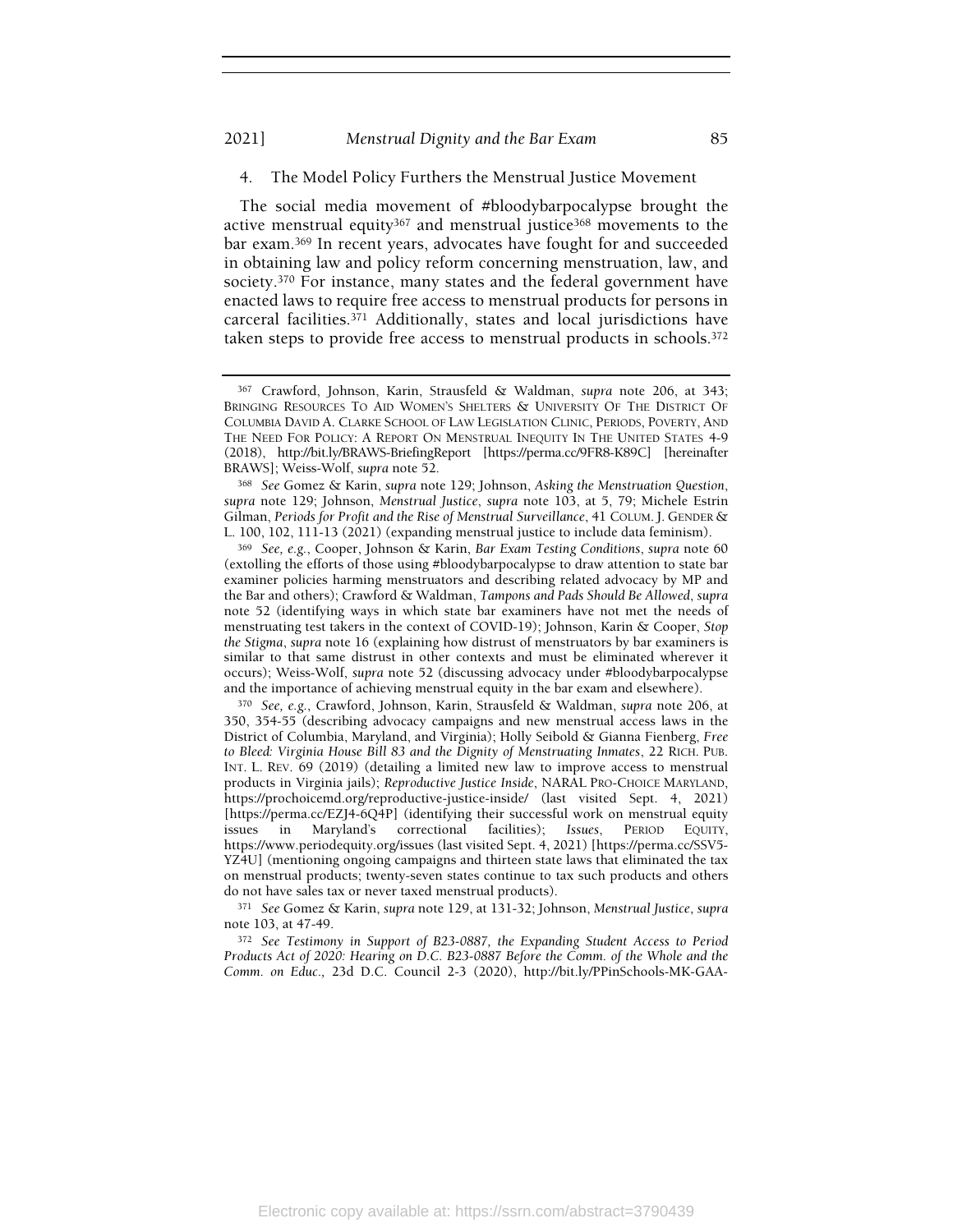There is a national campaign afoot to eradicate the so-called "tampon tax," the sales and value-added tax placed on menstrual products by many states.373 Further, plaintiffs are bringing lawsuits under the Constitution and antidiscrimination laws asserting that discrimination based on menstruation constitutes sex-based or disability-based discrimination.<sup>374</sup>

Situated within this larger movement to stop the societal taboo of menstruation and the resulting harms flowing from menstrual stigma is the BOLEs' treatment of menstruating test takers. As with other areas of society,375 it is time for BOLEs to stop perpetuating menstrual injustice in the bar exam — mistreating and discriminating against menstruators — and to create inclusive, non-discriminatory, and accommodating policies, such as those contained in the Model Policy.

# **CONCLUSION**

As with other movements to reform the bar exam and the legal profession, it is time for the NCBE and the BOLEs to stop stigmatizing menstruation and disadvantaging menstruating test takers. This Article

Testimony [https://perma.cc/7JHN-YBXN] (statement of Marcy L. Karin and Galina M. Abdel Aziz); Johnson, Waldman & Crawford, supra note 86, at 255-57; Weiss-Wolf, supra note 52; see, e.g., Virginia Breen, Queens Teens Get School Meal Hubs to Distribute Menstrual Products, CITY (May 13, 2020), https://www.thecity.nyc/health/2020/ 5/13/21259528/queens-teens-get-school-meal-hubs-to-distribute-menstrual-products [https://perma.cc/8F7H-3ENG] (describing how two high school juniors convinced the Department of Education to distribute menstrual products at school food-distribution sites during the coronavirus crisis).

<sup>373</sup> Crawford, Johnson, Karin, Strausfeld & Waldman, supra note 206, at 1345-49 (describing efforts to enact, fund, and implement the tampon tax repeal in D.C.); Weiss-Wolf, supra note 52; see, e.g., Crawford & Waldman, Unconstitutional Tampon Tax, supra note 266, at 439-40, 474-82.

<sup>374</sup> Johnson, Menstrual Justice, supra note 103, at 28-45; see, e.g., Marcy L. Karin, Menstruation at Work, slides from the University of Baltimore Applied Feminism and Privacy Conference (Apr. 22, 2021), https://bit.ly/Karin-2021-UBSlides 2021), https://bit.ly/Karin-2021-UBSlides [https://perma.cc/M3LQ-A3J3] (providing an overview of laws that address menstruation at work — including cases that have alleged menstrual discrimination and the failure to provide menstrual accommodations using existing sex, gender, and disability discrimination protections); Marcy L. Karin, Remarks at Periods and Workplace Policy, Colloquium on Scholarship in Employment and Labor Law (UNLV Boyd School of Law, Oct. 11, 2019) and Southern Clinical Conference (University of South Carolina School of Law, Oct. 20, 2018) (categorizing and describing this litigation) (on file with the authors).

<sup>375</sup> See Johnson, Menstrual Justice, supra note 103, at 15-22; BRAWS, supra note 367, at 2-5. See generally PALGRAVE HANDBOOK, supra note 125 (containing seventy-two chapters that explore menstruation and the experiences of menstruators in multiple aspects of society around the word).